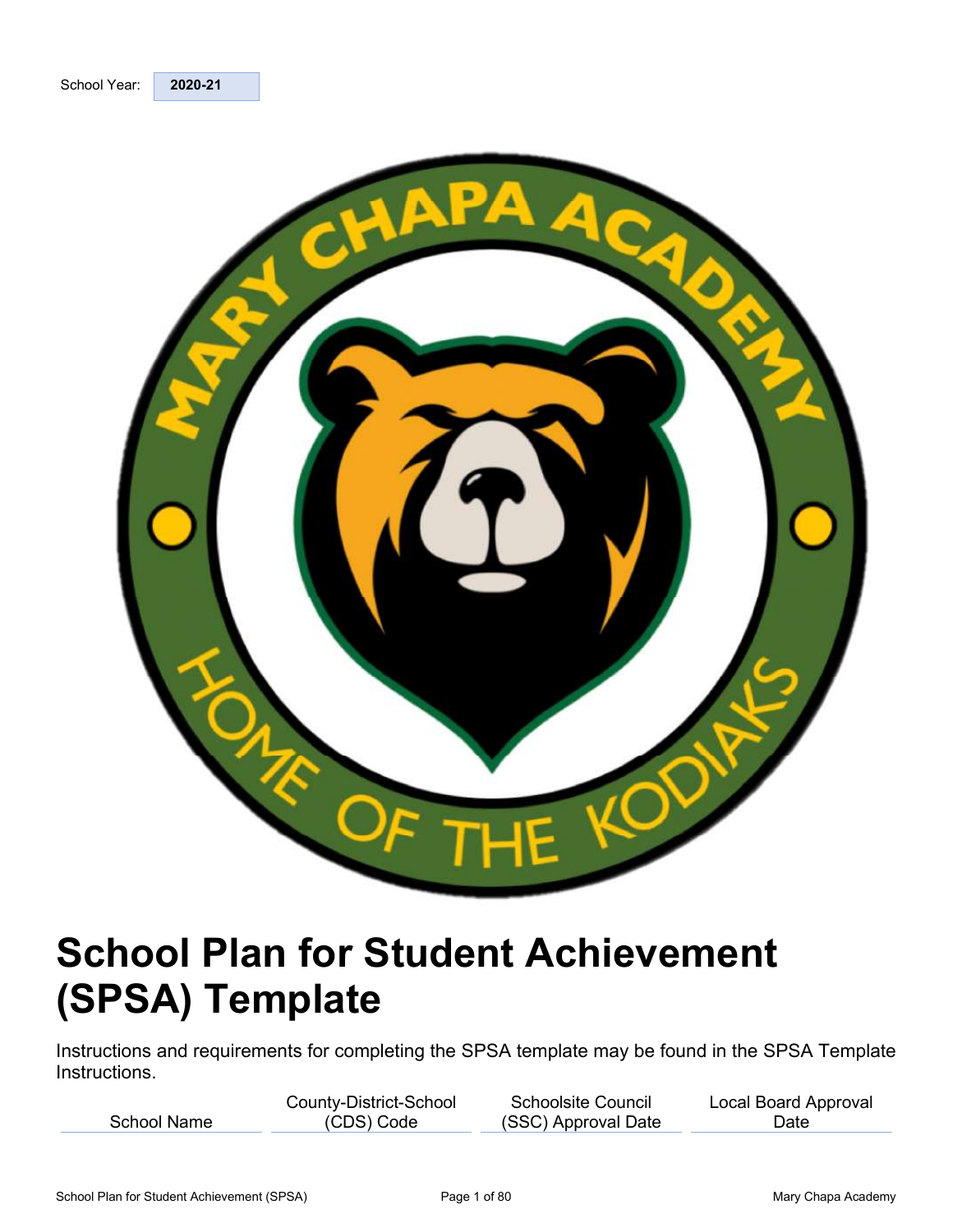$\overline{\phantom{a}}$  . The set of the set of the set of the set of the set of the set of the set of the set of the set of the set of the set of the set of the set of the set of the set of the set of the set of the set of the set o

Mary Chapa Academy<br>
27 66035 6026116<br> **Purpose and Description**<br>
Briefly describe the purpose of this plan (Select from Schoolwide Program, Comprehensive Support<br>
and Improvement, Targeted Support and Improvement, or Addit Mary Chapa Academy<br>
27 66035 6026116<br> **Purpose and Description**<br>
Briefly describe the purpose of this plan (Select from Schoolwide Program, Comprehensive Support<br>
and Improvement, Targeted Support and Improvement, or Addit Improvement)

Schoolwide Program<br>Briefly describe the school's plan for effectively meeting the ESSA requirements in alignment with the Local Control and Accountability Plan and other federal, state, and local programs.

Mary Chapa Academy 27 66035 6026116 February 20, 2020<br>
Purpose and Description<br>
Briefly describe the purpose of this plan (Select from Schoolwide Program, Comprehensive Support<br>
and Improvement, Targeted Support and Improv focus are culture, academic performance, and parent engagement of all stakeholders. To facilitate culture improvements, we will continue our work with Positive Behavior Interventions and Supports (PBIS) and work to enhance our art integration throughout the school. Academically, teachers will receive ongoing coaching and support by means of our academic coach in order that Best Practices are utilized for instruction. Students will be provided appropriate rigorous prevention, intervention, and remediation through all content areas. Finally, community engagement will occur through personnel, family events, and correspondence/communication with stakeholders. All of the actions in the school's plans are in alignment with with out Local Control Accountability Plan (LCAP) goals, Board priorities, and the vision of Mary Chapa Academy.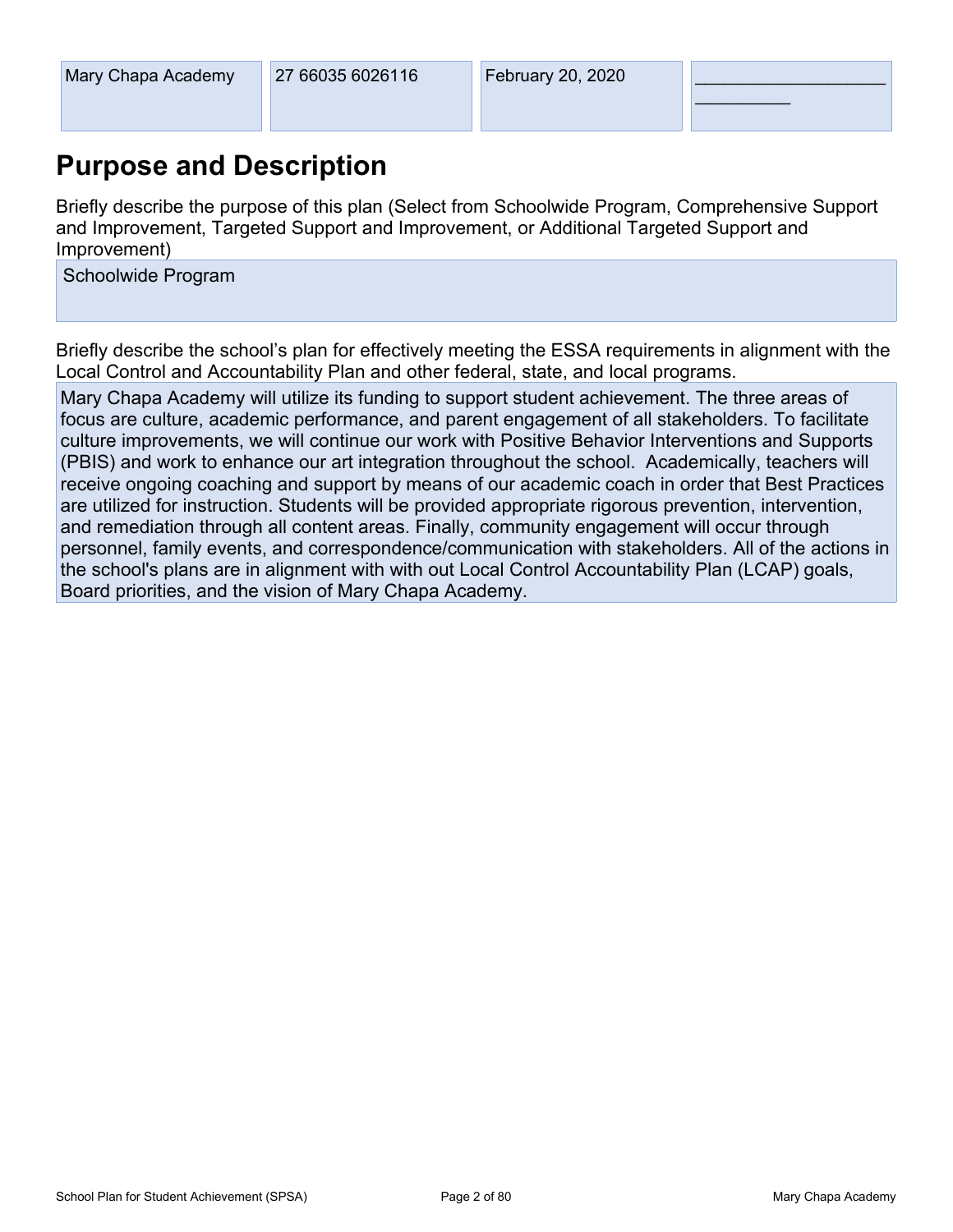# **Table of Contents**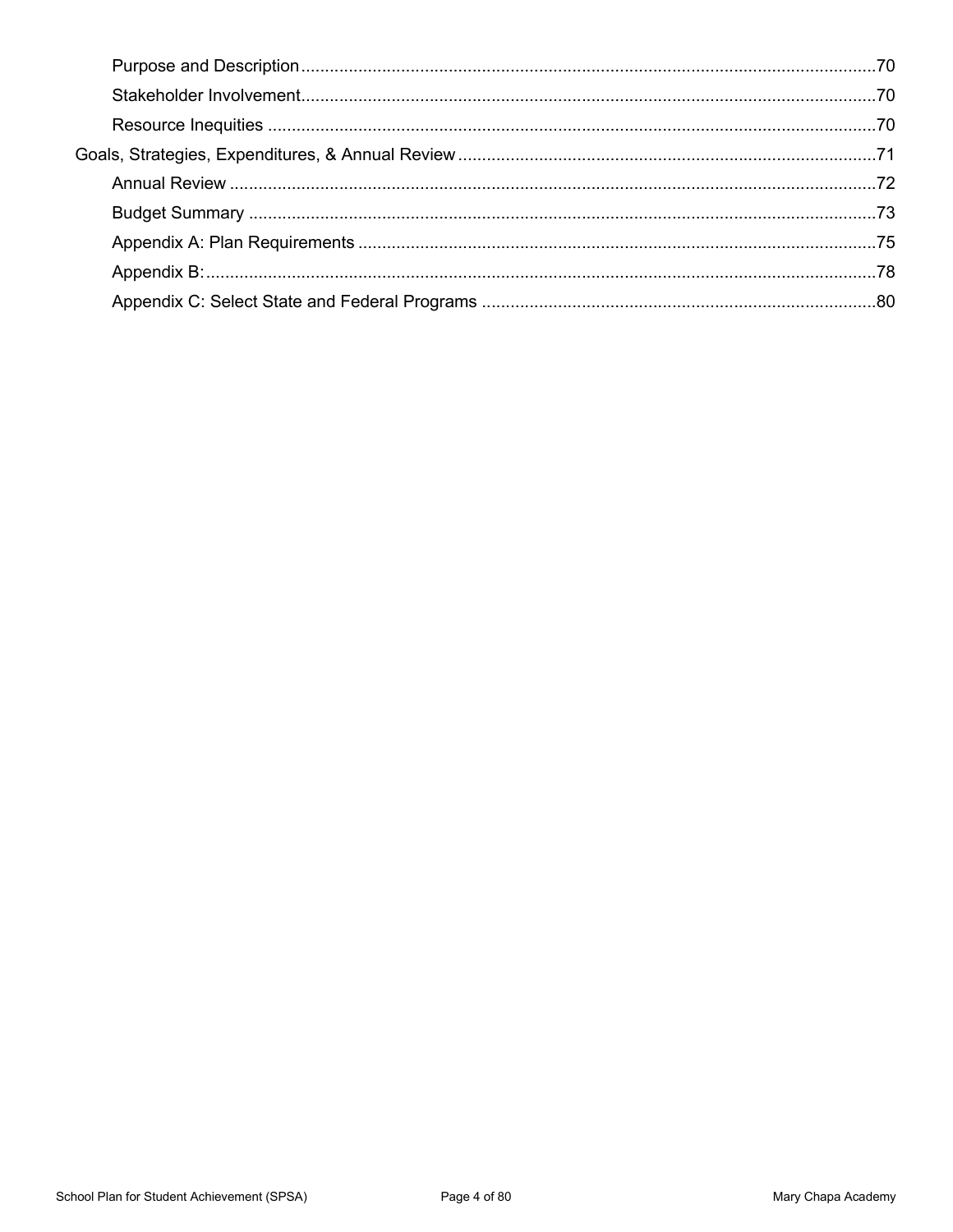# Comprehensive Needs Assessment Components

### Data Analysis

Please refer to the School and Student Performance Data section where an analysis is provided.

### Surveys

This section provides a description of surveys (i.e., Student, Parent, Teacher) used during the schoolyear, and a summary of results from the survey(s).

Local Control Accountability Plan (LCAP) surveys were administered to both parents and students to ascertain their impressions of the site and its status meeting LCAP Goals 1-3, as well as the opportunity to determine their priorities for LCAP the following year. Due to the shelter in place order, new survey material was not gathered in the closing of the 2019-2020 school year. As a result the measurements below represent the most current survey data utilized to create the 2020-2021 SPSA. (The resultant measures are used to determine Mary Chapa Academy's adherence to the present SPSA and to assist in creating the 2019-2020 SPSA by which the site will address expressed requests.)

Analysis of the Local Control Accountability Plan (LCAP) Parent Survey revealed the following trends:

Goal #1(Culture)

We should provide school counselors at all school sites to ensure ongoing support for students - 99% agree (794 responses)

We should provide school safety personnel and "Positive Play" at all sites - 98.10% agree (810 responses)

We should provide bus transportation for students to and from school - 96% agree (822 responses)

We should provide Health Aides and Nurses for our students to ensure the healthy well-being of our students - 99% agree (823 responses)

We should provide staff to support students with social-emotional and academic learning needs - 97.20% agree (824 responses)

We should maintain and modernize all facilities to provide a high-quality environment for students and families - 97.50% (821 responses)

We should repair and replace classroom and school furniture as needed - 98.10% agree (789 responses)

We should recruit and retain highly-qualified, effective teachers - 98.10% agree (787 responses)

We should provide extended learning opportunities and after-school enrichment programs for students - 97.20% agree (798 responses)

Goal #2 (Academics)

We should provide Visual and Performing Arts teachers along with Physical Education teachers to ensure enhanced experiences for all students - 98% agree (703 responses)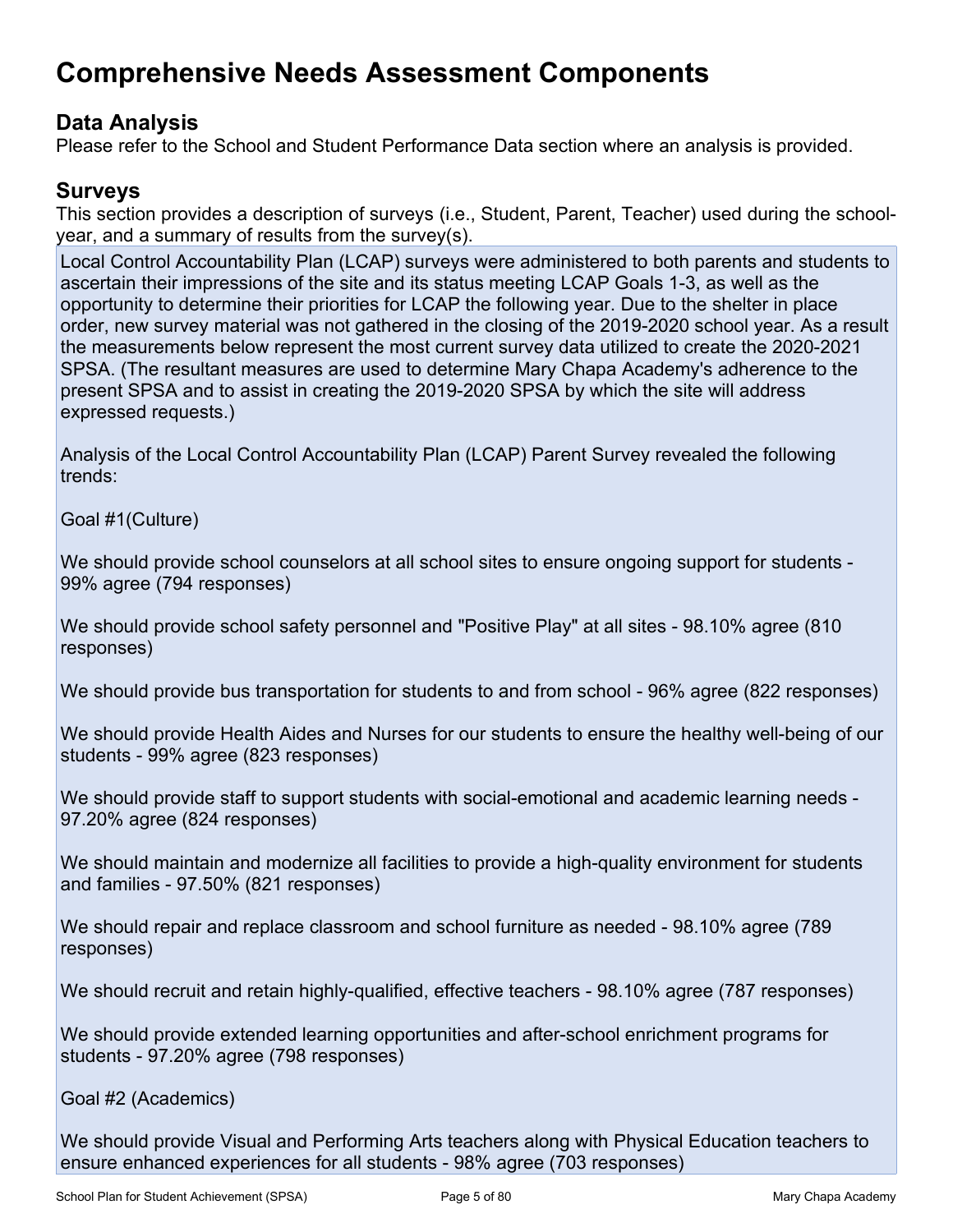We should provide Response to Intervention (RTI) Assistants districtwide to respond to students' academic needs - 97% agree (700 responses)

We should provide Teachers on Special Assignment (TOSAs) to support teachers and build capacity for academic learning - 96.80% agree (690 responses) We should provide Response to Intervention (RTI) Assistants districtwide to respond to students'<br>academic needs - 97% agree (700 responses)<br>We should provide Teachers on Special Assignment (TOSAs) to support teachers and b

agree (700 responses)

We should provide an Early Childhood Center and staff to support our youngest learners - 98.40% agree (697 responses)

We should provide College and Career Readiness staff to support and prepare all students for postsecondary success - 96.70% agree (703 responses)

We should provide technology staff to lead student tech squads and innovative makerspaces to ensure 21st Century Learning - 97.10% agree (698 responses)

Goal #3 (Community)

We should provide district and site Family and Community Engagement staff to support and engage parents and the community - 96.30% agree (789 responses)

We should provide parent and community events/workshops for parents to feel supported and involved in their child's education - 97.60% agrees (794 responses)

We should provide a Family Welcome Center to embrace our parents and the community - 92.40% agree (779 responses)

We should utilize user-friendly communication tools for parents to receive information and communicate with school sites (e.g., ParentSquare, website, flyers, etc.) - 97.80% agree (793 responses)

We should provide a School Resource Officer (SRO) to support our students and district - 95.30% agree (794 responses)

We should continue our community partnership programs that strengthen student literacy and numeracy academic achievement (e.g., AmeriCorps, Read to Me Project, etc.) - 97% agree (793 responses)

We should continue to collaborate with Greenfield High School teachers and staff for the success of our students - 97.70% agree (793 responses)

We should provide an Family Resource Center and staff to support our families - 97.90% agree (792 responses).

Analysis of the Local Control Accountability Plan (LCAP) Student Survey revealed the following trends: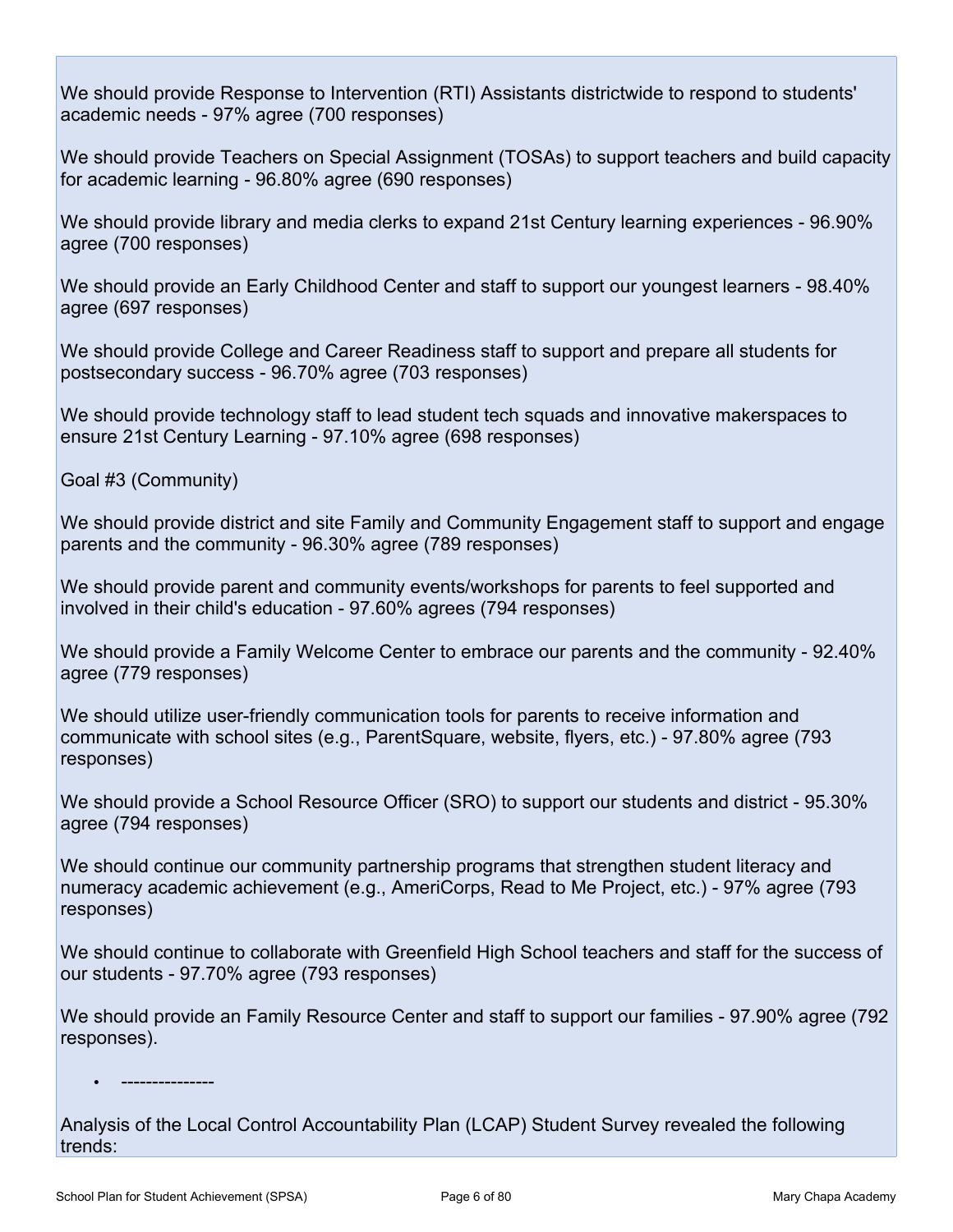Third Grade (102 student responses) Fourth Grade (96 student responses) Fifth Grade (85 student responses) Sixth Grade (82 student responses) \*Total (365 student responses)\* Goal #1(Culture) Third Grade (102 student responses)<br>Fourth Grade (96 student responses)<br>Sixth Grade (82 student responses)<br>\*Total (365 student responses)\*<br>Goal #1(Culture)<br>I feel welcomed at my school by my teachers and staff - 87% agree<br> My family feels welcomed at school - 92% agree I feel safe while I'm at school - 81% agree Teachers and other adults at school care about me - 87% agree Teachers and staff treat me with respect at school - 89% agree My school is a positive place that I enjoy being - 76% agree Students at my school treat other students with respect - 50% agree My school is kept clean - 65% agree I like classroom desks/furniture that allows us to work in groups and work together - 76% agree Goal #2 (Academics) I am excited to learn when I'm in class - 81% agree I feel safe while I'm at school - 81% agree<br>Teachers and other adults at school care about me - 87% agree<br>Teachers and staff treat me with respect at school - 89% agree<br>My school is a positive place that I enjoy being - 76 If I don't understand something right away, my teacher(s) will help me until I get it - 90% agree My teacher does a good job of allowing ALL students to learn in our class - 91% agree I feel that my teacher(s) believe I can be a successful learner - 93% agree I feel that I will be ready for the classwork in my next grade - 81% agree I enjoy learning using our LEGO robots or would enjoy learning in a science makerspace - 92% agree I want to go to college one day - 90% agree My family wants me to go to college one day - 94% agree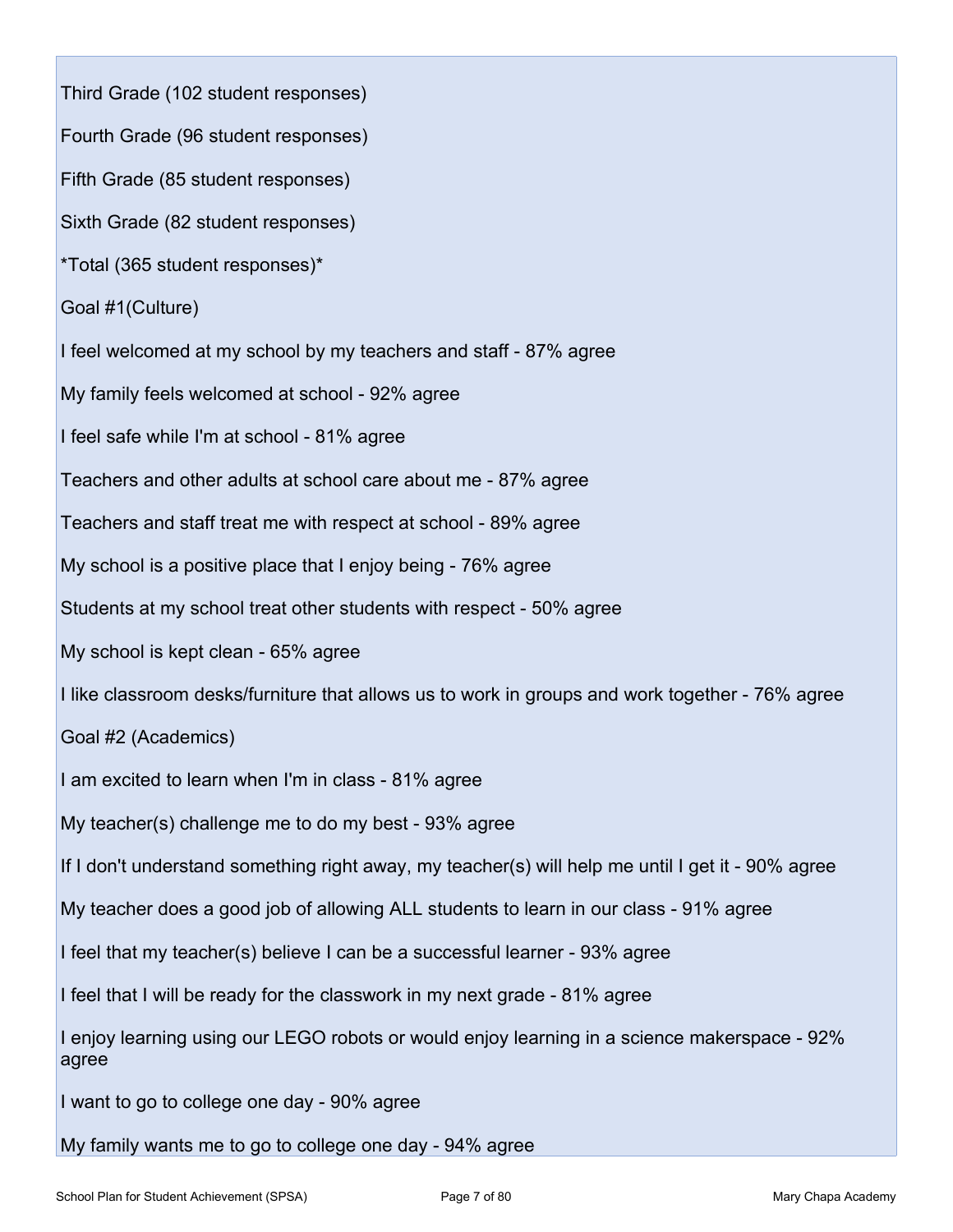Goal #3 (Community)

I enjoy it when college and career speakers come and talk to us at school - 95% agree

I like it when there are events when family can come to our school and see what we are doing - 87% agree

My school does a good job letting my family know about events and how I'm doing in school - 90% agree

### Classroom Observations

This section provides a description of types and frequency of classroom observations conducted during the school-year and a summary of findings.

Informal observations are conducted on a regular basis throughout the year using the GUSD Learning Walk form to provide individual teachers with feedback. Formal observations are also conducted annually and are placed in the teacher's personnel file. Findings from both formal and informal observations are used to create professional development opportunities and coaching cycles. Findings have also been used to create instructional focuses district-wide such as Teacher Clarity, student engagement, rigorous instruction, use of formative data, and emphasis on academic I enjoy it when college and career speakers come and talk to us at school - 95% agree<br>
I like it when there are events when family can come to our school and see what we are doing - 87%<br>
My school does a good job letting m Positive Behavior Interventions and Supports (PBIS) structures inside the classroom; such measures include, but are not limited to: (1) Positive interactions with students, (2) Effective agree<br>My school does a good job letting my family know about events and how I'm doing in school - 90%<br>agree<br>Classroom Observations<br>This section provides a description of types and frequency of classroom observations conduc Conspicuous posting of, and reference to, campus behavior expectations.

Analysis of the Learning Walks tool revealed the following:

- Most teachers are implementing high-leverage research-based practices (Teacher Clarity, pair-sharing, providing feedback, positive engagement, etc.)
- Most teachers engaged in Depth of Knowledge Level 1 and 2 practices, with an increasing number of teachers exploring Level 3 practices as the year progressed.
- Classroom management is well-established and maintained.

### Analysis of Current Instructional Program

The following statements are derived from the Elementary and Secondary Education Act (ESEA) of 1965 and Essential Program Components (EPCs). In conjunction with the needs assessments, these categories may be used to discuss and develop critical findings that characterize current instructional practice for numerically significant subgroups as well as individual students who are:

- Not meeting performance goals
- Meeting performance goals
- Exceeding performance goals

Analysis of the Learning Walks tool revealed the following:<br>
• Most teachers are implementing high-leverage research-based practices (Teacher Clarity,<br>
pair-sharing, providing feedback, positive engagement, etc.)<br>
• Most t verifiable facts. Avoid vague or general descriptions. Each successive school plan should examine the status of these findings and note progress made. Special consideration should be given to any practices, policies, or procedures found to be noncompliant through ongoing monitoring of categorical programs.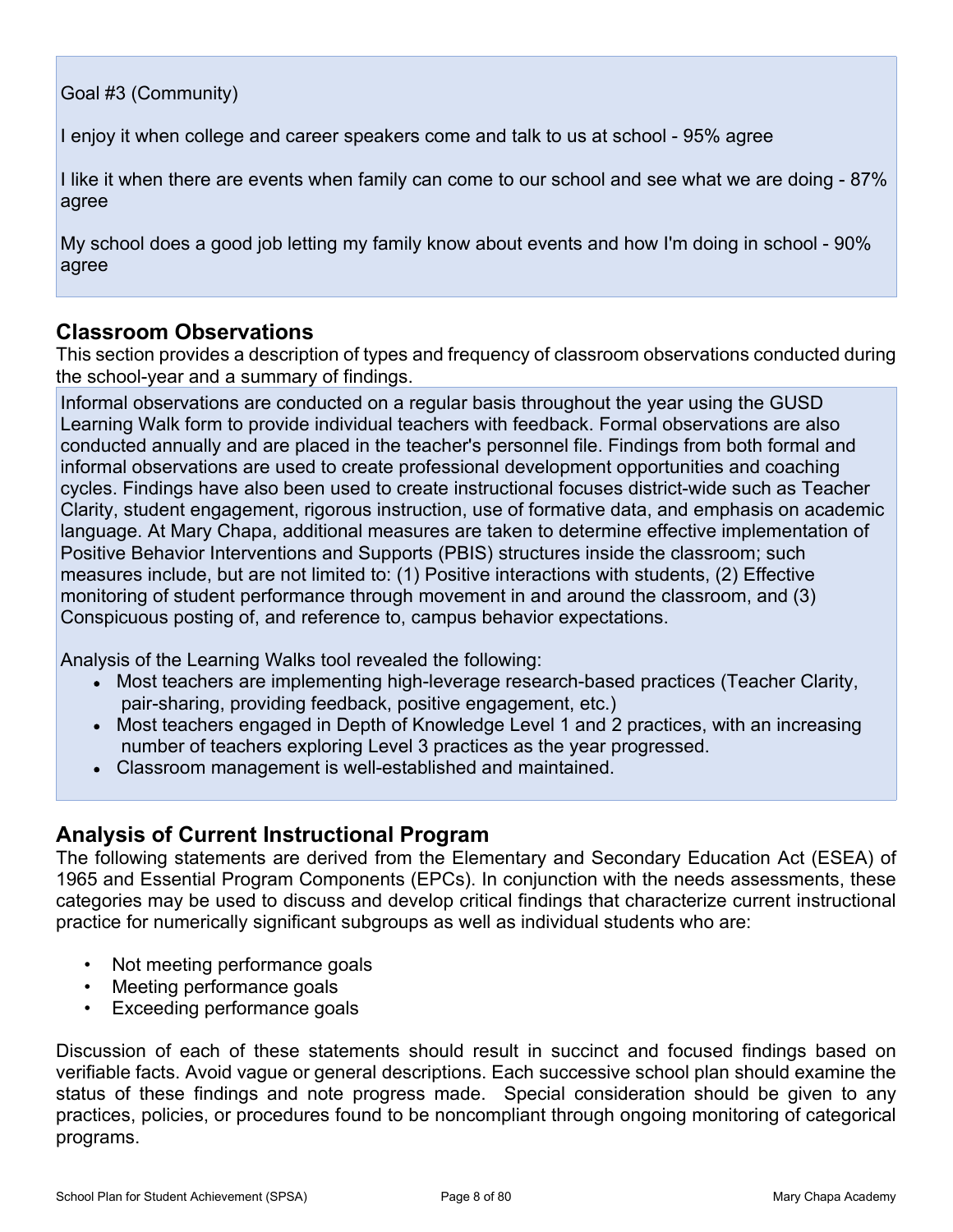## Standards, Assessment, and Accountability

Use of state and local assessments to modify instruction and improve student achievement (ESEA)

All students participate in state and districtwide assessments. Students in Grades 3-6 at Mary Chapa Academy participate in the annual California Assessment of Student Performance and Progress (CAASPP) examination. CAASSP will better integrate teaching, learning, and assessment by providing us with assessments, including both summative assessments for English Language Arts and Math. Additionally, the California Assessment Science Test (CAST) was administered to students in Grade Five. In addition, grade-level formative (CFA) and summative assessments (CSA) are administered to inform instruction and intervention/remediation needs. Local assessments included Foundational Skills Inventory for math, Basic Phonics Skills Test, Fry's Words and Dynamic **Standards, Assessment, and Accountability**<br>Jse of state and local assessments to modify instruction and improve student achievement (ESEA)<br>All students participate in state and districtwide assessments. Students in Grades

Use of data to monitor student progress on curriculum-embedded assessments and modify instruction (EPC)

Mary Chapa Academy's Professional Learning Community and Preventative Tier I practices facilitate the use of frequent Common Formative Assessments (CFA) and Common Summative Assessments (CSA) to assess student learning and informs subsequent instruction through intervention (Tier II) and remediation (Tier III), as indicated by data.

Mary Chapa Academy administers iReady Diagnostics to measure student progress in meeting requisite skills in both Reading and Math. Universal screening and subsequent progress monitoring is implemented through several measures, including iReady Diagnostics, Dynamic Indicators of Basic Early Literacy Skills (DIBELS) Progress Monitoring Tests, Basic Phonics Skills Test (BPST), and Fry Words assessment. Teachers utilize the results of the assessments to (1) identify students in need of academic intervention or extensions; (2) modify classroom instructional practices; (3) modify delivery of curriculum content, and (4) identify areas where teachers may benefit from supplemental training in instructional strategies, and (5) determine "Skill or Will" deficits to be addressed.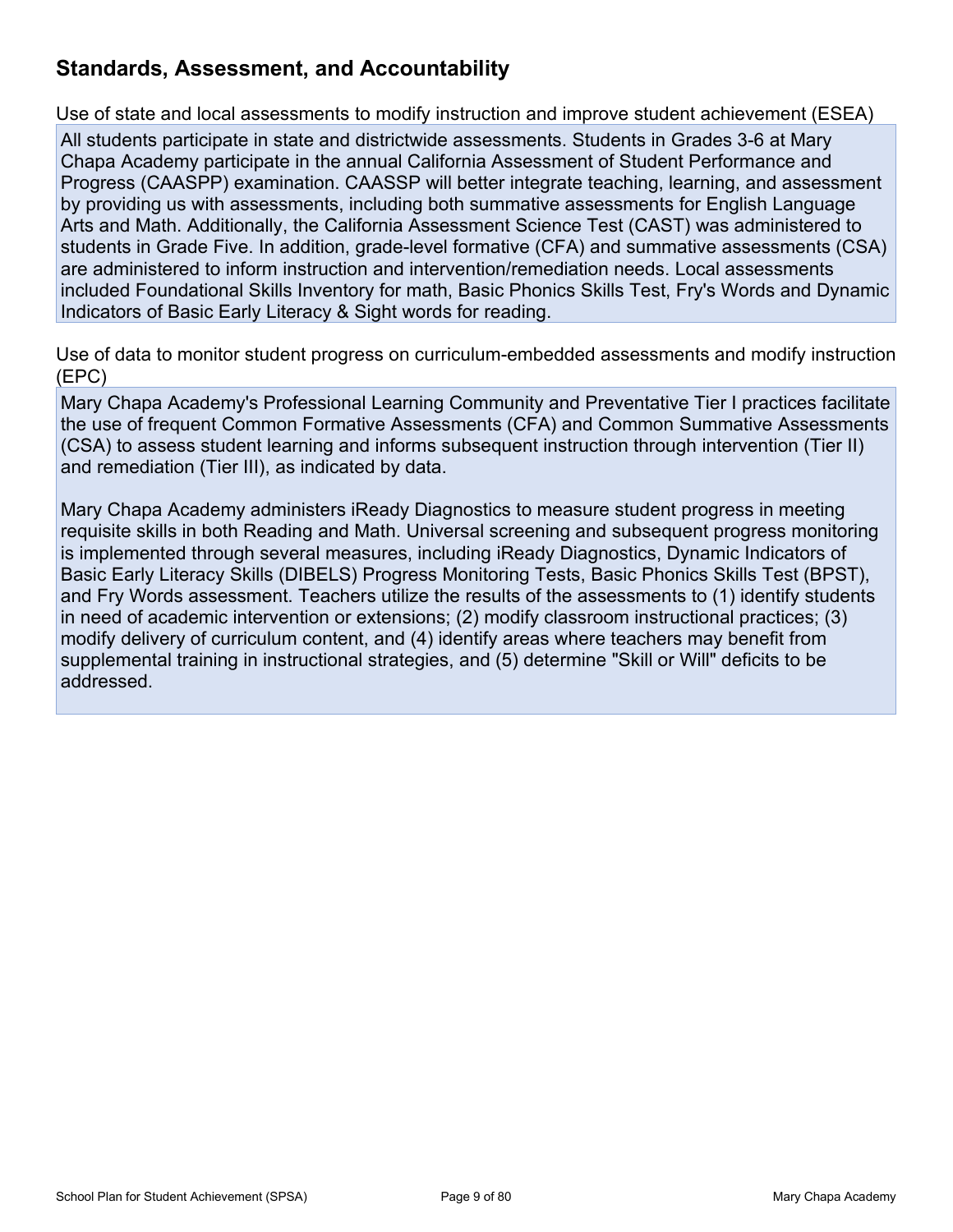# Staffing and Professional Development

#### Status of meeting requirements for highly qualified staff (ESEA)

Professional development opportunities for staff members are multifaceted, and are consistently linked to the state's standards as well as school's core values. Professional development meetings are determined after the analysis of data for the purpose of enhancing teaching and improving student learning. All professional development opportunities are provided to allow for enhancement of teacher and administrative skills. Professional development opportunities reflect our standards for best practices as they are aligned to the California Standards for the Teaching Profession. The district also offers a multitude of professional development opportunities in which teachers participate. Teachers have multiple opportunities to participate in ongoing staff development to broaden their knowledge and enhance classroom instruction. In 2020-2021, the administration and faculty will be working with our District coaching leads to ensure the full implementation of our Common Core State Standards whether in distance learning or in person instruction.

To ensure that professional development opportunities are effective, teacher, coaches, and administrators meet regularly to analyze data and use their findings to further drive instruction. We will continue to revisit, revise, and refine teaching practices to enhance student learning. Teachers regularly collaborate within their grade levels to plan lessons that support the implementation of high quality lessons.

Sufficiency of credentialed teachers and teacher professional development (e.g., access to instructional materials training on SBE-adopted instructional materials) (EPC)

Mary Chapa Academy recruits the most qualified credential teachers. For 2020-2021 school year, 89% of our classroom teachers are NCLB Compliant and/or Highly Qualified Teachers. Professional development opportunities for staff members are multifaceted, and are consistently linked to the state's standards as well as our school's core values. Mary Chapa Academy staff participates in ongoing professional development that is data-driven to enhance teaching practices of standardsbased instruction. Our teachers have been trained in the Next Generation Science Standards. The district also offers a multitude of professional development opportunities in which teachers participate.

Alignment of staff development to content standards, assessed student performance, and professional needs (ESEA)

Mary Chapa Academy uses the result of multiple assessments to plan instruction and guide staff development. Instruction is based on Curriculum Maps, Common Core State Standards, and Blueprints. Weekly Collaboration meetings are used to train teachers in best strategies, data analysis, and principles of Professional Learning Communities. Staff regularly plans instruction through grade level and vertical articulation across grade levels based on the Common Core State Standards. We look at best instructional practices based on our needs, for the purpose of refinement of instruction. Mary Chapa Academy uses the results of multiple assessments to plan instruction for language arts and math. After looking at our i-Ready Diagnostics Assessments, DIBELS Benchmark data, and Basic Phonics Skills Test (BPST) data, we use the data analysis to group students with similar deficits together to provide further instruction to meet their instructional needs. Based on their need, teachers receive staff development of non-negotiable practices to teach, and build in best practices in their language arts lessons.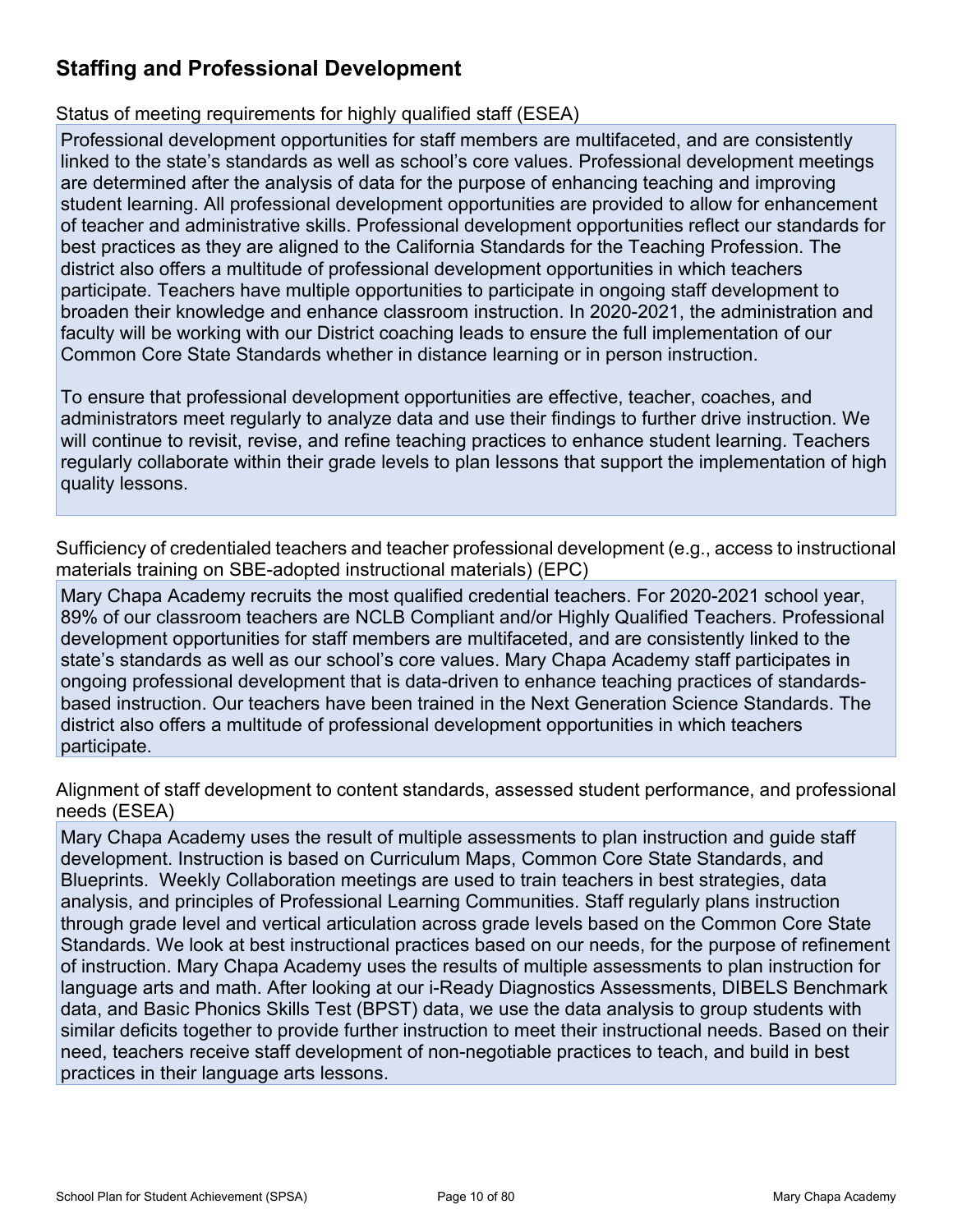Ongoing instructional assistance and support for teachers (e.g., use of content experts and instructional coaches) (EPC)

Mary Chapa Academy teachers will continue to have an instructional coach for 2020-2021 year that supports them across all content areas. In addition, the Greenfield Union Elementary School District offers ongoing professional development sessions throughout the school year. Greenfield Union Elementary School District employs a district-wide coach for Math, ELA, Science and ELD as well as Drigoing instructional assistance and support for teachers (e.g., use of content experts and instructional coaches) (EPC)<br>Mary Chapa Academy teachers will continue to have an instructional coach for 2020-2021 year that<br>sup

Teacher collaboration by grade level (kindergarten through grade eight [K–8]) and department (grades nine through twelve) (EPC)

In a typical year, Mary Chapa Academy provides weekly early student release days on Wednesdays to provide weekly collaborative meetings and professional development for all teachers at all grade levels. During these collaborative meetings, teachers use principles of Professional Learning Communities to analyze scores and share best teaching practices. During distance learning, teachers will continue to have PLC and PD time on Wednesdays.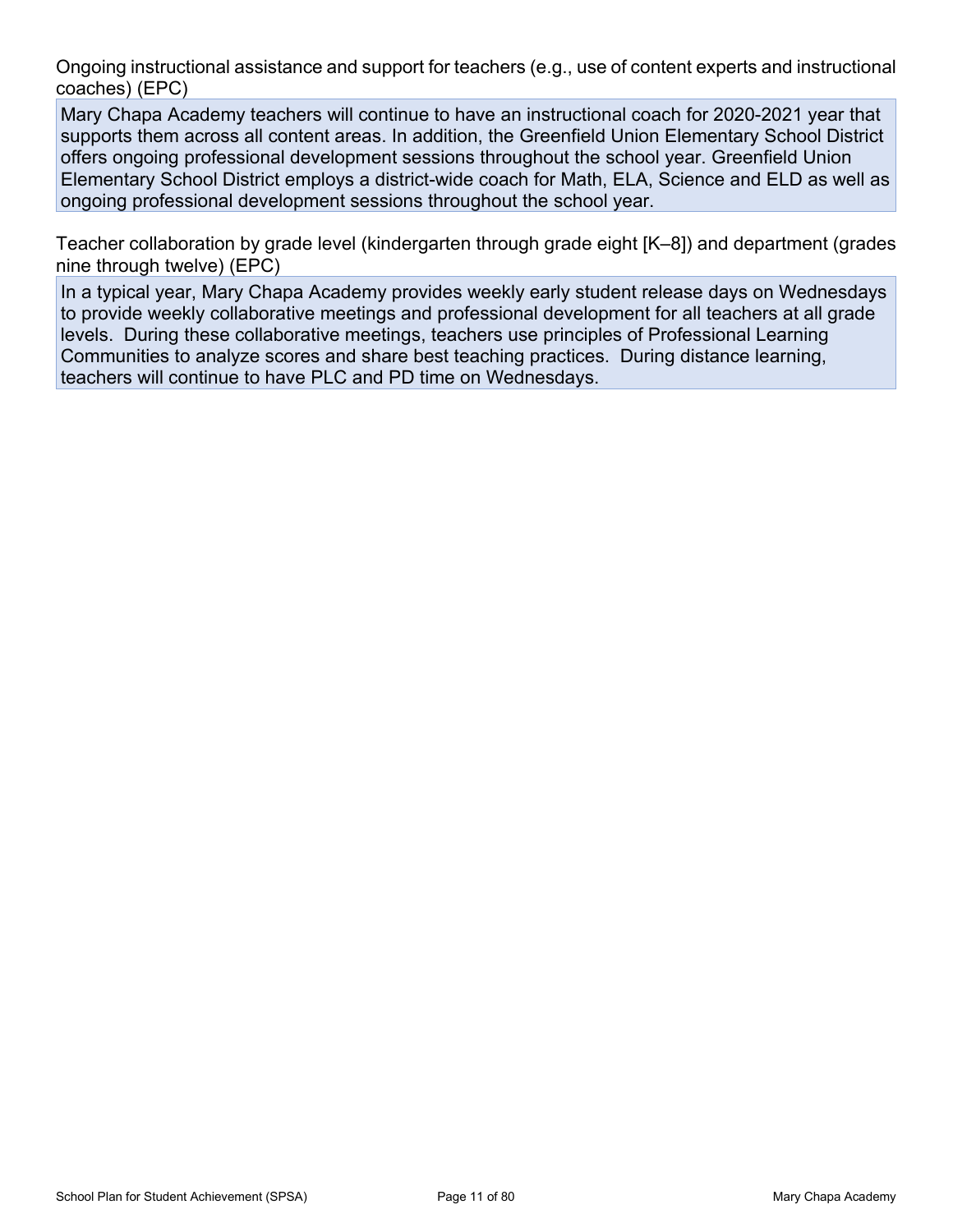## Teaching and Learning

**Teaching and Learning**<br>Alignment of curriculum, instruction, and materials to content and performance standards (ESEA)<br>Mary Chapa Academy uses California state adopted materials for English Language Arts:<br>Benchmark Advanc Mary Chapa Academy uses California state adopted materials for English Language Arts: Benchmark Advance, Eureka Math for Math instruction. English Language Development: Benchmark Advance. Science: STEMscopes; Social Studies: McMillan / McGraw Hill California Vistas. In addition, district Curriculum Maps have been created for both Language Arts and Mathematics.

The adopted curriculum and instructional materials for all core subjects are aligned with state content and performance standards.

For Science, Mary Chapa Academy has adopted the New Generation Science Standards through Stem Scopes science material: a kit/module based approach to teaching science. Teachers access all curricular materials online and use video and interactive labs to communicate standards-based lessons.

For Social Studies, VVMS use Glencoe Mc Graw Hill CA Series textbooks, Discovering our Past with ancillary components Reading Essentials and Note taking Guides: Grade 8 The American Journey to WW1; Grade 7 Medieval and Early Modern Times.

Benchmark Advance is Mary Chapa Academy's state-adopted English Language Development designated Curriculum and SIPPS is used for Response to Intervention (RTI). English 3D is a supplemental program used during ELD to further assist English Learners. Students all have access Benchmark Advance, Lueek want for warm instruction. Enginal canguage Development<br>
Benchmark Advance. Science: STEMscopes: Social Studies: McMillan / McGraw Hill California<br>
Mathematics.<br>
Mathematics.<br>
The adopted curriculu Accelerated Reader in 2019-2020.

manienalis.<br>The adopted curriculum and instructional materials for all core subjects are aligned with state<br>Content and performance standards.<br>For Science, Mary Chapa Academy has adopted the New Generation Science. Teacher Core Standards. All staff are key members of the Professional Learning Community (PLC) where they have the main task to identify essential standards, create and administer Common Formative Assessments (CFAs) and Common Summative Assessments (CSAs), analyze data to support For Science, Mary Chapa Academy has adopted the New Generation Science Standards through<br>Stem Scopes science material: a kit/module based approach to teaching science. Teachers access<br>all curicular materials online and use For Science, wary Unique Rusalemy has a culpted the New Gerelaton Science Standards through<br>The Science materials online and use video and interactive labs to communicate standards-based<br>also communicate standards. Nextens throughout the school years where teachers collaborate during common prep times and on their designated PLC/PD/Staff meeting time on Wednesdays. Teachers and staff guarantee a viable curriculum and high levels of learning for all students.

Adherence to recommended instructional minutes for reading/language arts and mathematics (K–8) (EPC)

Mary Chapa's instructional daily schedule complies with the minimum minutes required for all academic areas, including designated ELD.

Lesson pacing schedule (K–8) and master schedule flexibility for sufficient numbers of intervention courses (EPC)

Mary Chapa Academy follows Pacing Guides and Standards Benchmark Assessment guides for English Language Arts and Mathematics. The schedule is adjusted to meet the needs of students, and to provide pacing for intervention courses.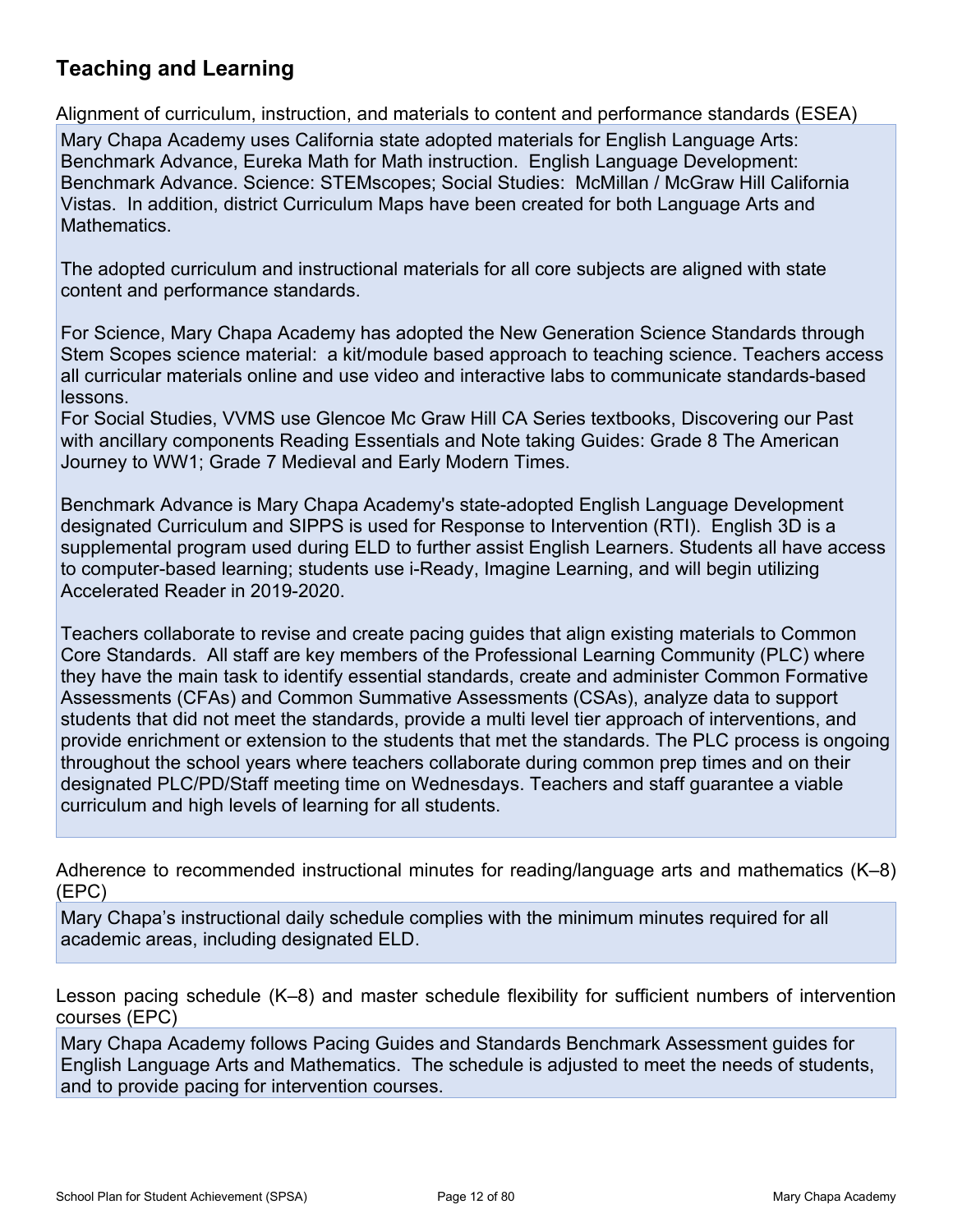Availability of standards-based instructional materials appropriate to all student groups (ESEA)

Mary Chapa Academy uses California state adopted materials for English Language Arts: Benchmark and Engage NY in Mathematics.

English Language Development: Benchmark, English 3D (supplemental).

Science: STEMscopes.

Social Studies McMillan / McGraw Hill California Vistas.

Notaliability of standards-based instructional materials appropriate to all student groups (ESEA)<br>Mary Chapa Academy uses California state adopted materials for English Language Arts:<br>Benchmark and Engage NY in Mathematics learners.

Use of SBE-adopted and standards-aligned instructional materials, including intervention materials, and for high school students, access to standards-aligned core courses (EPC)

Mary Chapa Academy classes have the following adopted materials:

California State adopted materials for English Language Arts: Benchmark.

Mathematics: Engage NY.

English Language Development: English 3D.

Science STEMscopes.

California Social Studies: McMillan / McGraw Hill California Vistas.

The principal monitors the daily use of these materials to teach grade level state standards.

### Opportunity and Equal Educational Access

Services provided by the regular program that enable underperforming students to meet standards (ESEA)

Informed by data, Mary Chapa teachers deploy students to appropriate groups as a means of providing Tier II Interventions to learn Essential Standards and Tier III Remediation for students lacking fundamental reading and math skills. Intervention and remediation is targeted to the specific needs as indicated by appropriate assessments. Similar practices are implemented for Social Emotional Learning (SEL), where students receive appropriate Tier II interventions for behavior based on climate and discipline data; Tier III wraparound services are available for students with atrisk behaviors and provided intensive services as needed.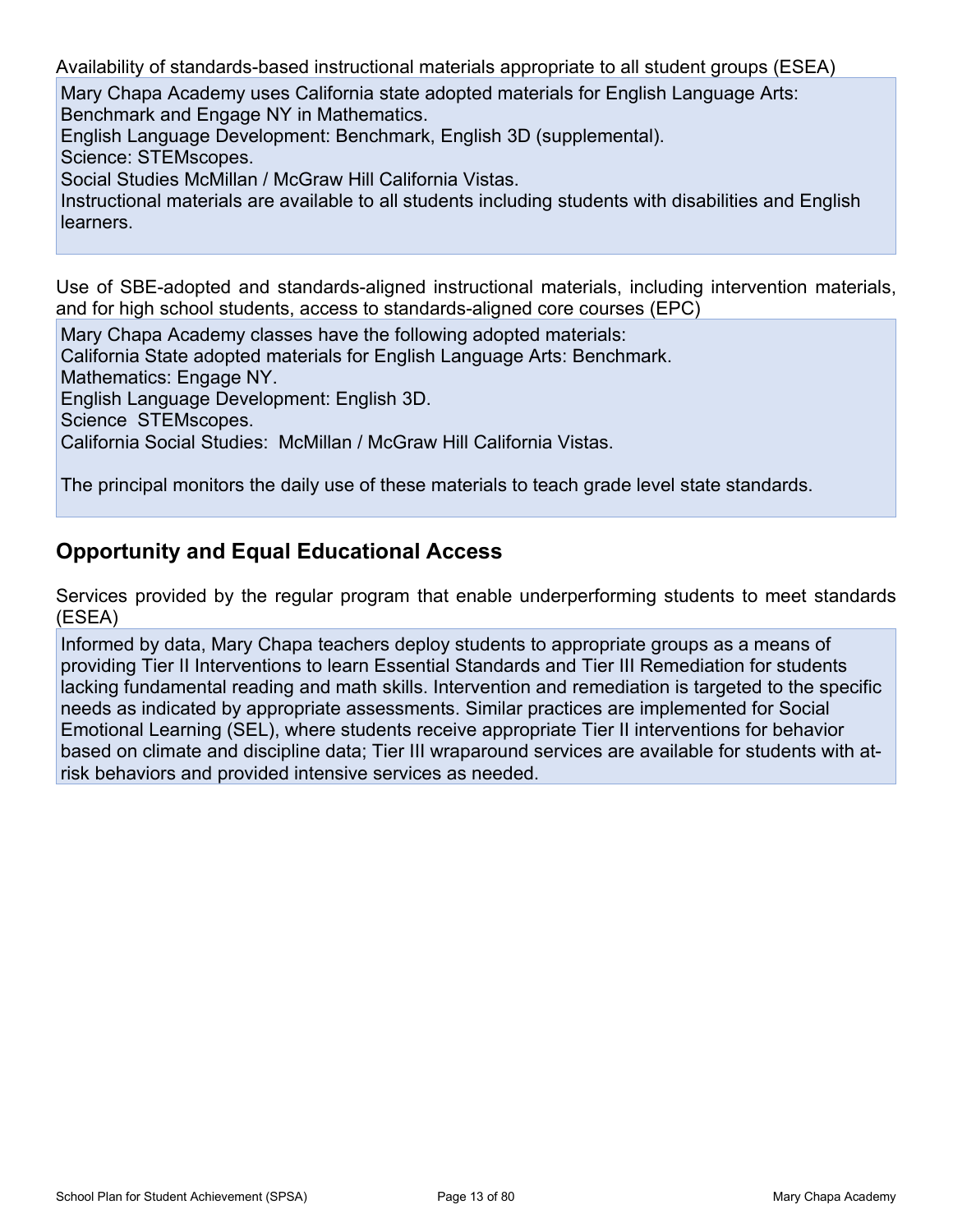#### Evidence-based educational practices to raise student achievement

Small group instruction time and SIPPS Intervention, ELD, Math, and ELA intervention time is provided inside the school day schedule. Student deployment allows for students to receive targeted assistance to their needs, and teachers will share students based on their classroom performance on Common Formative Assessments (CFA). Such practices are fluid and will change as teachers analyze data trends and needs.

Evidence-based educational practices to raise student achievement<br>Small group instruction time and SIPPS Intervention, ELD, Math, and ELA intervention time is<br>provided inside the school day schedule. Student deployment all shown to result in student achievement of one year or more (represented by an Effect Size of .40). Such evidence-based practices include Teacher Clarity, where teachers indicate the Learning Targets and Success Criteria for each lesson; students are able to visibly see what they are learning (Effect Size = 0.75). Teachers also participate in their collaborative times as a means of achieving Collective Teacher Efficacy, where teachers come together to discuss student data and align practices as a team (Effect Size = 1.57). Other implemented highly effective practices include Response to Intervention (RTI - Effect Size = 1.29), and Teacher-Student Relationships (Effect Size  $= 0.82$ ).

### Parental Engagement

Resources available from family, school, district, and community to assist under-achieving students (ESEA)

Mary Chapa Academy has a full time counselor that conducts ongoing parent education nights, and workshops on school campus. Our school counselor al ong with our full time bilingual community liaison are also available for community outreach. Our counselor recruited staff that teaches computer classes for parents, as well as students and conducts parenting education classes. Additionally, we have a monthly Principal's Café, in which parents receive information to additionally support their children.

Mary Chapa Academy has a full time bilingual community liaison who actively supports all parent events, training, college visits, and monthly cafes. Parent cafes include a variety of topics that parents have solicited through the various surveys conducted by our Family and Community Engagement Coordinator. The English Language Advisory Council (ELAC) advocates for English Learners through committee and general meetings. Topics covered by ELAC in general meetings include attendance, needs assessment, curriculum, and reclassification. Furthermore, School Site Council monitors and recommends funding in areas of academic and social needs for our school. Recently the school district has provided a parent center where parents can access important information and receive training on various topics.

Involvement of parents, community representatives, classroom teachers, other school personnel, and students in secondary schools, in the planning, implementation, and evaluation of ConApp programs (5 California Code of Regulations 3932)

Principal Café is offered monthly to parents to help families learn about the educational programs at school, and how they can partner with Mary Chapa to help support their children at home. We have bi-annual parent conferences, Student Study Team Meetings, and the school counselor, which are venues to discuss and problem-solve student concerns. Additionally, we have both an ELAC and SSC parent committee which provide oversight to Single Plan For Student Achievement.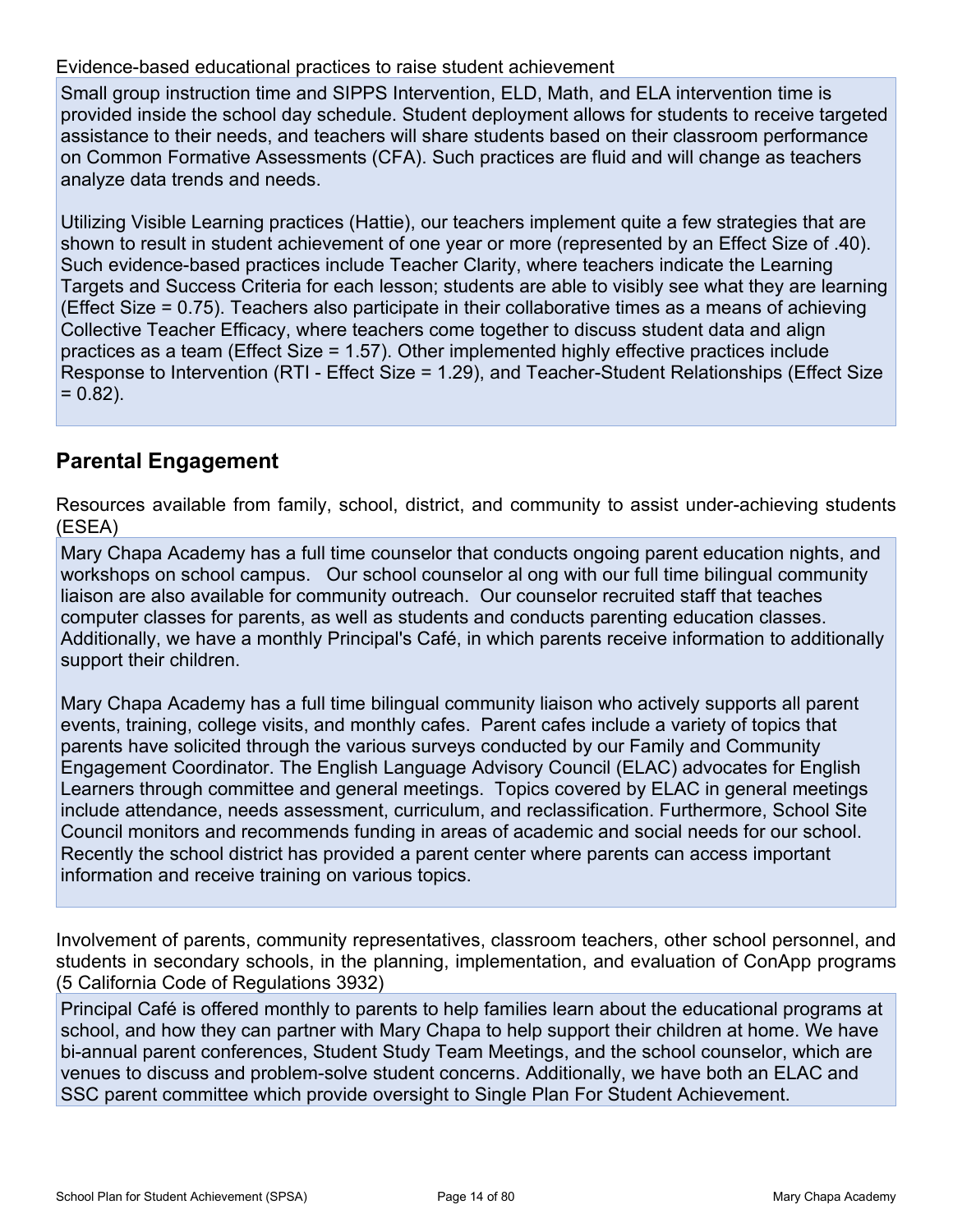### Funding

Services provided by categorical funds that enable underperforming students to meet standards (ESEA)

The academic coaches' position is paid with categorical funds, and works to support students and Funding<br>The academic coaches' position is paid with categorical funds, and works to support students and<br>The academic coaches' position is paid with categorical funds, and works to support students and<br>teachers inside the Emotional Learning (SEL) practices.

Fiscal support (EPC)

For the 2018-2019 school year, Mary Chapa Academy received federal, state, and local aid for the following categorical, special education and support programs:

- \* After-School Learning and Safe Neighborhood Partnerships
- \* Local Control Accountability Plan (LCAP)
- \* Title I
- \* Title II
- \* Title III
- \* ASES

# Stakeholder Involvement

How, when, and with whom did the school consult as part of the planning process for this SPSA/Annual Review and Update?

#### Involvement Process for the SPSA and Annual Review and Update

Site leadership met together and, with District facilitation, updated the sections of the SPSA. Site leadership conferred with School Site Council for final approval. The School Site Council met four following categorical, special education and support programs:<br>
\* After-School Learning and Safe Neighborhood Partnerships<br>
\* Title II<br>
\* Title II<br>
\* Title II<br>
\* Title II<br>
\* Title II<br>
\* Title II<br>
\* Title II<br>
Stakeholder In utilization of funds. Recommendations were made regarding the LCAP goals, and discussed to determine viability. One of the School Site Council meetings also featured the District LCAP presentation to present site data through the lens of the three LCAP goals, and the School Site Council completed the LCAP parent survey at the completion of the presentation to make recommendations for the 2020-2021 school year. **Stakeholder Involvement**<br>
How, when, and with whom did the school consult as part of the planning process for this<br>
SPSA/Annual Review and Update?<br>
Involvement Process for the SPSA and Annual Review and Update<br>
Site leade

# Resource Inequities

assessment, as applicable.

To this point, Mary Chapa Academy has the resources needed to carry out the plans indicated in this SPSA. Funds will be used to facilitate the use of resources as needed.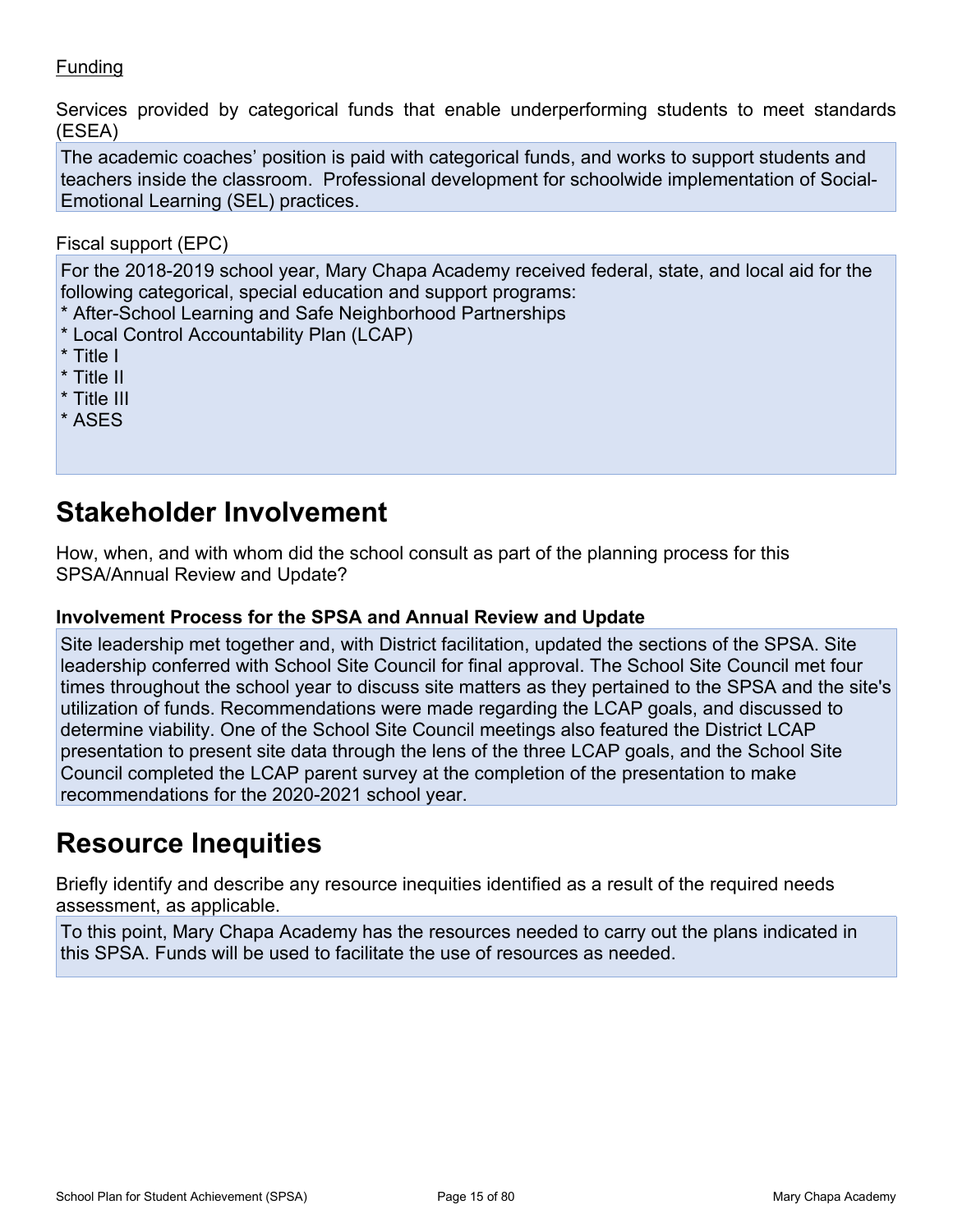|                         | <b>Student Enrollment by Subgroup</b> |                              |                           |                |         |           |  |  |  |  |  |  |
|-------------------------|---------------------------------------|------------------------------|---------------------------|----------------|---------|-----------|--|--|--|--|--|--|
|                         |                                       | <b>Percent of Enrollment</b> | <b>Number of Students</b> |                |         |           |  |  |  |  |  |  |
| <b>Student Group</b>    | $17 - 18$                             | $18-19$                      | $19 - 20$                 | $17 - 18$      | $18-19$ | $19 - 20$ |  |  |  |  |  |  |
| American Indian         | $\%$                                  | 0.1%                         | 0.11%                     |                |         |           |  |  |  |  |  |  |
| <b>African American</b> | 0.22%                                 | $\%$                         | $0.11\%$                  | $\overline{2}$ |         |           |  |  |  |  |  |  |
| Asian                   | $\%$                                  | $\%$                         | 0%                        |                |         | 0         |  |  |  |  |  |  |
| Filipino                | $\%$                                  | $\%$                         | 0%                        |                |         | 0         |  |  |  |  |  |  |
| Hispanic/Latino         | 99.33%                                | 98.86%                       | 98.86%                    | 893            | 951     | 869       |  |  |  |  |  |  |
| <b>Pacific Islander</b> | $\%$                                  | $\%$                         | 0%                        |                |         | 0         |  |  |  |  |  |  |
| White                   | 0.33%                                 | 0.94%                        | 0.91%                     | 3              | 9       | 8         |  |  |  |  |  |  |
| Multiple/No Response    | %                                     | $\%$                         | 0%                        |                |         | 0         |  |  |  |  |  |  |
|                         |                                       |                              | <b>Total Enrollment</b>   | 899            | 962     | 879       |  |  |  |  |  |  |

## Student Enrollment Enrollment By Student Group

# Student Enrollment Enrollment By Grade Level

|                         | 99.33% | 98.86%                                                        | 98.86%                  | 893                       | 951 | 869         |
|-------------------------|--------|---------------------------------------------------------------|-------------------------|---------------------------|-----|-------------|
| <b>Pacific Islander</b> | $\%$   | $\%$                                                          | $0\%$                   |                           |     | $\mathbf 0$ |
| White                   | 0.33%  | 0.94%                                                         | 0.91%                   | 3                         | 9   | 8           |
| Multiple/No Response    | %      | $\%$                                                          | 0%                      |                           |     | 0           |
|                         |        |                                                               | <b>Total Enrollment</b> | 899                       | 962 | 879         |
|                         |        | <b>Student Enrollment</b><br><b>Enrollment By Grade Level</b> |                         |                           |     |             |
|                         |        | <b>Student Enrollment by Grade Level</b>                      |                         | <b>Number of Students</b> |     |             |
| Grade                   |        | $17 - 18$                                                     |                         | $18-19$                   |     | $19 - 20$   |
| Kindergarten            |        | 195                                                           |                         | 254                       |     | 192         |
| Grade 1                 |        | 151                                                           |                         | 130                       |     | 137         |
| <b>Grade 2</b>          |        | 128                                                           |                         | 126                       |     | 120         |
| Grade3                  |        | 129                                                           |                         | 111                       |     | 111         |
|                         |        | 155                                                           |                         | 121                       |     | 105         |
| Grade 4                 |        |                                                               |                         |                           |     |             |
| Grade 5                 |        | 141                                                           |                         | 116                       |     | 102         |
| Grade 6                 |        |                                                               |                         | 104                       |     | 112         |

#### Conclusions based on this data:

- 1. Mary Chapa Academy must consider the breadth of its resources to span across eight grade levels (TK-6).
- 2. Moving forward, there is concern over the number of classes needed in the upper grades, dependent upon distribution of TK students going into Kindergarten.
- 3. Considering more than 98% of our students are of Hispanic or Latino heritage, we must provide a culturally responsive environment which meets the needs of our student population.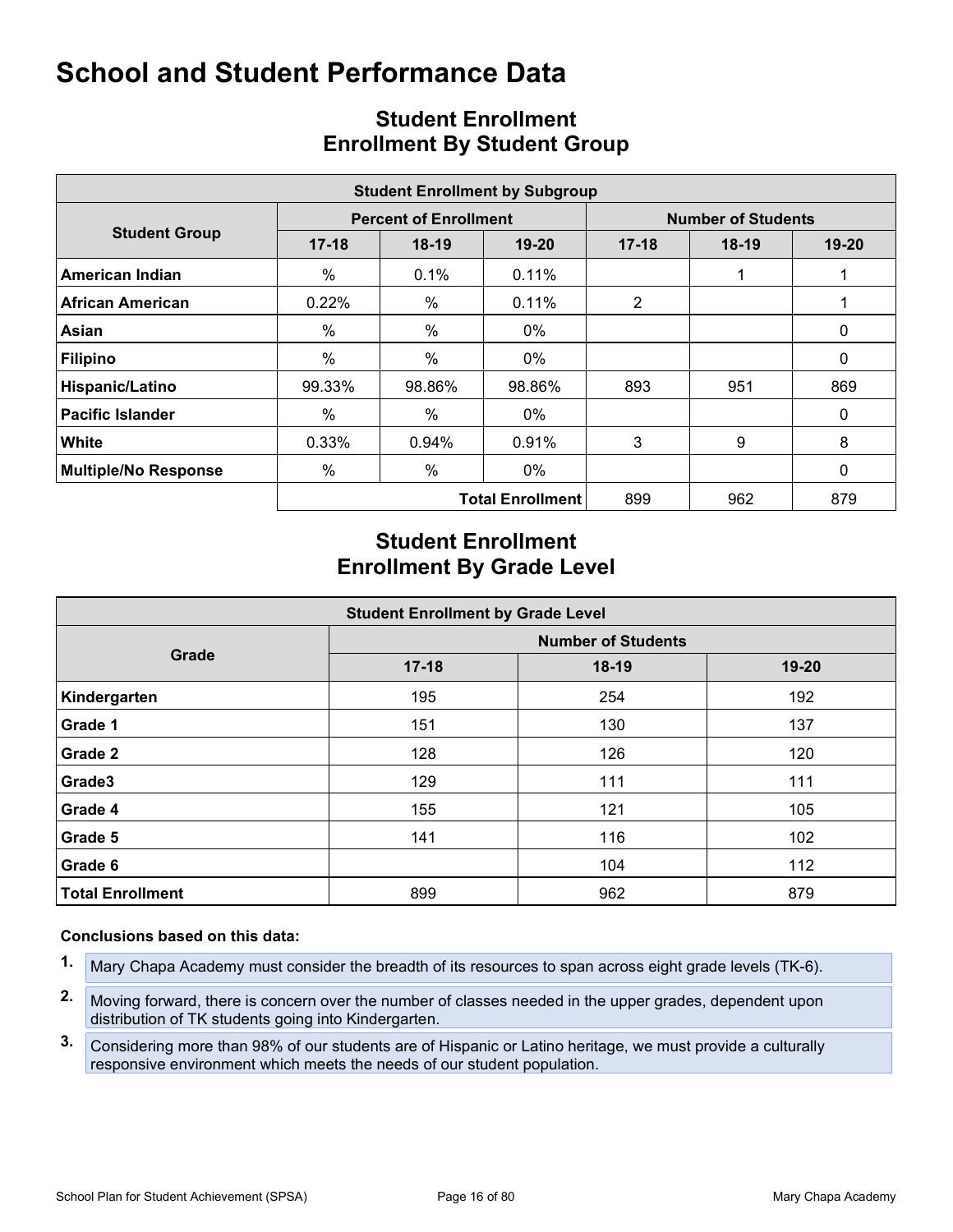# Student Enrollment<br>English Learner (EL) Enrollment

|                                                                                                                 |           | <b>Student Enrollment</b>              |       |           |                            |           |
|-----------------------------------------------------------------------------------------------------------------|-----------|----------------------------------------|-------|-----------|----------------------------|-----------|
| <b>English Learner (EL) Enrollment</b>                                                                          |           |                                        |       |           |                            |           |
|                                                                                                                 |           | <b>English Learner (EL) Enrollment</b> |       |           |                            |           |
|                                                                                                                 |           | <b>Number of Students</b>              |       |           | <b>Percent of Students</b> |           |
| <b>Student Group</b>                                                                                            | $17 - 18$ | $18-19$                                | 19-20 | $17 - 18$ | $18-19$                    | $19 - 20$ |
|                                                                                                                 | 697       | 704                                    | 634   | 77.5%     | 73.2%                      | 72.1%     |
| <b>School and Student Performance Data</b><br><b>English Learners</b><br><b>Fluent English Proficient (FEP)</b> | 78        | 113                                    | 127   | 8.7%      | 11.7%                      | 14.4%     |

#### Conclusions based on this data:

- 1. There is cause for celebration; RFEP numbers increased by 32 students with an increase of total EL enrollment of only 7 students.
- 2. Resources must continue to be allocated to address the highest number of ELs in the District.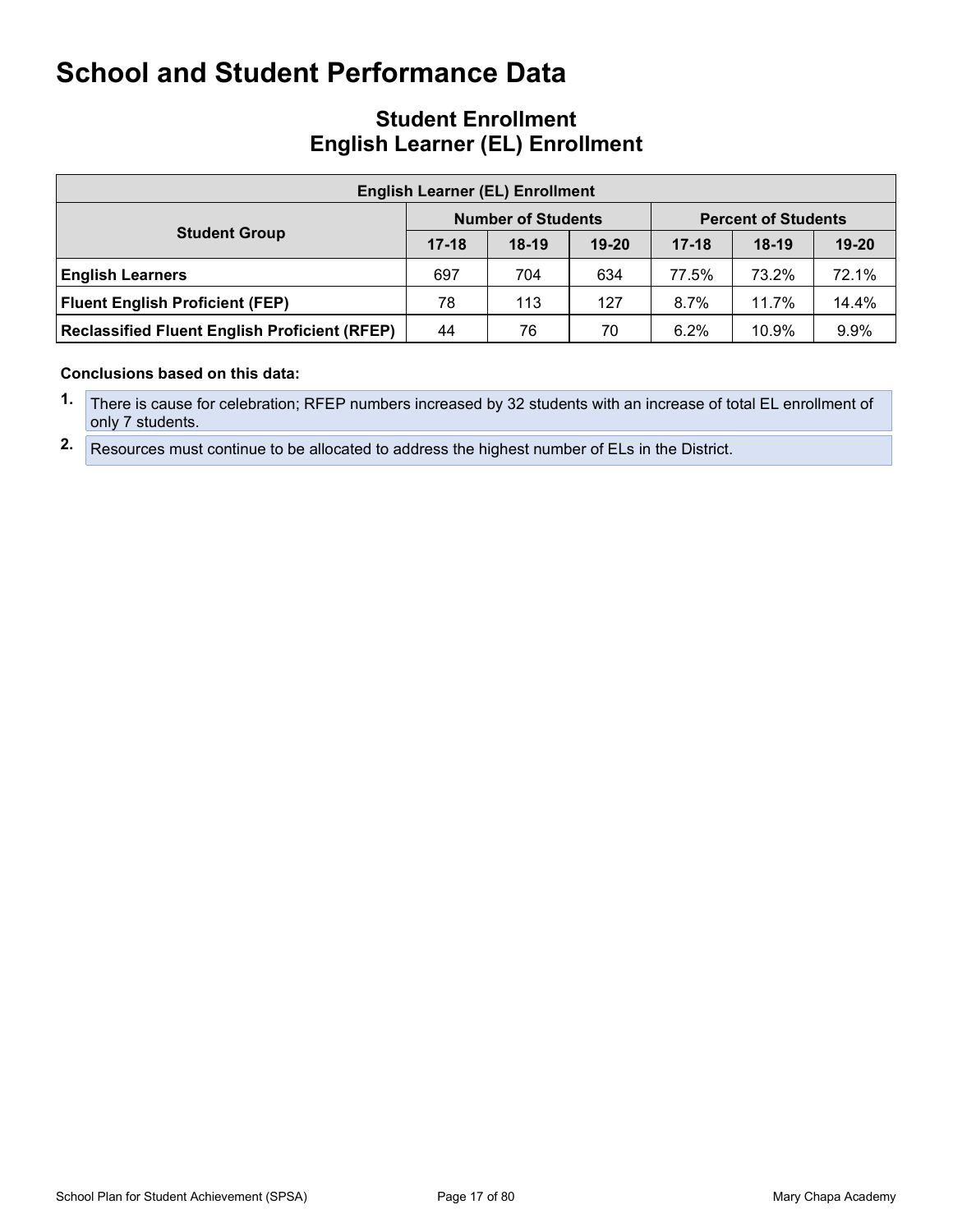## CAASPP Results English Language Arts/Literacy (All Students)

|         | <b>Overall Participation for All Students</b> |           |         |           |                      |         |       |                    |         |       |                        |         |  |  |
|---------|-----------------------------------------------|-----------|---------|-----------|----------------------|---------|-------|--------------------|---------|-------|------------------------|---------|--|--|
| Grade   | # of Students Enrolled                        |           |         |           | # of Students Tested |         |       | # of Students with |         |       | % of Enrolled Students |         |  |  |
| Level   | $16 - 17$                                     | $17 - 18$ | $18-19$ | $16 - 17$ | $17 - 18$            | $18-19$ | 16-17 | $17 - 18$          | $18-19$ | 16-17 | $17 - 18$              | $18-19$ |  |  |
| Grade 3 | 140                                           | 129       | 106     | 140       | 124                  | 104     | 140   | 124                | 104     | 100   | 96.1                   | 98.1    |  |  |
| Grade 4 | 141                                           | 148       | 117     | 139       | 146                  | 116     | 139   | 146                | 116     | 98.6  | 98.6                   | 99.1    |  |  |
| Grade 5 | 138                                           | 142       | 115     | 135       | 138                  | 114     | 135   | 138                | 114     | 97.8  | 97.2                   | 99.1    |  |  |
| Grade 6 |                                               |           | 106     |           |                      | 103     |       |                    | 103     |       |                        | 97.2    |  |  |
| All     | 419                                           | 419       | 444     | 414       | 408                  | 437     | 414   | 408                | 437     | 98.8  | 97.4                   | 98.4    |  |  |

The "% of Enrolled Students Tested" showing in this table is not the same as "Participation Rate" for federal accountability

|                | <b>Overall Achievement for All Students</b> |                   |       |                                                                                                                       |               |       |                |  |       |  |                                                                       |       |  |                |       |  |
|----------------|---------------------------------------------|-------------------|-------|-----------------------------------------------------------------------------------------------------------------------|---------------|-------|----------------|--|-------|--|-----------------------------------------------------------------------|-------|--|----------------|-------|--|
| Grade          | <b>Mean Scale Score</b>                     |                   |       |                                                                                                                       | % Standard    |       | % Standard Met |  |       |  | % Standard Nearly                                                     |       |  | % Standard Not |       |  |
| Level          |                                             |                   |       | 16-17   17-18   18-19   16-17   17-18   18-19   16-17   17-18   18-19   16-17   17-18   18-19   16-17   17-18   18-19 |               |       |                |  |       |  |                                                                       |       |  |                |       |  |
| <b>Grade 3</b> |                                             | 2379. 2377. 2366. |       |                                                                                                                       | 12.86   13.71 | 8.65  |                |  |       |  | 16.43   16.13   15.38   23.57   22.58   27.88   47.14   47.58   48.08 |       |  |                |       |  |
| Grade 4        |                                             | 2413. 2413. 2409. |       |                                                                                                                       | 14.39   13.70 | 8.62  |                |  |       |  | 15.83   17.12   18.10   20.14   21.23   20.69   49.64   47.95   52.59 |       |  |                |       |  |
| Grade 5        | 2448. 2451                                  |                   | ∫2461 | 14.07                                                                                                                 | 7.97          | 13.16 |                |  |       |  | 13.33   23.91   22.81   28.15   20.29   24.56   44.44   47.83   39.47 |       |  |                |       |  |
| Grade 6        |                                             |                   | 2480. |                                                                                                                       |               | 1.94  |                |  | 28.16 |  |                                                                       | 31.07 |  |                | 38.83 |  |
| ∣All Grades    | N/A                                         | N/A               | N/A   |                                                                                                                       | 13.77   11.76 | 8.24  |                |  |       |  | 15.22   19.12   21.05   23.91   21.32   25.86   47.10   47.79   44.85 |       |  |                |       |  |

| <b>Reading</b><br>Demonstrating understanding of literary and non-fictional texts |       |                  |         |           |                       |         |           |                  |         |  |  |
|-----------------------------------------------------------------------------------|-------|------------------|---------|-----------|-----------------------|---------|-----------|------------------|---------|--|--|
|                                                                                   |       | % Above Standard |         |           | % At or Near Standard |         |           | % Below Standard |         |  |  |
| <b>Grade Level</b>                                                                | 16-17 | $17 - 18$        | $18-19$ | $16 - 17$ | $17 - 18$             | $18-19$ | $16 - 17$ | $17 - 18$        | $18-19$ |  |  |
| Grade 3                                                                           | 10.71 | 12.10            | 6.73    | 34.29     | 39.52                 | 44.23   | 55.00     | 48.39            | 49.04   |  |  |
| Grade 4                                                                           | 9.35  | 13.01            | 7.76    | 37.41     | 39.73                 | 36.21   | 53.24     | 47.26            | 56.03   |  |  |
| Grade 5                                                                           | 12.59 | 6.52             | 13.16   | 35.56     | 48.55                 | 47.37   | 51.85     | 44.93            | 39.47   |  |  |
| Grade 6                                                                           |       |                  | 6.80    |           |                       | 45.63   |           |                  | 47.57   |  |  |
| <b>All Grades</b>                                                                 | 10.87 | 10.54            | 8.70    | 35.75     | 42.65                 | 43.25   | 53.38     | 46.81            | 48.05   |  |  |

| <b>Writing</b><br>Producing clear and purposeful writing |           |                  |         |         |                       |         |         |                  |         |  |  |
|----------------------------------------------------------|-----------|------------------|---------|---------|-----------------------|---------|---------|------------------|---------|--|--|
|                                                          |           | % Above Standard |         |         | % At or Near Standard |         |         | % Below Standard |         |  |  |
| <b>Grade Level</b>                                       | $16 - 17$ | $17 - 18$        | $18-19$ | $16-17$ | $17 - 18$             | $18-19$ | $16-17$ | $17 - 18$        | $18-19$ |  |  |
| Grade 3                                                  | 11.43     | 13.71            | 11.54   | 46.43   | 35.48                 | 39.42   | 42.14   | 50.81            | 49.04   |  |  |
| Grade 4                                                  | 12.23     | 12.33            | 12.93   | 41.73   | 40.41                 | 46.55   | 46.04   | 47.26            | 40.52   |  |  |
| Grade 5                                                  | 17.04     | 13.77            | 18.42   | 41.48   | 48.55                 | 49.12   | 41.48   | 37.68            | 32.46   |  |  |
| Grade 6                                                  |           |                  | 8.74    |         |                       | 54.37   |         |                  | 36.89   |  |  |
| <b>All Grades</b>                                        | 13.53     | 13.24            | 13.04   | 43.24   | 41.67                 | 47.37   | 43.24   | 45.10            | 39.59   |  |  |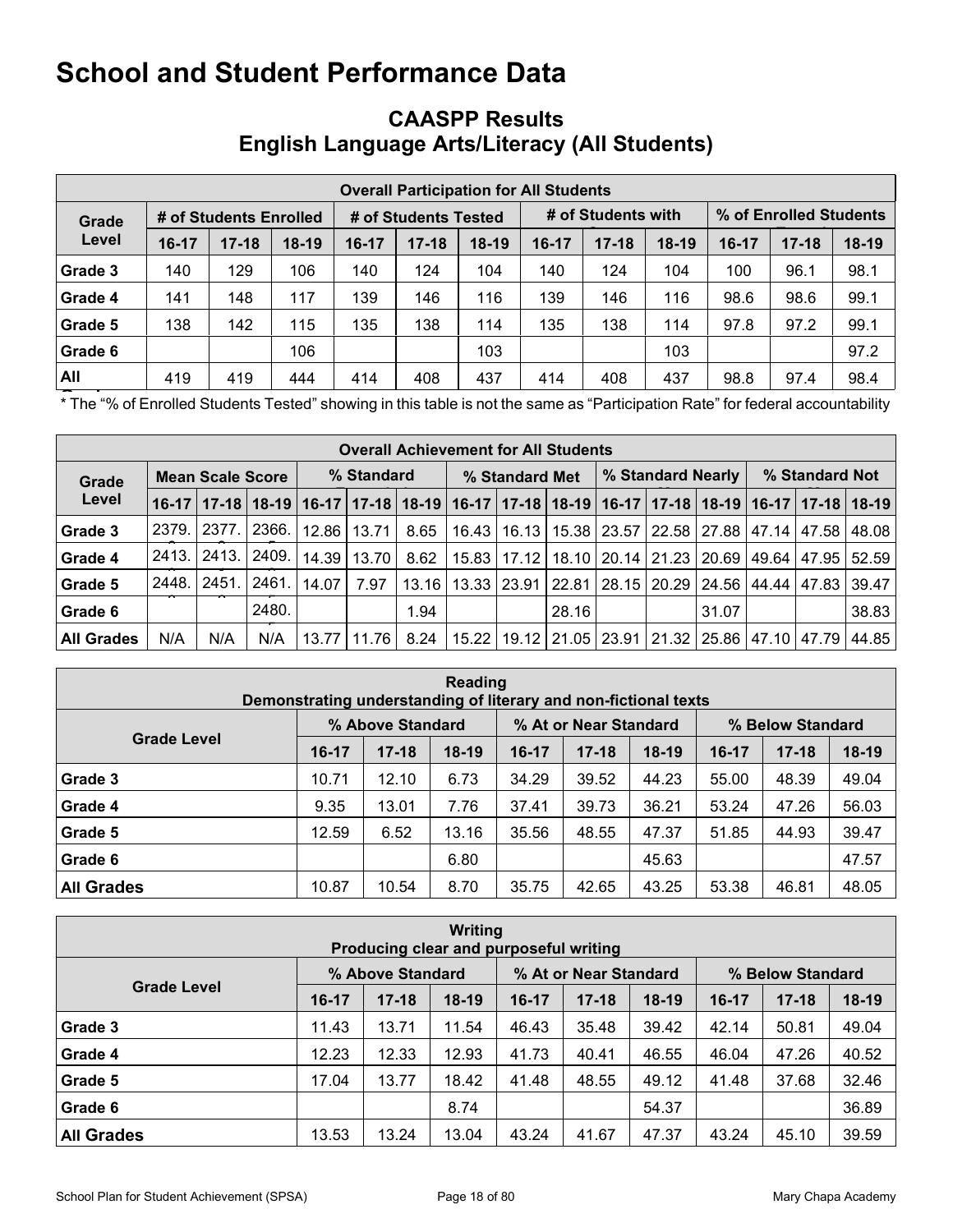| Listening<br>Demonstrating effective communication skills |       |                  |         |         |                       |         |         |                  |         |  |  |
|-----------------------------------------------------------|-------|------------------|---------|---------|-----------------------|---------|---------|------------------|---------|--|--|
|                                                           |       | % Above Standard |         |         | % At or Near Standard |         |         | % Below Standard |         |  |  |
| <b>Grade Level</b>                                        | 16-17 | $17 - 18$        | $18-19$ | $16-17$ | $17 - 18$             | $18-19$ | $16-17$ | $17 - 18$        | $18-19$ |  |  |
| Grade 3                                                   | 8.57  | 11.29            | 8.65    | 64.29   | 61.29                 | 57.69   | 27.14   | 27.42            | 33.65   |  |  |
| Grade 4                                                   | 13.67 | 10.96            | 7.76    | 48.92   | 54.79                 | 59.48   | 37.41   | 34.25            | 32.76   |  |  |
| Grade 5                                                   | 8.15  | 7.97             | 8.77    | 53.33   | 50.72                 | 58.77   | 38.52   | 41.30            | 32.46   |  |  |
| Grade 6                                                   |       |                  | 3.88    |         |                       | 68.93   |         |                  | 27.18   |  |  |
| <b>All Grades</b>                                         | 10.14 | 10.05            | 7.32    | 55.56   | 55.39                 | 61.10   | 34.30   | 34.56            | 31.58   |  |  |

| <b>Research/Inquiry</b><br>Investigating, analyzing, and presenting information |       |                  |         |         |                       |         |         |                  |         |  |  |
|---------------------------------------------------------------------------------|-------|------------------|---------|---------|-----------------------|---------|---------|------------------|---------|--|--|
|                                                                                 |       | % Above Standard |         |         | % At or Near Standard |         |         | % Below Standard |         |  |  |
| <b>Grade Level</b>                                                              | 16-17 | $17 - 18$        | $18-19$ | $16-17$ | $17 - 18$             | $18-19$ | $16-17$ | $17 - 18$        | $18-19$ |  |  |
| Grade 3                                                                         | 17.14 | 12.10            | 7.69    | 48.57   | 45.16                 | 42.31   | 34.29   | 42.74            | 50.00   |  |  |
| Grade 4                                                                         | 16.55 | 16.44            | 8.62    | 41.01   | 45.89                 | 41.38   | 42.45   | 37.67            | 50.00   |  |  |
| Grade 5                                                                         | 17.04 | 14.49            | 17.54   | 40.00   | 42.03                 | 45.61   | 42.96   | 43.48            | 36.84   |  |  |
| Grade 6                                                                         |       |                  | 12.62   |         |                       | 59.22   |         |                  | 28.16   |  |  |
| <b>All Grades</b>                                                               | 16.91 | 14.46            | 11.67   | 43.24   | 44.36                 | 46.91   | 39.86   | 41.18            | 41.42   |  |  |

#### Conclusions based on this data:

1. The SBAC ELA data demonstrates that performance largely held steady.

2. SBAC ELA data remains and area for growth amongst Mary Chapa students.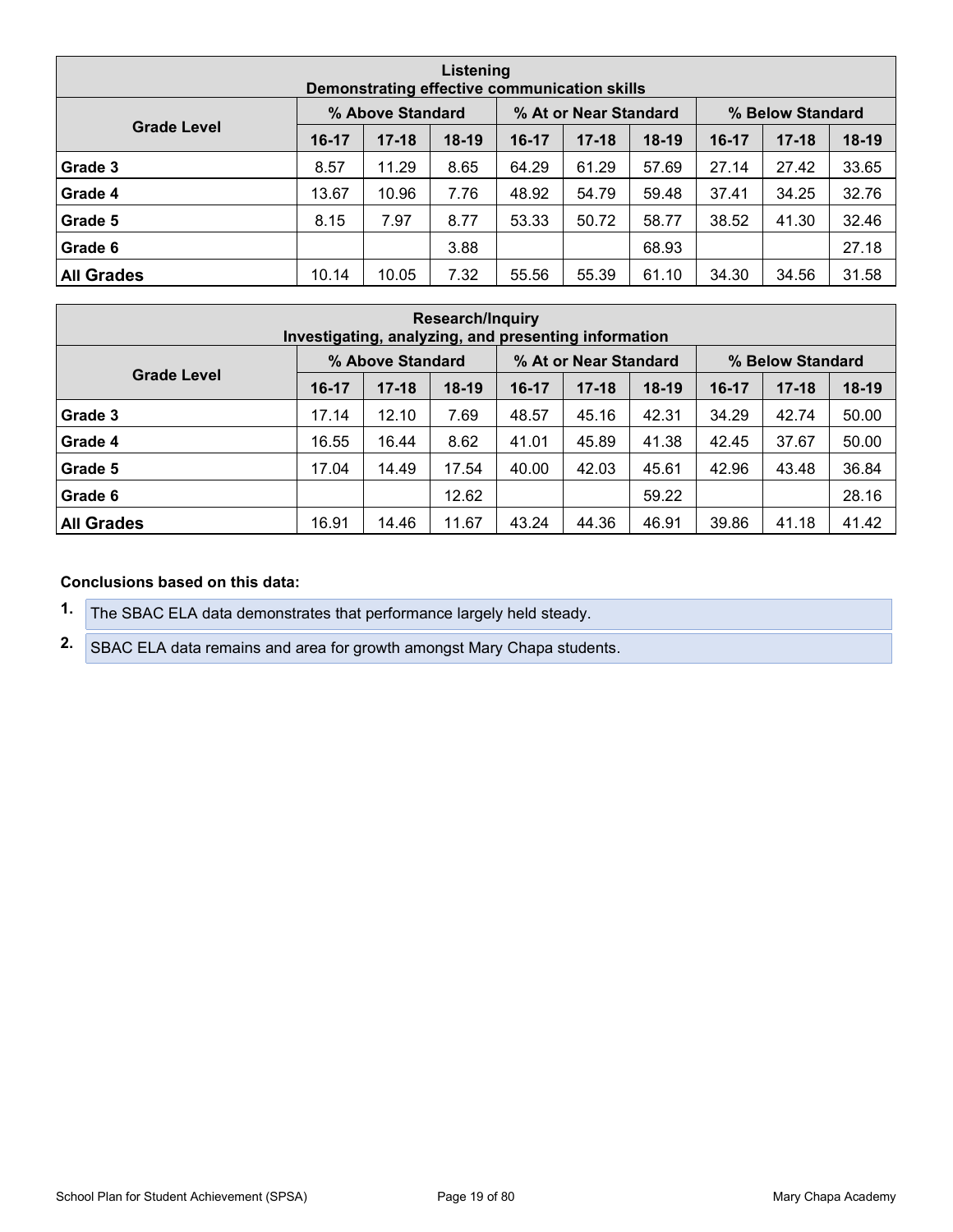|         |         |                        |         |           | <b>Overall Participation for All Students</b> |         |           |                    |         |       |                        |         |
|---------|---------|------------------------|---------|-----------|-----------------------------------------------|---------|-----------|--------------------|---------|-------|------------------------|---------|
| Grade   |         | # of Students Enrolled |         |           | # of Students Tested                          |         |           | # of Students with |         |       | % of Enrolled Students |         |
| Level   | $16-17$ | $17 - 18$              | $18-19$ | $16 - 17$ | $17 - 18$                                     | $18-19$ | $16 - 17$ | $17 - 18$          | $18-19$ | 16-17 | $17 - 18$              | $18-19$ |
| Grade 3 | 140     | 129                    | 107     | 140       | 128                                           | 105     | 140       | 128                | 105     | 100   | 99.2                   | 98.1    |
| Grade 4 | 141     | 148                    | 117     | 141       | 147                                           | 116     | 141       | 146                | 116     | 100   | 99.3                   | 99.1    |
| Grade 5 | 138     | 142                    | 115     | 138       | 141                                           | 114     | 138       | 141                | 114     | 100   | 99.3                   | 99.1    |
| Grade 6 |         |                        | 106     |           |                                               | 105     |           |                    | 105     |       |                        | 99.1    |
| All     | 419     | 419                    | 445     | 419       | 416                                           | 440     | 419       | 415                | 440     | 100   | 99.3                   | 98.9    |

### CAASPP Results Mathematics (All Students)

The "% of Enrolled Students Tested" showing in this table is not the same as "Participation Rate" for federal accountability purposes.

|                |     |                         |       |            |                        |      | <b>Overall Achievement for All Students</b>                                                                   |       |       |                   |  |       |                                                       |  |       |
|----------------|-----|-------------------------|-------|------------|------------------------|------|---------------------------------------------------------------------------------------------------------------|-------|-------|-------------------|--|-------|-------------------------------------------------------|--|-------|
| Grade          |     | <b>Mean Scale Score</b> |       | % Standard |                        |      | % Standard Met                                                                                                |       |       | % Standard Nearly |  |       | % Standard Not                                        |  |       |
| Level          |     |                         |       |            |                        |      | 16-17   17-18   18-19   16-17   17-18   18-19   16-17   17-18   18-19   16-17   17-18   16-17   17-18   18-19 |       |       |                   |  |       |                                                       |  |       |
| <b>Grade 3</b> |     | 2409.   2396.   2385.   |       |            | $10.00$   10.16   4.76 |      | 28.57                                                                                                         | 15.63 |       |                   |  |       | 17.14   29.29   33.59   33.33   32.14   40.63   44.76 |  |       |
| Grade 4        |     | 2421.   2422.           | 2437  | 5.67       | 5.48                   | 4.31 | 16.31                                                                                                         | 16.44 |       |                   |  |       | 18.10   29.79   39.73   39.66   48.23   38.36   37.93 |  |       |
| Grade 5        |     | 2456. 2444.             | 2450  | 13.04      | 9.22                   | 7.02 | 7.97                                                                                                          | 7.09  | 14.91 |                   |  |       | 26.09   29.08   26.32   52.90   54.61   51.75         |  |       |
| Grade 6        |     |                         | 2462. |            |                        | 9.52 |                                                                                                               |       | 6.67  |                   |  | 33.33 |                                                       |  | 50.48 |
| All Grades     | N/A | N/A                     | N/A   | 9.55       | 8.19                   | 6.36 | 17.66                                                                                                         | 13.01 |       |                   |  |       | 14.32   28.40   34.22   33.18   44.39   44.58   46.14 |  |       |

|                    | Applying mathematical concepts and procedures |                  | <b>Concepts &amp; Procedures</b> |         |                       |         |                  |           |         |  |
|--------------------|-----------------------------------------------|------------------|----------------------------------|---------|-----------------------|---------|------------------|-----------|---------|--|
|                    |                                               | % Above Standard |                                  |         | % At or Near Standard |         | % Below Standard |           |         |  |
| <b>Grade Level</b> | $16-17$                                       | $17 - 18$        | $18-19$                          | $16-17$ | $17 - 18$             | $18-19$ | $16 - 17$        | $17 - 18$ | $18-19$ |  |
| <b>Grade 3</b>     | 22.86                                         | 15.63            | 11.43                            | 38.57   | 36.72                 | 29.52   | 38.57            | 47.66     | 59.05   |  |
| Grade 4            | 9.93                                          | 10.27            | 12.93                            | 29.08   | 32.88                 | 35.34   | 60.99            | 56.85     | 51.72   |  |
| Grade 5            | 14.49                                         | 14.18            | 8.77                             | 23.91   | 24.82                 | 30.70   | 61.59            | 60.99     | 60.53   |  |
| Grade 6            |                                               |                  | 12.38                            |         |                       | 23.81   |                  |           | 63.81   |  |
| <b>All Grades</b>  | 15.75                                         | 13.25            | 11.36                            | 30.55   | 31.33                 | 30.00   | 53.70            | 55.42     | 58.64   |  |

| Using appropriate tools and strategies to solve real world and mathematical problems |         |                  |         |         | <b>Problem Solving &amp; Modeling/Data Analysis</b> |         |           |                  |         |
|--------------------------------------------------------------------------------------|---------|------------------|---------|---------|-----------------------------------------------------|---------|-----------|------------------|---------|
|                                                                                      |         | % Above Standard |         |         | % At or Near Standard                               |         |           | % Below Standard |         |
| <b>Grade Level</b>                                                                   | $16-17$ | $17 - 18$        | $18-19$ | $16-17$ | $17 - 18$                                           | $18-19$ | $16 - 17$ | $17 - 18$        | $18-19$ |
| Grade 3                                                                              | 11.43   | 13.28            | 7.62    | 50.00   | 34.38                                               | 44.76   | 38.57     | 52.34            | 47.62   |
| Grade 4                                                                              | 7.09    | 5.48             | 7.76    | 39.01   | 49.32                                               | 41.38   | 53.90     | 45.21            | 50.86   |
| Grade 5                                                                              | 13.77   | 5.67             | 8.77    | 30.43   | 34.75                                               | 36.84   | 55.80     | 59.57            | 54.39   |
| Grade 6                                                                              |         |                  | 7.62    |         |                                                     | 38.10   |           |                  | 54.29   |
| <b>All Grades</b>                                                                    | 10.74   | 7.95             | 7.95    | 39.86   | 39.76                                               | 40.23   | 49.40     | 52.29            | 51.82   |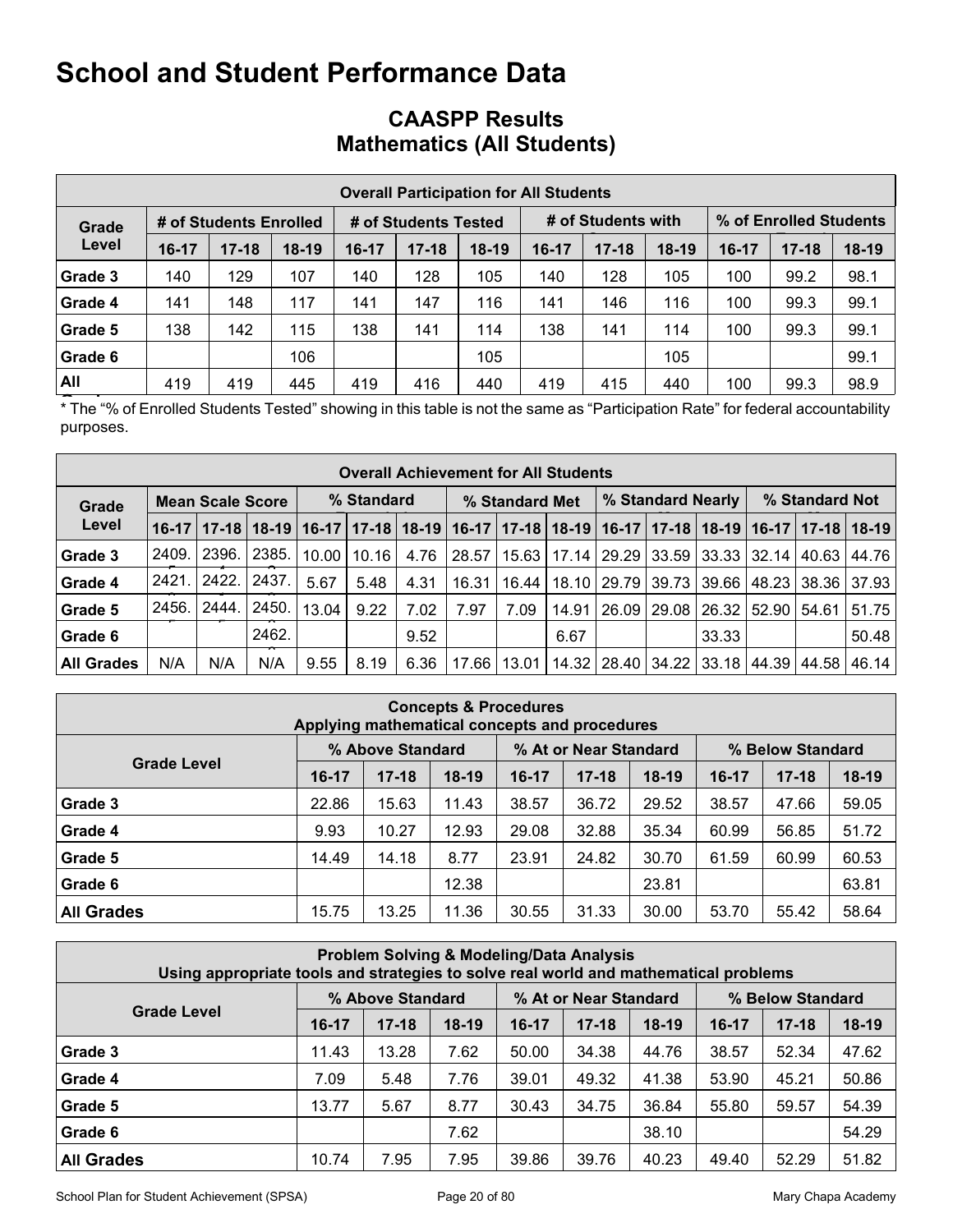|                                                               | <b>Communicating Reasoning</b><br>Demonstrating ability to support mathematical conclusions |           |         |           |           |         |         |           |         |  |  |  |  |  |
|---------------------------------------------------------------|---------------------------------------------------------------------------------------------|-----------|---------|-----------|-----------|---------|---------|-----------|---------|--|--|--|--|--|
| % At or Near Standard<br>% Above Standard<br>% Below Standard |                                                                                             |           |         |           |           |         |         |           |         |  |  |  |  |  |
| <b>Grade Level</b>                                            | 16-17                                                                                       | $17 - 18$ | $18-19$ | $16 - 17$ | $17 - 18$ | $18-19$ | $16-17$ | $17 - 18$ | $18-19$ |  |  |  |  |  |
| Grade 3                                                       | 18.57                                                                                       | 14.84     | 9.52    | 52.14     | 52.34     | 49.52   | 29.29   | 32.81     | 40.95   |  |  |  |  |  |
| Grade 4                                                       | 9.93                                                                                        | 10.27     | 11.21   | 43.97     | 42.47     | 43.10   | 46.10   | 47.26     | 45.69   |  |  |  |  |  |
| Grade 5                                                       | 12.32                                                                                       | 6.38      | 8.77    | 34.06     | 36.88     | 40.35   | 53.62   | 56.74     | 50.88   |  |  |  |  |  |
| Grade 6                                                       |                                                                                             |           | 7.62    |           |           | 48.57   |         |           | 43.81   |  |  |  |  |  |
| <b>All Grades</b>                                             | 13.60                                                                                       | 10.36     | 9.32    | 43.44     | 43.61     | 45.23   | 42.96   | 46.02     | 45.45   |  |  |  |  |  |

#### Conclusions based on this data:

- 1. SBAC overall Math data demonstrates a negative trend of performance.
- 2. SBAC Math data shows no pattern of performance within the math domains.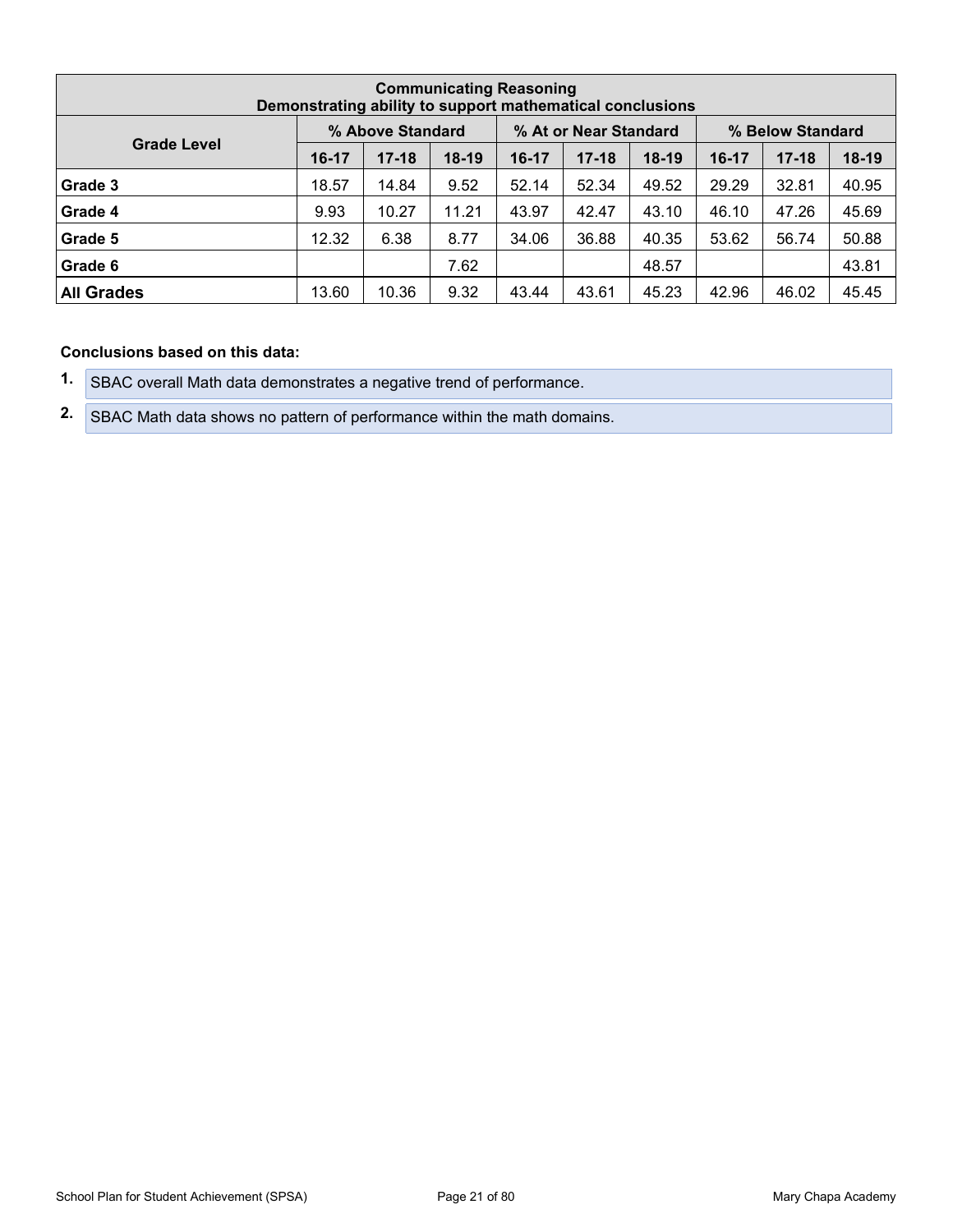|                   |           |                |           | <b>ELPAC Summative Assessment Data</b><br>Number of Students and Mean Scale Scores for All Students |           |                         |           |                                     |
|-------------------|-----------|----------------|-----------|-----------------------------------------------------------------------------------------------------|-----------|-------------------------|-----------|-------------------------------------|
| Grade             |           | <b>Overall</b> |           | <b>Oral Language</b>                                                                                |           | <b>Written Language</b> |           | Number of<br><b>Students Tested</b> |
| Level             | $17 - 18$ | $18-19$        | $17 - 18$ | $18-19$                                                                                             | $17 - 18$ | $18-19$                 | $17 - 18$ | $18-19$                             |
| <b>Grade K</b>    | 1389.3    | 1385.0         | 1396.0    | 1391.3                                                                                              | 1373.4    | 1369.9                  | 176       | 196                                 |
| <b>Grade 1</b>    | 1436.9    | 1424.0         | 1437.6    | 1431.1                                                                                              | 1435.6    | 1416.4                  | 127       | 103                                 |
| <b>Grade 2</b>    | 1469.3    | 1464.5         | 1472.0    | 1460.0                                                                                              | 1466.2    | 1468.5                  | 88        | 102                                 |
| <b>Grade 3</b>    | 1471.2    | 1459.0         | 1466.0    | 1451.5                                                                                              | 1475.9    | 1466.1                  | 94        | 78                                  |
| Grade 4           | 1478.3    | 1484.7         | 1473.8    | 1476.8                                                                                              | 1482.2    | 1492.1                  | 93        | 80                                  |
| <b>Grade 5</b>    | 1488.1    | 1479.9         | 1477.6    | 1475.2                                                                                              | 1498.2    | 1484.2                  | 64        | 51                                  |
| <b>Grade 6</b>    |           | 1478.6         |           | 1465.7                                                                                              |           | 1491.1                  |           | 37                                  |
| <b>All Grades</b> |           |                |           |                                                                                                     |           |                         | 642       | 647                                 |

# ELPAC Results

|                   |           |         |           |         | <b>Overall Language</b> | Percentage of Students at Each Performance Level for All Students |           |         |           |                                    |
|-------------------|-----------|---------|-----------|---------|-------------------------|-------------------------------------------------------------------|-----------|---------|-----------|------------------------------------|
| Grade             |           | Level 4 |           | Level 3 |                         | Level 2                                                           |           | Level 1 |           | <b>Total Number</b><br>of Students |
| Level             | $17 - 18$ | $18-19$ | $17 - 18$ | $18-19$ | $17 - 18$               | $18-19$                                                           | $17 - 18$ | $18-19$ | $17 - 18$ | $18-19$                            |
| K                 | 9.66      | 3.06    | 25.57     | 14.80   | 34.09                   | 44.39                                                             | 30.68     | 37.76   | 176       | 196                                |
|                   | 15.75     | 0.97    | 34.65     | 24.27   | 29.92                   | 43.69                                                             | 19.69     | 31.07   | 127       | 103                                |
| $\mathbf{2}$      | 31.82     | 1.96    | 45.45     | 38.24   | 12.50                   | 50.00                                                             | $\star$   | 9.80    | 88        | 102                                |
| 3                 | $\star$   | 1.28    | 30.85     | 21.79   | 35.11                   | 42.31                                                             | 30.85     | 34.62   | 94        | 78                                 |
| 4                 | $\ast$    | 3.75    | 33.33     | 33.75   | 25.81                   | 37.50                                                             | 30.11     | 25.00   | 93        | 80                                 |
| 5                 | $\ast$    | 9.80    | 37.50     | 21.57   | 32.81                   | 33.33                                                             | 18.75     | 35.29   | 64        | 51                                 |
| 6                 |           | 2.70    |           | 24.32   |                         | 40.54                                                             |           | 32.43   |           | 37                                 |
| <b>All Grades</b> | 13.24     | 2.94    | 33.18     | 24.27   | 29.13                   | 42.97                                                             | 24.45     | 29.83   | 642       | 647                                |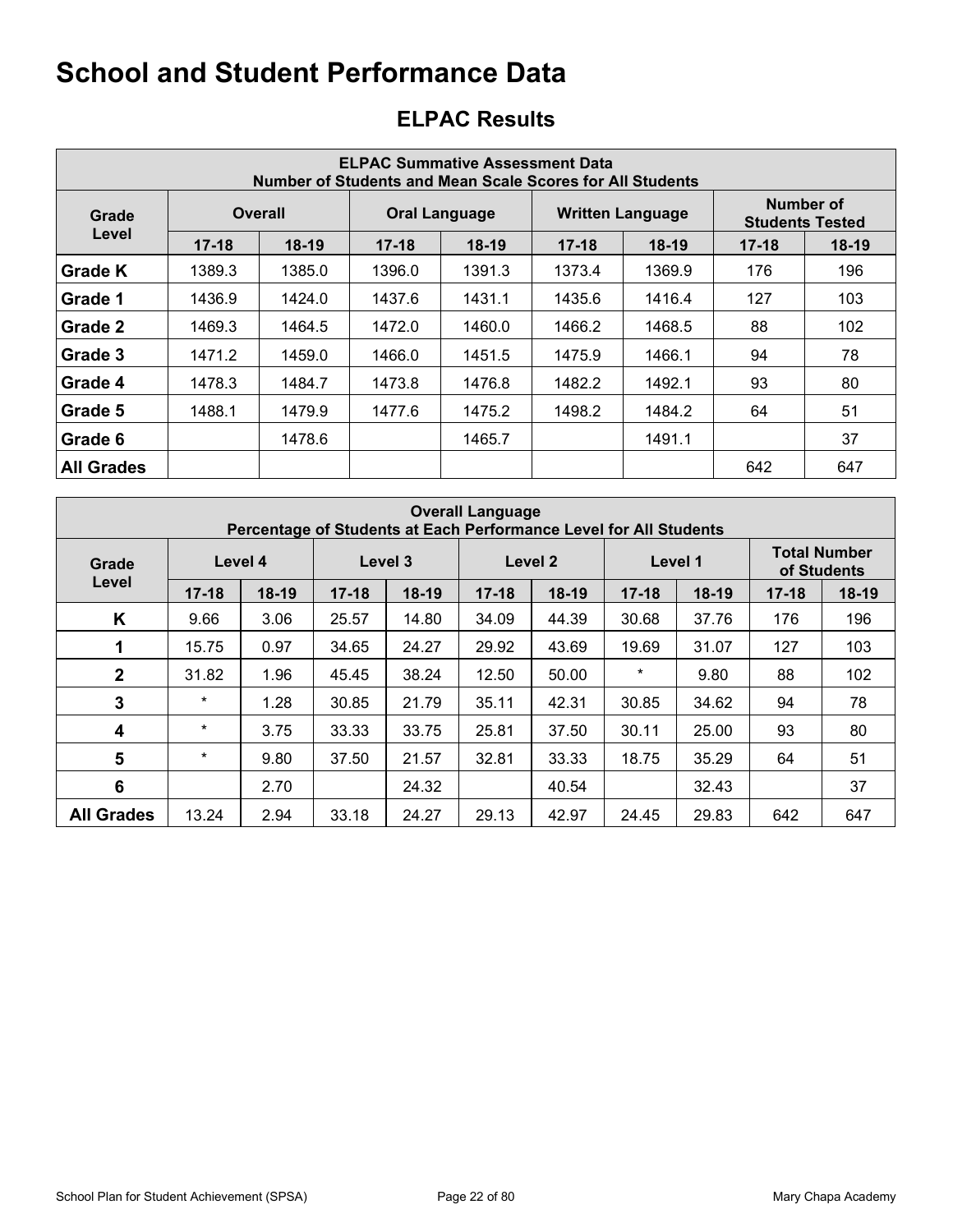|                         |           |         |           |         | <b>Oral Language</b> |         | Percentage of Students at Each Performance Level for All Students |         |                                    |         |
|-------------------------|-----------|---------|-----------|---------|----------------------|---------|-------------------------------------------------------------------|---------|------------------------------------|---------|
| Grade                   |           | Level 4 | Level 3   |         |                      | Level 2 | Level 1                                                           |         | <b>Total Number</b><br>of Students |         |
| Level                   | $17 - 18$ | $18-19$ | $17 - 18$ | $18-19$ | $17 - 18$            | $18-19$ | $17 - 18$                                                         | $18-19$ | $17 - 18$                          | $18-19$ |
| K                       | 13.64     | 4.08    | 27.27     | 17.86   | 25.57                | 37.24   | 33.52                                                             | 40.82   | 176                                | 196     |
| 1                       | 26.77     | 8.74    | 29.13     | 16.50   | 22.83                | 48.54   | 21.26                                                             | 26.21   | 127                                | 103     |
| $\mathbf{2}$            | 48.86     | 6.86    | 31.82     | 50.98   | $\star$              | 33.33   | $\star$                                                           | 8.82    | 88                                 | 102     |
| 3                       | 11.70     | 11.54   | 44.68     | 30.77   | 25.53                | 17.95   | 18.09                                                             | 39.74   | 94                                 | 78      |
| $\overline{\mathbf{4}}$ | 21.51     | 21.25   | 41.94     | 41.25   | 17.20                | 16.25   | 19.35                                                             | 21.25   | 93                                 | 80      |
| 5                       | 21.88     | 21.57   | 40.63     | 23.53   | 25.00                | 29.41   | $\star$                                                           | 25.49   | 64                                 | 51      |
| 6                       |           | 16.22   |           | 35.14   |                      | 21.62   |                                                                   | 27.03   |                                    | 37      |
| <b>All Grades</b>       | 22.74     | 10.36   | 34.27     | 28.75   | 21.81                | 31.99   | 21.18                                                             | 28.90   | 642                                | 647     |

|                   |           | Percentage of Students at Each Performance Level for All Students |           |         | <b>Written Language</b> |         |           |         |           |                                    |
|-------------------|-----------|-------------------------------------------------------------------|-----------|---------|-------------------------|---------|-----------|---------|-----------|------------------------------------|
| Grade             |           | Level 4                                                           |           | Level 3 |                         | Level 2 |           | Level 1 |           | <b>Total Number</b><br>of Students |
| Level             | $17 - 18$ | 18-19                                                             | $17 - 18$ | 18-19   | $17 - 18$               | $18-19$ | $17 - 18$ | 18-19   | $17 - 18$ | $18-19$                            |
| K                 | 11.93     | 3.06                                                              | 12.50     | 18.88   | 47.16                   | 52.04   | 28.41     | 26.02   | 176       | 196                                |
|                   | 13.39     | 0.00                                                              | 32.28     | 17.48   | 25.98                   | 36.89   | 28.35     | 45.63   | 127       | 103                                |
| $\mathbf{2}$      | 12.50     | 0.98                                                              | 46.59     | 38.24   | 22.73                   | 41.18   | 18.18     | 19.61   | 88        | 102                                |
| 3                 |           | 0.00                                                              | 11.70     | 11.54   | 35.11                   | 47.44   | 53.19     | 41.03   | 94        | 78                                 |
| 4                 | $\star$   | 2.50                                                              | 25.81     | 22.50   | 24.73                   | 35.00   | 45.16     | 40.00   | 93        | 80                                 |
| 5                 | $\star$   | 3.92                                                              | 32.81     | 5.88    | 32.81                   | 45.10   | 31.25     | 45.10   | 64        | 51                                 |
| 6                 |           | 0.00                                                              |           | 5.41    |                         | 35.14   |           | 59.46   |           | 37                                 |
| <b>All Grades</b> | 8.57      | 1.70                                                              | 24.92     | 19.47   | 33.18                   | 43.74   | 33.33     | 35.09   | 642       | 647                                |

|                   |           |                       |           | <b>Listening Domain</b><br>Percentage of Students by Domain Performance Level for All Students |           |                  |           |                                    |
|-------------------|-----------|-----------------------|-----------|------------------------------------------------------------------------------------------------|-----------|------------------|-----------|------------------------------------|
| Grade             |           | <b>Well Developed</b> |           | Somewhat/Moderately                                                                            |           | <b>Beginning</b> |           | <b>Total Number</b><br>of Students |
| Level             | $17 - 18$ | $18-19$               | $17 - 18$ | $18-19$                                                                                        | $17 - 18$ | $18-19$          | $17 - 18$ | $18-19$                            |
| K                 | 29.55     | 3.57                  | 51.14     | 69.39                                                                                          | 19.32     | 27.04            | 176       | 196                                |
| 1                 | 37.80     | 26.21                 | 41.73     | 62.14                                                                                          | 20.47     | 11.65            | 127       | 103                                |
| 2 <sup>1</sup>    | 45.45     | 19.61                 | 50.00     | 76.47                                                                                          | $\star$   | 3.92             | 88        | 102                                |
| $\mathbf{3}$      | $\star$   | 6.41                  | 72.34     | 47.44                                                                                          | 18.09     | 46.15            | 94        | 78                                 |
| 4                 | 23.66     | 16.25                 | 55.91     | 60.00                                                                                          | 20.43     | 23.75            | 93        | 80                                 |
| $5\phantom{1}$    | $\ast$    | 7.84                  | 73.44     | 62.75                                                                                          | $\star$   | 29.41            | 64        | 51                                 |
| 6                 |           | 13.51                 |           | 54.05                                                                                          |           | 32.43            |           | 37                                 |
| <b>All Grades</b> | 28.04     | 12.52                 | 55.14     | 64.14                                                                                          | 16.82     | 23.34            | 642       | 647                                |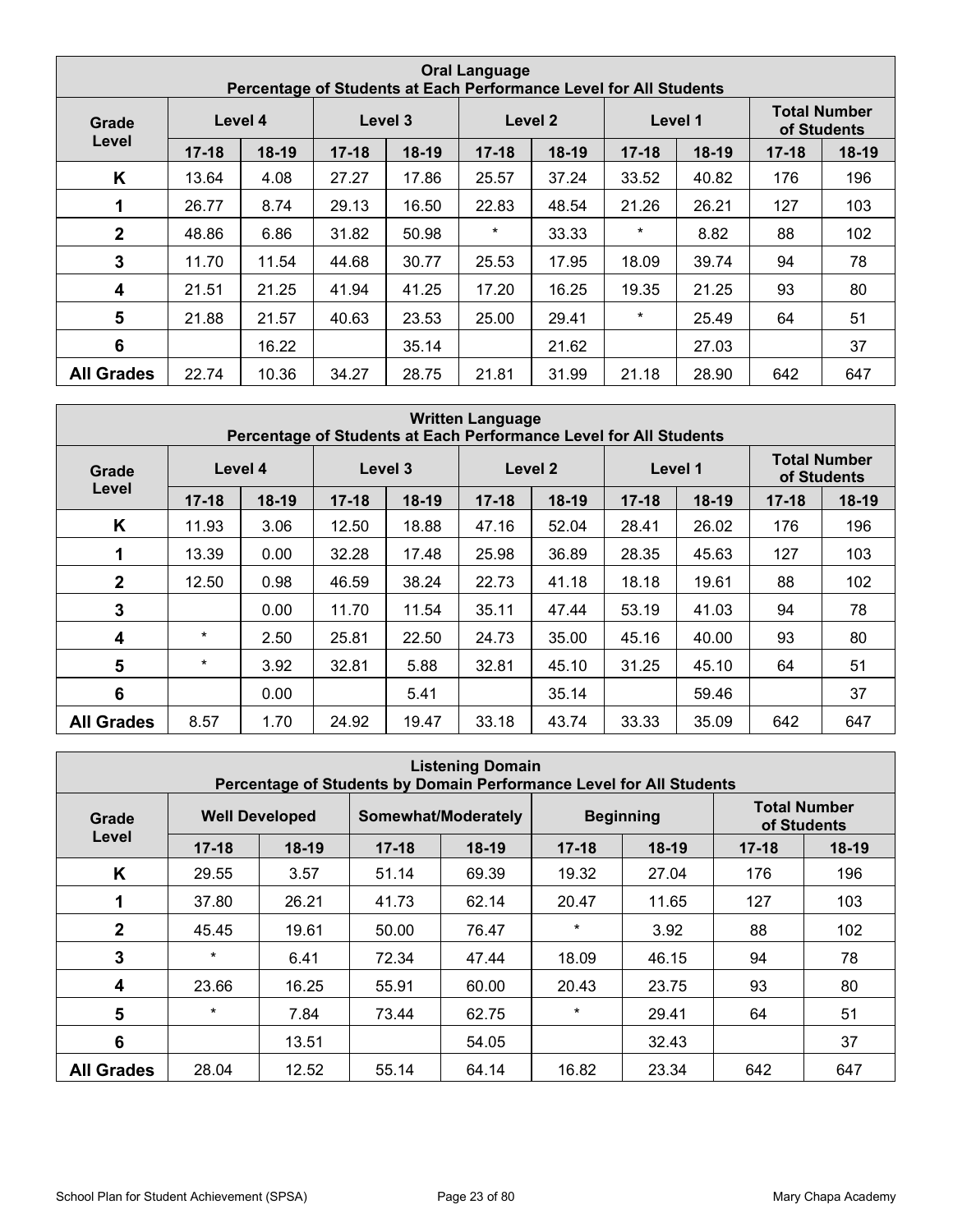|                   |                                                                                                        |         |           | <b>Speaking Domain</b><br>Percentage of Students by Domain Performance Level for All Students |           |       |           |         |  |  |  |  |  |  |  |  |  |  |
|-------------------|--------------------------------------------------------------------------------------------------------|---------|-----------|-----------------------------------------------------------------------------------------------|-----------|-------|-----------|---------|--|--|--|--|--|--|--|--|--|--|
| Grade             | <b>Total Number</b><br><b>Beginning</b><br><b>Well Developed</b><br>Somewhat/Moderately<br>of Students |         |           |                                                                                               |           |       |           |         |  |  |  |  |  |  |  |  |  |  |
| Level             | $17 - 18$                                                                                              | $18-19$ | $17 - 18$ | $18-19$                                                                                       | $17 - 18$ | 18-19 | $17 - 18$ | $18-19$ |  |  |  |  |  |  |  |  |  |  |
| K                 | 13.07                                                                                                  | 6.63    | 42.61     | 40.31                                                                                         | 44.32     | 53.06 | 176       | 196     |  |  |  |  |  |  |  |  |  |  |
| 1                 | 21.26                                                                                                  | 3.88    | 51.18     | 55.34                                                                                         | 27.56     | 40.78 | 127       | 103     |  |  |  |  |  |  |  |  |  |  |
| $\mathbf{2}$      | 53.41                                                                                                  | 7.84    | 36.36     | 73.53                                                                                         | $\star$   | 18.63 | 88        | 102     |  |  |  |  |  |  |  |  |  |  |
| 3                 | 34.04                                                                                                  | 26.92   | 45.74     | 41.03                                                                                         | 20.21     | 32.05 | 94        | 78      |  |  |  |  |  |  |  |  |  |  |
| 4                 | 40.86                                                                                                  | 27.50   | 38.71     | 50.00                                                                                         | 20.43     | 22.50 | 93        | 80      |  |  |  |  |  |  |  |  |  |  |
| 5                 | 48.44                                                                                                  | 35.29   | 35.94     | 33.33                                                                                         | $\star$   | 31.37 | 64        | 51      |  |  |  |  |  |  |  |  |  |  |
| 6                 |                                                                                                        | 29.73   |           | 35.14                                                                                         |           | 35.14 |           | 37      |  |  |  |  |  |  |  |  |  |  |
| <b>All Grades</b> | 30.84                                                                                                  | 14.99   | 42.68     | 48.38                                                                                         | 26.48     | 36.63 | 642       | 647     |  |  |  |  |  |  |  |  |  |  |

|                         |           |                       |           | <b>Reading Domain</b><br>Percentage of Students by Domain Performance Level for All Students |           |                  |           |                                    |
|-------------------------|-----------|-----------------------|-----------|----------------------------------------------------------------------------------------------|-----------|------------------|-----------|------------------------------------|
| Grade                   |           | <b>Well Developed</b> |           | Somewhat/Moderately                                                                          |           | <b>Beginning</b> |           | <b>Total Number</b><br>of Students |
| Level                   | $17 - 18$ | $18-19$               | $17 - 18$ | $18-19$                                                                                      | $17 - 18$ | $18-19$          | $17 - 18$ | $18-19$                            |
| K                       | 9.09      | 1.02                  | 61.93     | 69.90                                                                                        | 28.98     | 29.08            | 176       | 196                                |
| 1                       | 25.20     | 4.85                  | 39.37     | 49.51                                                                                        | 35.43     | 45.63            | 127       | 103                                |
| 2 <sup>1</sup>          | 21.59     | 5.88                  | 53.41     | 69.61                                                                                        | 25.00     | 24.51            | 88        | 102                                |
| 3                       |           | 0.00                  | 35.11     | 41.03                                                                                        | 64.89     | 58.97            | 94        | 78                                 |
| $\overline{\mathbf{4}}$ | $\star$   | 2.50                  | 39.78     | 43.75                                                                                        | 54.84     | 53.75            | 93        | 80                                 |
| $5\phantom{1}$          | $\star$   | 7.84                  | 54.69     | 43.14                                                                                        | 42.19     | 49.02            | 64        | 51                                 |
| 6                       |           | 0.00                  |           | 21.62                                                                                        |           | 78.38            |           | 37                                 |
| <b>All Grades</b>       | 11.53     | 2.94                  | 48.44     | 55.02                                                                                        | 40.03     | 42.04            | 642       | 647                                |

| <b>Writing Domain</b><br>Percentage of Students by Domain Performance Level for All Students |                       |         |                     |         |                  |         |                                    |         |
|----------------------------------------------------------------------------------------------|-----------------------|---------|---------------------|---------|------------------|---------|------------------------------------|---------|
| Grade                                                                                        | <b>Well Developed</b> |         | Somewhat/Moderately |         | <b>Beginning</b> |         | <b>Total Number</b><br>of Students |         |
| Level                                                                                        | $17 - 18$             | $18-19$ | $17 - 18$           | $18-19$ | $17 - 18$        | $18-19$ | $17 - 18$                          | $18-19$ |
| K                                                                                            | 28.98                 | 30.10   | 43.18               | 38.27   | 27.84            | 31.63   | 176                                | 196     |
|                                                                                              | 11.02                 | 0.97    | 70.87               | 60.19   | 18.11            | 38.83   | 127                                | 103     |
| $\mathbf{2}$                                                                                 | 21.59                 | 1.96    | 65.91               | 81.37   | 12.50            | 16.67   | 88                                 | 102     |
| 3                                                                                            | $\star$               | 2.56    | 55.32               | 69.23   | 34.04            | 28.21   | 94                                 | 78      |
| 4                                                                                            | 19.35                 | 3.75    | 48.39               | 72.50   | 32.26            | 23.75   | 93                                 | 80      |
| 5                                                                                            | 20.31                 | 3.92    | 67.19               | 62.75   | $\star$          | 33.33   | 64                                 | 51      |
| 6                                                                                            |                       | 5.41    |                     | 67.57   |                  | 27.03   |                                    | 37      |
| <b>All Grades</b>                                                                            | 19.47                 | 10.97   | 56.70               | 60.12   | 23.83            | 28.90   | 642                                | 647     |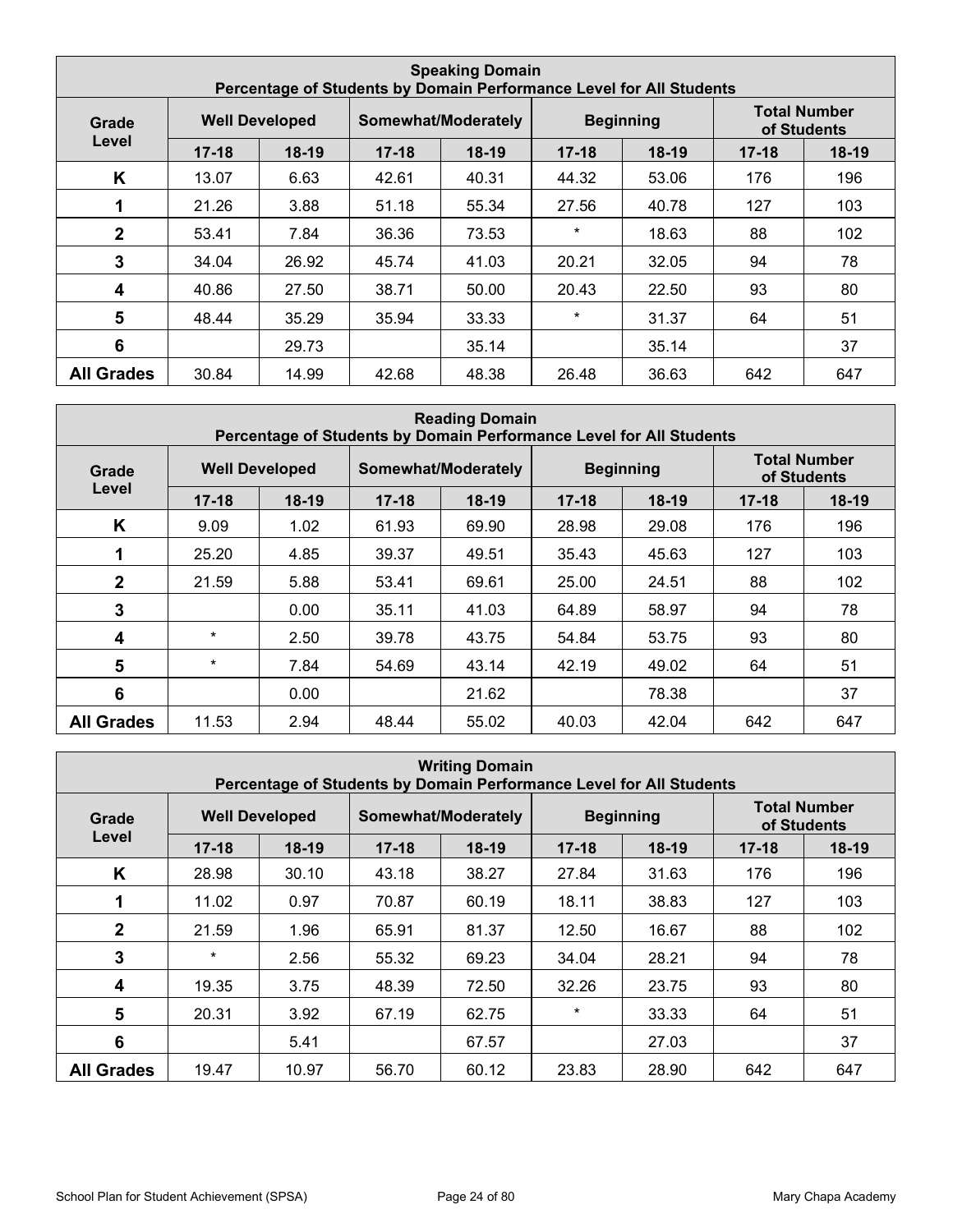#### Conclusions based on this data:

- 1. ELPAC data reveals the highest percentage of students are at Level 3; RFEP now requires Level 4, so this is an area to address. clusions based on this data:<br>ELPAC data reveals the highest percentage of students are at Level 3; RFEP n<br>area to address.<br>ELPAC, not surprisingly, trends toward higher Oral Language performance whe
- 2. ELPAC, not surprisingly, trends toward higher Oral Language performance when compared to Written Language.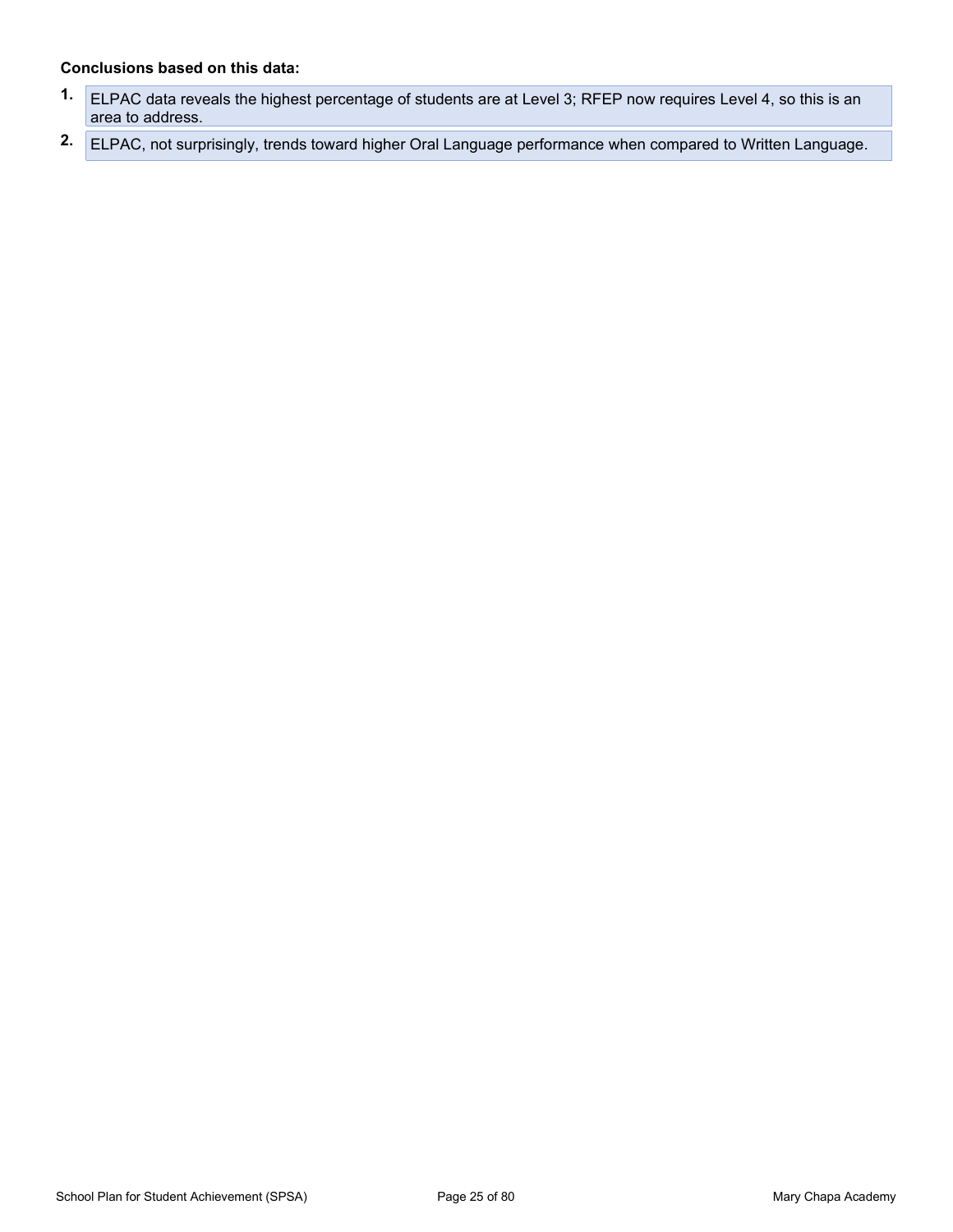# Student Population

This section provides information about the school's student population.

| 2018-19 Student Population                        |                                                                                                                                                                     |                                                                                                                                                                                                    |                                                                                          |  |  |  |  |
|---------------------------------------------------|---------------------------------------------------------------------------------------------------------------------------------------------------------------------|----------------------------------------------------------------------------------------------------------------------------------------------------------------------------------------------------|------------------------------------------------------------------------------------------|--|--|--|--|
| <b>Total</b><br><b>Enrollment</b>                 | Socioeconomically<br><b>Disadvantaged</b>                                                                                                                           | <b>English</b><br>Learners                                                                                                                                                                         | <b>Foster</b><br>Youth                                                                   |  |  |  |  |
| 962                                               | 94.0                                                                                                                                                                | 73.2                                                                                                                                                                                               | 0.3                                                                                      |  |  |  |  |
| This is the total number of<br>students enrolled. | This is the percent of students<br>who are eligible for free or<br>reduced priced meals; or have<br>parents/quardians who did not<br>receive a high school diploma. | This is the percent of students<br>who are learning to communicate<br>effectively in English, typically<br>requiring instruction in both the<br>English Language and in their<br>academic courses. | This is the percent of students<br>whose well-being is the<br>responsibility of a court. |  |  |  |  |
|                                                   |                                                                                                                                                                     | 2018-19 Enrollment for All Students/Student Group                                                                                                                                                  |                                                                                          |  |  |  |  |
| <b>Student Group</b>                              |                                                                                                                                                                     | <b>Total</b>                                                                                                                                                                                       | <b>Parcantaga</b>                                                                        |  |  |  |  |

| <b>Student Group</b>                   | <b>Total</b> | Percentage |
|----------------------------------------|--------------|------------|
| <b>English Learners</b>                | 704          | 73.2       |
| <b>Foster Youth</b>                    |              | 0.3        |
| <b>Homeless</b>                        | 188          | 19.5       |
| <b>Socioeconomically Disadvantaged</b> | 904          | 94.0       |
| <b>Students with Disabilities</b>      | 98           | 10.2       |

|       | <b>English Learners</b>                                                                                       | 704                                 | 73.Z       |
|-------|---------------------------------------------------------------------------------------------------------------|-------------------------------------|------------|
|       | <b>Foster Youth</b>                                                                                           | 3                                   | 0.3        |
|       | <b>Homeless</b>                                                                                               | 188                                 | 19.5       |
|       | <b>Socioeconomically Disadvantaged</b>                                                                        | 904                                 | 94.0       |
|       | <b>Students with Disabilities</b>                                                                             | 98                                  | 10.2       |
|       |                                                                                                               | <b>Enrollment by Race/Ethnicity</b> |            |
|       | <b>Student Group</b>                                                                                          | <b>Total</b>                        | Percentage |
|       | <b>American Indian</b>                                                                                        | 1                                   | 0.1        |
|       | Hispanic                                                                                                      | 951                                 | 98.9       |
|       | <b>Two or More Races</b>                                                                                      | 1                                   | 0.1        |
| White |                                                                                                               | 9                                   | 0.9        |
|       | Conclusions based on this data:                                                                               |                                     |            |
| 1.    | Attention must be paid toward Hispanic and EL students, proportionate to enrollment.                          |                                     |            |
| 2.    | We have a moderately high number of Student with Disabilities, and we must consider such factors in our data. |                                     |            |

#### Conclusions based on this data: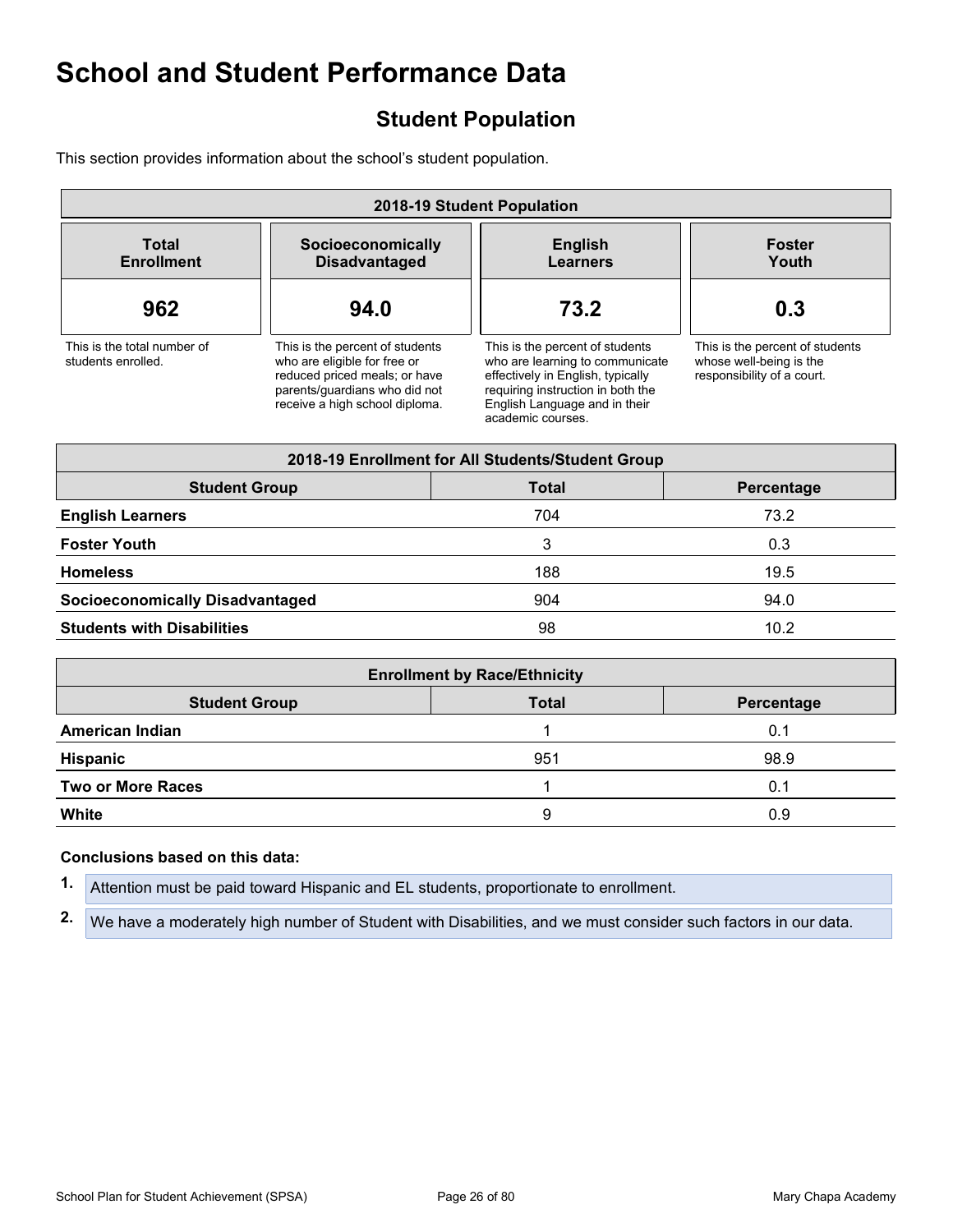## Overall Performance

| 2019 Fall Dashboard Overall Performance for All Students |                                      |                                  |  |  |  |  |  |
|----------------------------------------------------------|--------------------------------------|----------------------------------|--|--|--|--|--|
| <b>Academic Performance</b>                              | <b>Academic Engagement</b>           | <b>Conditions &amp; Climate</b>  |  |  |  |  |  |
| <b>English Language Arts</b><br>Orange                   | <b>Chronic Absenteeism</b><br>Orange | <b>Suspension Rate</b><br>Orange |  |  |  |  |  |
| <b>Mathematics</b><br>Orange                             |                                      |                                  |  |  |  |  |  |

#### Conclusions based on this data:

- 1. PBIS implementation is working at Mary Chapa Academy, with suspensions across all subgroups.
- 2. Continued support must be provided to academics in ELA and Math.
- 3. Absenteeism will be a focus for the 2020-2021 school year.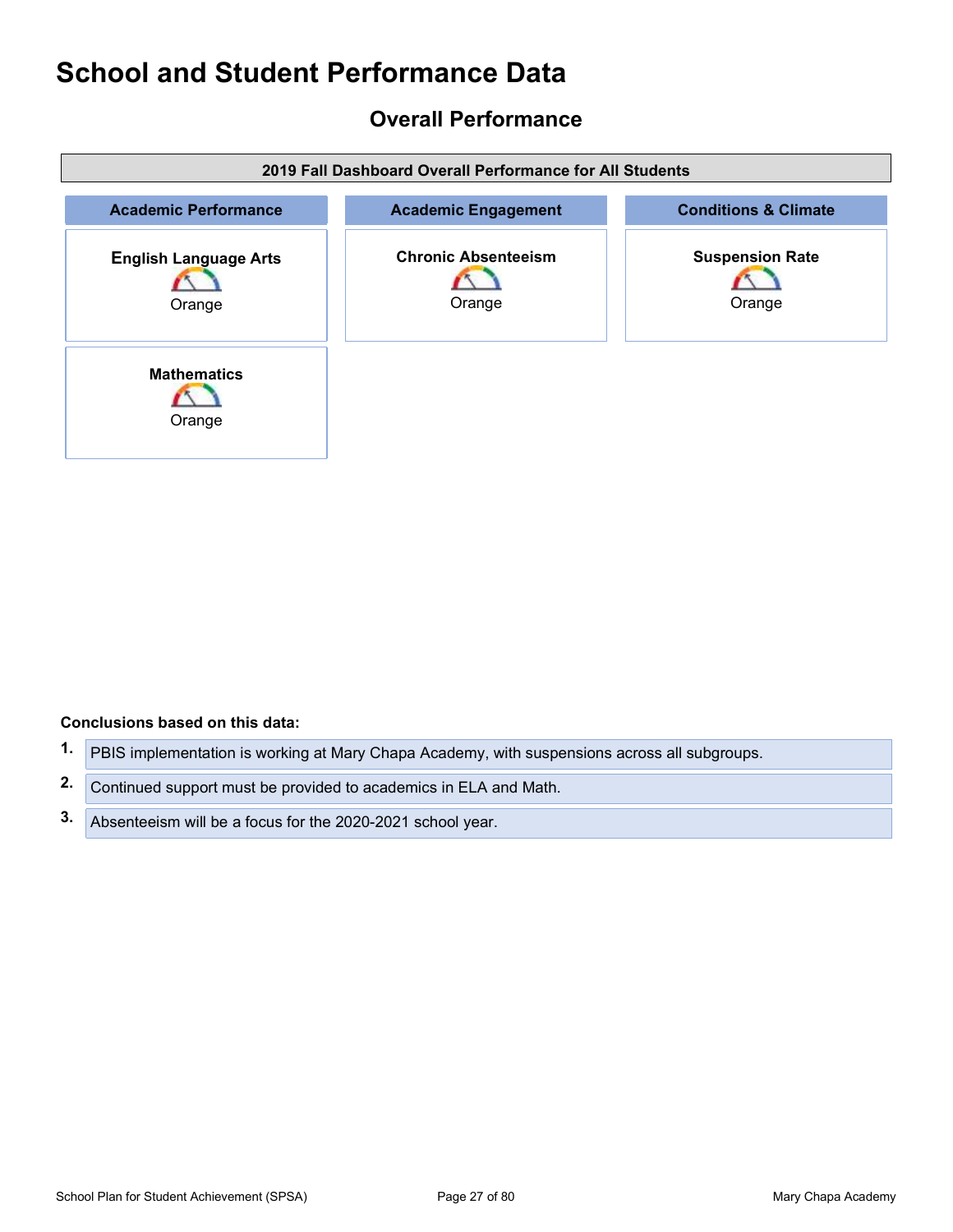# Academic Performance English Language Arts

The performance levels are color-coded and range from lowest-to-highest performance in the following order:



This section provides number of student groups in each color.

| 2019 Fall Dashboard English Language Arts Equity Report |        |               |              |             |  |
|---------------------------------------------------------|--------|---------------|--------------|-------------|--|
| Red                                                     | Drange | <b>Yellow</b> | <b>Green</b> | <b>Blue</b> |  |
|                                                         |        |               |              |             |  |

This section provides a view of Student Assessment Results and other aspects of this school's performance, specifically how well students are meeting grade-level standards on the English Language Arts assessment. This measure is based on student performance on the Smarter Balanced Summative Assessment, which is taken annually by students in grades 3–8 and grade 11.

| 2019 Fall Dashboard English Language Arts Performance for All Students/Student Group |                                        |                                                 |  |  |  |  |  |
|--------------------------------------------------------------------------------------|----------------------------------------|-------------------------------------------------|--|--|--|--|--|
| <b>All Students</b>                                                                  | <b>English Learners</b>                | <b>Foster Youth</b>                             |  |  |  |  |  |
| Orange                                                                               | Orange                                 | No Performance Color                            |  |  |  |  |  |
| 52.6 points below standard                                                           | 56.4 points below standard             | Less than 11 Students - Data Not                |  |  |  |  |  |
| Maintained ++0.5 points                                                              | Maintained ++1.1 points                | Displayed for Privacy                           |  |  |  |  |  |
| 426                                                                                  | 383                                    |                                                 |  |  |  |  |  |
|                                                                                      |                                        |                                                 |  |  |  |  |  |
| <b>Homeless</b>                                                                      | <b>Socioeconomically Disadvantaged</b> | <b>Students with Disabilities</b>               |  |  |  |  |  |
| Red                                                                                  | Orange                                 | Orange                                          |  |  |  |  |  |
| 72.8 points below standard                                                           | 56.5 points below standard             | 126.2 points below standard                     |  |  |  |  |  |
| Declined -12 points                                                                  | Maintained ++0.1 points                | Increased<br>Significantly<br>$++17$ $6$ nointe |  |  |  |  |  |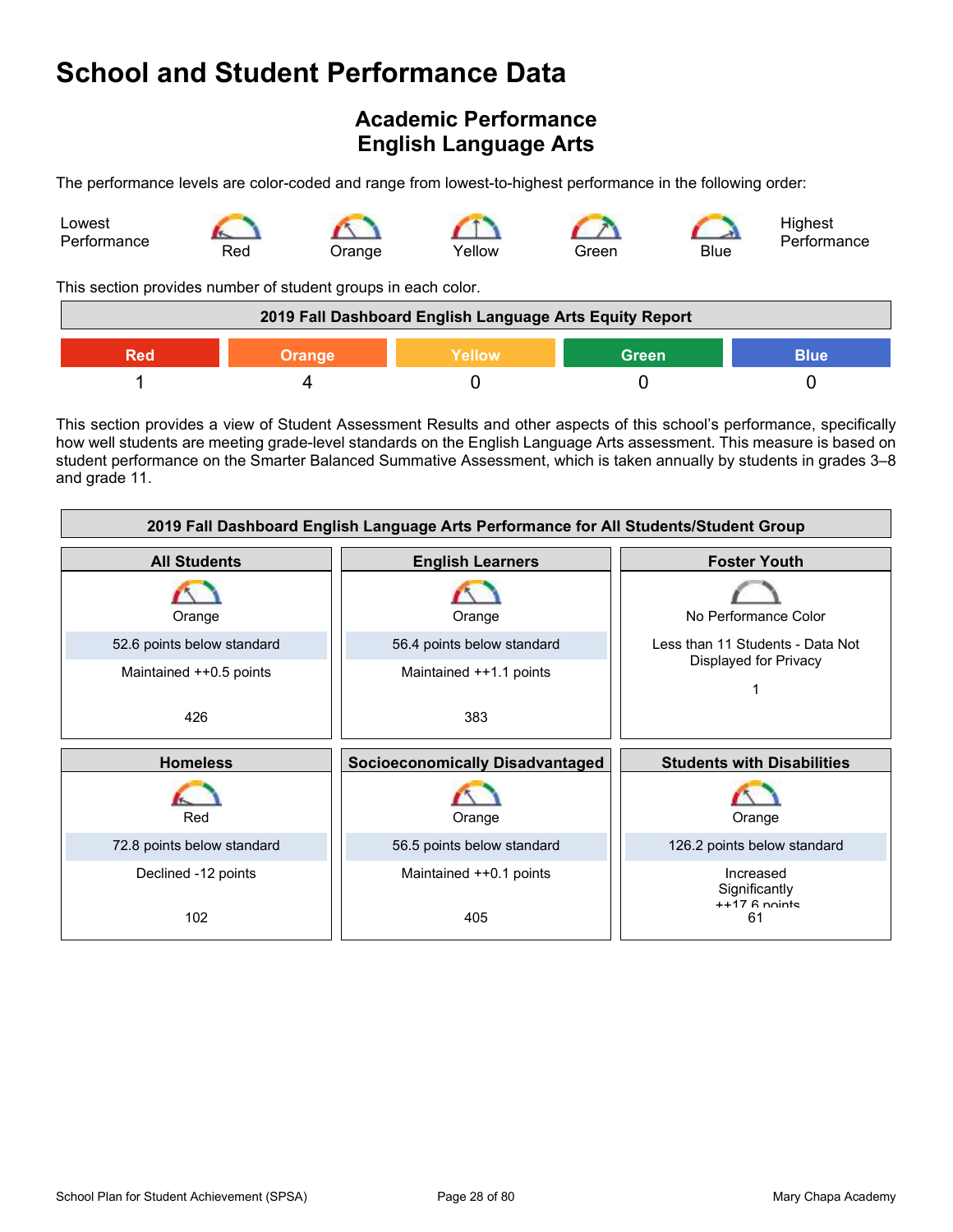

This section provides a view of Student Assessment Results and other aspects of this school's performance, specifically how well students are meeting grade-level standards on the English Language Arts assessment. This measure is based on student performance on the Smarter Balanced Summative Assessment, which is taken annually by students in grades 3–8 and grade 11.

| 2019 Fall Dashboard English Language Arts Data Comparisons for English Learners |                                      |                            |  |  |  |  |
|---------------------------------------------------------------------------------|--------------------------------------|----------------------------|--|--|--|--|
| <b>Current English Learner</b>                                                  | <b>Reclassified English Learners</b> | <b>English Only</b>        |  |  |  |  |
| 107.6 points below standard                                                     | 13.4 points above standard           | 21.4 points below standard |  |  |  |  |
| Declined -7.5 points                                                            | Declined -13.1 points                | Maintained -0.1 points     |  |  |  |  |
| 221                                                                             | 162                                  | 42                         |  |  |  |  |

#### Conclusions based on this data:

1. RFEP students perform demonstrably better than EOs. 2. RFEP students perform demonstrably better than ELs.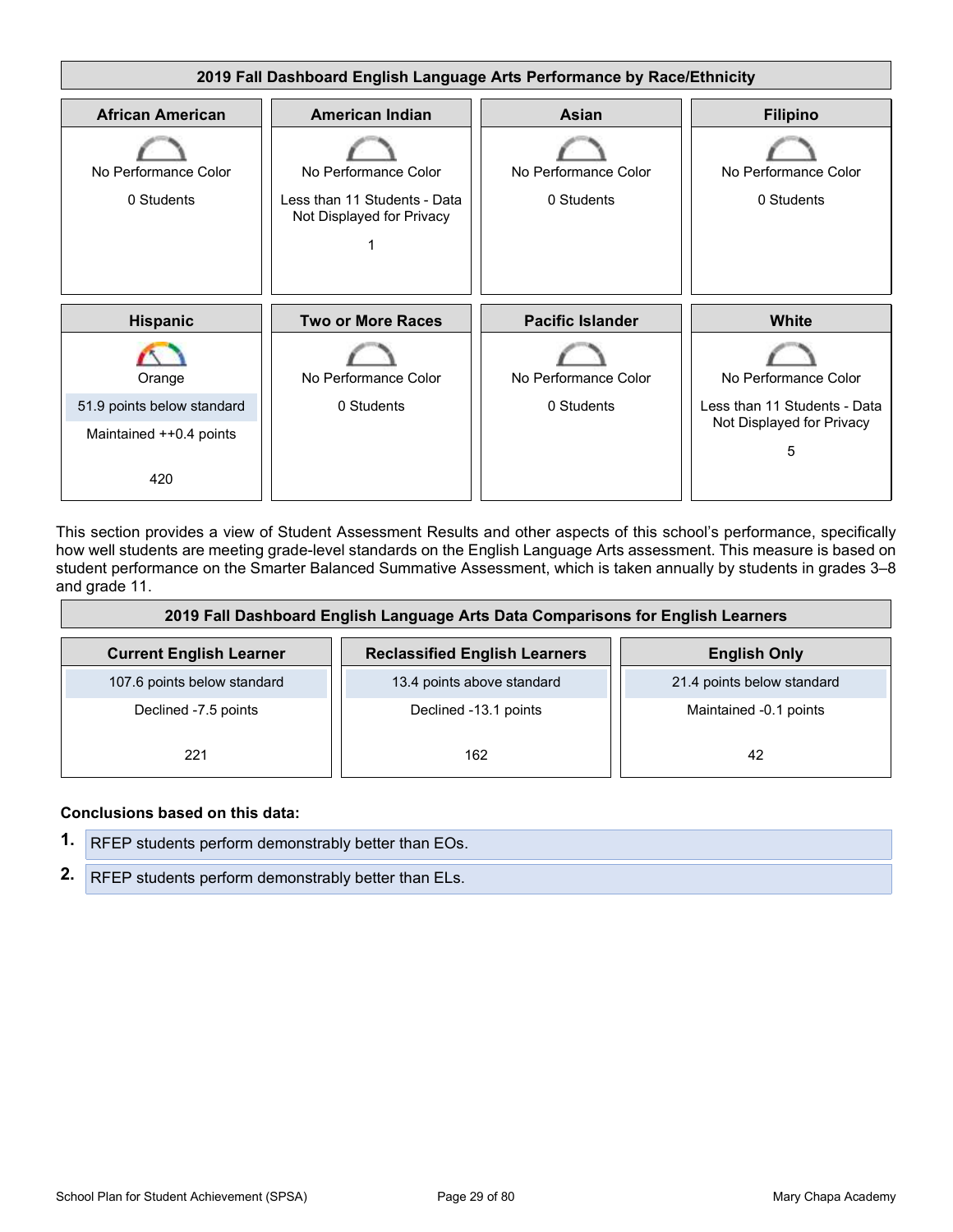### Academic Performance **Mathematics**



| <b>School and Student Performance Data</b>                                                                  |     |               |                                                                            |                |      |                                                                                                                                                                                                                                                                                                                                                                   |
|-------------------------------------------------------------------------------------------------------------|-----|---------------|----------------------------------------------------------------------------|----------------|------|-------------------------------------------------------------------------------------------------------------------------------------------------------------------------------------------------------------------------------------------------------------------------------------------------------------------------------------------------------------------|
|                                                                                                             |     |               | <b>Academic Performance</b><br><b>Mathematics</b>                          |                |      |                                                                                                                                                                                                                                                                                                                                                                   |
| The performance levels are color-coded and range from lowest-to-highest performance in the following order: |     |               |                                                                            |                |      |                                                                                                                                                                                                                                                                                                                                                                   |
| Lowest<br>Performance                                                                                       | Red | Orange        | Yellow                                                                     | Green          | Blue | Highest<br>Performance                                                                                                                                                                                                                                                                                                                                            |
| This section provides number of student groups in each color.                                               |     |               |                                                                            |                |      |                                                                                                                                                                                                                                                                                                                                                                   |
|                                                                                                             |     |               | 2019 Fall Dashboard Mathematics Equity Report                              |                |      |                                                                                                                                                                                                                                                                                                                                                                   |
| <b>Red</b>                                                                                                  |     | <b>Orange</b> | <b>Yellow</b>                                                              | <b>Green</b>   |      | <b>Blue</b>                                                                                                                                                                                                                                                                                                                                                       |
| $\overline{0}$                                                                                              |     | 5             | $\mathbf 0$                                                                | $\overline{0}$ |      | $\mathbf 0$                                                                                                                                                                                                                                                                                                                                                       |
| grade 11.                                                                                                   |     |               |                                                                            |                |      | This section provides a view of Student Assessment Results and other aspects of this school's performance, specifically<br>how well students are meeting grade-level standards on the Mathematics assessment. This measure is based on student<br>performance on the Smarter Balanced Summative Assessment, which is taken annually by students in grades 3-8 and |
|                                                                                                             |     |               | 2019 Fall Dashboard Mathematics Performance for All Students/Student Group |                |      |                                                                                                                                                                                                                                                                                                                                                                   |
| <b>All Students</b>                                                                                         |     |               | <b>English Learners</b>                                                    |                |      | <b>Foster Youth</b>                                                                                                                                                                                                                                                                                                                                               |

| 2019 Fall Dashboard Mathematics Performance for All Students/Student Group |                                                                |                                               |  |  |  |  |  |
|----------------------------------------------------------------------------|----------------------------------------------------------------|-----------------------------------------------|--|--|--|--|--|
| <b>All Students</b>                                                        | <b>English Learners</b>                                        | <b>Foster Youth</b>                           |  |  |  |  |  |
| Orange                                                                     | Orange                                                         | No Performance Color                          |  |  |  |  |  |
| 64.4 points below standard                                                 | 65.9 points below standard<br>Less than 11 Students - Data Not |                                               |  |  |  |  |  |
| Declined -4.3 points                                                       | Declined -4.8 points                                           | Displayed for Privacy                         |  |  |  |  |  |
| 426                                                                        | 383                                                            |                                               |  |  |  |  |  |
| <b>Homeless</b>                                                            | <b>Socioeconomically Disadvantaged</b>                         | <b>Students with Disabilities</b>             |  |  |  |  |  |
| Orange                                                                     | Orange                                                         | Orange                                        |  |  |  |  |  |
| 74.4 points below standard                                                 | 67.1 points below standard                                     | 135.8 points below standard                   |  |  |  |  |  |
| Declined -11.7 points                                                      | Declined -5 points                                             | Increased<br>Significantly<br>$++16$ 5 noints |  |  |  |  |  |
| 102                                                                        | 405                                                            | 61                                            |  |  |  |  |  |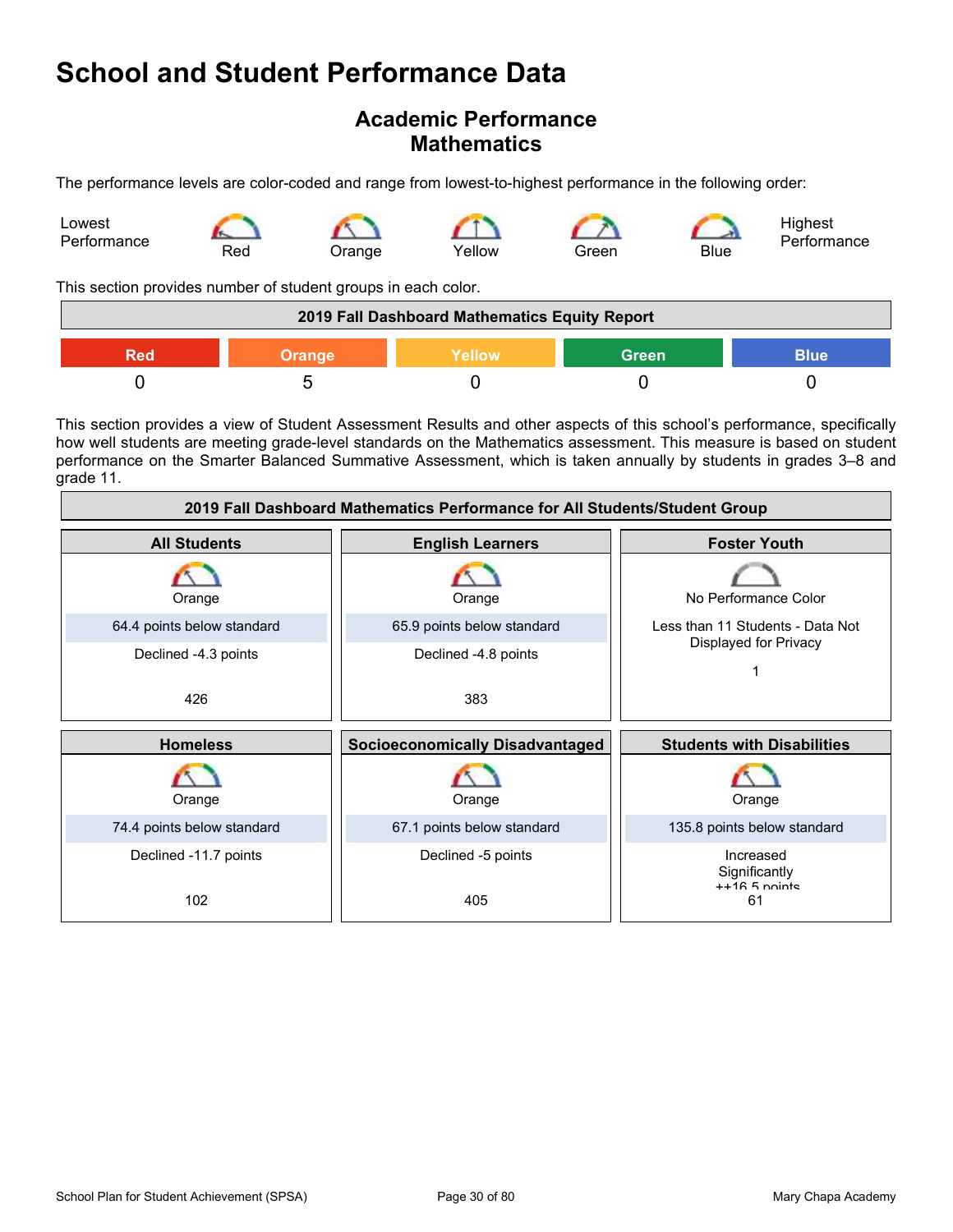|                                                    | 2019 Fall Dashboard Mathematics Performance by Race/Ethnicity         |                         |                                                                                                                                                                                                                                                                                                                                                                   |
|----------------------------------------------------|-----------------------------------------------------------------------|-------------------------|-------------------------------------------------------------------------------------------------------------------------------------------------------------------------------------------------------------------------------------------------------------------------------------------------------------------------------------------------------------------|
| <b>African American</b>                            | <b>American Indian</b>                                                | Asian                   | <b>Filipino</b>                                                                                                                                                                                                                                                                                                                                                   |
|                                                    |                                                                       |                         |                                                                                                                                                                                                                                                                                                                                                                   |
|                                                    | No Performance Color<br>Less than 11 Students - Data                  |                         |                                                                                                                                                                                                                                                                                                                                                                   |
|                                                    | Not Displayed for Privacy                                             |                         |                                                                                                                                                                                                                                                                                                                                                                   |
|                                                    | 1                                                                     |                         |                                                                                                                                                                                                                                                                                                                                                                   |
| <b>Hispanic</b>                                    | <b>Two or More Races</b>                                              | <b>Pacific Islander</b> | White                                                                                                                                                                                                                                                                                                                                                             |
|                                                    |                                                                       |                         |                                                                                                                                                                                                                                                                                                                                                                   |
| Orange                                             |                                                                       |                         | No Performance Color                                                                                                                                                                                                                                                                                                                                              |
| 64.1 points below standard<br>Declined -4.5 points |                                                                       |                         | Less than 11 Students - Data<br>Not Displayed for Privacy                                                                                                                                                                                                                                                                                                         |
|                                                    |                                                                       |                         | 5                                                                                                                                                                                                                                                                                                                                                                 |
| 420                                                |                                                                       |                         |                                                                                                                                                                                                                                                                                                                                                                   |
| grade 11.                                          |                                                                       |                         | This section provides a view of Student Assessment Results and other aspects of this school's performance, specifically<br>how well students are meeting grade-level standards on the Mathematics assessment. This measure is based on student<br>performance on the Smarter Balanced Summative Assessment, which is taken annually by students in grades 3–8 and |
|                                                    |                                                                       |                         |                                                                                                                                                                                                                                                                                                                                                                   |
|                                                    | 2019 Fall Dashboard Mathematics Data Comparisons for English Learners |                         |                                                                                                                                                                                                                                                                                                                                                                   |

| 2019 Fall Dashboard Mathematics Data Comparisons for English Learners |                                      |                          |  |  |  |  |
|-----------------------------------------------------------------------|--------------------------------------|--------------------------|--|--|--|--|
| <b>Current English Learner</b>                                        | <b>Reclassified English Learners</b> | <b>English Only</b>      |  |  |  |  |
| 98.7 points below standard                                            | 21.3 points below standard           | 54 points below standard |  |  |  |  |
| Declined -9.9 points                                                  | Declined -14.8 points                | Increased ++3.7 points   |  |  |  |  |
| 221                                                                   | 162                                  | 42                       |  |  |  |  |

#### Conclusions based on this data:

| <b>1.</b> Math must be a focus area for the site.                                             |
|-----------------------------------------------------------------------------------------------|
| 2. RFEP students are outperforming EL and EO students, but still declined in their own right. |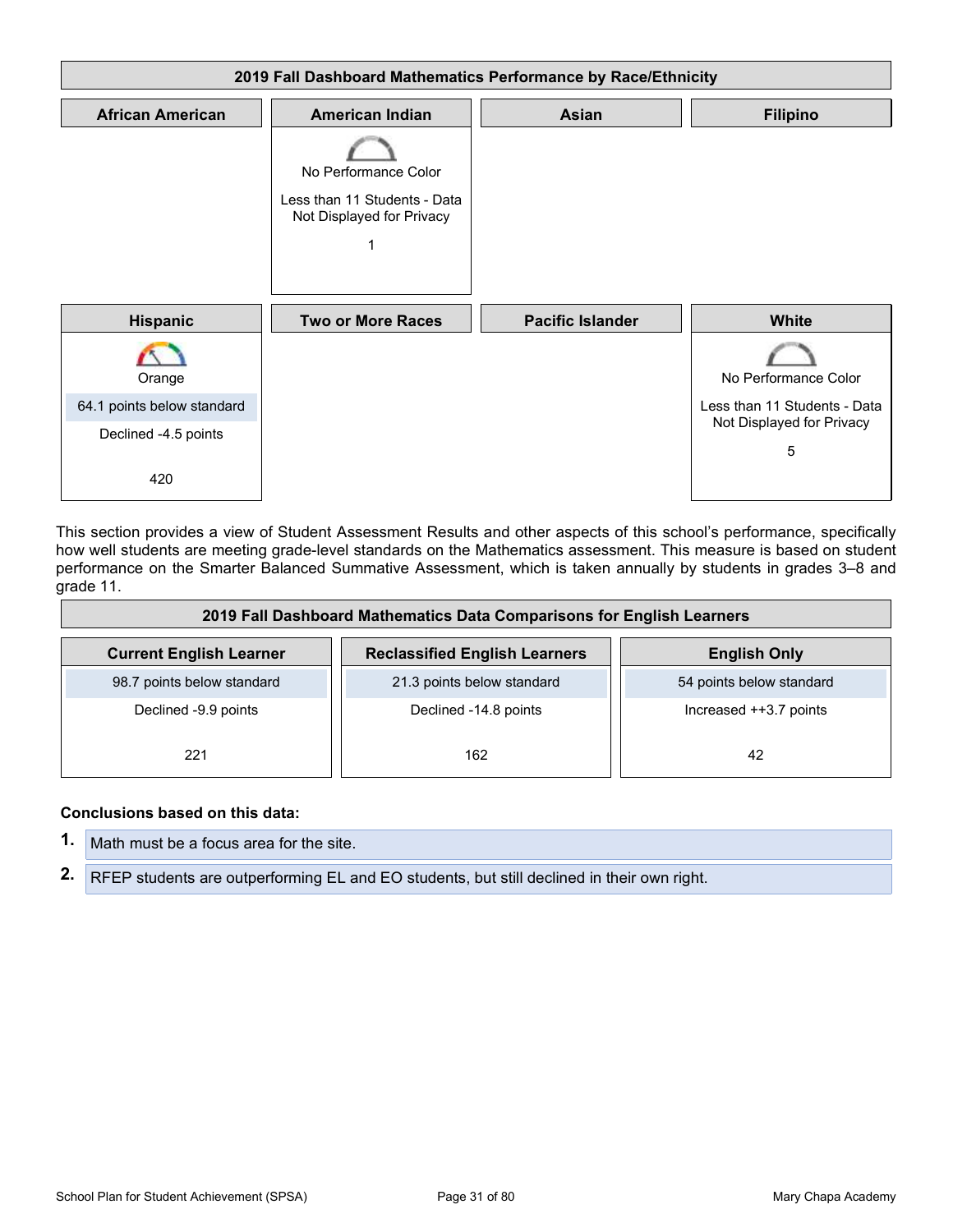## Academic Performance English Learner Progress

This section provides a view of the percentage of current EL students making progress towards English language proficiency or maintaining the highest level.



This section provides a view of the percentage of current EL students who progressed at least one ELPI level, maintained ELPI level 4, maintained lower ELPI levels (i.e, levels 1, 2L, 2H, 3L, or 3H), or decreased at least one ELPI Level.

|                                           | 2019 Fall Dashboard Student English Language Acquisition Results |                                          |                                                     |
|-------------------------------------------|------------------------------------------------------------------|------------------------------------------|-----------------------------------------------------|
| <b>Decreased</b><br><b>One ELPI Level</b> | <b>Maintained ELPI Level 1,</b><br>2L, 2H, 3L, or 3H             | <b>Maintained</b><br><b>ELPI Level 4</b> | <b>Progressed At Least</b><br><b>One ELPI Level</b> |
| 86                                        | 160                                                              |                                          | 181                                                 |

#### Conclusions based on this data:

1. EL students are trending upward, though will now need Level 4 to be considered RFEP in the future; resources must be allocated to facilitate this success.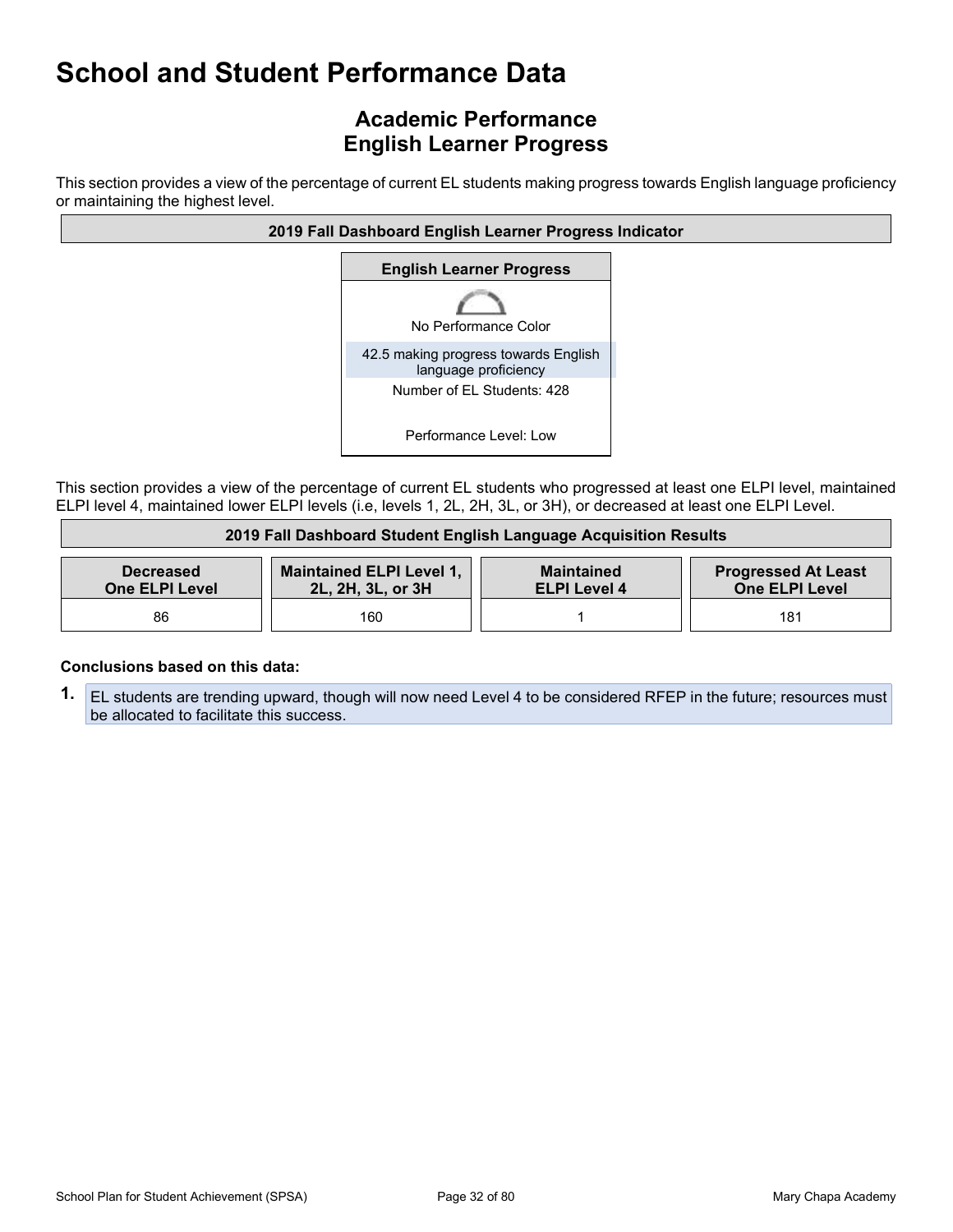### Academic Performance College/Career

The performance levels are color-coded and range from lowest-to-highest performance in the following order:

| Lowest<br>Performance     | Red                 | Orange                                                                                                                     | Yellow                                 | Green                                                             | <b>Blue</b> | Highest<br>Performance            |
|---------------------------|---------------------|----------------------------------------------------------------------------------------------------------------------------|----------------------------------------|-------------------------------------------------------------------|-------------|-----------------------------------|
|                           |                     | This section provides number of student groups in each color.                                                              |                                        |                                                                   |             |                                   |
|                           |                     | 2019 Fall Dashboard College/Career Equity Report                                                                           |                                        |                                                                   |             |                                   |
| <b>Red</b>                |                     | <b>Orange</b>                                                                                                              | Yellow                                 | <b>Green</b>                                                      |             | <b>Blue</b>                       |
| College/Career Indicator. |                     | This section provides information on the percentage of high school graduates who are placed in the "Prepared" level on the |                                        |                                                                   |             |                                   |
|                           |                     |                                                                                                                            |                                        |                                                                   |             |                                   |
|                           | <b>All Students</b> |                                                                                                                            | <b>English Learners</b>                | 2019 Fall Dashboard College/Career for All Students/Student Group |             | <b>Foster Youth</b>               |
|                           | <b>Homeless</b>     |                                                                                                                            | <b>Socioeconomically Disadvantaged</b> |                                                                   |             | <b>Students with Disabilities</b> |
|                           |                     | 2019 Fall Dashboard College/Career by Race/Ethnicity                                                                       |                                        |                                                                   |             |                                   |
| <b>African American</b>   |                     | <b>American Indian</b>                                                                                                     |                                        | Asian                                                             |             | <b>Filipino</b>                   |

Prepared.

|                             | 2019 Fall Dashboard College/Career 3-Year Performance |                             |
|-----------------------------|-------------------------------------------------------|-----------------------------|
| Class of 2017               | Class of 2018                                         | Class of 2019               |
| <b>Prepared</b>             | <b>Prepared</b>                                       | <b>Prepared</b>             |
| <b>Approaching Prepared</b> | <b>Approaching Prepared</b>                           | <b>Approaching Prepared</b> |
| <b>Not Prepared</b>         | <b>Not Prepared</b>                                   | <b>Not Prepared</b>         |

Conclusions based on this data:

1.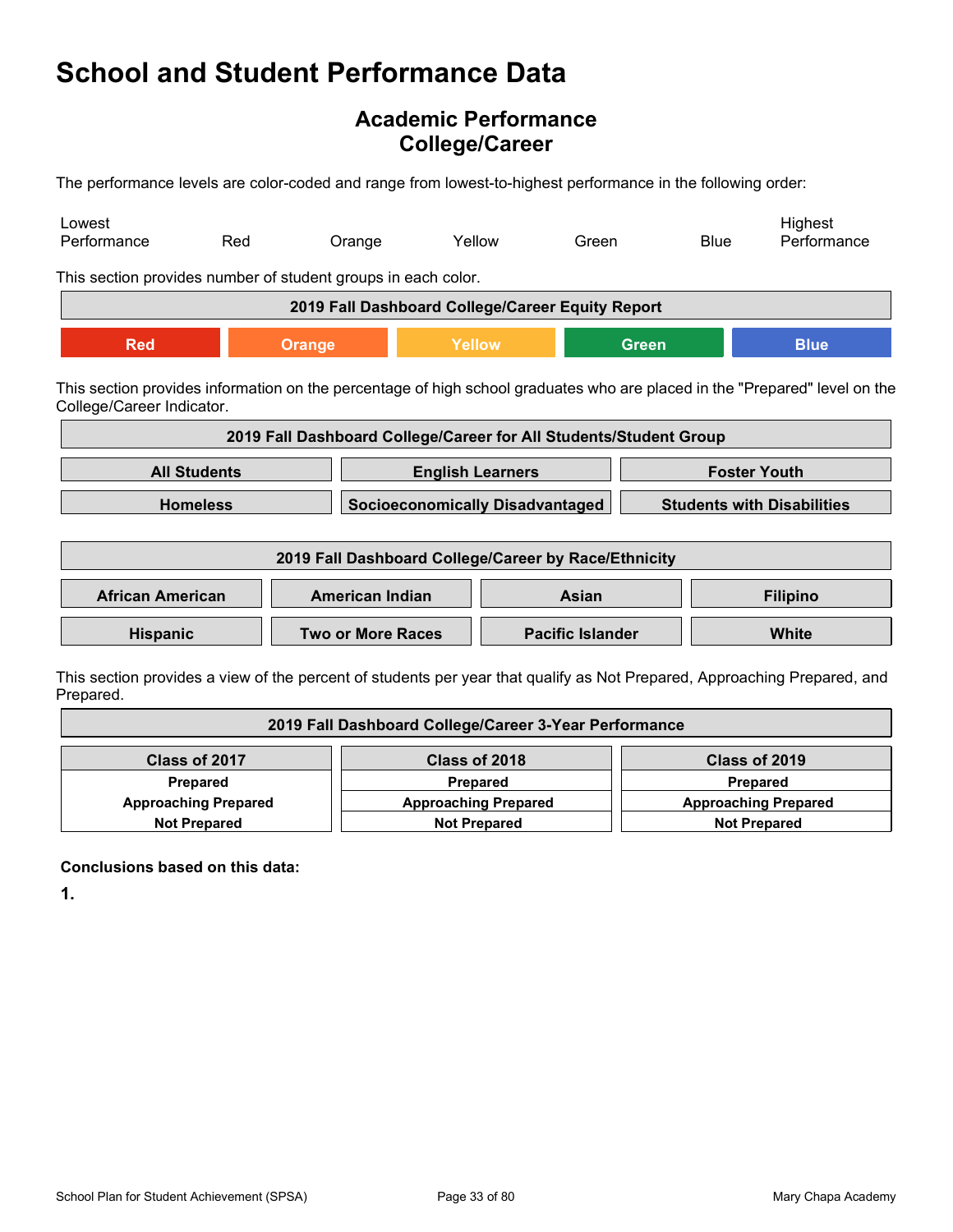### Academic Engagement Chronic Absenteeism

The performance levels are color-coded and range from lowest-to-highest performance in the following order:



This section provides number of student groups in each color.

|     | 2019 Fall Dashboard Chronic Absenteeism Equity Report |       |      |
|-----|-------------------------------------------------------|-------|------|
| Red | Yellow                                                | Green | 3lue |
|     |                                                       |       |      |

This section provides information about the percentage of students in kindergarten through grade 8 who are absent 10 percent or more of the instructional days they were enrolled.

|                     | 2019 Fall Dashboard Chronic Absenteeism for All Students/Student Group |                                   |
|---------------------|------------------------------------------------------------------------|-----------------------------------|
| <b>All Students</b> | <b>English Learners</b>                                                | <b>Foster Youth</b>               |
| Orange              | Orange                                                                 | No Performance Color              |
| 9.6                 | 6.9                                                                    | Less than 11 Students - Data Not  |
| Increased +1.7      | Increased +2.1                                                         | Displayed for Privacy<br>3        |
| 1011                | 743                                                                    |                                   |
|                     |                                                                        |                                   |
| <b>Homeless</b>     | <b>Socioeconomically Disadvantaged</b>                                 | <b>Students with Disabilities</b> |
| Green               | Orange                                                                 | Orange                            |
| 6.6                 | 9.4                                                                    | 12.6                              |
| Declined -2         | Increased +1.4                                                         | Increased +1.1                    |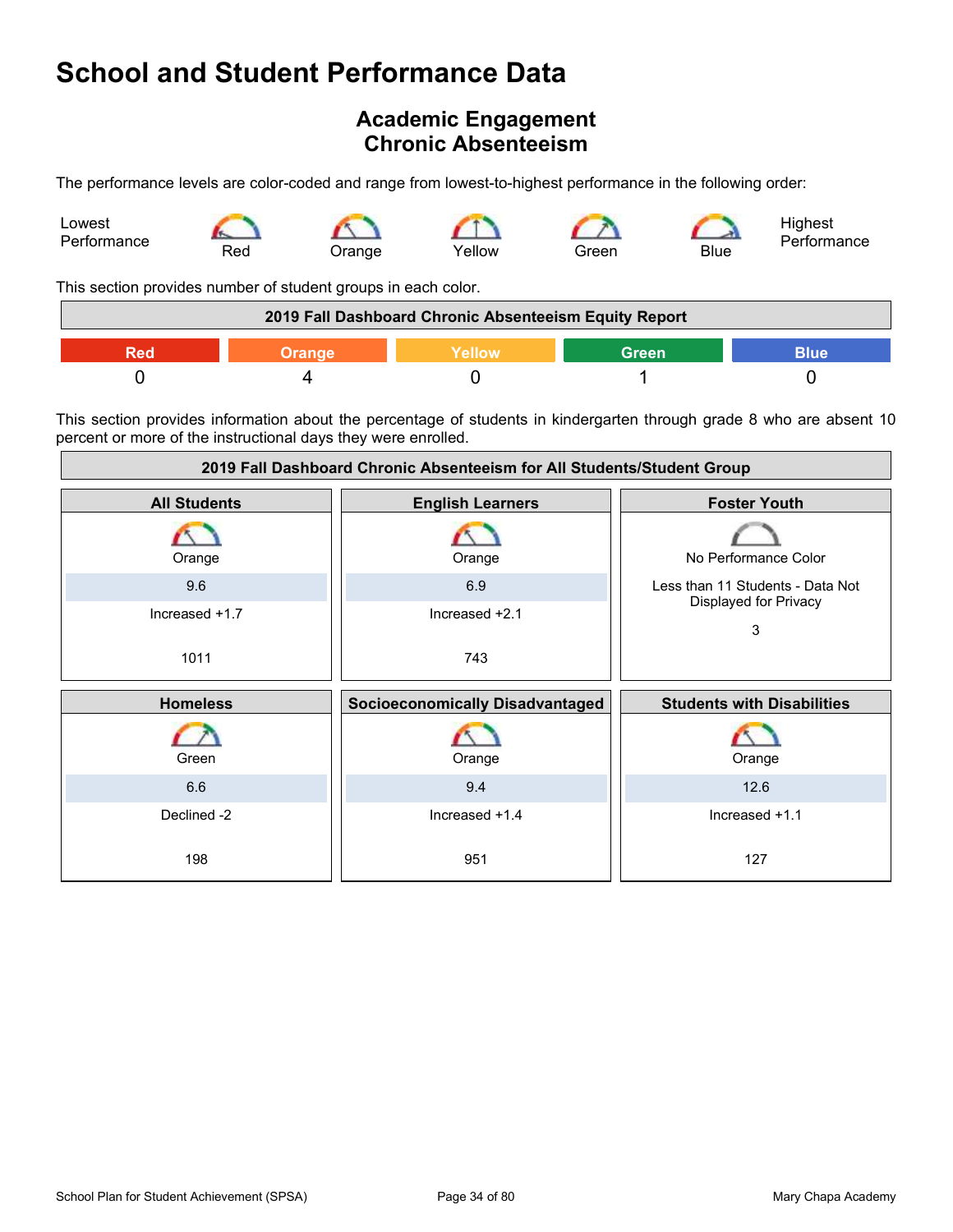

#### Conclusions based on this data:

1. We must consider individuals in the case of Chronic Absenteeism, particularly those who are considered homeless. There may be transportation issues or some other underlying factors.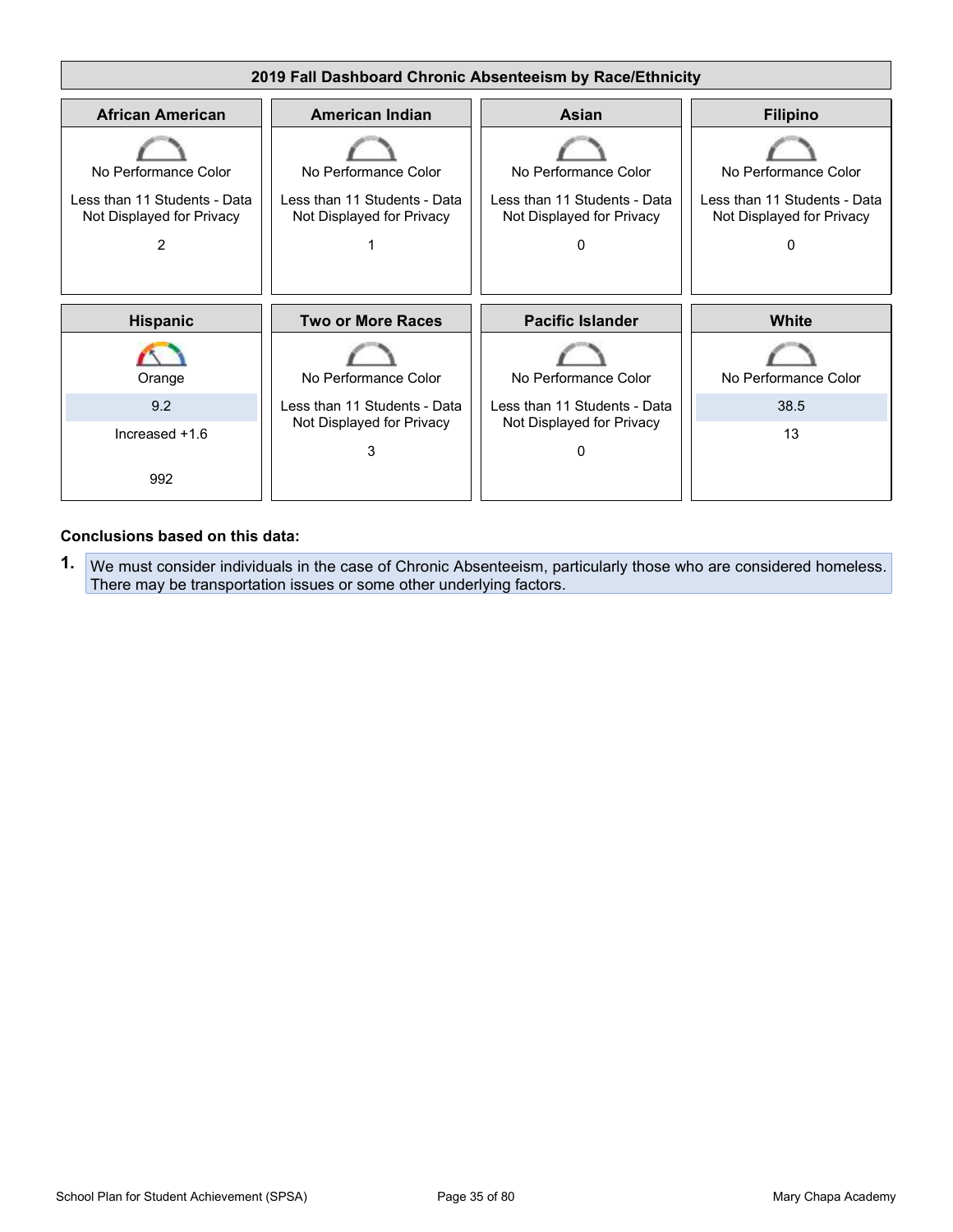### Academic Engagement Graduation Rate

|                         |                     | <b>School and Student Performance Data</b>                                                                                                                                                                         |                                                      |                         |              |                     |                                   |
|-------------------------|---------------------|--------------------------------------------------------------------------------------------------------------------------------------------------------------------------------------------------------------------|------------------------------------------------------|-------------------------|--------------|---------------------|-----------------------------------|
|                         |                     |                                                                                                                                                                                                                    | <b>Academic Engagement</b><br><b>Graduation Rate</b> |                         |              |                     |                                   |
|                         |                     | The performance levels are color-coded and range from lowest-to-highest performance in the following order:                                                                                                        |                                                      |                         |              |                     |                                   |
| Lowest<br>Performance   | Red                 | Orange                                                                                                                                                                                                             | Yellow                                               | Green                   |              | <b>Blue</b>         | Highest<br>Performance            |
|                         |                     | This section provides number of student groups in each color.                                                                                                                                                      |                                                      |                         |              |                     |                                   |
|                         |                     | 2019 Fall Dashboard Graduation Rate Equity Report                                                                                                                                                                  |                                                      |                         |              |                     |                                   |
| <b>Red</b>              |                     | <b>Orange</b>                                                                                                                                                                                                      | <b>Yellow</b>                                        |                         | <b>Green</b> |                     | <b>Blue</b>                       |
|                         |                     | This section provides information about students completing high school, which includes students who receive a standard<br>high school diploma or complete their graduation requirements at an alternative school. |                                                      |                         |              |                     |                                   |
|                         |                     | 2019 Fall Dashboard Graduation Rate for All Students/Student Group                                                                                                                                                 |                                                      |                         |              |                     |                                   |
|                         | <b>All Students</b> |                                                                                                                                                                                                                    | <b>English Learners</b>                              |                         |              | <b>Foster Youth</b> |                                   |
|                         | <b>Homeless</b>     |                                                                                                                                                                                                                    | <b>Socioeconomically Disadvantaged</b>               |                         |              |                     | <b>Students with Disabilities</b> |
|                         |                     | 2019 Fall Dashboard Graduation Rate by Race/Ethnicity                                                                                                                                                              |                                                      |                         |              |                     |                                   |
| <b>African American</b> |                     | American Indian                                                                                                                                                                                                    |                                                      | Asian                   |              |                     | <b>Filipino</b>                   |
| Hispanic                |                     | <b>Two or More Races</b>                                                                                                                                                                                           |                                                      | <b>Pacific Islander</b> |              |                     | White                             |
|                         |                     | This section provides a view of the percentage of students who received a high school diploma within four years of<br>entering ninth grade or complete their graduation requirements at an alternative school.     |                                                      |                         |              |                     |                                   |
|                         |                     |                                                                                                                                                                                                                    | 2019 Fall Dashboard Graduation Rate by Year          |                         |              |                     |                                   |

2018 2019

Conclusions based on this data:

1.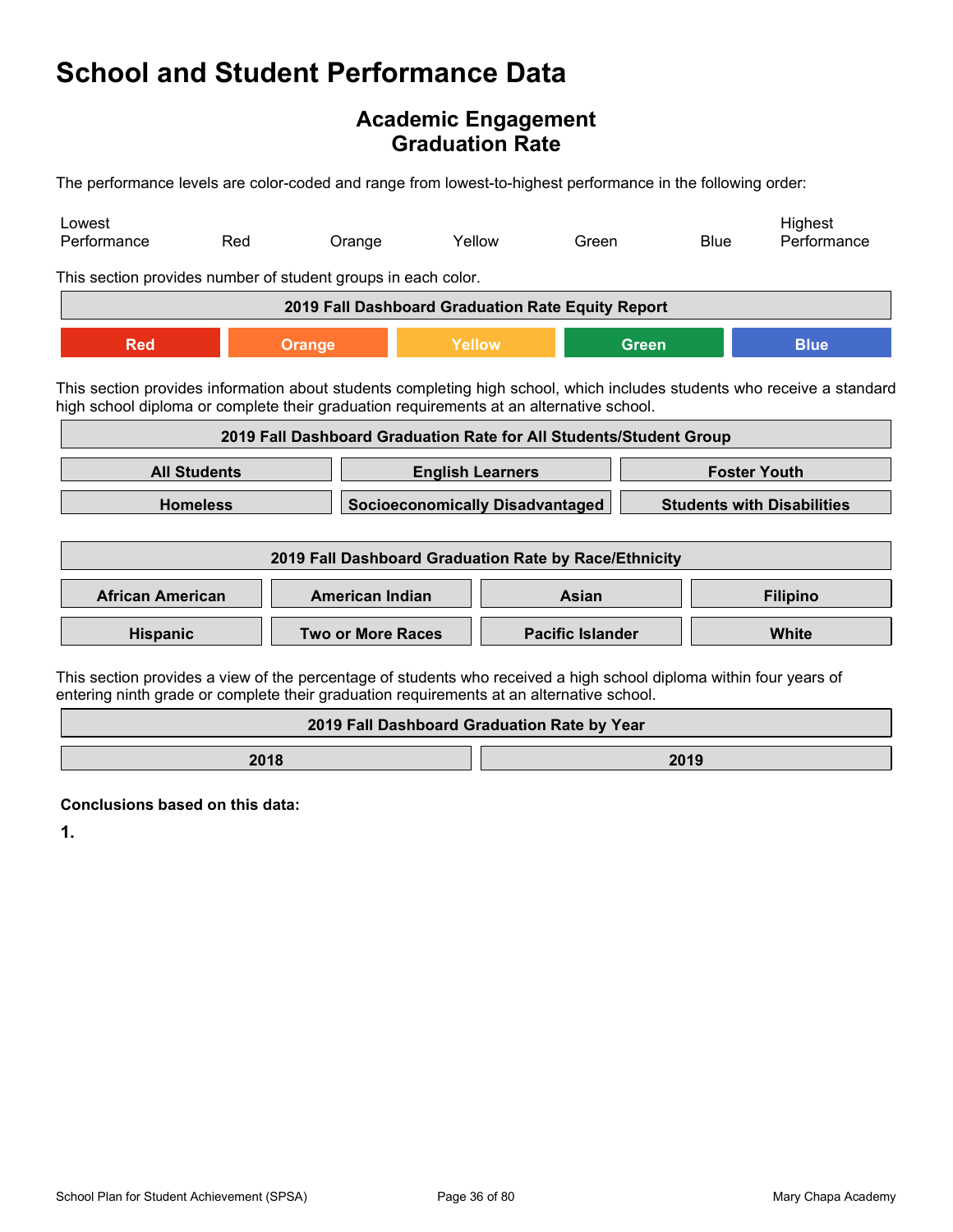# School and Student Performance Data

### Conditions & Climate Suspension Rate

The performance levels are color-coded and range from lowest-to-highest performance in the following order:



This section provides number of student groups in each color.

| 2019 Fall Dashboard Suspension Rate Equity Report |        |         |       |      |
|---------------------------------------------------|--------|---------|-------|------|
| Red                                               | Orange | Yellow\ | Green | Blue |
|                                                   |        |         |       |      |

This section provides information about the percentage of students in kindergarten through grade 12 who have been suspended at least once in a given school year. Students who are suspended multiple times are only counted once.

| 2019 Fall Dashboard Suspension Rate for All Students/Student Group |                                 |                                       |  |
|--------------------------------------------------------------------|---------------------------------|---------------------------------------|--|
| <b>All Students</b>                                                | <b>English Learners</b>         | <b>Foster Youth</b>                   |  |
| Orange                                                             | Orange                          | No Performance Color                  |  |
| 2.6                                                                | 2.5                             | Less than 11 Students - Data Not<br>3 |  |
| Increased +0.8                                                     | Increased +0.8                  |                                       |  |
| 1037                                                               | 757                             |                                       |  |
| <b>Homeless</b>                                                    | Socioeconomically Disadvantaged | <b>Students with Disabilities</b>     |  |
| Green                                                              | Orange                          | Orange                                |  |
| 1.5                                                                | 2.6                             | 1.5                                   |  |
| Declined -0.3                                                      | Increased +0.7                  | Increased +1.5                        |  |
| 205                                                                | 970                             | 130                                   |  |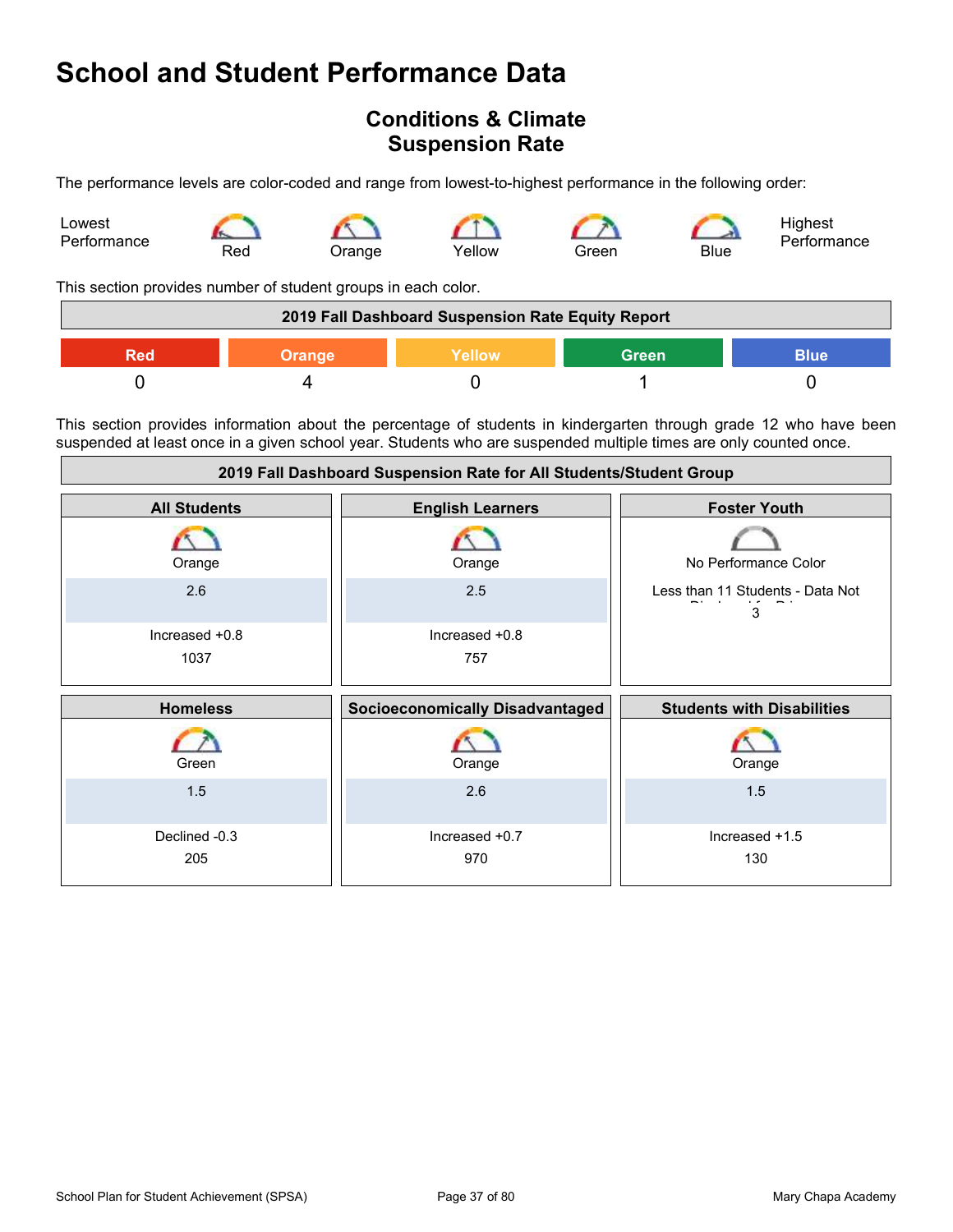

This section provides a view of the percentage of students who were suspended.

| 2019 Fall Dashboard Suspension Rate by Year |      |      |
|---------------------------------------------|------|------|
| 2017                                        | 2018 | 2019 |
|                                             |      |      |

#### Conclusions based on this data:

| 1. This is Mary Chapa's flag to fly! PBIS Tier I implementation is working!                            |
|--------------------------------------------------------------------------------------------------------|
| 2. Students with Disabilities performed particularly well, with zero suspensions for the year.         |
| 3. We must look ahead to Tier II/III implementation for those students who still require intervention. |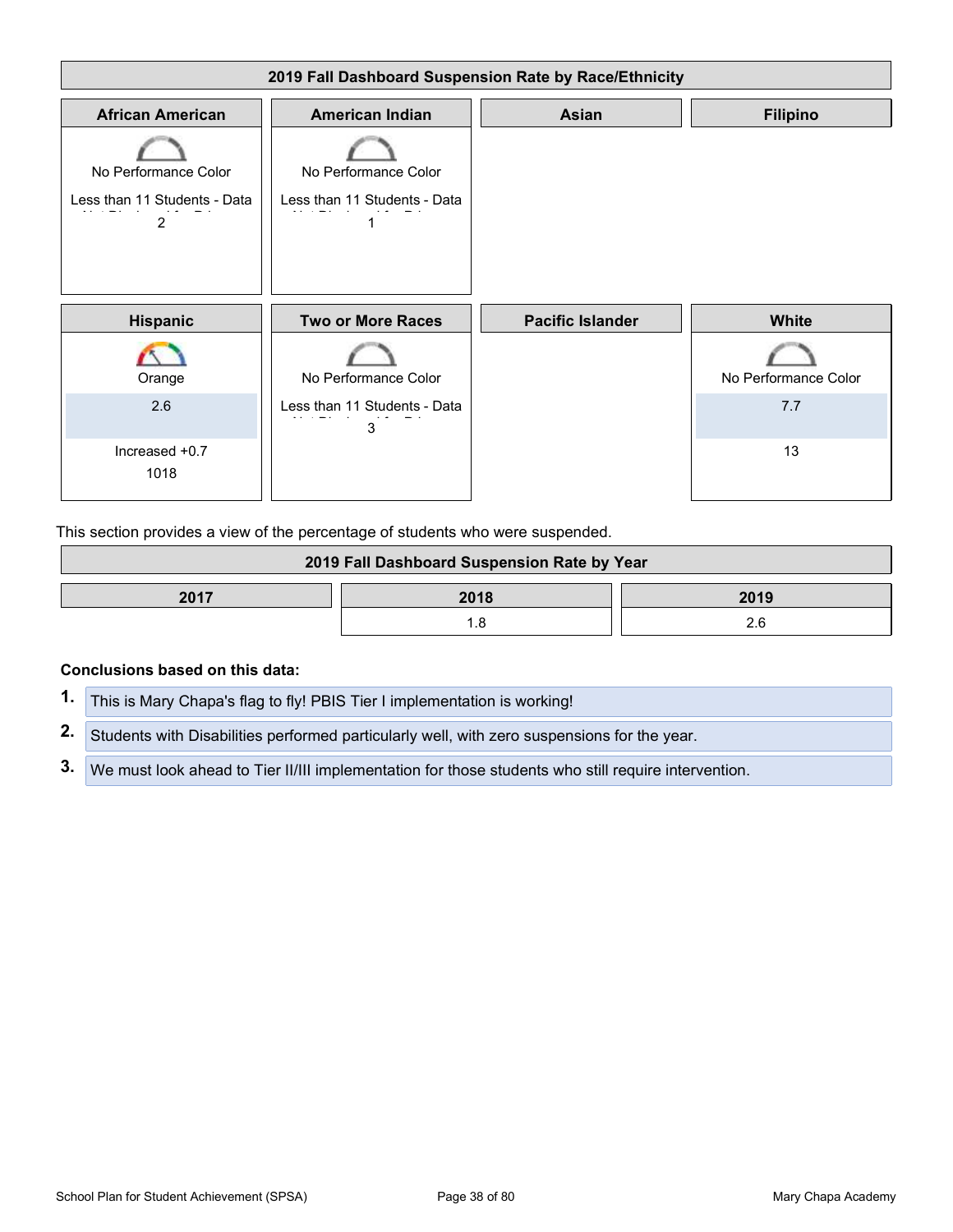# Goals, Strategies, & Proposed Expenditures

Complete a copy of the following table for each of the school's goals. Duplicate the table as needed.

### Goal Subject

Support Positive Behavior Intervention System and School Culture/Climate

### LEA/LCAP Goal

**Goals, Strategies, & Proposed Expenditures**<br>Complete a copy of the following table for each of the school's goals. Duplicate the table as needed.<br>**Goal Subject**<br>LEA/LCAP Goal<br>LCAP Goal 1<br>CAP Goal 1 1 : We will foster posi expectations conducive to learning.

# Goal 1

By June 2021, MCA will experience a 20% decrease in Office Discipline Referrals (ODR) and suspensions, as reported by Aeries Assertive Discipline measures.

By June 2021, MCA will consistently demonstrate the state attendance target of 97% of better, as measured by Aeries Analytics. (ATTENDANCE ONLY)

### Identified Need

To start this year, students are learning virtually. During the spring of 2020 attendance dropped in the virtual environment. During the 20-21 school year, MCA looks to maintain strong attendance regardless of the educational delivery model.

### Annual Measurable Outcomes

| Metric/Indicator         | Baseline/Actual Outcome | <b>Expected Outcome</b> |
|--------------------------|-------------------------|-------------------------|
| <b>AERIES Attendance</b> | $97%$                   | $>97\%$                 |

Complete a copy of the Strategy/Activity table for each of the school's strategies/activities. Duplicate the table, including Proposed Expenditures, as needed.

### Strategy/Activity 1

#### Students to be Served by this Strategy/Activity

(Identify either All Students or one or more specific student groups)

All students

#### Strategy/Activity

1. Support Positive Behavior Intervention System; ensure personnel, practices and procedures to establish and sustain positive climate and culture.

### Proposed Expenditures for this Strategy/Activity

Metric/Indicator Baseline/Actual Outcome Expected Outcome<br>
AERIES Attendance <97% >97%<br>
Complete a copy of the Strategy/Activity table for each of the school's strategies/activities. Duplicate<br>
he table, including Proposed source(s) using one or more of the following: LCFF, Federal (if Federal identify the Title and Part, as applicable), Other State, and/or Local.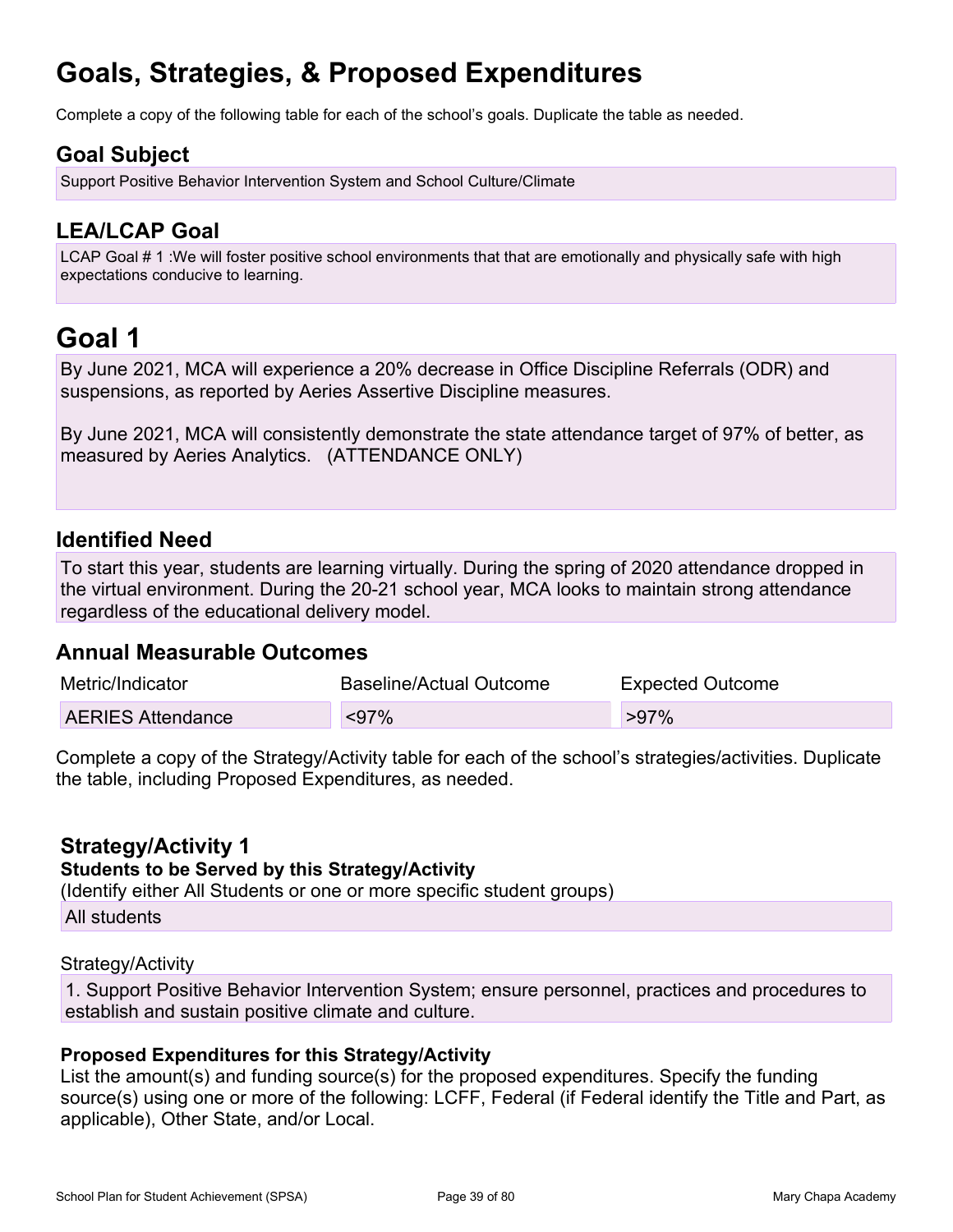| <b>LCAP</b><br>Implement School Wide Behavior Matrix<br><b>LCAP</b><br>Implement School Wide Incentive System<br>(Kodiak Cash) and student store |
|--------------------------------------------------------------------------------------------------------------------------------------------------|
|                                                                                                                                                  |
|                                                                                                                                                  |
|                                                                                                                                                  |
|                                                                                                                                                  |
| <b>LCAP</b>                                                                                                                                      |
| Implement infractions, Office Discipline<br>Referrals to track negative behavior                                                                 |
| <b>LCAP</b>                                                                                                                                      |
| Implement interventions for chronic misbehavior                                                                                                  |
| <b>LCAP</b>                                                                                                                                      |
| Implement School Wide incentives and<br>recognitions                                                                                             |
| <b>LCAP</b>                                                                                                                                      |
| Provide additional training on minor vs. major<br>behavior and responses for instructional support                                               |
| <b>LCAP</b>                                                                                                                                      |
| Professional Development opportunities to<br>increase awareness of Tier 2 interventions                                                          |
| <b>LCAP</b>                                                                                                                                      |
| Professional Development opportunities for<br>schoolwide Social-Emotional Learning (SEL)<br>practices                                            |
| Title I<br>1005                                                                                                                                  |
| Professional Development opportunities for<br>Social-Emotional Learning (SEL), PBIS,<br>classroom management, and student discipline.            |
| <b>LCAP</b>                                                                                                                                      |
| Purchase software to manage online PBIS<br>Kodiak cash and student store                                                                         |

### Students to be Served by this Strategy/Activity

(Identify either All Students or one or more specific student groups)

All students (Tier II behavior, as needed)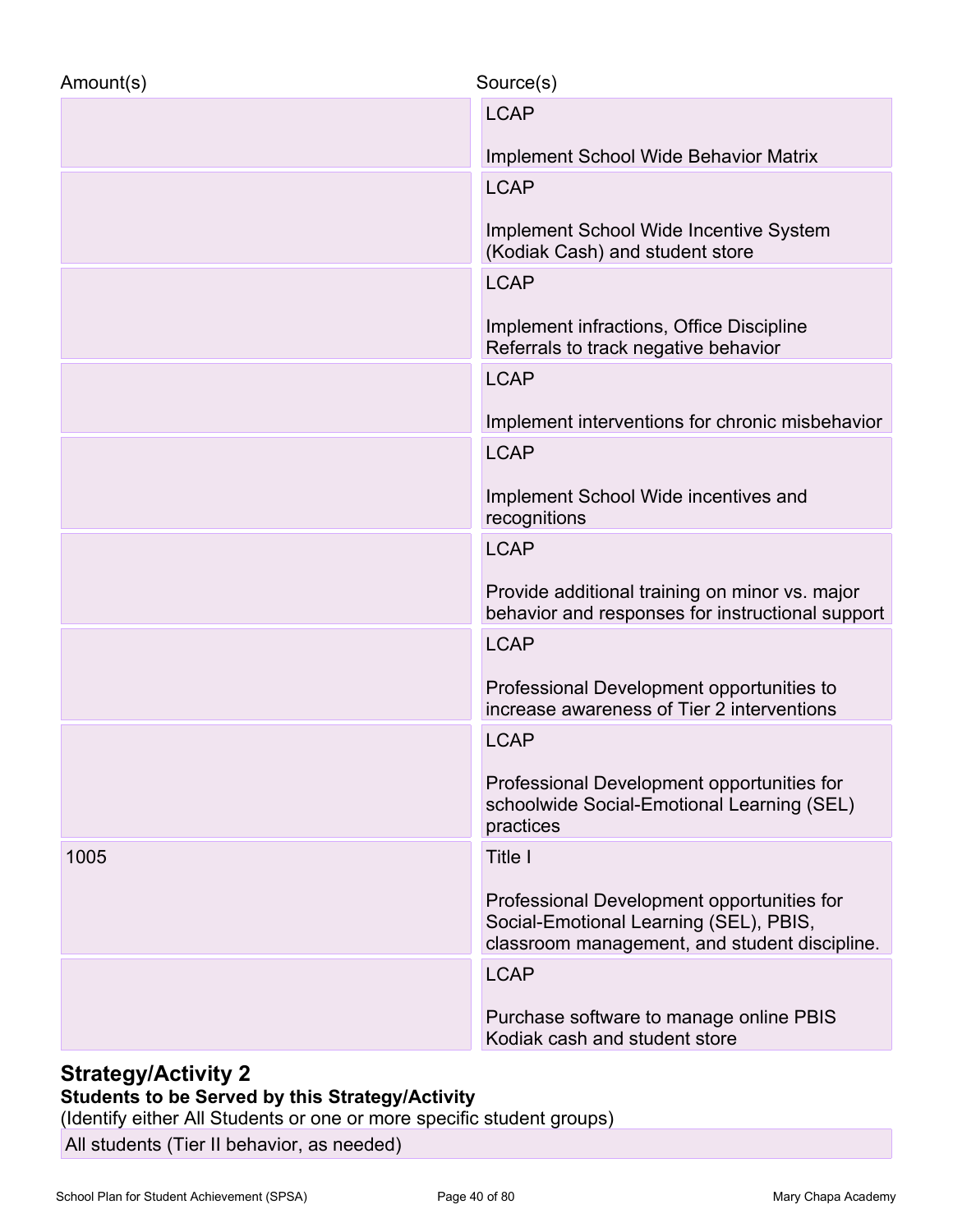2. Support Social and Emotional Needs of Students; develop and sustain appropriate measures and actions to support social-emotional learning, and interventions, as needed.

#### Proposed Expenditures for this Strategy/Activity

Strategy/Activity<br>
2. Support Social and Emotional Needs of Students; develop and sustain appropriate measures<br>
and actions to support social-emotional learning, and interventions, as needed.<br> **Proposed Expenditures for th** source(s) using one or more of the following: LCFF, Federal (if Federal identify the Title and Part, as applicable), Other State, and/or Local.

| Amount(s)                                                                                                                                                                                  | Source(s)                                                                                                                          |
|--------------------------------------------------------------------------------------------------------------------------------------------------------------------------------------------|------------------------------------------------------------------------------------------------------------------------------------|
|                                                                                                                                                                                            | <b>LCAP</b>                                                                                                                        |
|                                                                                                                                                                                            | <b>Purchase SEL curriculum</b>                                                                                                     |
|                                                                                                                                                                                            | <b>LCAP</b>                                                                                                                        |
|                                                                                                                                                                                            | Purchase Anti Bullying Units / curriculum                                                                                          |
|                                                                                                                                                                                            | <b>LCAP</b>                                                                                                                        |
|                                                                                                                                                                                            | Implement Check in Check Out                                                                                                       |
|                                                                                                                                                                                            | <b>LCAP</b>                                                                                                                        |
|                                                                                                                                                                                            | <b>Classified Extra Hours for Behavior Support</b><br>Intervention                                                                 |
|                                                                                                                                                                                            | <b>LCAP</b>                                                                                                                        |
|                                                                                                                                                                                            | Professional Development opportunities for<br>Restorative Practices, equity and diversity<br>training including light refreshments |
| <b>Strategy/Activity 3</b><br><b>Students to be Served by this Strategy/Activity</b><br>(Identify either All Students or one or more specific student groups)                              |                                                                                                                                    |
| All students                                                                                                                                                                               |                                                                                                                                    |
| Strategy/Activity                                                                                                                                                                          |                                                                                                                                    |
| themed celebrations.                                                                                                                                                                       | 3. Culturally-Themed Week, afford students the opportunity to celebrate cultural awareness through                                 |
| Proposed Expenditures for this Strategy/Activity<br>List the amount(s) and funding source(s) for the proposed expenditures. Specify the funding<br>applicable), Other State, and/or Local. | source(s) using one or more of the following: LCFF, Federal (if Federal identify the Title and Part, as                            |
| Amount(s)                                                                                                                                                                                  | Source(s)                                                                                                                          |

### Strategy/Activity 3

### Students to be Served by this Strategy/Activity

#### Strategy/Activity

#### Proposed Expenditures for this Strategy/Activity

| Amount(s) | Source(s)   |
|-----------|-------------|
|           | <b>LCAP</b> |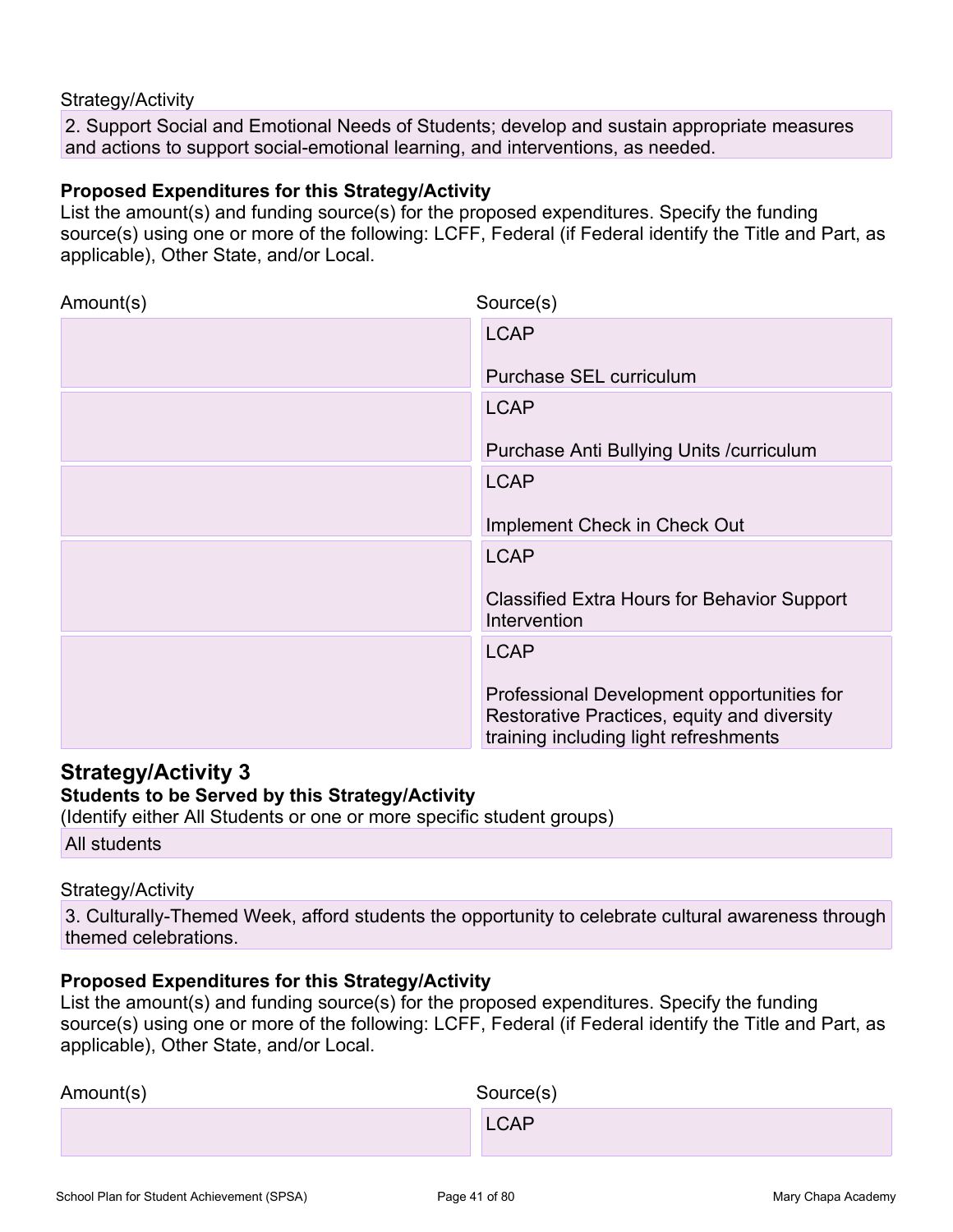|                                                                                                                                                                                                   | Purchase items to promote "drug free"<br>awareness week                                                   |
|---------------------------------------------------------------------------------------------------------------------------------------------------------------------------------------------------|-----------------------------------------------------------------------------------------------------------|
|                                                                                                                                                                                                   | <b>LCAP</b>                                                                                               |
|                                                                                                                                                                                                   | Purchase items to promote Culturally relevant<br>themed weeks (Hispanic Heritage, Women's<br>Month, etc.) |
| <b>Strategy/Activity 4</b><br><b>Students to be Served by this Strategy/Activity</b><br>(Identify either All Students or one or more specific student groups)                                     |                                                                                                           |
| All students                                                                                                                                                                                      |                                                                                                           |
| Strategy/Activity                                                                                                                                                                                 |                                                                                                           |
| Campus Decor                                                                                                                                                                                      |                                                                                                           |
| <b>Proposed Expenditures for this Strategy/Activity</b><br>List the amount(s) and funding source(s) for the proposed expenditures. Specify the funding<br>applicable), Other State, and/or Local. | source(s) using one or more of the following: LCFF, Federal (if Federal identify the Title and Part, as   |
| Amount(s)                                                                                                                                                                                         | Source(s)                                                                                                 |

#### Students to be Served by this Strategy/Activity

#### Strategy/Activity

### Proposed Expenditures for this Strategy/Activity

| Amount(s)                                                                                                                                                                                         | Source(s)                                                                                               |
|---------------------------------------------------------------------------------------------------------------------------------------------------------------------------------------------------|---------------------------------------------------------------------------------------------------------|
|                                                                                                                                                                                                   | <b>LCAP</b>                                                                                             |
|                                                                                                                                                                                                   | Art materials for decorating/adorning campus                                                            |
|                                                                                                                                                                                                   | <b>LCAP</b>                                                                                             |
|                                                                                                                                                                                                   | Planters/plants for campus beautification                                                               |
|                                                                                                                                                                                                   | <b>LCAP</b>                                                                                             |
|                                                                                                                                                                                                   | Other materials/supplies as needed to improve<br>campus appearance                                      |
| <b>Strategy/Activity 5</b><br><b>Students to be Served by this Strategy/Activity</b><br>(Identify either All Students or one or more specific student groups)                                     |                                                                                                         |
| All students                                                                                                                                                                                      |                                                                                                         |
| Strategy/Activity                                                                                                                                                                                 |                                                                                                         |
| <b>Student Assemblies</b>                                                                                                                                                                         |                                                                                                         |
| <b>Proposed Expenditures for this Strategy/Activity</b><br>List the amount(s) and funding source(s) for the proposed expenditures. Specify the funding<br>applicable), Other State, and/or Local. | source(s) using one or more of the following: LCFF, Federal (if Federal identify the Title and Part, as |
| Amount(s)                                                                                                                                                                                         | Source(s)                                                                                               |

### Strategy/Activity 5

### Students to be Served by this Strategy/Activity

### Strategy/Activity

### Proposed Expenditures for this Strategy/Activity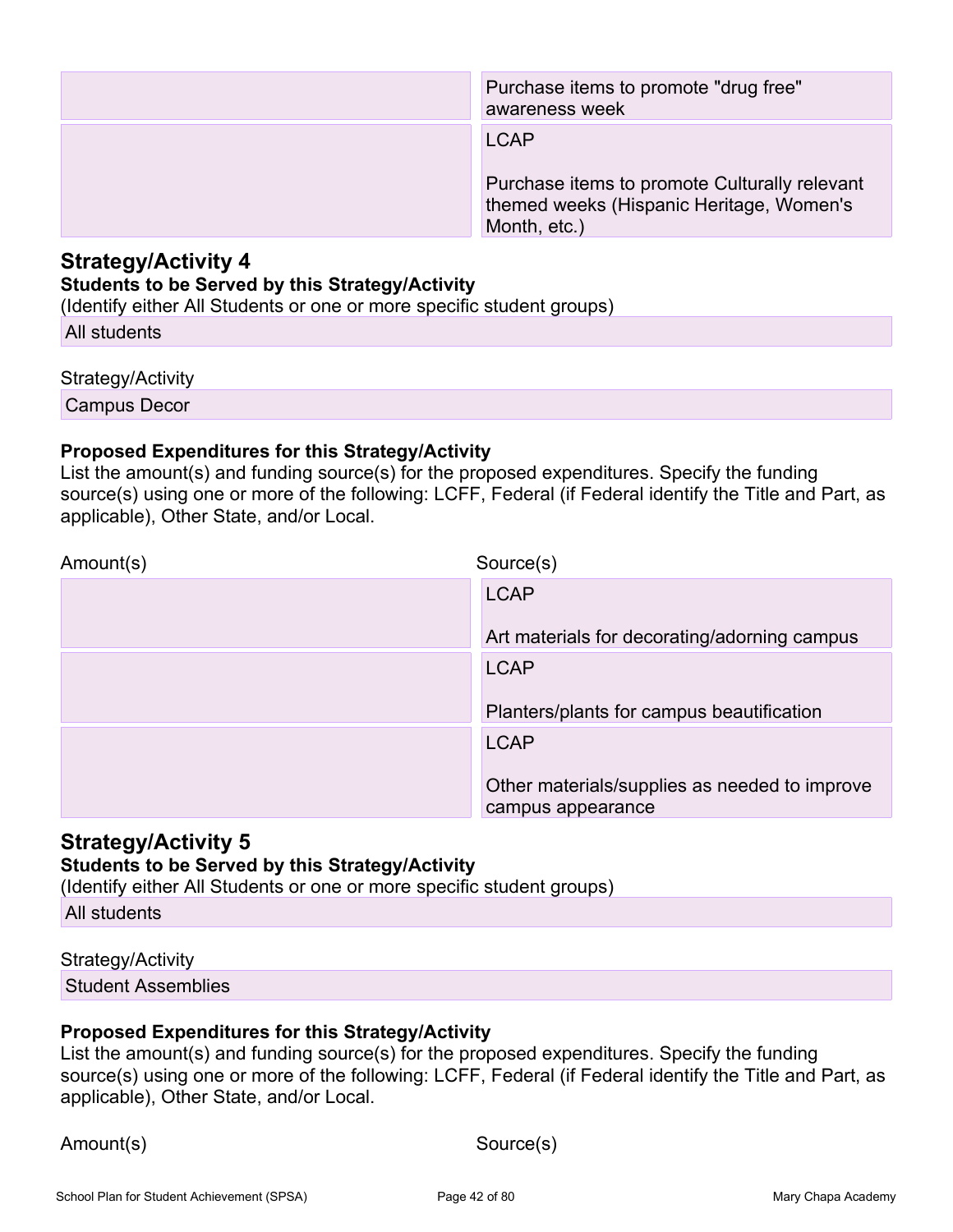|                                                                                                                                                                                            | <b>LCAP</b>                                                                                             |
|--------------------------------------------------------------------------------------------------------------------------------------------------------------------------------------------|---------------------------------------------------------------------------------------------------------|
|                                                                                                                                                                                            | <b>Assemblies supporting PBIS</b>                                                                       |
|                                                                                                                                                                                            | <b>LCAP</b>                                                                                             |
|                                                                                                                                                                                            | <b>Student Safety Assemblies</b>                                                                        |
|                                                                                                                                                                                            | <b>LCAP</b>                                                                                             |
|                                                                                                                                                                                            | Student Motivational Assemblies that focus on<br>positive messages                                      |
|                                                                                                                                                                                            | <b>LCAP</b>                                                                                             |
|                                                                                                                                                                                            | Student assemblies that recognize and<br>celebrate student achievements in academics<br>and behavior    |
|                                                                                                                                                                                            | <b>LCAP</b>                                                                                             |
|                                                                                                                                                                                            | <b>SBAC Assemblies</b>                                                                                  |
|                                                                                                                                                                                            | <b>LCAP</b>                                                                                             |
|                                                                                                                                                                                            | <b>RFEP Assemblies</b>                                                                                  |
|                                                                                                                                                                                            | <b>LCAP</b>                                                                                             |
|                                                                                                                                                                                            | Academic Assemblies (including attendance)                                                              |
| <b>Strategy/Activity 6</b><br><b>Students to be Served by this Strategy/Activity</b><br>(Identify either All Students or one or more specific student groups)                              |                                                                                                         |
| All students                                                                                                                                                                               |                                                                                                         |
| Strategy/Activity                                                                                                                                                                          |                                                                                                         |
| Arts Integration and Social-Emotional Learning                                                                                                                                             |                                                                                                         |
| Proposed Expenditures for this Strategy/Activity<br>List the amount(s) and funding source(s) for the proposed expenditures. Specify the funding<br>applicable), Other State, and/or Local. | source(s) using one or more of the following: LCFF, Federal (if Federal identify the Title and Part, as |
| Amount(s)                                                                                                                                                                                  | Source(s)                                                                                               |

### Students to be Served by this Strategy/Activity

#### Strategy/Activity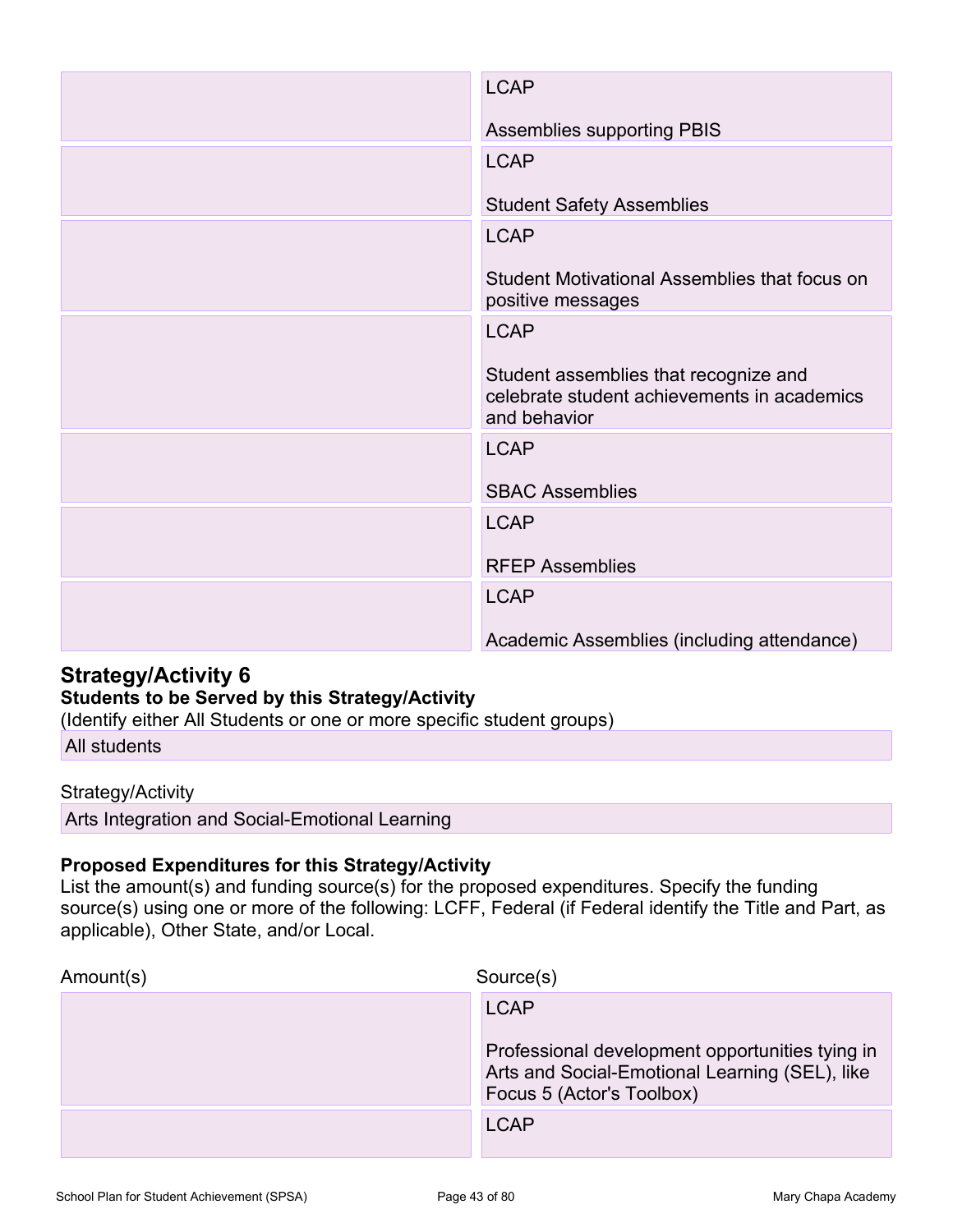|                                                                                                                                                               | Professional development opportunities tying in<br>Arts and Social-Emotional Learning (SEL), like<br>Beat the Odds and Edumotion                                                                       |
|---------------------------------------------------------------------------------------------------------------------------------------------------------------|--------------------------------------------------------------------------------------------------------------------------------------------------------------------------------------------------------|
|                                                                                                                                                               | <b>LCAP</b>                                                                                                                                                                                            |
|                                                                                                                                                               | Materials/Supplies to support Arts<br>Integration/SEL implementation                                                                                                                                   |
|                                                                                                                                                               | <b>LCAP</b>                                                                                                                                                                                            |
|                                                                                                                                                               | Professional development opportunities tying in<br>Arts and Social-Emotional Learning (SEL), with<br>light refreshments                                                                                |
|                                                                                                                                                               | <b>LCAP</b>                                                                                                                                                                                            |
|                                                                                                                                                               | Provide for artist to provide art instruction and<br>exhibition for students.                                                                                                                          |
|                                                                                                                                                               | <b>LCAP</b>                                                                                                                                                                                            |
|                                                                                                                                                               | Partner with agencies to provide art integration<br>and curricula which supports academic<br>achievement.                                                                                              |
| <b>Strategy/Activity 7</b><br><b>Students to be Served by this Strategy/Activity</b><br>(Identify either All Students or one or more specific student groups) |                                                                                                                                                                                                        |
| All students                                                                                                                                                  |                                                                                                                                                                                                        |
| Strategy/Activity                                                                                                                                             |                                                                                                                                                                                                        |
| PBIS Behavior Lessons & Tiered Implementation                                                                                                                 |                                                                                                                                                                                                        |
| <b>Proposed Expenditures for this Strategy/Activity</b><br>applicable), Other State, and/or Local.                                                            | List the amount(s) and funding source(s) for the proposed expenditures. Specify the funding<br>source(s) using one or more of the following: LCFF, Federal (if Federal identify the Title and Part, as |
| Amount(s)                                                                                                                                                     | Source(s)                                                                                                                                                                                              |

### Strategy/Activity 7 Students to be Served by this Strategy/Activity

### Strategy/Activity

| Source(s)<br>Amount(s)                                                      |  |
|-----------------------------------------------------------------------------|--|
| <b>LCAP</b>                                                                 |  |
| School Wide behavior lessons materials and<br>supplies                      |  |
| <b>LCAP</b>                                                                 |  |
| Certificated Hours for PD planning and release<br>time of PBIS Lead Teacher |  |
| <b>LCAP</b>                                                                 |  |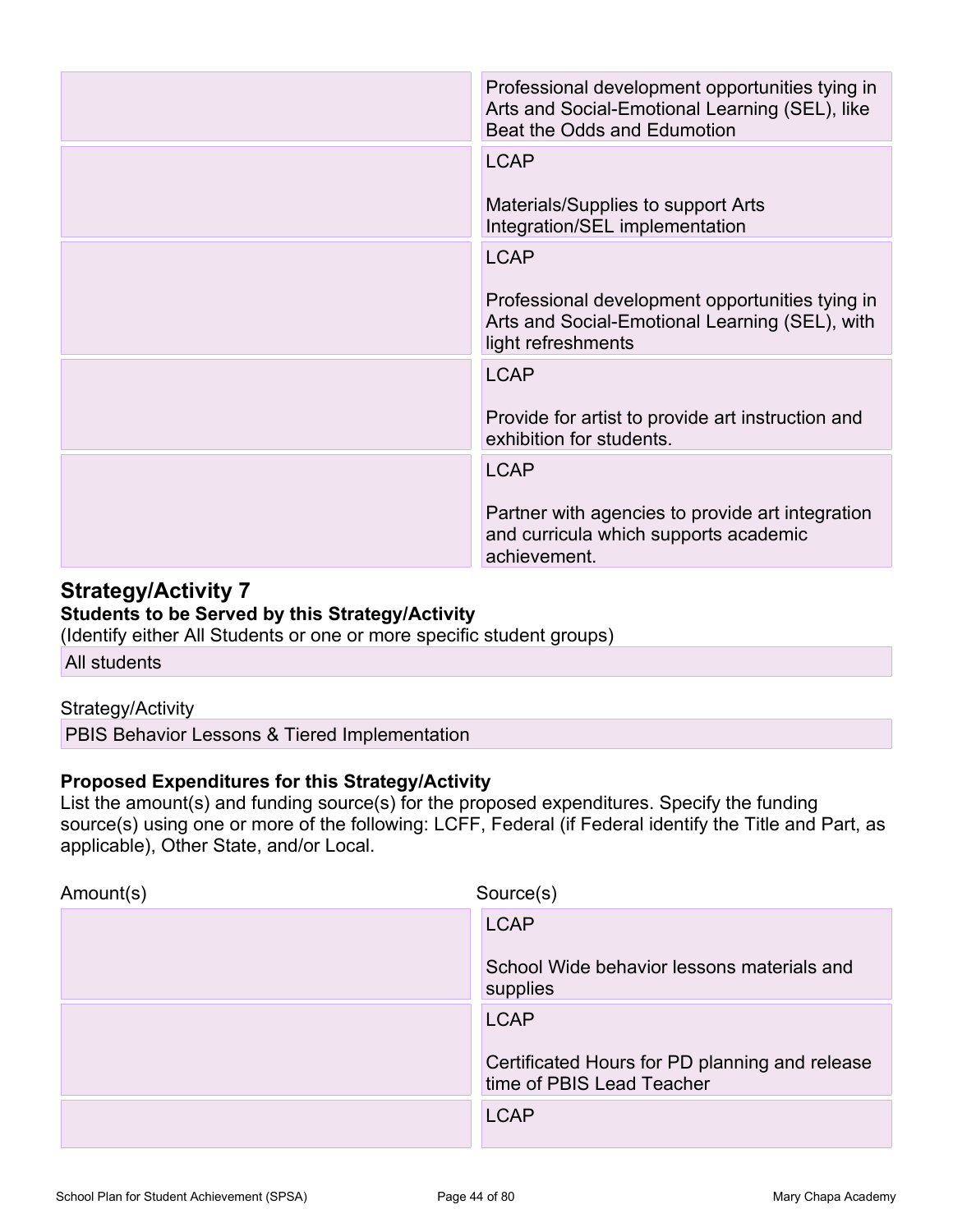Students to be Served by this Strategy/Activity

(Identify either All Students or one or more specific student groups)

All students

#### Strategy/Activity

Culture & Climate Professional Development

### Proposed Expenditures for this Strategy/Activity

Incentives and acknowledgments for positive<br> **Strategy/Activity 8**<br> **Students to be Served by this Strategy/Activity**<br>
(Identify either All Students or one or more specific student groups)<br>
All students<br>
Strategy/Activity<br> source(s) using one or more of the following: LCFF, Federal (if Federal identify the Title and Part, as applicable), Other State, and/or Local.

| Source(s)<br>Amount(s)<br><b>LCAP</b><br>Conferences that support implementation of<br><b>PBIS</b><br><b>LCAP</b><br>Other PD opportunities as requested by staff<br><b>LCAP</b><br><b>Restorative Practice training</b><br><b>LCAP</b><br>Provide Additional Supports and Professional<br><b>Services</b><br>Other<br>Staff collaboration, professional development<br>and positive team building activities including | List the amount(s) and funding source(s) for the proposed experimitures. Opecify the funding<br>applicable), Other State, and/or Local. | source(s) using one or more of the following: LCFF, Federal (if Federal identify the Title and Part, as |
|-------------------------------------------------------------------------------------------------------------------------------------------------------------------------------------------------------------------------------------------------------------------------------------------------------------------------------------------------------------------------------------------------------------------------|-----------------------------------------------------------------------------------------------------------------------------------------|---------------------------------------------------------------------------------------------------------|
|                                                                                                                                                                                                                                                                                                                                                                                                                         |                                                                                                                                         |                                                                                                         |
|                                                                                                                                                                                                                                                                                                                                                                                                                         |                                                                                                                                         |                                                                                                         |
|                                                                                                                                                                                                                                                                                                                                                                                                                         |                                                                                                                                         |                                                                                                         |
|                                                                                                                                                                                                                                                                                                                                                                                                                         |                                                                                                                                         |                                                                                                         |
|                                                                                                                                                                                                                                                                                                                                                                                                                         |                                                                                                                                         |                                                                                                         |
|                                                                                                                                                                                                                                                                                                                                                                                                                         |                                                                                                                                         |                                                                                                         |
|                                                                                                                                                                                                                                                                                                                                                                                                                         |                                                                                                                                         |                                                                                                         |
|                                                                                                                                                                                                                                                                                                                                                                                                                         |                                                                                                                                         |                                                                                                         |
|                                                                                                                                                                                                                                                                                                                                                                                                                         |                                                                                                                                         |                                                                                                         |
|                                                                                                                                                                                                                                                                                                                                                                                                                         |                                                                                                                                         |                                                                                                         |
|                                                                                                                                                                                                                                                                                                                                                                                                                         |                                                                                                                                         | light refreshments.                                                                                     |

### Strategy/Activity 9

### Students to be Served by this Strategy/Activity

(Identify either All Students or one or more specific student groups) All students

#### Strategy/Activity

Targeted support and enrichment

### Proposed Expenditures for this Strategy/Activity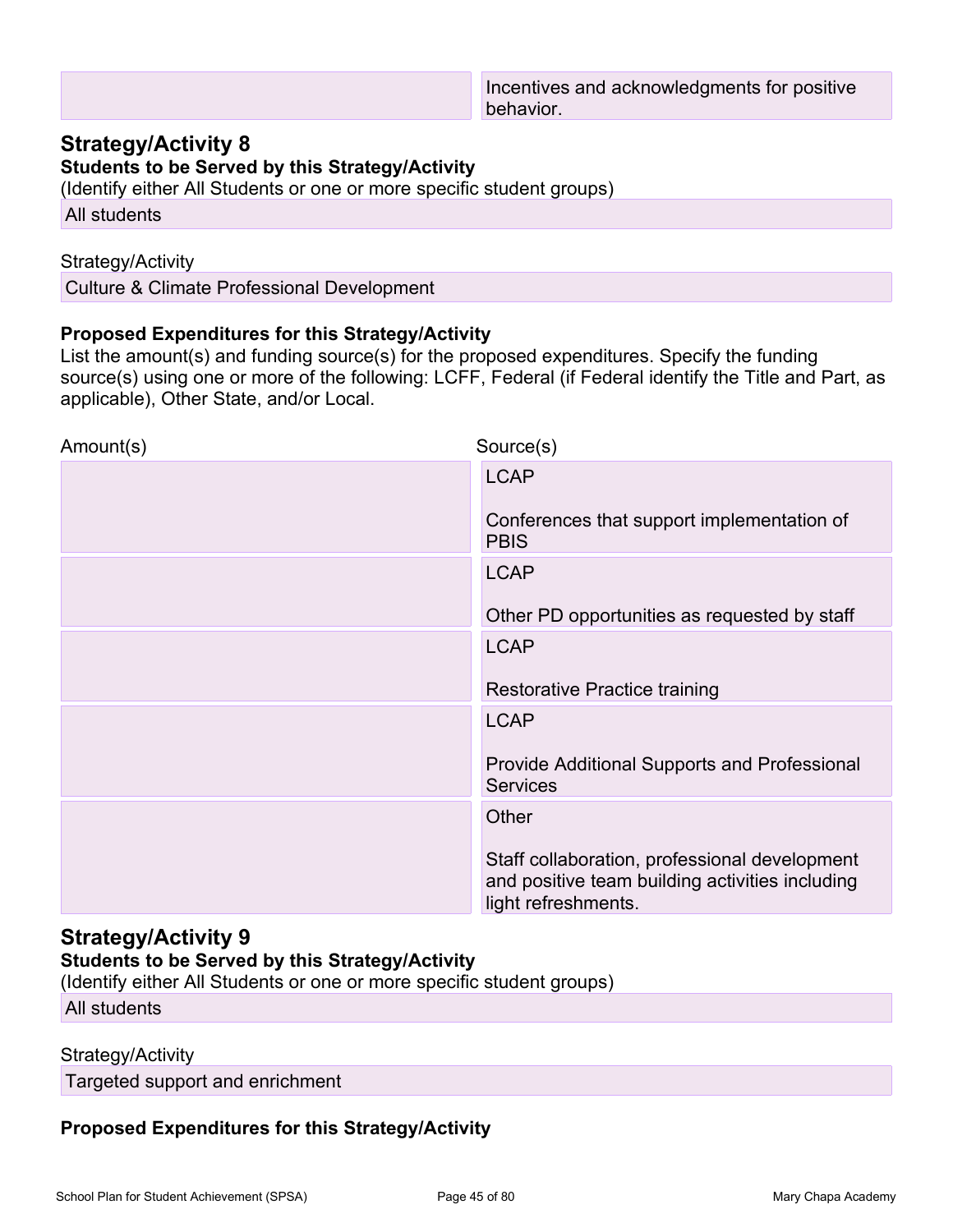List the amount(s) and funding source(s) for the proposed expenditures. Specify the funding<br>source(s) using one or more of the following: LCFF, Federal (if Federal identify the Title and Part, as<br>applicable), Other State, source(s) using one or more of the following: LCFF, Federal (if Federal identify the Title and Part, as applicable), Other State, and/or Local.

| Source(s)                                                                 |
|---------------------------------------------------------------------------|
| <b>LCAP</b>                                                               |
| <b>Certificated Hours</b>                                                 |
| <b>LCAP</b>                                                               |
| <b>Classified Hours</b>                                                   |
| <b>LCAP</b>                                                               |
| Materials and supplies as determined by club<br>needs/site beautification |
|                                                                           |

# Annual Review

### SPSA Year Reviewed: 2019-20

Respond to the following prompts relative to this goal. If the school is in the first year of implementing the goal, an analysis is not required and this section may be deleted.

# ANALYSIS

Describe the overall implementation of the strategies/activities and the overall effectiveness of the strategies/activities to achieve the articulated goal.

At Mary Chapa Academy, we have begun implementation of our Positive Behavior Interventions and Supports (PBIS) Tier I and Tier II, with success. Overall referrals were down, but the suspension numbers increased. We utilize Kodiak Cash to reinforcement positive behavior, established a behavior matrix that is conspicuous around campus, and celebrate students for attendance. Throughout the year, we planned to hold assemblies for various themes and accomplishments (anti-bullying, Drug Free, completing the SBAC, etc.) and have begun a survey for upper grade students to determine appropriate incentives for positive behavior in those grades. Exercise the controllary and the students and the school is in the first year of<br>
Respond to the following prompts relative to this goal. If the school is in the first year of<br>
mplementing the goal, an analysis is not requ Respond to the following prompts relative to this goal. If the school is in the first year of the pollometring the goal, an analysis is not required and this section may be deleted.<br>
ANALYSIS<br>
Describe the overall implemen Describe the overall implementation of the strategies/activities and the overall effectiveness of the strategies/activities to achieve the ariticulated goal.<br>
At Mary Chapa Academy, we have begun implementation of our Posi At Mary Chapa Academy, we have begun implementation of our Positive Behavior Interventions<br>auspension (PBIS) Tier I and Tier II, with success. Overall referrals were down, but the<br>suspension numbers increased. We utilize K

Social-Emotional Learning through the Arts is a proven way to bring awareness to student issues that impact behavior and allow students the opportunity to explore their own creativity as a means of addressing concerns. Our priority on the Arts and our after-school enrichment programs overall climate of the site.

expenditures to implement the strategies/activities to meet the articulated goal.

activities such as assemblies that were scheduled and did not happen due to Covid-19.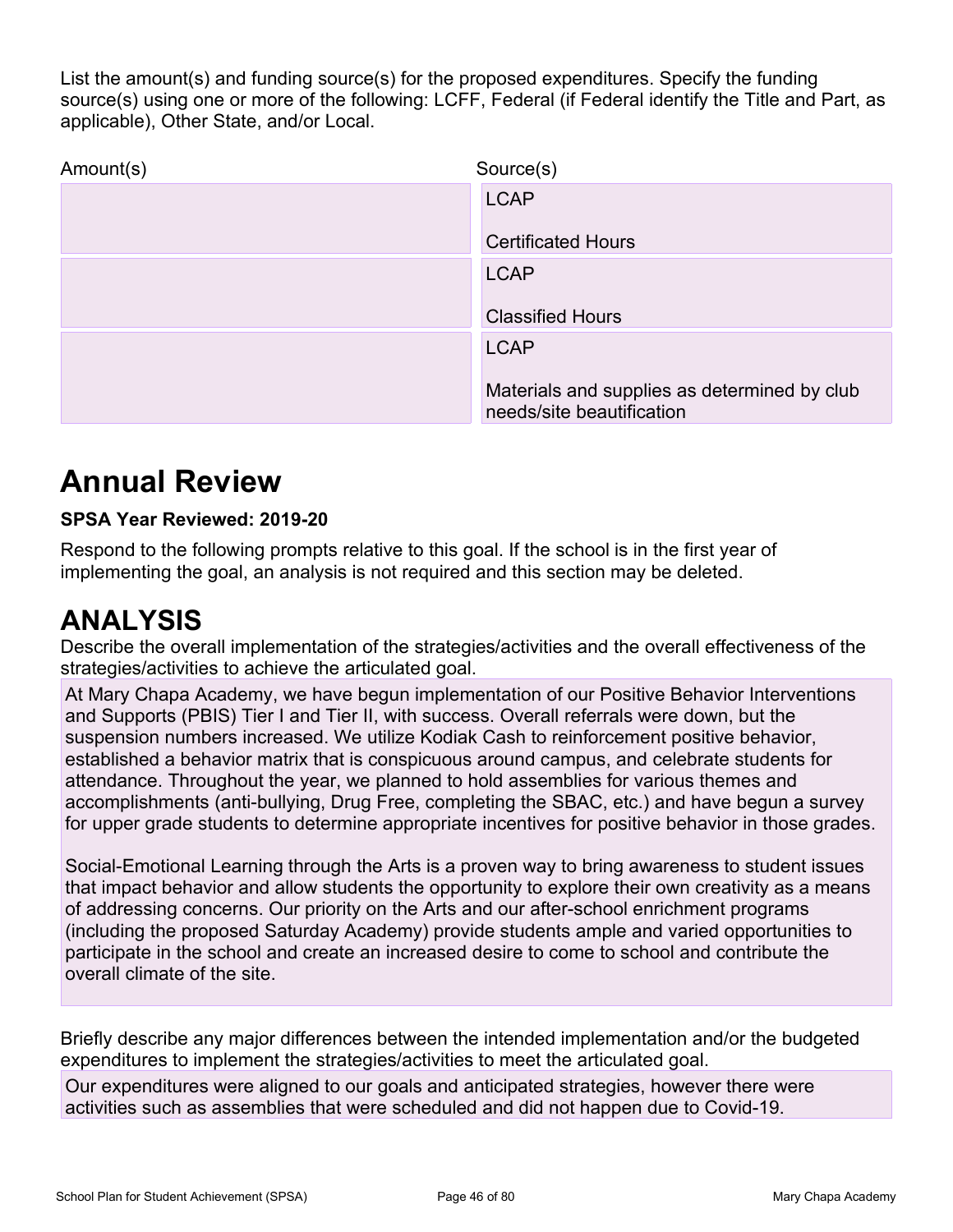Describe any changes that will be made to this goal, the annual outcomes, metrics, or<br>strategies/activities to achieve this goal as a result of this analysis. Identify where those changes can<br>be found in the SPSA.<br>For the strategies/activities to achieve this goal as a result of this analysis. Identify where those changes can be found in the SPSA.

For the 2020-2021 school year, while most of this goal will remain the same, we will continue promoting PBIS in the virtual environment. In addition, we will look to maintain strong attendance by offering engaging classes and online activities. Upon returning to school physically, we will continue with the strategies outlined in this SPSA.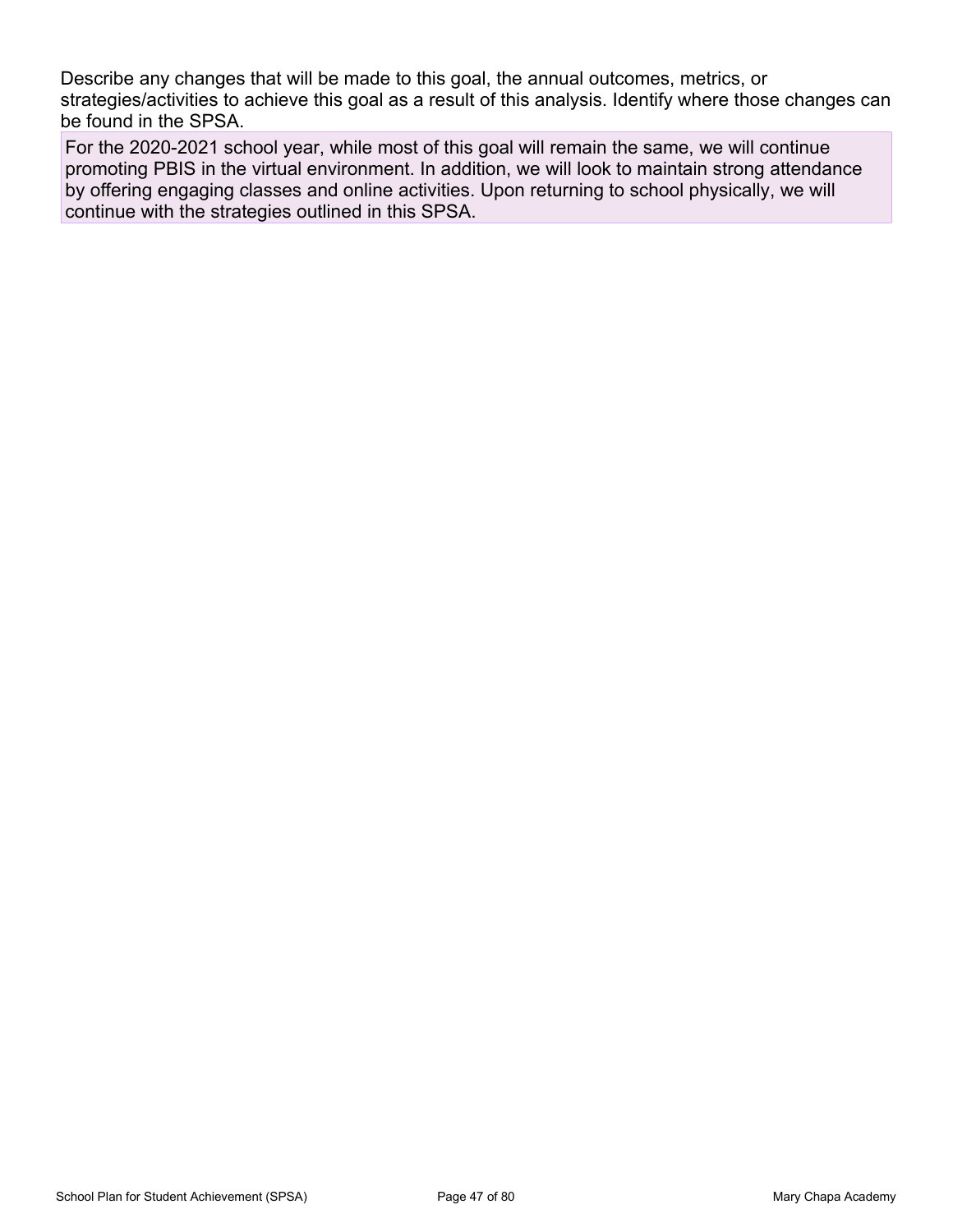# Goals, Strategies, & Proposed Expenditures

Complete a copy of the following table for each of the school's goals. Duplicate the table as needed.

### Goal Subject

Achievement in All Academic Areas, supported by Arts Integration

# LEA/LCAP Goal

LCAP GOAL# 2: All students will possess the academic and technical skills required to achieve academic success in all **Goals, Strategies, & Proposed Expenditures**<br>Complete a copy of the following table for each of the school's goals. Duplicate the table<br>**Goal Subject**<br>Achievement in All Academic Areas, supported by Arts Integration.<br>LEA/L

# Goal 2

By June 2021, MCA will experience a 10% increase in students at/above grade level of the CAASPP ELA assessment, as measured by CAASPP ELA scores.

By June 2021, MCA will experience a 10% increase in students at/above grade level of the CAASPP Math assessment, as measured by CAASPP Math scores.

By June 2021, MCA will experience an increase of 10% ELs achieving Reclassified Fluent English Proficiency (RFEP) status, as measured by the District reclassification criteria.

By June 2021, 50% of MCA students will demonstrate Typical Growth on iReady Diagnostics, as measured by iReady metrics and the Typical Growth tool.

### Identified Need

SBAC scores reveal that the majority of Mary Chapa are still performing at/near or below grade level. Teachers are also working with outdated technology and we are steadily improving upon our Arts Integration vision as a Turnaround Arts:California school.

### Annual Measurable Outcomes

| Metric/Indicator                                                                     | <b>Baseline/Actual Outcome</b>                                                                                                                                                                                                                                                                                                                                                                        | <b>Expected Outcome</b>                                                                                                                                                                                 |  |
|--------------------------------------------------------------------------------------|-------------------------------------------------------------------------------------------------------------------------------------------------------------------------------------------------------------------------------------------------------------------------------------------------------------------------------------------------------------------------------------------------------|---------------------------------------------------------------------------------------------------------------------------------------------------------------------------------------------------------|--|
| CAASPP (SBAC) scores<br>(ELA/Math); ELPAC scores;<br><b>iReady Diagnostic scores</b> | As of 6/4/2019:<br>*SBAC Scores (ELA)*<br>Grade 3 (104 Students)<br>Standard Exceeded: 9%<br>Standard Met: 15%<br>Standard Nearly Met: 28%<br>Standard Not Met: 48%<br>Grade 4 (115 Students)<br>Standard Exceeded: 9%<br>Standard Met: 18%<br>Standard Nearly Met: 21%<br>Standard Not Met: 52%<br>Grade 5 (113 Students)<br>Standard Exceeded: 13%<br>Standard Met: 24%<br>Standard Nearly Met: 24% | 10% increase in students<br>meeting/exceeding standards<br>(ELA and Math, respectively);<br>10% increase in RFEP<br>students; 50% of students<br>demonstrating Typical Growth<br>in iReady Diagnostics. |  |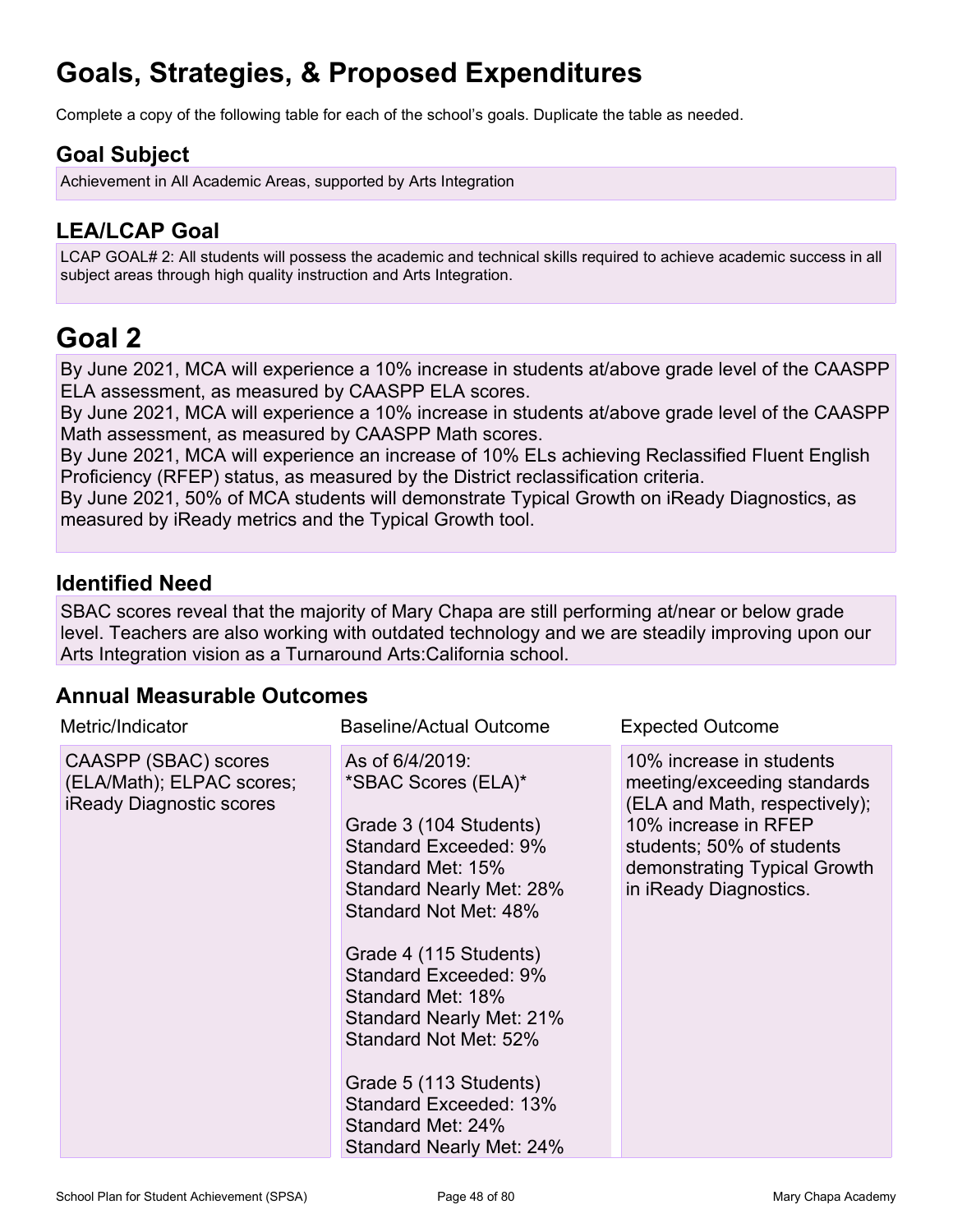| Metric/Indicator | <b>Baseline/Actual Outcome</b>                                                                                                                                                                                                                                                                                                                                                                                                                                                                                                                                                                                                                                                                                                                                                                                                      | <b>Expected Outcome</b> |
|------------------|-------------------------------------------------------------------------------------------------------------------------------------------------------------------------------------------------------------------------------------------------------------------------------------------------------------------------------------------------------------------------------------------------------------------------------------------------------------------------------------------------------------------------------------------------------------------------------------------------------------------------------------------------------------------------------------------------------------------------------------------------------------------------------------------------------------------------------------|-------------------------|
|                  | Standard Not Met: 40%<br>Grade 6 (103 Students)<br>Standard Exceeded: 2%<br>Standard Met: 25%<br><b>Standard Nearly Met: 33%</b><br>Standard Not Met: 40%<br>*SBAC Scores (Math)*<br>Grade 3 (39 Students)<br>Standard Exceeded: 5%<br>Standard Met: 21%<br><b>Standard Nearly Met: 23%</b><br>Standard Not Met: 51%<br>Grade 4 (114 Students)<br>Standard Exceeded: 4%<br>Standard Met: 18%<br><b>Standard Nearly Met: 39%</b><br>Standard Not Met: 38%<br>Grade 5 (31 Students)<br><b>Standard Exceeded: 3%</b><br>Standard Met: 19%<br><b>Standard Nearly Met: 23%</b><br>Standard Not Met: 55%<br>Grade 6 (105 Students)<br>Standard Exceeded: 10%<br>Standard Met: 7%<br><b>Standard Nearly Met: 33%</b><br>Standard Not Met: 50%<br><b>ELPAC Results</b><br>19 students were Reclassified<br><b>Fluent English Proficient</b> |                         |
|                  | (RFEP)<br><b>iReady Diagnostic Scores</b><br>47% of students reached their<br>Typical Growth goal (End-of-<br>Year view)                                                                                                                                                                                                                                                                                                                                                                                                                                                                                                                                                                                                                                                                                                            |                         |

Complete a copy of the Strategy/Activity table for each of the school's strategies/activities. Duplicate the table, including Proposed Expenditures, as needed.

# Strategy/Activity 1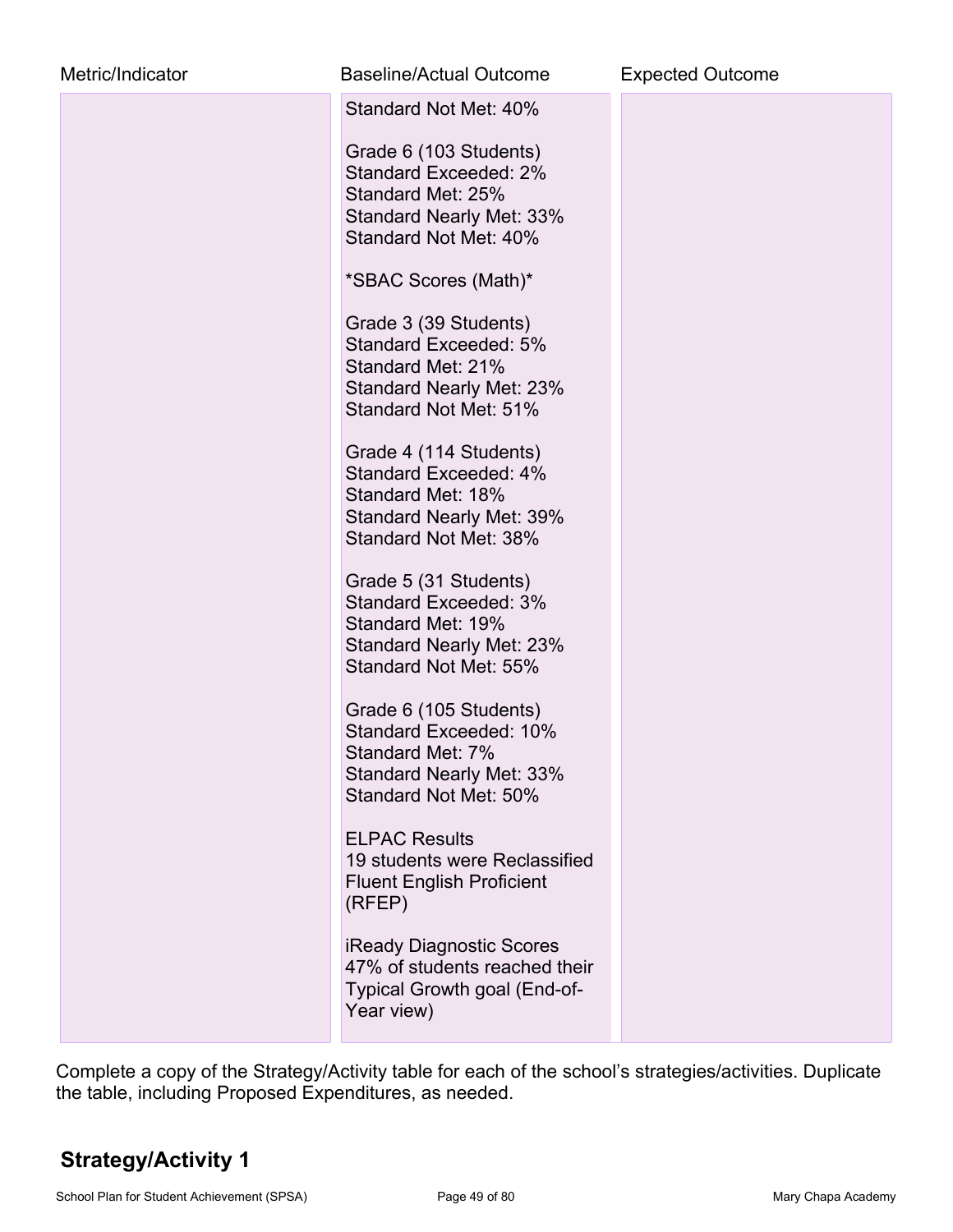### Students to be Served by this Strategy/Activity

(Identify either All Students or one or more specific student groups)

All Students

#### Strategy/Activity

Implement Standards Based Content Instruction integrated with art

#### Proposed Expenditures for this Strategy/Activity

Students to be Served by this Strategy/Activity<br>
(Identify either All Students<br>
Strategy/Activity<br>
Strategy/Activity<br>
Implement Standards Based Content Instruction integrated with art<br> **Proposed Expenditures for this Strat** source(s) using one or more of the following: LCFF, Federal (if Federal identify the Title and Part, as applicable), Other State, and/or Local.

| Amount(s)                                                                                                                                                                                         | Source(s)                                                                                                                                |
|---------------------------------------------------------------------------------------------------------------------------------------------------------------------------------------------------|------------------------------------------------------------------------------------------------------------------------------------------|
|                                                                                                                                                                                                   | <b>LCAP</b><br>Provide additional research based curriculum to                                                                           |
|                                                                                                                                                                                                   | supplement CCSS                                                                                                                          |
|                                                                                                                                                                                                   | <b>LCAP</b>                                                                                                                              |
|                                                                                                                                                                                                   | Professional Development opportunities,<br>including conferences/training, as requested by<br>Staff and/or recommended by administration |
|                                                                                                                                                                                                   | <b>LCAP</b>                                                                                                                              |
|                                                                                                                                                                                                   | Substitutes for professional development dates                                                                                           |
| <b>Strategy/Activity 2</b><br><b>Students to be Served by this Strategy/Activity</b><br>(Identify either All Students or one or more specific student groups)                                     |                                                                                                                                          |
| All students                                                                                                                                                                                      |                                                                                                                                          |
| Strategy/Activity                                                                                                                                                                                 |                                                                                                                                          |
| Analyze Assessment Data to Drive Instruction                                                                                                                                                      |                                                                                                                                          |
|                                                                                                                                                                                                   |                                                                                                                                          |
| <b>Proposed Expenditures for this Strategy/Activity</b><br>List the amount(s) and funding source(s) for the proposed expenditures. Specify the funding<br>applicable), Other State, and/or Local. | source(s) using one or more of the following: LCFF, Federal (if Federal identify the Title and Part, as                                  |
| Amount(s)                                                                                                                                                                                         | Source(s)                                                                                                                                |

### Strategy/Activity 2

### Students to be Served by this Strategy/Activity

### Strategy/Activity

### Proposed Expenditures for this Strategy/Activity

| Amount(s) | Source(s)                                                                        |  |
|-----------|----------------------------------------------------------------------------------|--|
|           | <b>LCAP</b>                                                                      |  |
|           | Monitor student progress via Interim<br>Assessments: Dynamic Indicators of Basic |  |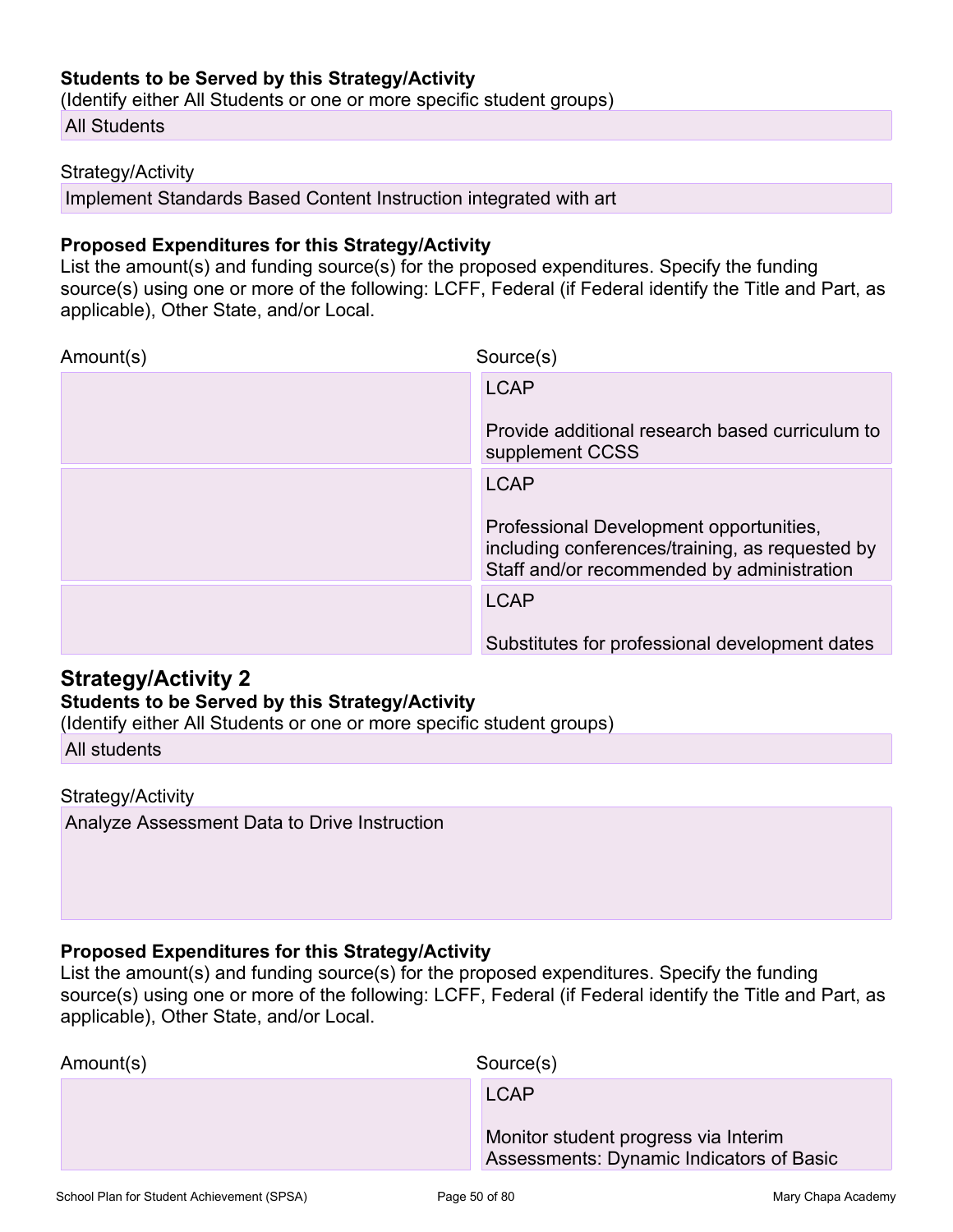|                                                                                                                                                               | Literacy Skills (DIBELS), BPST, SIPPS, iReady<br>Reports                                                                                                                                               |
|---------------------------------------------------------------------------------------------------------------------------------------------------------------|--------------------------------------------------------------------------------------------------------------------------------------------------------------------------------------------------------|
|                                                                                                                                                               | <b>LCAP</b>                                                                                                                                                                                            |
|                                                                                                                                                               | Grade level data analysis                                                                                                                                                                              |
| <b>Strategy/Activity 3</b><br><b>Students to be Served by this Strategy/Activity</b><br>(Identify either All Students or one or more specific student groups) |                                                                                                                                                                                                        |
| All students                                                                                                                                                  |                                                                                                                                                                                                        |
| Strategy/Activity                                                                                                                                             |                                                                                                                                                                                                        |
| <b>Provide Intervention Services</b>                                                                                                                          |                                                                                                                                                                                                        |
| <b>Proposed Expenditures for this Strategy/Activity</b><br>applicable), Other State, and/or Local.                                                            | List the amount(s) and funding source(s) for the proposed expenditures. Specify the funding<br>source(s) using one or more of the following: LCFF, Federal (if Federal identify the Title and Part, as |
| Amount(s)                                                                                                                                                     | Source(s)                                                                                                                                                                                              |

#### Strategy/Activity 3 Students to be Served by this Strategy/Activity

### Strategy/Activity

### Proposed Expenditures for this Strategy/Activity

| Amount(s) | Source(s)                                                                                                                                                                                                                                                                                  |
|-----------|--------------------------------------------------------------------------------------------------------------------------------------------------------------------------------------------------------------------------------------------------------------------------------------------|
| 144296    | Title I<br>1000-1999: Certificated Personnel Salaries<br>Provide an Intervention Coach to support the<br>implementation of best instructional practices in<br>the classroom use; to use data and monitor<br>student learning; to bridge the achievement gap<br>in math and literacy skills |
|           | <b>LCAP</b><br>Implement Response to Intervention for<br>academic support/enrichment                                                                                                                                                                                                       |
|           | <b>LCAP</b><br>Provide intervention aides, under the<br>supervision of the Intervention Teacher to<br>support efforts                                                                                                                                                                      |
| 16115     | Title I<br>4000-4999: Books And Supplies<br>Supplemental instructional materials and<br>software to support closing the achievement gap                                                                                                                                                    |

### Strategy/Activity 4

## Students to be Served by this Strategy/Activity

(Identify either All Students or one or more specific student groups)

All students

### Strategy/Activity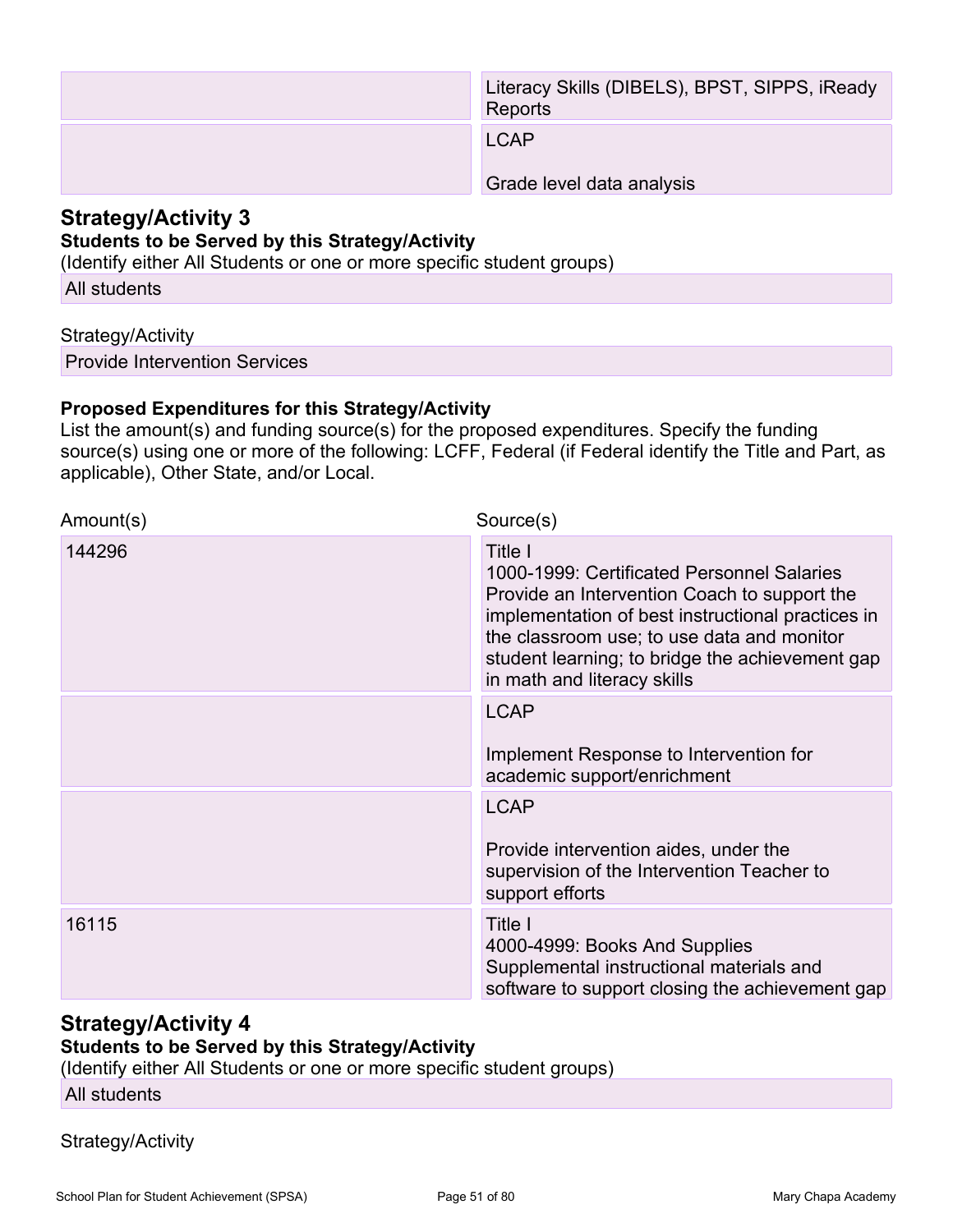### Extended Learning Opportunities

### Proposed Expenditures for this Strategy/Activity

Extended Learning Opportunities<br> **Proposed Expenditures for this Strategy/Activity**<br>
List the amount(s) and funding source(s) for the proposed expenditures. Specify the funding<br>
source(s) using one or more of the following source(s) using one or more of the following: LCFF, Federal (if Federal identify the Title and Part, as applicable), Other State, and/or Local.

| Amount(s)                                                                     | Source(s)                                                                                                          |
|-------------------------------------------------------------------------------|--------------------------------------------------------------------------------------------------------------------|
|                                                                               | <b>LCAP</b>                                                                                                        |
|                                                                               | Field Trips, as needed as experiential learning<br>opportunities                                                   |
|                                                                               | <b>LCAP</b>                                                                                                        |
|                                                                               | Provide multiple and ongoing opportunities for<br>student student enrichment                                       |
|                                                                               | <b>LCAP</b>                                                                                                        |
|                                                                               | Certificated staff to supervise and facilitate such<br>enrichment opportunities at the certificated<br>hourly rate |
|                                                                               | <b>LCAP</b>                                                                                                        |
|                                                                               | Classified staff to support such opportunities at<br>the classified hourly rate                                    |
|                                                                               | <b>LCAP</b>                                                                                                        |
|                                                                               | Materials and supplies for such opportunities                                                                      |
|                                                                               | <b>LCAP</b>                                                                                                        |
|                                                                               | Read to Me Project                                                                                                 |
|                                                                               | <b>LCAP</b>                                                                                                        |
|                                                                               | Provide Arts-integrated opportunities including,<br>but not limited to, visual arts, dance, and media<br>arts.     |
| <b>Strategy/Activity 5</b><br>Students to be Served by this Strategy/Activity |                                                                                                                    |

### Strategy/Activity 5

### Students to be Served by this Strategy/Activity

(Identify either All Students or one or more specific student groups)

English Learners

#### Strategy/Activity

English Learner Additional Support

### Proposed Expenditures for this Strategy/Activity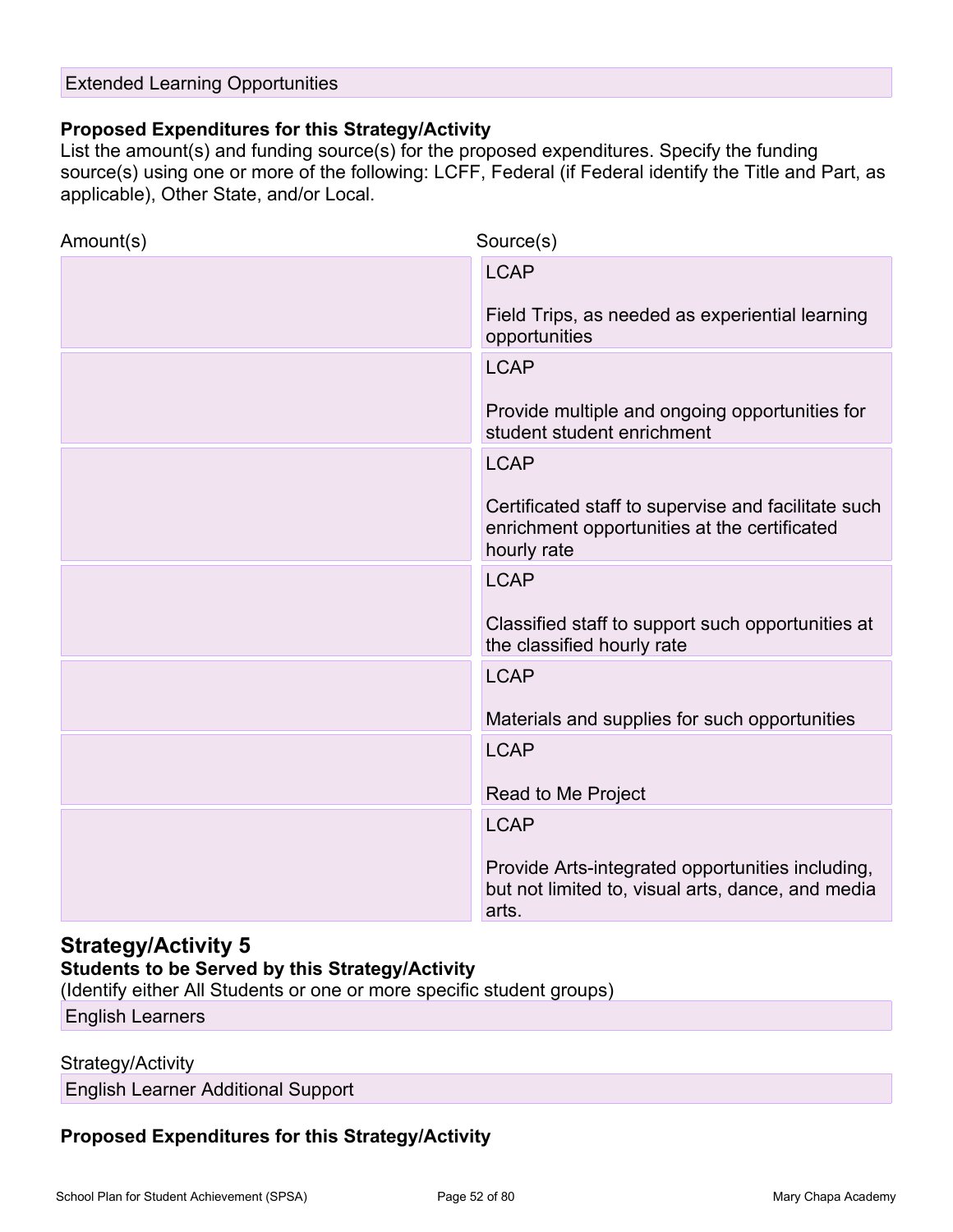List the amount(s) and funding source(s) for the proposed expenditures. Specify the funding<br>source(s) using one or more of the following: LCFF, Federal (if Federal identify the Title and Part, as<br>applicable), Other State, source(s) using one or more of the following: LCFF, Federal (if Federal identify the Title and Part, as applicable), Other State, and/or Local.

| Amount(s)                                                                                                                                                                                         | Source(s)                                                                                               |
|---------------------------------------------------------------------------------------------------------------------------------------------------------------------------------------------------|---------------------------------------------------------------------------------------------------------|
|                                                                                                                                                                                                   | <b>LCAP</b>                                                                                             |
|                                                                                                                                                                                                   | Additional certificated hours for EL support                                                            |
|                                                                                                                                                                                                   | <b>LCAP</b>                                                                                             |
|                                                                                                                                                                                                   | Additional classified hours for EL support                                                              |
|                                                                                                                                                                                                   | <b>LCAP</b>                                                                                             |
|                                                                                                                                                                                                   | Additional material and software to support EL<br>students                                              |
| <b>Strategy/Activity 6</b><br><b>Students to be Served by this Strategy/Activity</b><br>(Identify either All Students or one or more specific student groups)                                     |                                                                                                         |
| All students                                                                                                                                                                                      |                                                                                                         |
| Strategy/Activity                                                                                                                                                                                 |                                                                                                         |
| Arts Integration                                                                                                                                                                                  |                                                                                                         |
| <b>Proposed Expenditures for this Strategy/Activity</b><br>List the amount(s) and funding source(s) for the proposed expenditures. Specify the funding<br>applicable), Other State, and/or Local. | source(s) using one or more of the following: LCFF, Federal (if Federal identify the Title and Part, as |
| Amount(s)                                                                                                                                                                                         | Source(s)                                                                                               |

### Strategy/Activity 6

### Students to be Served by this Strategy/Activity

### Strategy/Activity

### Proposed Expenditures for this Strategy/Activity

| Amount(s) | Source(s)                                                                       |
|-----------|---------------------------------------------------------------------------------|
|           | <b>LCAP</b>                                                                     |
|           | Arts supplies and materials                                                     |
|           | <b>LCAP</b>                                                                     |
|           | <b>Arts Integration Consultant</b>                                              |
|           | <b>LCAP</b>                                                                     |
|           | Arts Conferences as available                                                   |
|           | <b>LCAP</b>                                                                     |
|           | Certificated hours to provide Peer Mentoring of<br>Arts Integration             |
|           | <b>LCAP</b>                                                                     |
|           | Certificated hours to plan, develop, and deliver<br>site PD on Arts Integration |
|           |                                                                                 |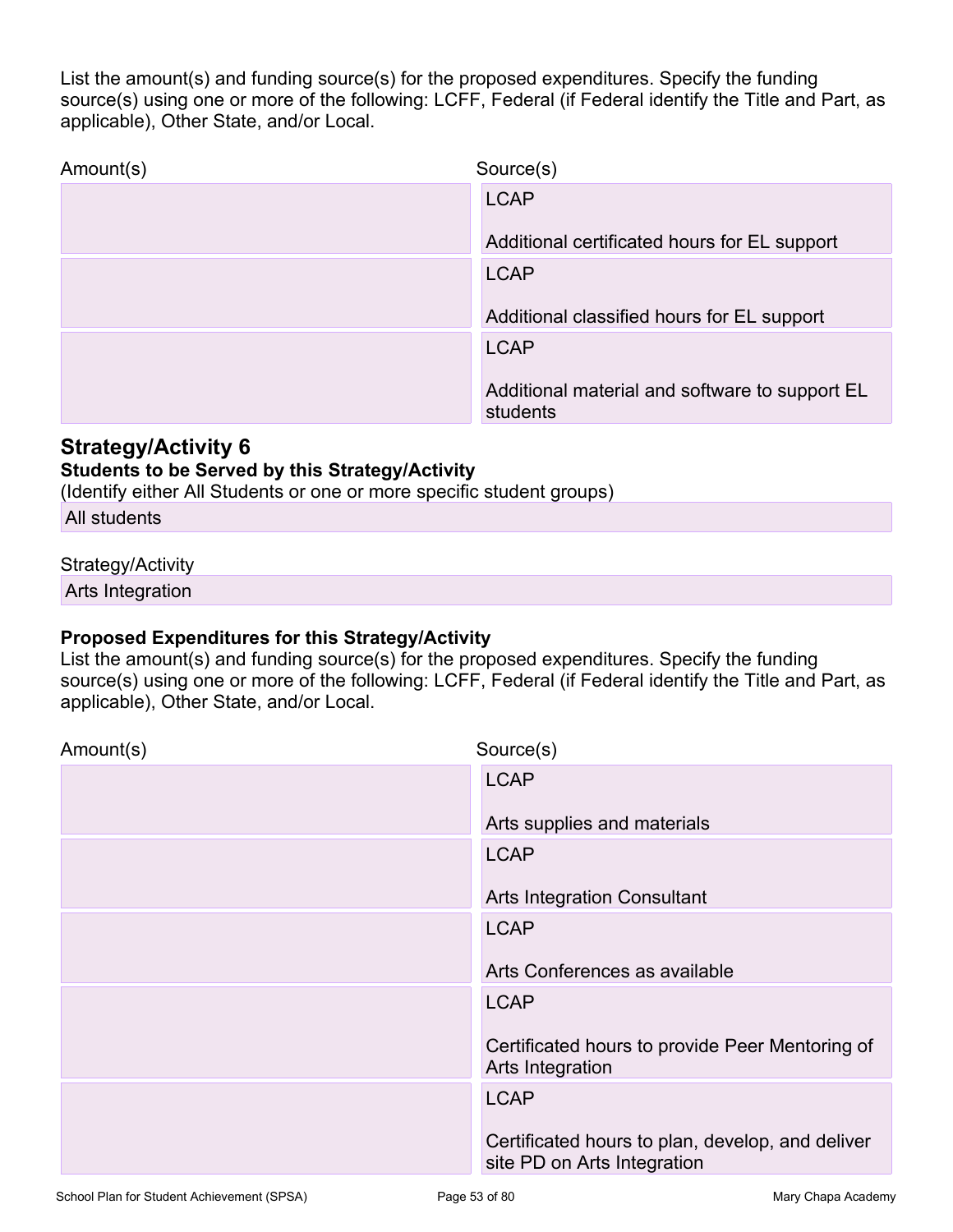|                                                                                                                                                                        | <b>LCAP</b>                                                                                                    |
|------------------------------------------------------------------------------------------------------------------------------------------------------------------------|----------------------------------------------------------------------------------------------------------------|
|                                                                                                                                                                        | After school Arts Institute; materials, supplies,<br>certificated hours                                        |
|                                                                                                                                                                        | <b>LCAP</b>                                                                                                    |
|                                                                                                                                                                        | <b>Music and dance Consultants</b>                                                                             |
|                                                                                                                                                                        | <b>LCAP</b>                                                                                                    |
|                                                                                                                                                                        | Additional arts integration strategies as<br>requested by staff and/or site administrator                      |
|                                                                                                                                                                        | <b>LCAP</b>                                                                                                    |
|                                                                                                                                                                        | Other arts integration<br>consultants/training/partnerships as requested<br>by staff and/or site administrator |
|                                                                                                                                                                        | <b>LCAP</b>                                                                                                    |
|                                                                                                                                                                        | Spring Musical (materials, supplies, hours for<br>staff)                                                       |
| <b>Strategy/Activity 7</b><br>Students to be Served by this Strategy/Activity<br>(Identify either All Students or one or more specific student groups)<br>All students |                                                                                                                |
| Strategy/Activity<br>Technology                                                                                                                                        |                                                                                                                |
| Proposed Expenditures for this Strategy/Activity                                                                                                                       | List the amount(s) and funding source(s) for the proposed expenditures. Specify the funding                    |
| applicable), Other State, and/or Local.                                                                                                                                | source(s) using one or more of the following: LCFF, Federal (if Federal identify the Title and Part, as        |
| Amount(s)                                                                                                                                                              | Source(s)                                                                                                      |

### Students to be Served by this Strategy/Activity

### Strategy/Activity

| Amount(s) | Source(s)                                                                                          |  |
|-----------|----------------------------------------------------------------------------------------------------|--|
|           | <b>LCAP</b>                                                                                        |  |
|           | Provide early literacy and Common Core<br>blended learning, Accelerated Reader, News<br><b>ELA</b> |  |
|           | <b>LCAP</b>                                                                                        |  |
|           | Computer licenses for educational programs<br>such as Edu-motion, SBAC Coach, Boom<br>Cards, etc.  |  |
|           | <b>LCAP</b>                                                                                        |  |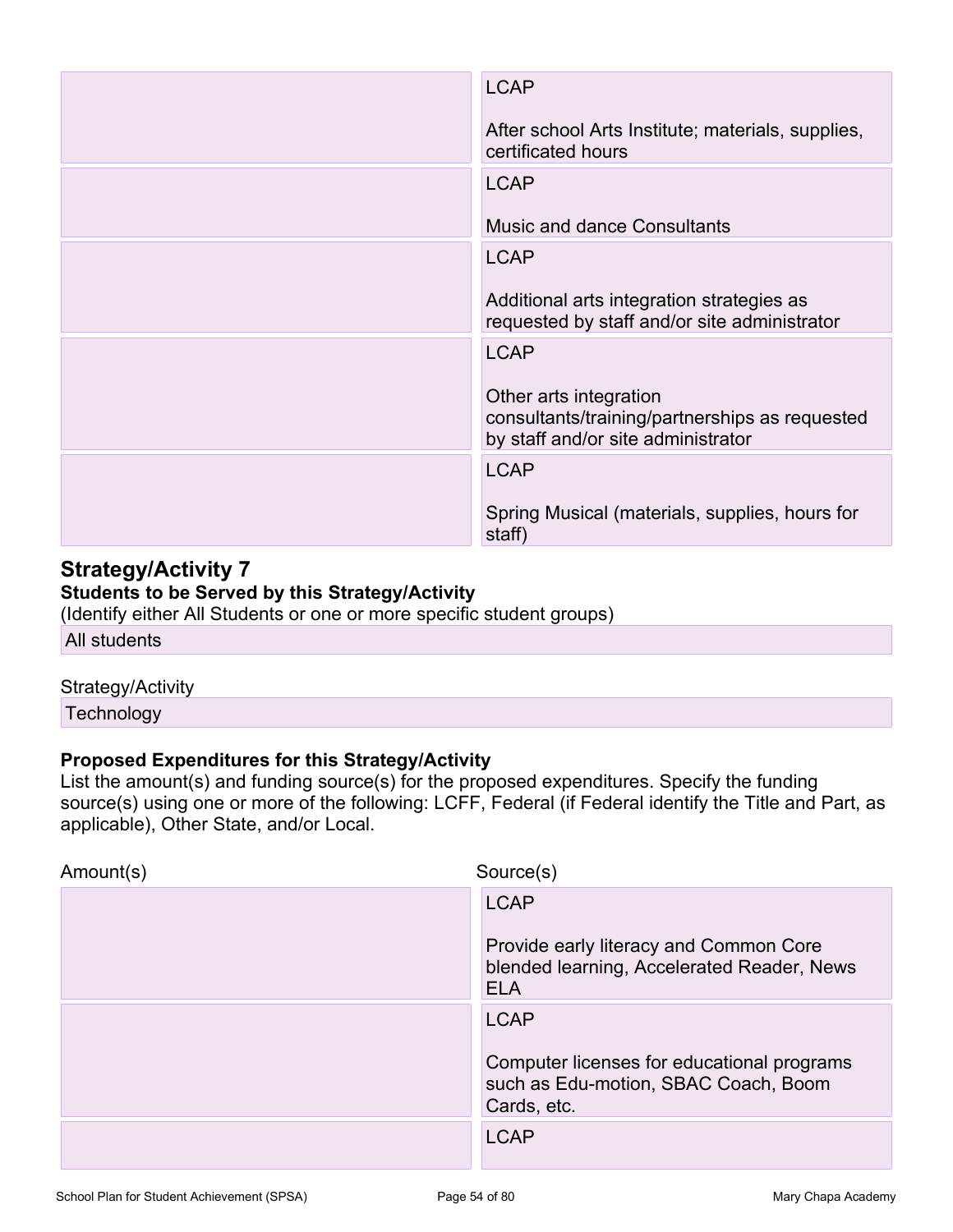|      | Purchase laptops and respective<br>peripherals/software/apps for teachers and staff<br>to support Arts Integration                                      |
|------|---------------------------------------------------------------------------------------------------------------------------------------------------------|
|      | <b>LCAP</b><br>Staff support with educational programs using<br>technology                                                                              |
|      | <b>LCAP</b><br>Purchase materials and supplies essential for<br>technology use                                                                          |
| 3400 | Title I<br>5000-5999: Services And Other Operating<br><b>Expenditures</b><br>Professional Development to support increased<br>utilization of technology |

# Annual Review

### SPSA Year Reviewed: 2019-20

Respond to the following prompts relative to this goal. If the school is in the first year of implementing the goal, an analysis is not required and this section may be deleted.

# ANALYSIS

Describe the overall implementation of the strategies/activities and the overall effectiveness of the strategies/activities to achieve the articulated goal.

Currently, Mary Chapa Academy has an Academic Coach that assists in the overall instructional direction of the school. Curriculum is being implemented, and teachers are requesting support through professional development and a coaching cycle. Technology was not purchased for teachers, during 2019-2020; however they are being purchased in 20-21. Example 11 **CONDUP 12 2019-2020**<br> **Bridge any many many manufolic system of the filter scribe and the intended implementing the goal, an analysis is not required and this section may be deleted.<br>
ANALYSIS<br>
Describe the ove** 

expenditures to implement the strategies/activities to meet the articulated goal.

Prior year SPSA provided for the purchase of new computers during the 2019-2020 school year. This did not occur. During 2020-2021, teachers will be provided with new technology to support the needs of program implementation, Arts integration, and the work of the site's Professional Learning Community. Data informs the need for Mary Chapa Academy to conduct itself as a Professional Learning Community, and teacher support is crucial to proper implementation. While much focus has been done for the PLC model, the Arts-integration has lagged behind. It is critical this year, despite the distance learning to focus on the integration of art in the curriculum and work toward making the campus more inviting and artistic upon the return of the students. Social-Emotional Learning (SEL) training has begun in the virtual learning environment. strategies/activities to achieve the articulated goal.<br>
Curricultum diversion Academy has an Academic Coach that assists in the overall instructional<br>
direction of the school. Curriculum is being implemented, and teachers

strategies/activities to achieve this goal as a result of this analysis. Identify where those changes can be found in the SPSA.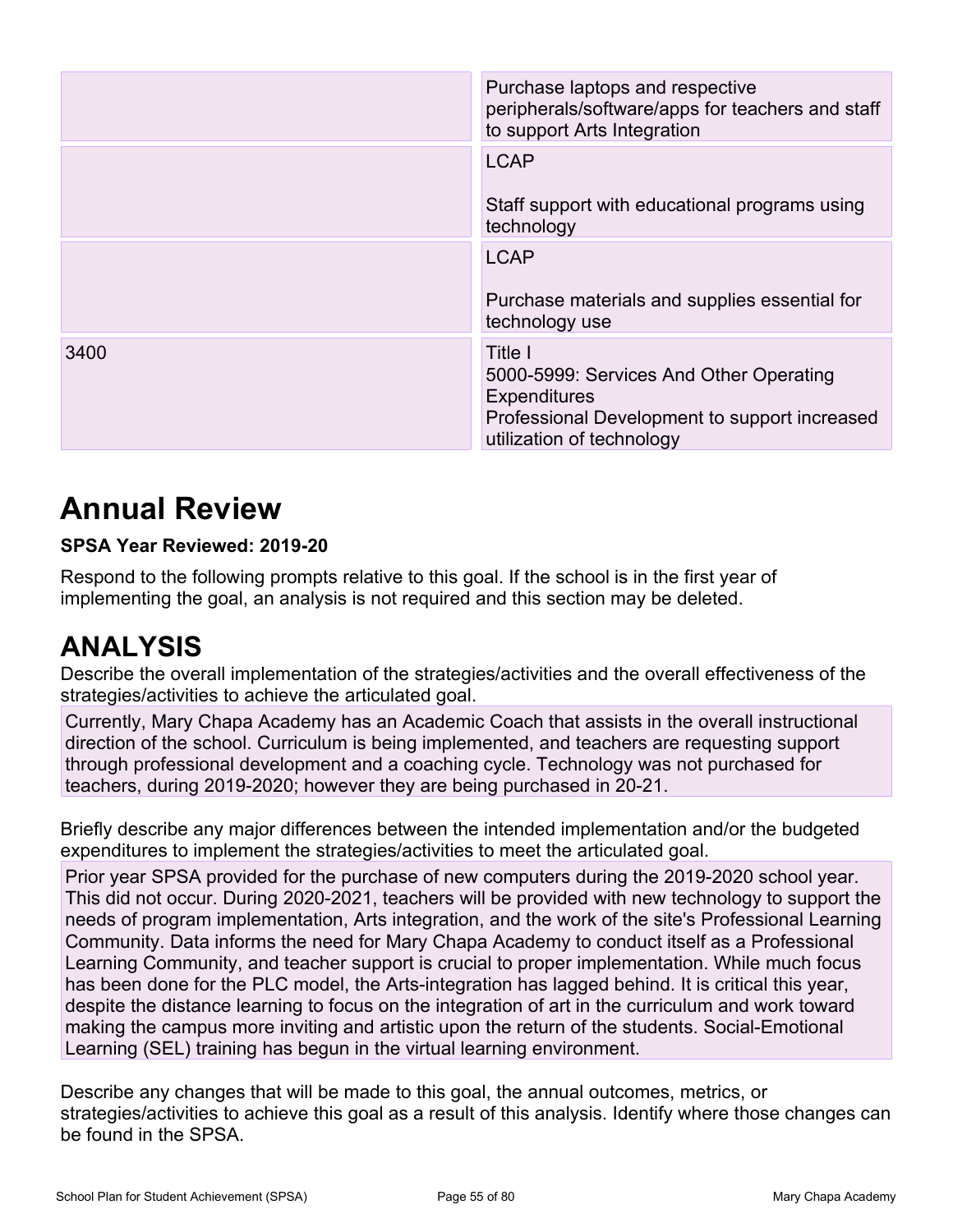There are minimal changes to this goal. The goal will continue with the addition of new PD provisions. With the addition of new technology there will be an increased need for professional development to onboard everyone with the new tech and new apps required for teaching in a distance learning environment. In addition, while art integration is the mission of Mary Chapa and has been featured in the SPSA, this year there will be a greater emphasis on art integration throughout the year.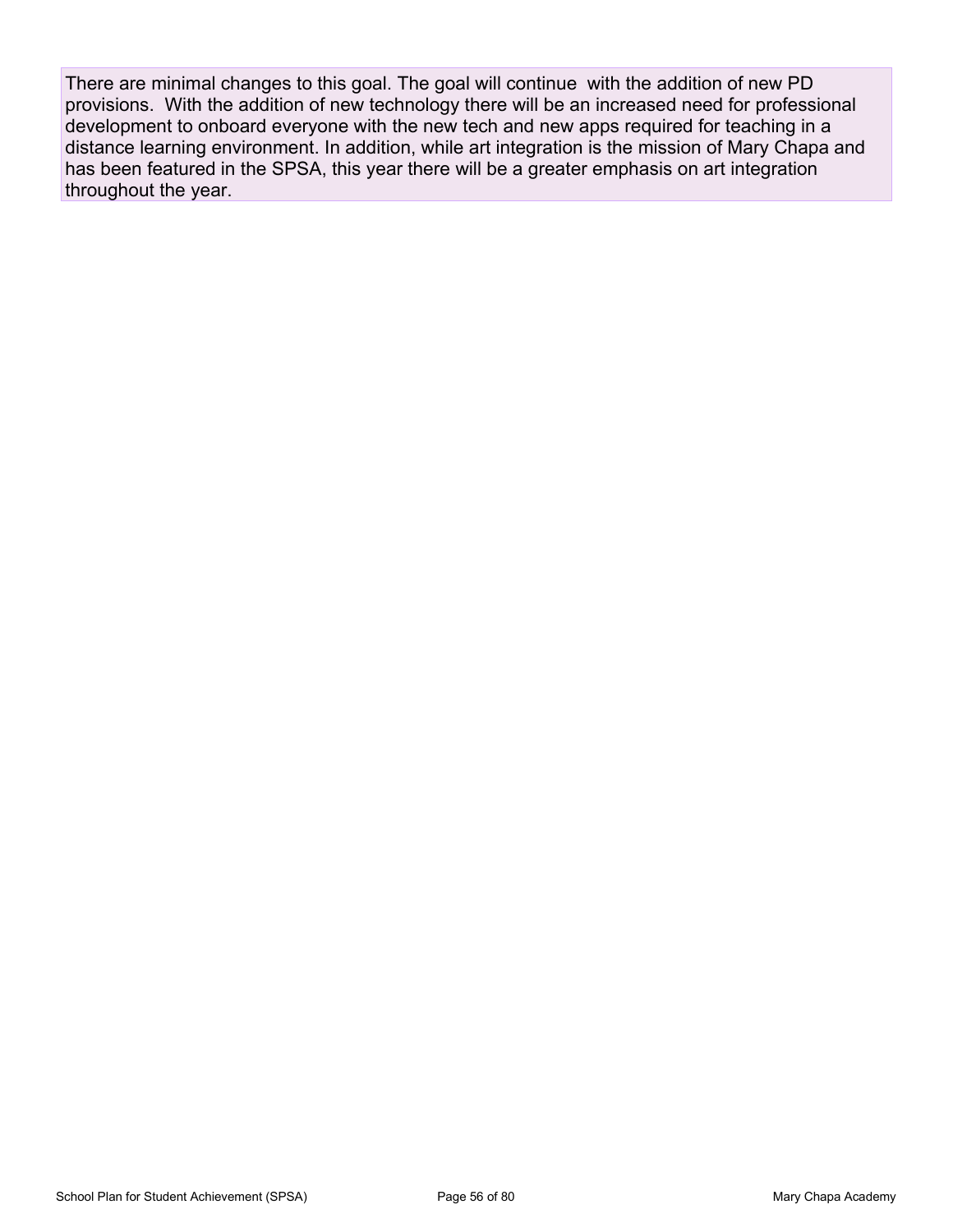# Goals, Strategies, & Proposed Expenditures

Complete a copy of the following table for each of the school's goals. Duplicate the table as needed.

### Goal Subject

### LEA/LCAP Goal

**Goals, Strategies, & Proposed Expenditures**<br>Complete a copy of the following table for each of the school's goals. Duplicate the table as needed.<br>**Soal Subject**<br>Strengthen and Maintain Community Partnerships and high leve LCAP GOAL# 3: We will strengthen family, school, district, and community partnerships through ongoing communications and active community outreach.

# Goal 3

By June 2021, MCA will see an increase in virtual parent event attendance of 10% from the start of the 2020-2021 school year.

### Identified Need

Parent attendance at school events has reduced due to the shelter in place. There is a need to bolster parent engagement during distance learning.

### Annual Measurable Outcomes

| Annual Measurable Outcomes                                                                         |                                                                                                                                                                                                        |                                                       |
|----------------------------------------------------------------------------------------------------|--------------------------------------------------------------------------------------------------------------------------------------------------------------------------------------------------------|-------------------------------------------------------|
| Metric/Indicator                                                                                   | <b>Baseline/Actual Outcome</b>                                                                                                                                                                         | <b>Expected Outcome</b>                               |
| Zoom Attendance sheets; exit<br>tickets; surveys                                                   | <b>Town Hall Meeting</b><br>Participation: 80<br><b>First Virtual Parent Cafe: 20</b>                                                                                                                  | 10% increase in parent<br>attendance at school events |
| the table, including Proposed Expenditures, as needed.                                             | Complete a copy of the Strategy/Activity table for each of the school's strategies/activities. Duplicate                                                                                               |                                                       |
| <b>Strategy/Activity 1</b><br><b>Students to be Served by this Strategy/Activity</b>               | (Identify either All Students or one or more specific student groups)                                                                                                                                  |                                                       |
| All students                                                                                       |                                                                                                                                                                                                        |                                                       |
| Strategy/Activity                                                                                  |                                                                                                                                                                                                        |                                                       |
| Parent participation                                                                               |                                                                                                                                                                                                        |                                                       |
| <b>Proposed Expenditures for this Strategy/Activity</b><br>applicable), Other State, and/or Local. | List the amount(s) and funding source(s) for the proposed expenditures. Specify the funding<br>source(s) using one or more of the following: LCFF, Federal (if Federal identify the Title and Part, as |                                                       |
| Amount(s)                                                                                          | Source(s)                                                                                                                                                                                              |                                                       |

### Strategy/Activity 1

### Students to be Served by this Strategy/Activity

#### Strategy/Activity

#### Proposed Expenditures for this Strategy/Activity

| Amount(s) | Source(s)   |
|-----------|-------------|
|           | <b>LCAP</b> |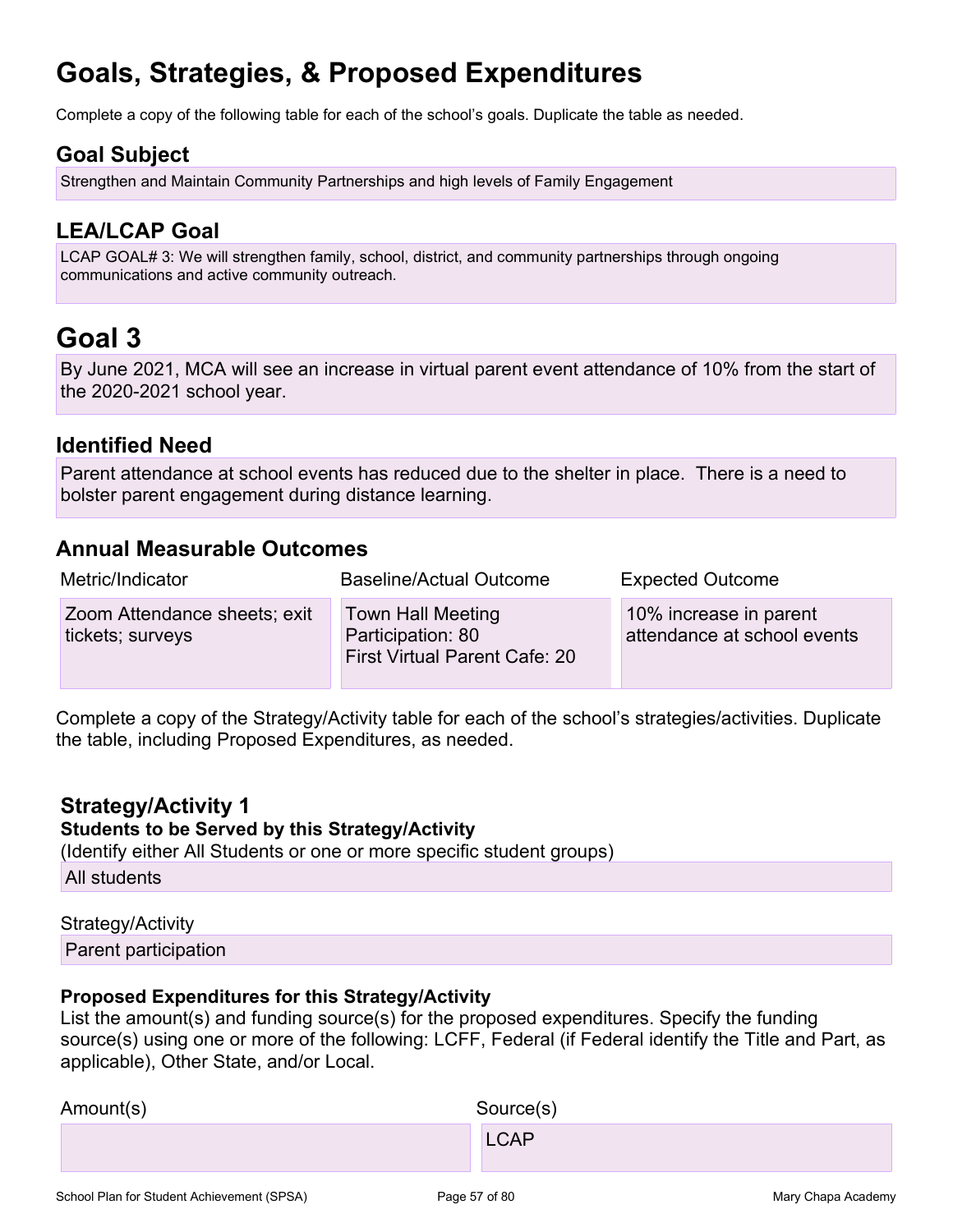|                                                                                                                                                                                                                                                                                                              | Full time Community Liaison to support the<br>needs of families and provide guidance with<br>community resources |
|--------------------------------------------------------------------------------------------------------------------------------------------------------------------------------------------------------------------------------------------------------------------------------------------------------------|------------------------------------------------------------------------------------------------------------------|
|                                                                                                                                                                                                                                                                                                              | <b>LCAP</b>                                                                                                      |
|                                                                                                                                                                                                                                                                                                              | Provide additional translation of all written<br>communications that go home                                     |
|                                                                                                                                                                                                                                                                                                              | <b>LCAP</b>                                                                                                      |
|                                                                                                                                                                                                                                                                                                              | Provide additional communication with parent<br>committees (SSC, ELAC, PTA, Cafecitos)                           |
| <b>Strategy/Activity 2</b><br><b>Students to be Served by this Strategy/Activity</b><br>(Identify either All Students or one or more specific student groups)                                                                                                                                                |                                                                                                                  |
| All students                                                                                                                                                                                                                                                                                                 |                                                                                                                  |
| Strategy/Activity                                                                                                                                                                                                                                                                                            |                                                                                                                  |
| <b>Parent Trainings</b>                                                                                                                                                                                                                                                                                      |                                                                                                                  |
| <b>Proposed Expenditures for this Strategy/Activity</b><br>List the amount(s) and funding source(s) for the proposed expenditures. Specify the funding<br>source(s) using one or more of the following: LCFF, Federal (if Federal identify the Title and Part, as<br>applicable), Other State, and/or Local. |                                                                                                                  |
| Amount(s)                                                                                                                                                                                                                                                                                                    | Source(s)                                                                                                        |

### Strategy/Activity 2 Students to be Served by this Strategy/Activity

### Strategy/Activity

### Proposed Expenditures for this Strategy/Activity

| Amount(s) | Source(s)                                                                                                                                                          |
|-----------|--------------------------------------------------------------------------------------------------------------------------------------------------------------------|
| 2000      | Title I Part A: Parent Involvement                                                                                                                                 |
|           | Provide materials and resources to engage<br>parents and increase school involvement, to<br>include light refreshments for parent<br>engagement.                   |
|           | <b>LCAP</b>                                                                                                                                                        |
|           | Other trainings/conferences/meetings as<br>available and/or requested by parents or site<br>administrator, to include light refreshments for<br>parent engagement. |

### Strategy/Activity 3 Students to be Served by this Strategy/Activity

(Identify either All Students or one or more specific student groups)

All students

### Strategy/Activity

Maintenance of school website and parent square calendar for current events

### Proposed Expenditures for this Strategy/Activity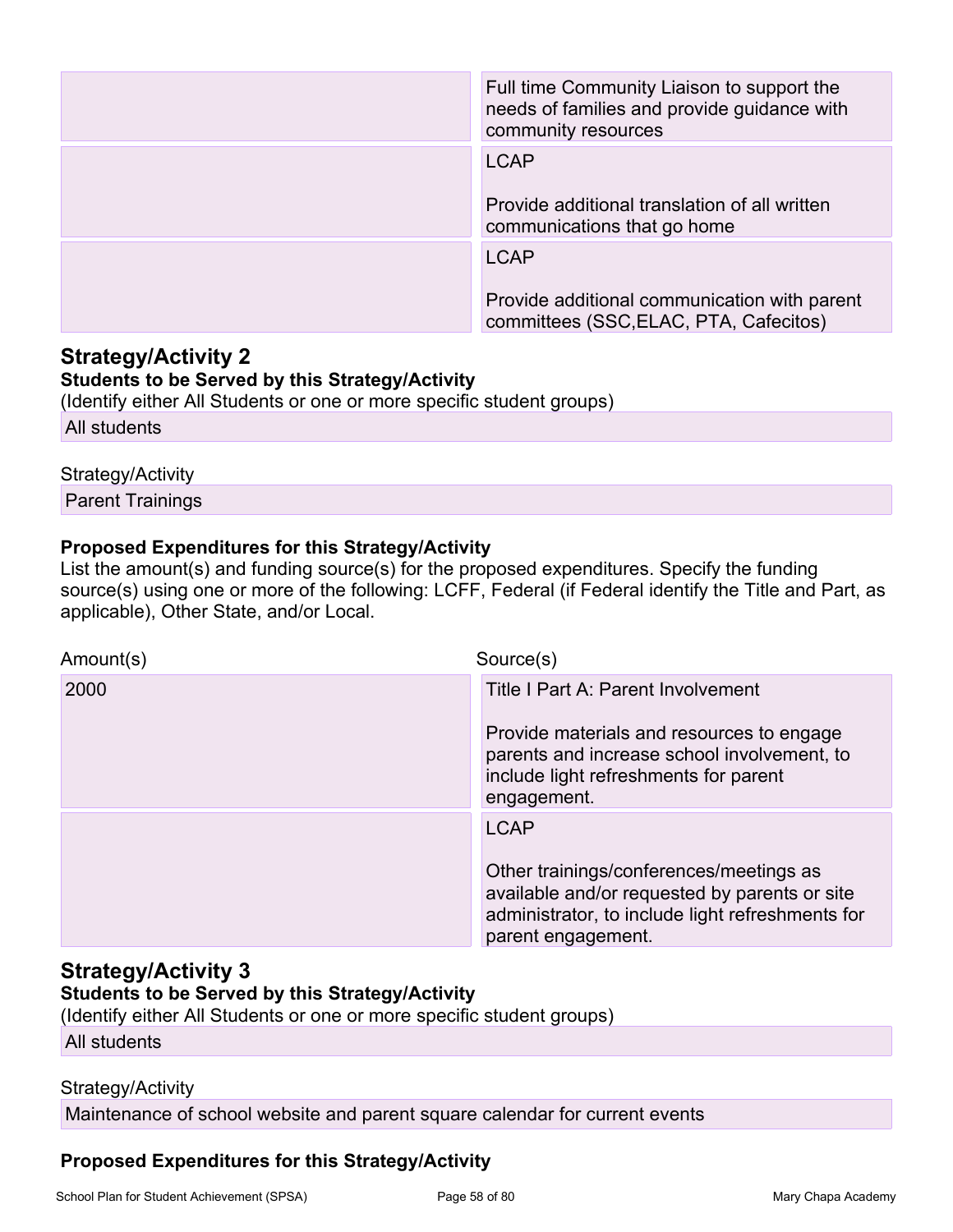List the amount(s) and funding source(s) for the proposed expenditures. Specify the funding<br>source(s) using one or more of the following: LCFF, Federal (if Federal identify the Title and Part, as<br>applicable), Other State, source(s) using one or more of the following: LCFF, Federal (if Federal identify the Title and Part, as applicable), Other State, and/or Local.

| Amount(s)                                                                                                                                                                                         | Source(s)                                                                                               |
|---------------------------------------------------------------------------------------------------------------------------------------------------------------------------------------------------|---------------------------------------------------------------------------------------------------------|
|                                                                                                                                                                                                   | <b>LCAP</b>                                                                                             |
|                                                                                                                                                                                                   | Parent Square to keep parents informed of<br>school happenings, events, district related<br>information |
|                                                                                                                                                                                                   | <b>LCAP</b>                                                                                             |
|                                                                                                                                                                                                   | Maintenance of school website                                                                           |
| <b>Strategy/Activity 4</b><br><b>Students to be Served by this Strategy/Activity</b><br>(Identify either All Students or one or more specific student groups)                                     |                                                                                                         |
| All students                                                                                                                                                                                      |                                                                                                         |
| Strategy/Activity                                                                                                                                                                                 |                                                                                                         |
| <b>Parent Engagement Sessions</b>                                                                                                                                                                 |                                                                                                         |
| <b>Proposed Expenditures for this Strategy/Activity</b><br>List the amount(s) and funding source(s) for the proposed expenditures. Specify the funding<br>applicable), Other State, and/or Local. | source(s) using one or more of the following: LCFF, Federal (if Federal identify the Title and Part, as |
| Amount(s)                                                                                                                                                                                         | Source(s)                                                                                               |

### Strategy/Activity 4

### Students to be Served by this Strategy/Activity

#### Strategy/Activity

### Proposed Expenditures for this Strategy/Activity

| Amount(s) | Source(s)                                                                                                                                                             |  |
|-----------|-----------------------------------------------------------------------------------------------------------------------------------------------------------------------|--|
|           | <b>LCAP</b>                                                                                                                                                           |  |
|           | Family Art Nights, to include light refreshments<br>for parent engagement.                                                                                            |  |
|           | <b>LCAP</b>                                                                                                                                                           |  |
|           | Monthly Cafecitos, to include light refreshments<br>for parent engagement.                                                                                            |  |
|           | <b>LCAP</b>                                                                                                                                                           |  |
|           | Other engagement sessions/family nights as<br>available and/or requested by parents or site<br>administrator, to include light refreshments for<br>parent engagement. |  |
|           | <b>LCAP</b>                                                                                                                                                           |  |
|           | Science Workshop Family Night, to include light<br>refreshments for parent engagement.                                                                                |  |

# Strategy/Activity 5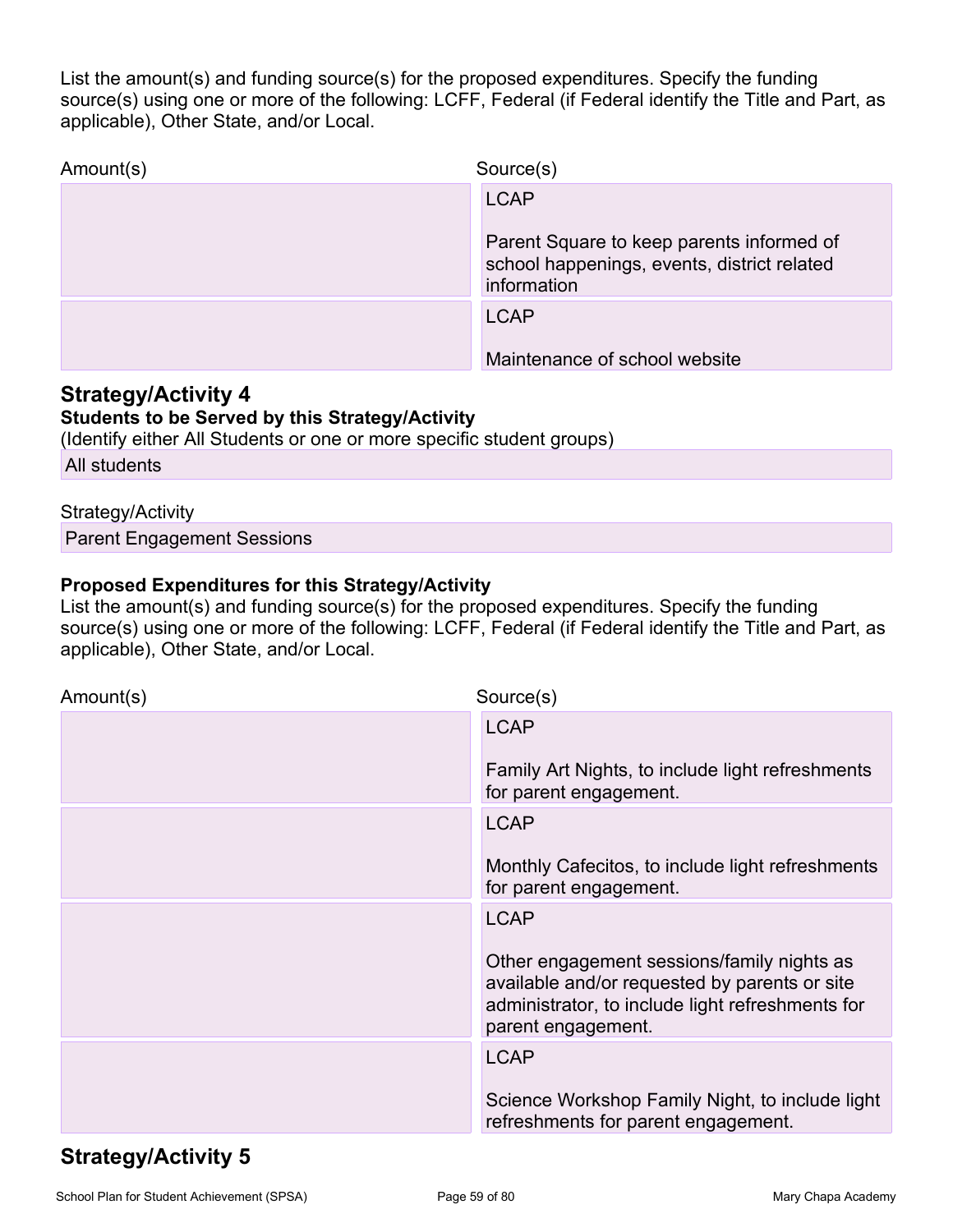#### Students to be Served by this Strategy/Activity

(Identify either All Students or one or more specific student groups)

All students

#### Strategy/Activity

Administrative Support

### Proposed Expenditures for this Strategy/Activity

Students to be Served by this Strategy/Activity<br>
(Identify either All Students or one or more specific student groups)<br>
All students<br>
Strategy/Activity<br>
Administrative Support<br>
Proposed Expenditures for this Strategy/Activ source(s) using one or more of the following: LCFF, Federal (if Federal identify the Title and Part, as applicable), Other State, and/or Local.

Amount(s) Source(s)

**LCAP LCAP LCAP** 

Support parent engagements including, but not limited to, Kindergarten registration, Kindergarten testing, etc., to include light refreshments for parent engagement.

### Strategy/Activity 6

#### Students to be Served by this Strategy/Activity

(Identify either All Students or one or more specific student groups)

All students

#### Strategy/Activity

Community Partnerships

#### Proposed Expenditures for this Strategy/Activity

Amount(s)<br>
LCAP<br>
Support parent engagements including, but not<br>
imided to, Kindergarten registration,<br>
Strategy/Activity 6<br>
Students to be Served by this Strategy/Activity<br>
(ldentify either All Students or one or more spec source(s) using one or more of the following: LCFF, Federal (if Federal identify the Title and Part, as applicable), Other State, and/or Local.

| Amount(s) | Source(s)                                                                              |  |
|-----------|----------------------------------------------------------------------------------------|--|
|           | <b>LCAP</b>                                                                            |  |
|           | Partnership will guide the School Garden,<br>making it an outdoor science learning lab |  |
|           | <b>LCAP</b>                                                                            |  |
|           | Purchase campus beautification materials                                               |  |
|           | <b>LCAP</b>                                                                            |  |
|           | Purchase materials and supplies as needed                                              |  |
|           | <b>LCAP</b>                                                                            |  |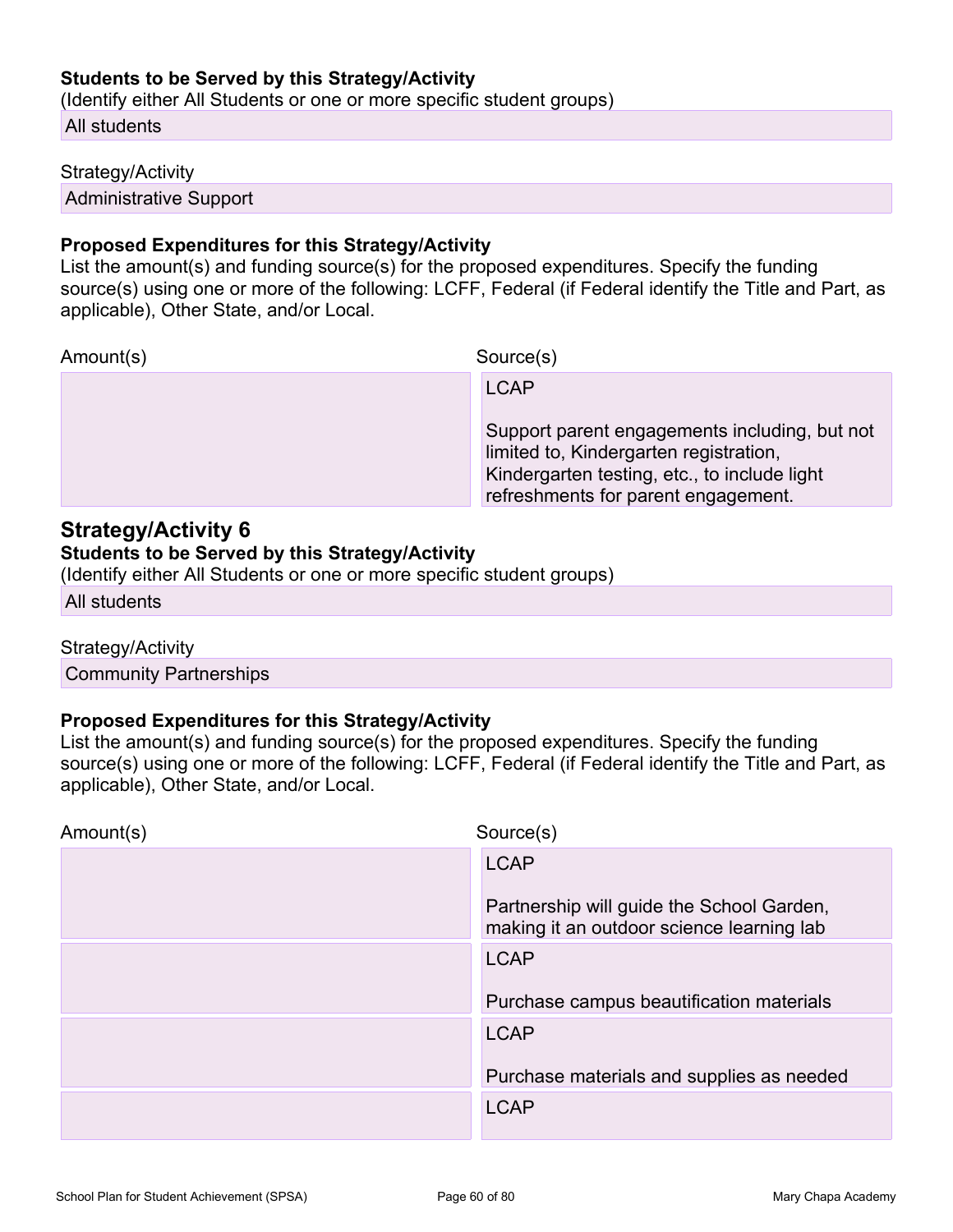|                                                                                                                                                               | Field trips for students to participate in local<br>community service projects                                                                                                                         |
|---------------------------------------------------------------------------------------------------------------------------------------------------------------|--------------------------------------------------------------------------------------------------------------------------------------------------------------------------------------------------------|
|                                                                                                                                                               | <b>LCAP</b>                                                                                                                                                                                            |
|                                                                                                                                                               | Publicity for partnership events and student<br>progress                                                                                                                                               |
| <b>Strategy/Activity 7</b><br><b>Students to be Served by this Strategy/Activity</b><br>(Identify either All Students or one or more specific student groups) |                                                                                                                                                                                                        |
| All students                                                                                                                                                  |                                                                                                                                                                                                        |
| Strategy/Activity                                                                                                                                             |                                                                                                                                                                                                        |
| Art Agency Partnership                                                                                                                                        |                                                                                                                                                                                                        |
| <b>Proposed Expenditures for this Strategy/Activity</b><br>applicable), Other State, and/or Local.                                                            | List the amount(s) and funding source(s) for the proposed expenditures. Specify the funding<br>source(s) using one or more of the following: LCFF, Federal (if Federal identify the Title and Part, as |
| Amount(s)                                                                                                                                                     | Source(s)                                                                                                                                                                                              |

### Strategy/Activity 7 Students to be Served by this Strategy/Activity

#### Strategy/Activity

### Proposed Expenditures for this Strategy/Activity

| <b>Students to be Served by this Strategy/Activity</b><br>(Identify either All Students or one or more specific student groups) |                                                                                                                                                                                                                                                                            |
|---------------------------------------------------------------------------------------------------------------------------------|----------------------------------------------------------------------------------------------------------------------------------------------------------------------------------------------------------------------------------------------------------------------------|
| All students                                                                                                                    |                                                                                                                                                                                                                                                                            |
| Strategy/Activity                                                                                                               |                                                                                                                                                                                                                                                                            |
| Art Agency Partnership                                                                                                          |                                                                                                                                                                                                                                                                            |
| <b>Proposed Expenditures for this Strategy/Activity</b><br>applicable), Other State, and/or Local.                              | List the amount(s) and funding source(s) for the proposed expenditures. Specify the funding<br>source(s) using one or more of the following: LCFF, Federal (if Federal identify the Title and Part, as                                                                     |
| Amount(s)                                                                                                                       | Source(s)                                                                                                                                                                                                                                                                  |
|                                                                                                                                 | <b>LCAP</b><br>Continue to support the Turnaround Arts<br>Program by integrating arts through content<br>areas and develop a plan to sustain the arts<br>integration into the future.<br><b>LCAP</b><br>Conferences, trainings with teachers as needed<br>and/or requested |
|                                                                                                                                 | <b>LCAP</b><br>Showcasing student artwork                                                                                                                                                                                                                                  |
|                                                                                                                                 | <b>LCAP</b><br><b>Student Performances</b>                                                                                                                                                                                                                                 |
|                                                                                                                                 | <b>LCAP</b><br>Spotlight in Newsletter Magazines                                                                                                                                                                                                                           |

### Strategy/Activity 8 Students to be Served by this Strategy/Activity

(Identify either All Students or one or more specific student groups)

### All students

### Strategy/Activity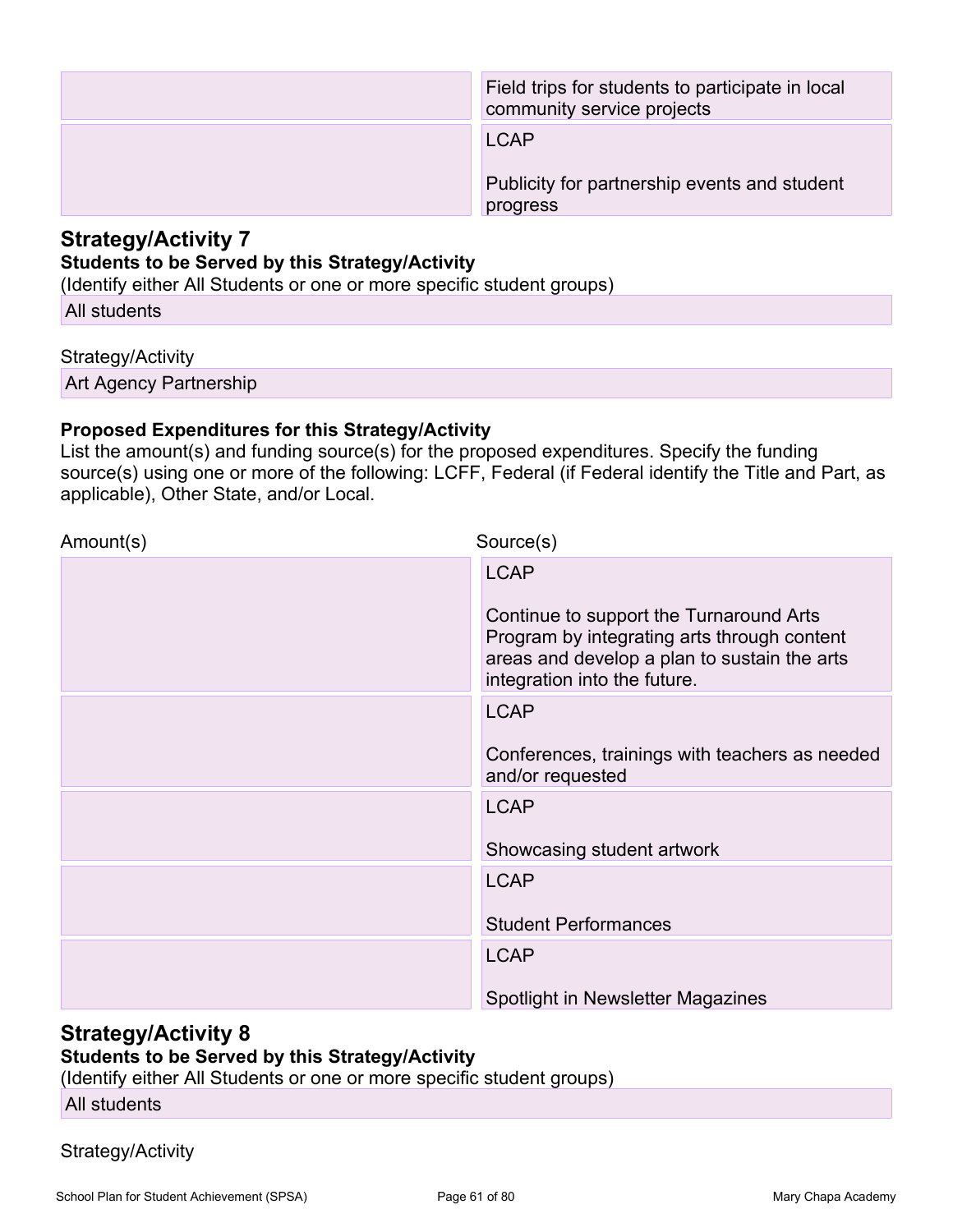### Proposed Expenditures for this Strategy/Activity

Extra hours for classified staff<br> **Proposed Expenditures for this Strategy/Activity**<br>
List the amount(s) and funding source(s) for the proposed expenditures. Specify the funding<br>
source(s) using one or more of the followin source(s) using one or more of the following: LCFF, Federal (if Federal identify the Title and Part, as applicable), Other State, and/or Local.

| <b>FIUDOSE LADENTIONES IOI UNS SUBJECTIONES</b><br>List the amount(s) and funding source(s) for the proposed expenditures. Specify the funding<br>applicable), Other State, and/or Local.  | source(s) using one or more of the following: LCFF, Federal (if Federal identify the Title and Part, as                              |
|--------------------------------------------------------------------------------------------------------------------------------------------------------------------------------------------|--------------------------------------------------------------------------------------------------------------------------------------|
| Amount(s)                                                                                                                                                                                  | Source(s)                                                                                                                            |
|                                                                                                                                                                                            | <b>LCAP</b><br>Extra hours for services such as interpreting for<br>Back to School Night, Parent Conferences,<br>Family Nights, etc. |
| <b>Strategy/Activity 9</b><br><b>Students to be Served by this Strategy/Activity</b><br>(Identify either All Students or one or more specific student groups)                              |                                                                                                                                      |
| All students                                                                                                                                                                               |                                                                                                                                      |
| Strategy/Activity                                                                                                                                                                          |                                                                                                                                      |
| <b>Parent Recognition Events</b>                                                                                                                                                           |                                                                                                                                      |
| Proposed Expenditures for this Strategy/Activity<br>List the amount(s) and funding source(s) for the proposed expenditures. Specify the funding<br>applicable), Other State, and/or Local. | source(s) using one or more of the following: LCFF, Federal (if Federal identify the Title and Part, as                              |
| Amount(s)                                                                                                                                                                                  | Source(s)                                                                                                                            |

### Strategy/Activity 9

### Students to be Served by this Strategy/Activity

#### Strategy/Activity

### Proposed Expenditures for this Strategy/Activity

| Amount(s) | Source(s)                                                                                                                                                                     |
|-----------|-------------------------------------------------------------------------------------------------------------------------------------------------------------------------------|
|           | <b>LCAP</b><br>Volunteer Appreciation Event for parents who<br>have been volunteered during the school year,<br>to include light refreshments for parent<br>engagement.       |
|           | <b>LCAP</b><br>Materials and supplies as needed                                                                                                                               |
|           | <b>LCAP</b><br>Parent engagement events including, but not<br>limited to, Dia de las Mamas, Papas con Papas,<br>etc., to include light refreshments for parent<br>engagement. |
|           | <b>LCAP</b><br>Volunteer Appreciation incentives and gifts, to<br>include light refreshments for parent<br>engagement.                                                        |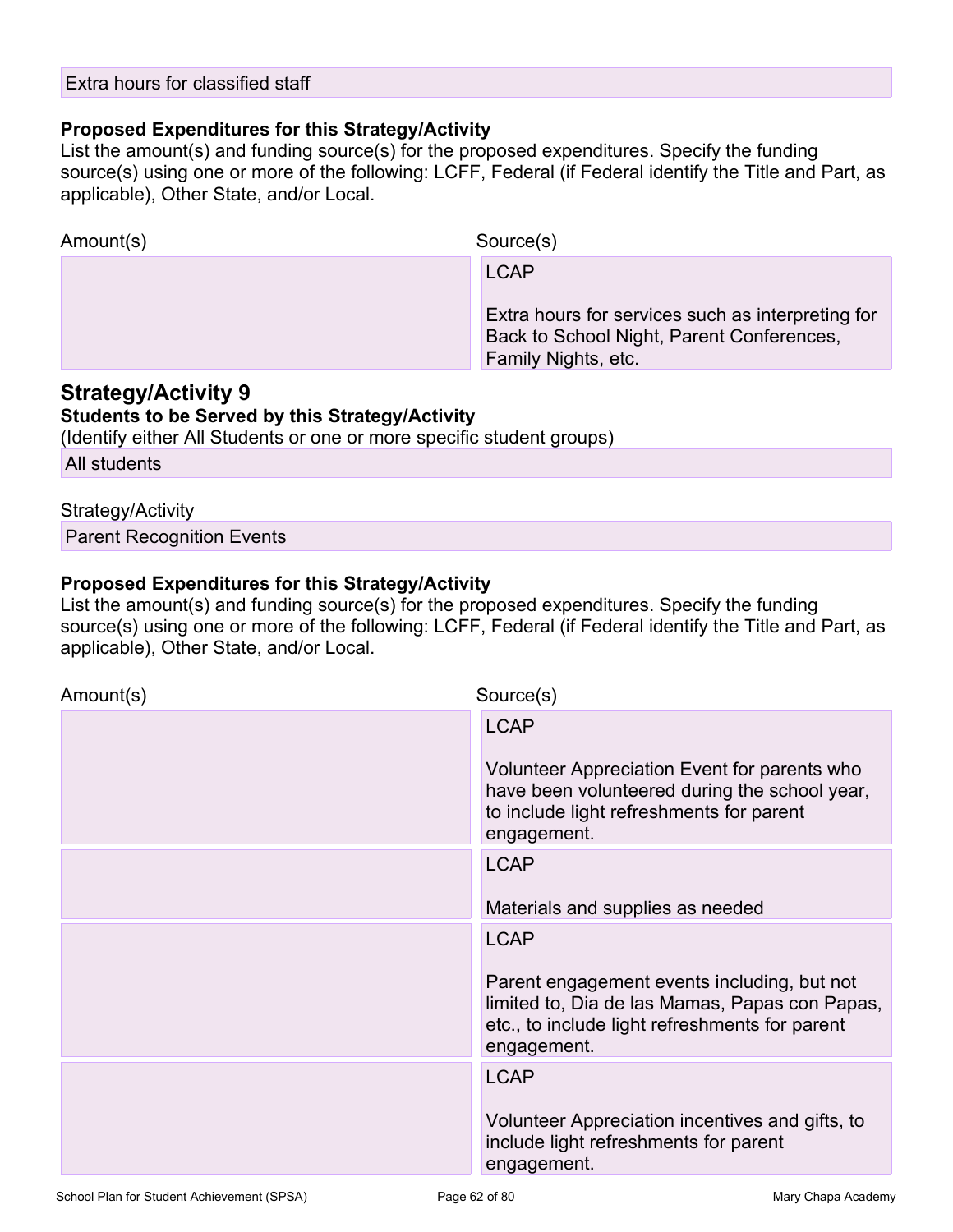# Annual Review

### SPSA Year Reviewed: 2019-20

Respond to the following prompts relative to this goal. If the school is in the first year of implementing the goal, an analysis is not required and this section may be deleted.

# ANALYSIS

Describe the overall implementation of the strategies/activities and the overall effectiveness of the strategies/activities to achieve the articulated goal. **Annual Review**<br>
SPSA Year Reviewed: 2019-20<br>
Respond to the following prompts relative to this goal. If the school is in the first year of<br>
implementing the goal, an analysis is not required and this section may be delete

expenditures to implement the strategies/activities to meet the articulated goal.

Due to state declaration of shelter in place many family outreach efforts had to cease for safety reasons.

**Annual Review**<br>SPSA Year Reviewed: 2019-20<br>Respond to the following prompts relative to this goal. If the school is in the first year of<br>implementing the goal, an analysis is not required and this section may be deleted.<br> strategies/activities to achieve this goal as a result of this analysis. Identify where those changes can be found in the SPSA.

This goal has transformed due to the ongoing world pandemic. However, using the start of the school year as a baseline, Mary Chapa will continue to increase parent participation in the virtual setting.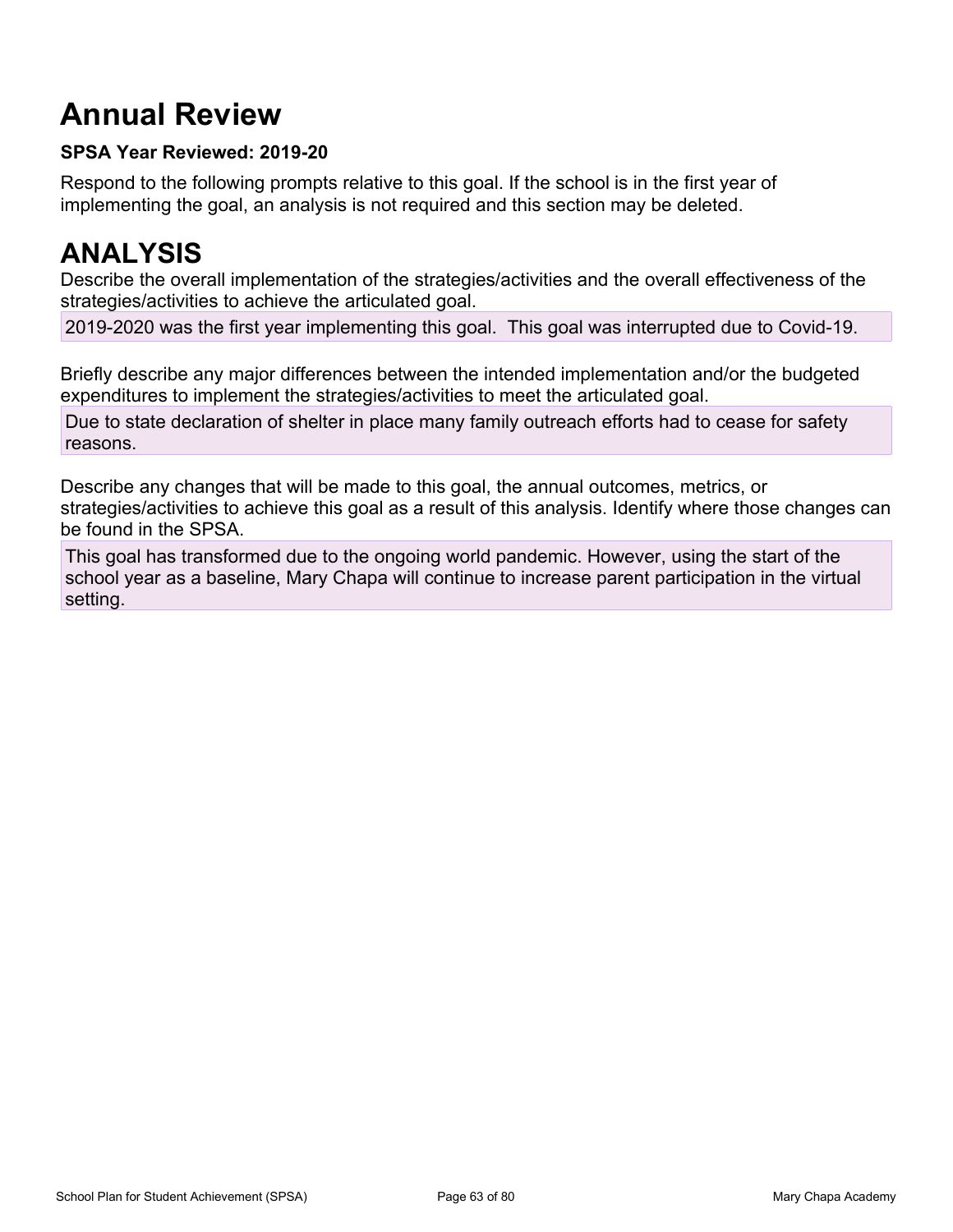# Budget Summary

Complete the table below. Schools may include additional information. Adjust the table as needed. The Budget Summary is required for schools funded through the ConApp, and/or that receive funds from the LEA for Comprehensive Support and Improvement (CSI).

# Budget Summary

| <b>Description</b>                                                      | Amount        |
|-------------------------------------------------------------------------|---------------|
| Total Funds Provided to the School Through the Consolidated Application | \$166,816     |
| Total Federal Funds Provided to the School from the LEA for CSI         | $\frac{1}{2}$ |
| Total Funds Budgeted for Strategies to Meet the Goals in the SPSA       | \$166,816.00  |

## Other Federal, State, and Local Funds

List the additional Federal programs that the school is including in the schoolwide program. Adjust the table as needed. If the school is not operating a Title I schoolwide program this section is not applicable and may be deleted.

| <b>Federal Programs</b>            | Allocation (\$) |
|------------------------------------|-----------------|
| Title i                            | \$164,816.00    |
| Title I Part A: Parent Involvement | \$2,000.00      |

Subtotal of additional federal funds included for this school: \$166,816.00

List the State and local programs that the school is including in the schoolwide program. Duplicate the table as needed.

| <b>State or Local Programs</b> | Allocation (\$) |
|--------------------------------|-----------------|
|--------------------------------|-----------------|

Subtotal of state or local funds included for this school: \$

Total of federal, state, and/or local funds for this school: \$166,816.00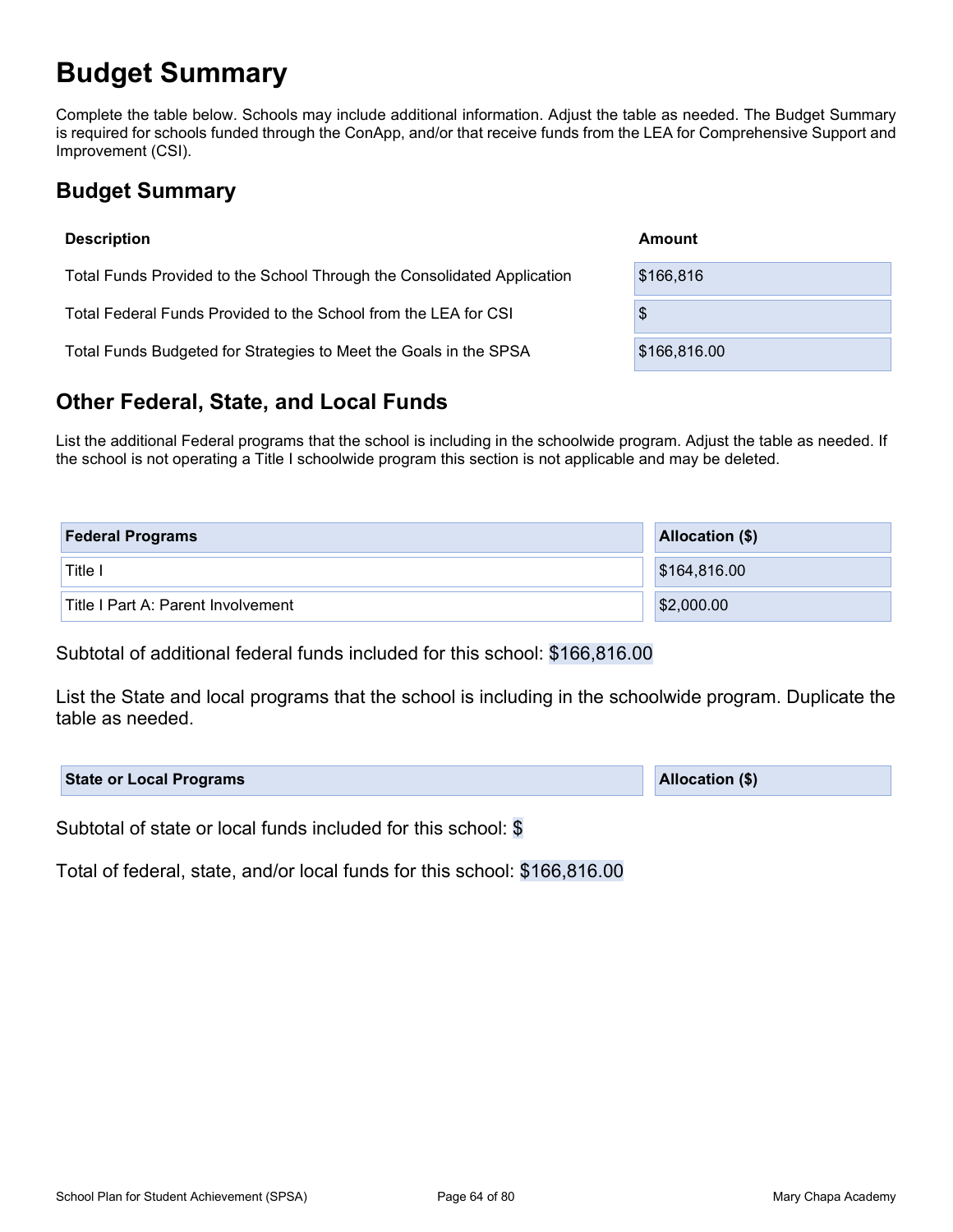# Budgeted Funds and Expenditures in this Plan

The tables below are provided to help the school track expenditures as they relate to funds budgeted to the school.

### Funds Budgeted to the School by Funding Source

| <b>Funding Source</b> |        |                |  |
|-----------------------|--------|----------------|--|
|                       | Amount | <b>Balance</b> |  |

### Expenditures by Funding Source

| <b>Funding Source</b>              | Amount     |  |
|------------------------------------|------------|--|
| Title I                            | 164,816.00 |  |
| Title I Part A: Parent Involvement | 2,000.00   |  |

# Expenditures by Budget Reference

| <b>Budget Reference</b>                                 | Amount     |
|---------------------------------------------------------|------------|
| 1000-1999: Certificated Personnel Salaries              | 144,296.00 |
| 4000-4999: Books And Supplies                           | 16,115.00  |
| 5000-5999: Services And Other Operating<br>Expenditures | 3.400.00   |

### Expenditures by Budget Reference and Funding Source

| <b>Budget Reference</b>                                        | <b>Funding Source</b>              | Amount     |
|----------------------------------------------------------------|------------------------------------|------------|
|                                                                | Title I                            | 1,005.00   |
| 1000-1999: Certificated Personnel<br><b>Salaries</b>           | Title I                            | 144,296.00 |
| 4000-4999: Books And Supplies                                  | Title I                            | 16,115.00  |
| 5000-5999: Services And Other<br><b>Operating Expenditures</b> | Title I                            | 3,400.00   |
|                                                                | Title I Part A: Parent Involvement | 2,000.00   |

## Expenditures by Goal

#### Goal Number **Total Expenditures**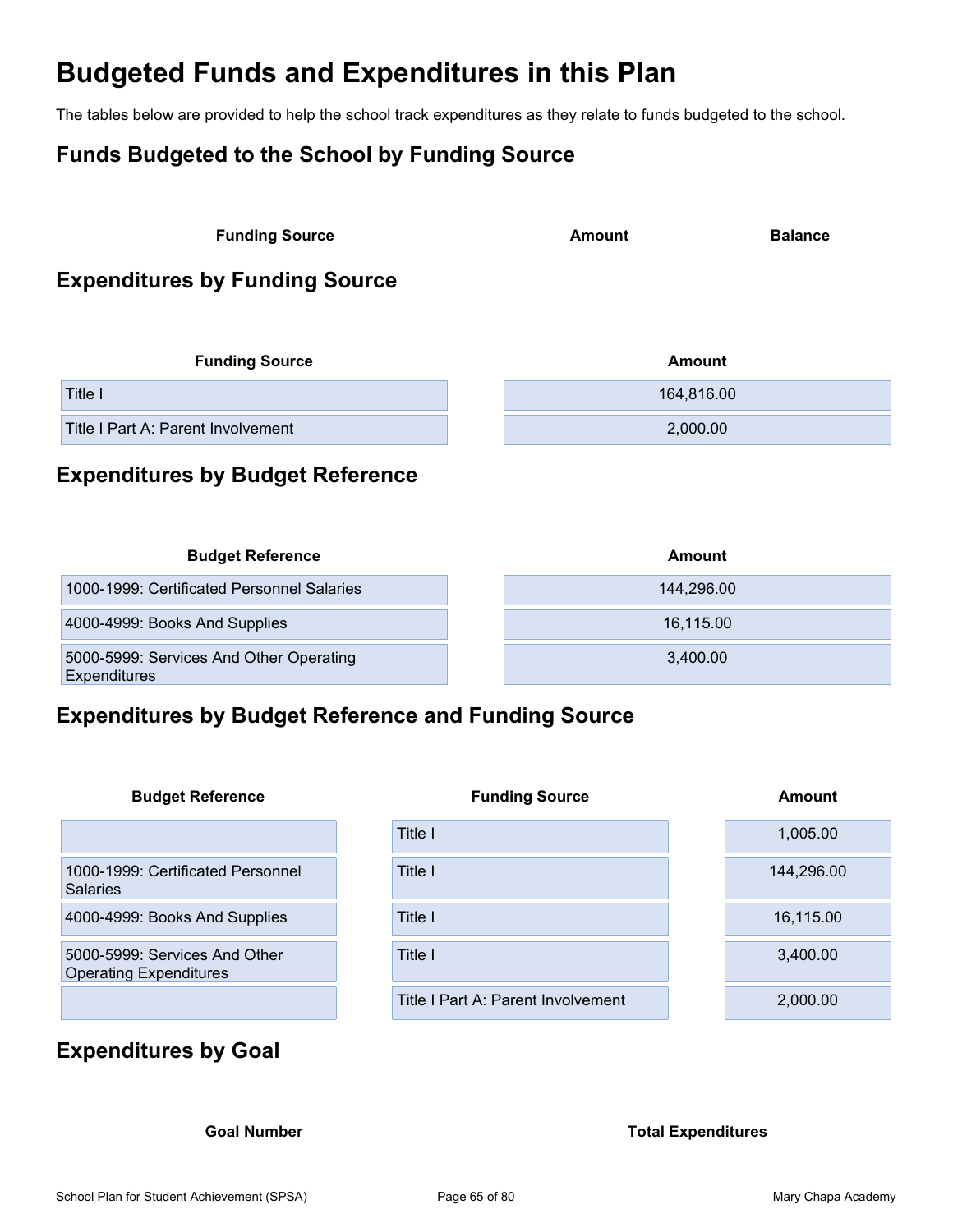| Goal 1 | 1,005.00   |
|--------|------------|
| Goal 2 | 163,811.00 |
| Goal 3 | 2,000.00   |

| Goal 1 | 1,005.00   |
|--------|------------|
| Goal 2 | 163,811.00 |
|        |            |
| Goal 3 | 2,000.00   |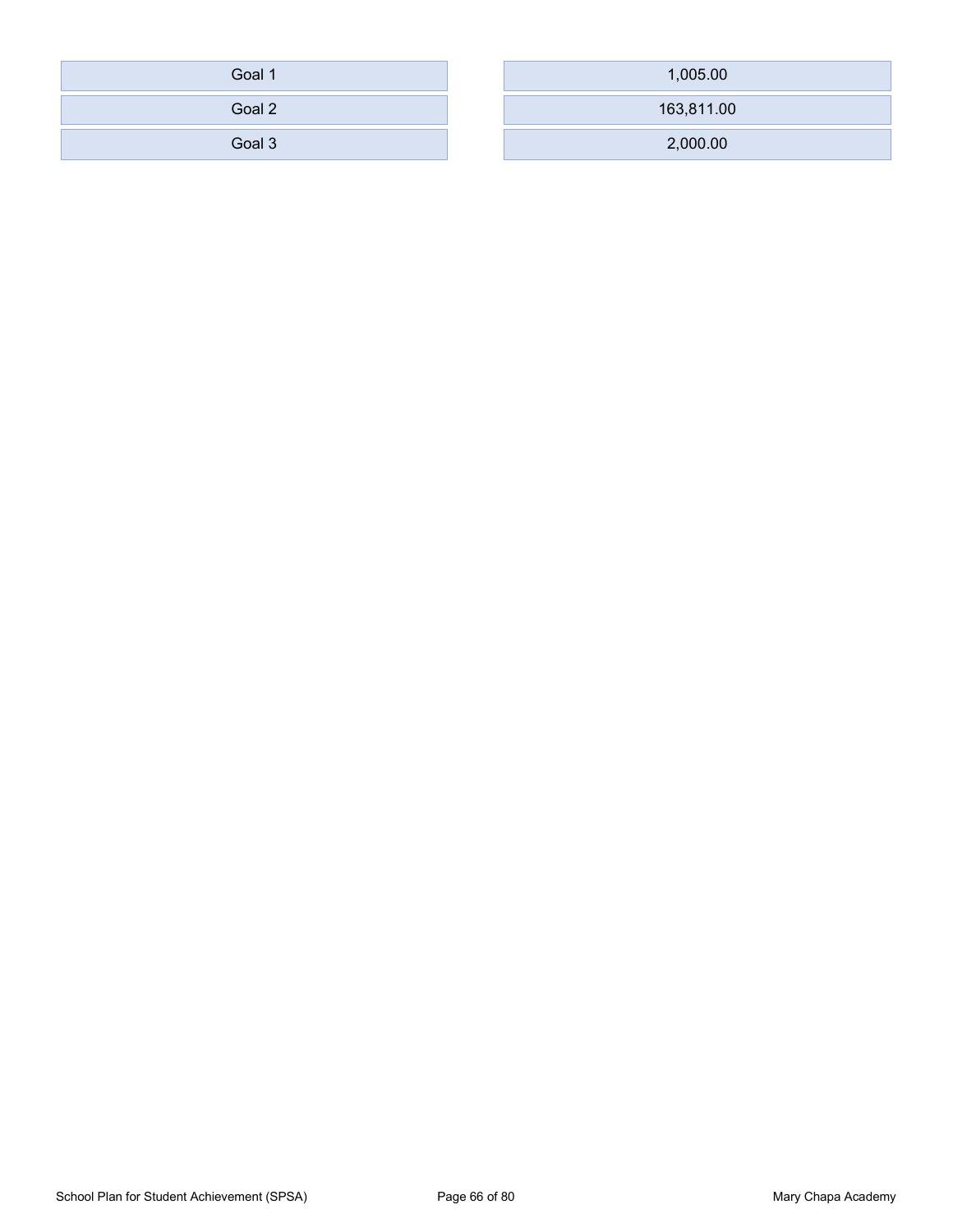# School Site Council Membership

**School Site Council Membership**<br>California Education Code describes the required composition of the School Site Council (SSC). The SSC shall be<br>composed of the principal and representatives of: teachers selected by teache composed of the principal and representatives of: teachers selected by teachers at the school; other school personnel selected by other school personnel at the school; parents of pupils attending the school selected by such parents; and, in secondary schools, pupils selected by pupils attending the school. The current make-up of the SSC is as follows:

- 
- 1 School Principal<br>4 Classroom Teachers
- 1 Other School Staff
- 6 Parent or Community Members

| Name of Members             | Role                       |
|-----------------------------|----------------------------|
| Tauvia Harrigan - Principal | Principal                  |
| Maria Segobia - Teacher     | Classroom Teacher          |
| Lisa Beth Guntz - Teacher   | Classroom Teacher          |
| Martha Andrade - Teacher    | Classroom Teacher          |
| Sergio Siguenza - Staff     | <b>Other School Staff</b>  |
| Lorenia Figueroa - Parent   | Parent or Community Member |
| Maria Dorado - Parent       | Parent or Community Member |
| Alicia Briseno - Secretary  | Parent or Community Member |
| Arcelia Moreno - Parent     | Parent or Community Member |
| Faviola Zarate - Parent     | Parent or Community Member |
| Ruby Perez - Parent         | Parent or Community Member |
| Beatriz Guerrero - Teacher  | <b>Classroom Teacher</b>   |

At elementary schools, the school site council must be constituted to ensure parity between (a) the principal, classroom teachers, and other school personnel, and (b) parents of students attending the school or other community members. Classroom teachers must comprise a majority of persons represented under section (a). At secondary schools there must be, in addition, equal numbers of parents or other community members selected by parents, and students. Members must be selected by their peer group.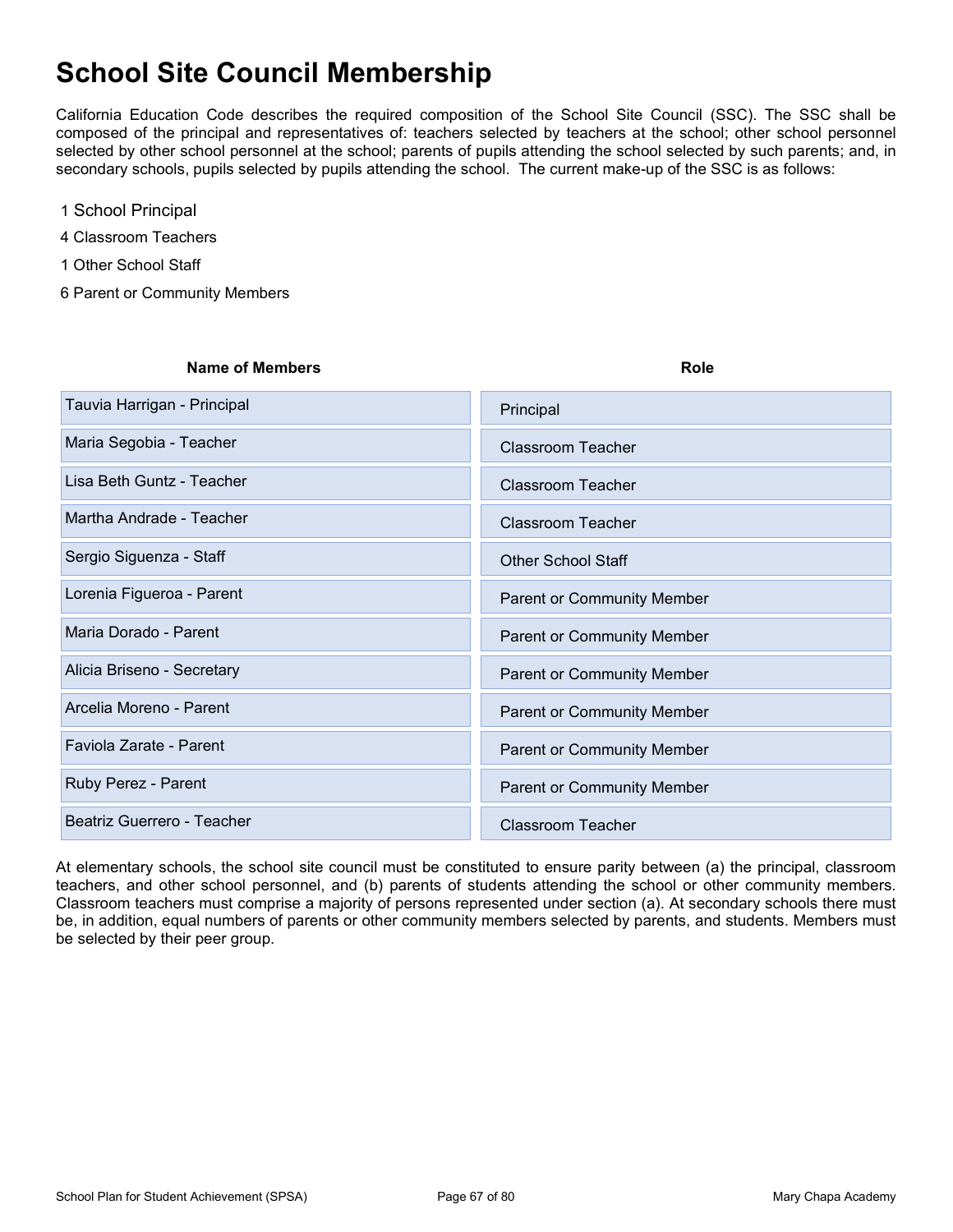# Recommendations and Assurances

The School Site Council (SSC) recommends this school plan and proposed expenditures to the district governing board for approval and assures the board of the following:

The SSC is correctly constituted and was formed in accordance with district governing board policy and state law.

The SSC reviewed its responsibilities under state law and district governing board policies, including those board policies relating to material changes in the School Plan for Student Achievement (SPSA) requiring board approval.

The SSC sought and considered all recommendations from the following groups or committees before adopting this plan:

### Signature Committee or Advisory Group Name **English Learner Advisory Committee** MPn NIE

The SSC reviewed the content requirements for school plans of programs included in this SPSA and believes all such content requirements have been met, including those found in district governing board policies and in the local educational agency plan.

This SPSA is based on a thorough analysis of student academic performance. The actions proposed herein form a sound, comprehensive, coordinated plan to reach stated school goals to improve student academic performance.

This SPSA was adopted by the SSC at a public meeting on .

Attested:

Namira Hannya<br>LidreATa FrGNE

Principal, Tauvia Harrigan on 8/31/2020

SSC Chairperson, Lorenia Figueroa on 8/31/2020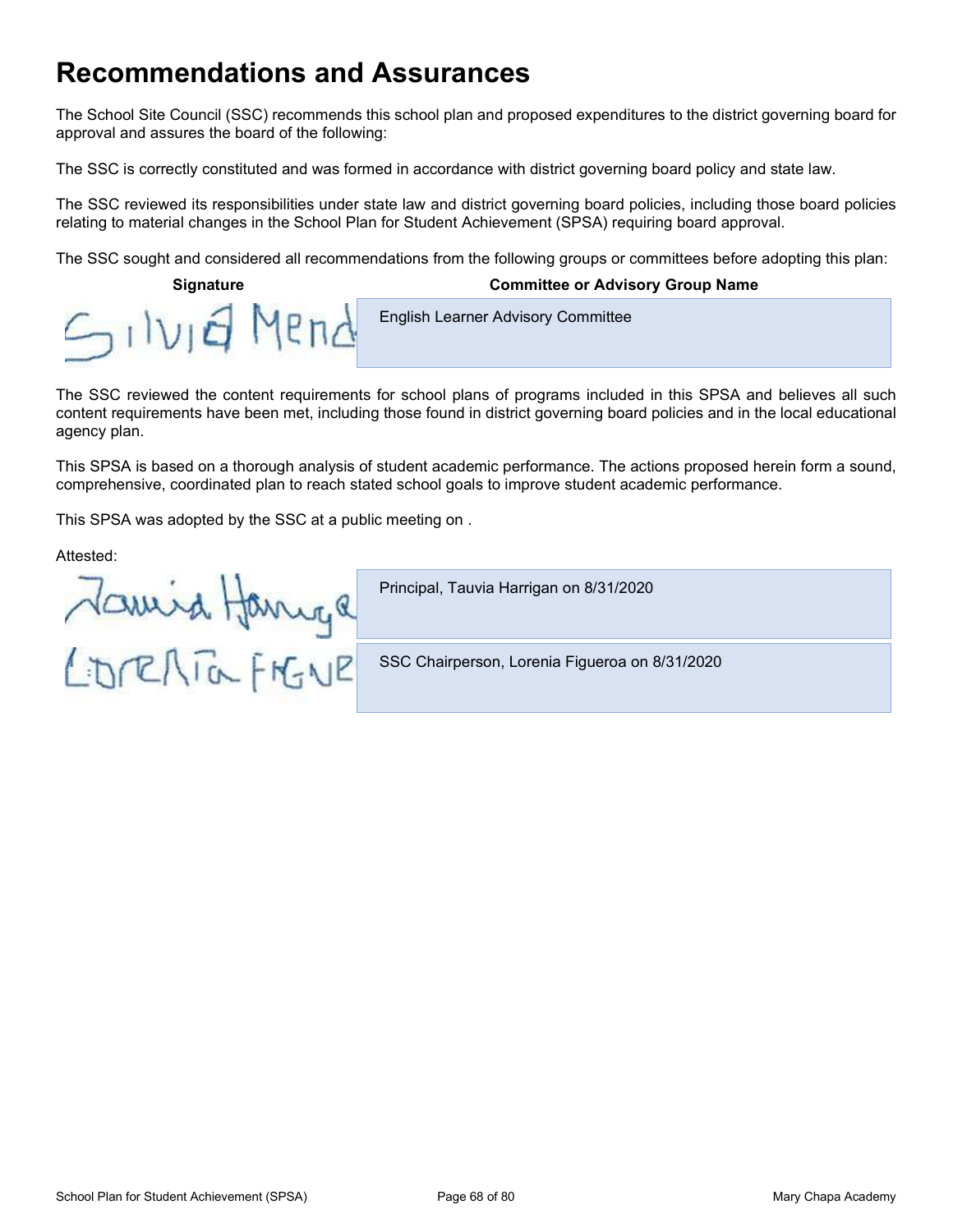# **Instructions**

The School Plan for Student Achievement (SPSA) is a strategic plan that maximizes the resources available to the school while minimizing duplication of effort with the ultimate goal of increasing student achievement. SPSA development should be aligned with and inform the Local Control and Accountability Plan process.

The SPSA consolidates all school-level planning efforts into one plan for programs funded through the consolidated application (ConApp), and for federal school improvement programs, including schoolwide programs, Comprehensive Support and Improvement (CSI), Targeted Support and Improvement (TSI), and Additional Targeted Support and Improvement (ATSI), pursuant to California Education Code (EC) Section 64001 and the Elementary and Secondary Education Act as amended by the Every Student Succeeds Act (ESSA). This template is designed to meet schoolwide program planning requirements. It also notes how to meet CSI, TSI, or ATSI requirements, as applicable.

California's ESSA State Plan supports the state's approach to improving student group performance through the utilization of federal resources. Schools use the SPSA to document their approach to maximizing the impact of federal investments in support of underserved students. The implementation of ESSA in California presents an opportunity for schools to innovate with their federally-funded programs and align them with the priority goals of the school and the LEA that are being realized under the state's Local Control Funding Formula (LCFF). Education Code (EC) Section 64001 and the Elementary and Secondary Education Act as amended<br>by the Every Student Succeeds Act (ESSA). This template is designed to meet schoolwide program<br>planning requirements. It also note

The LCFF provides schools and LEAs flexibility to design programs and provide services that meet the needs of students in order to achieve readiness for college, career, and lifelong learning. The SPSA planning process supports continuous cycles of action, reflection, and improvement. Consistent with EC 65001, the Schoolsite Council (SSC) is required to develop and annually review the SPSA, establish an annual budget, and make modifications to the plan that reflect changing needs and priorities, as applicable.

# Instructions: Linked Table of Contents

The SPSA template meets the requirements of schoolwide planning (SWP). Each section also contains a notation of how to meet CSI, TSI, or ATSI requirements. For questions related to specific sections of the template, please see instructions below:<br> **Instructions: Linked Table of Contents**<br>
The SPSA template meets the requirements of schoolwide planning (SWP). Each section also

Stakeholder Involvement

Goals, Strategies, & Proposed Expenditures

Planned Strategies/Activities

Annual Review and Update

Budget Summary

Appendix A: Plan Requirements for Title I Schoolwide Programs

Appendix B: Plan Requirements for Schools to Meet Federal School Improvement Planning **Requirements** 

Appendix C: Select State and Federal Programs

the Local Agency Systems Support Office, at LCFF@cde.ca.gov.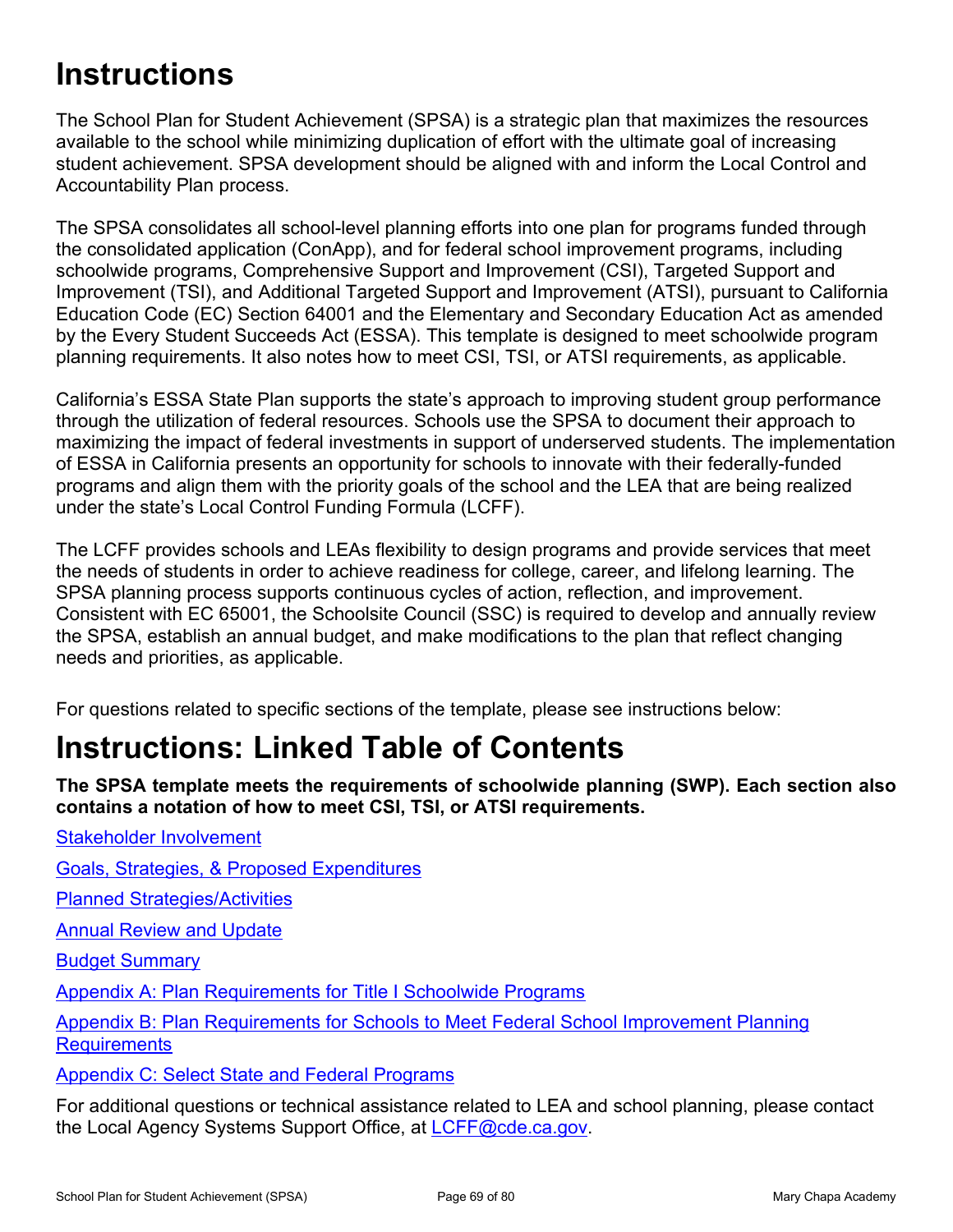For programmatic or policy questions regarding Title I schoolwide planning, please contact the local<br>educational agency, or the CDE's Title I Policy and Program Guidance Office at <u>TITLEI@cde.ca.gov</u>.<br>For questions or tech For programmatic or policy questions regarding Title I schoolwide planning, please contact the local<br>educational agency, or the CDE's Title I Policy and Program Guidance Office at TITLEI@cde.ca.gov.<br>For questions or techni requirements (for CSI, TSI, and ATSI), please contact the CDE's School Improvement and Support Office at SISO@cde.ca.gov.

# Purpose and Description

Schools identified for Comprehensive Support and Improvement (CSI), Targeted Support and Improvement (TSI), or Additional Targeted Support and Improvement (ATSI) must respond to the following prompts. A school that has not been identified for CSI, TSI, or ATSI may delete the Purpose and Description prompts. For programmatic or policy questions regarding Title I schoolwide planning, please contact the local<br>educational agency, or the CDE's Title I Policy and Program Guidance Office at <u>TITLEI@cde.ca.gov</u>.<br>For questions or tech

# Purpose

Briefly describe the purpose of this plan by selecting from Schoolwide Program, Comprehensive Improvement)

# **Description**

Briefly describe the school's plan for effectively meeting ESSA requirements in alignment with the Local Control and Accountability Plan and other federal, state, and local programs.

# Stakeholder Involvement

Meaningful involvement of parents, students, and other stakeholders is critical to the development of the SPSA and the budget process. Schools must share the SPSA with school site-level advisory groups, as applicable (e.g., English Learner Advisory committee, student advisory groups, tribes and tribal organizations present in the community, as appropriate, etc.) and seek input from these advisory groups in the development of the SPSA.

The Stakeholder Engagement process is an ongoing, annual process. Describe the process used to involve advisory committees, parents, students, school faculty and staff, and the community in the development of the SPSA and the annual review and update.

[This section meets the requirements for TSI and ATSI.]

[When completing this section for CSI, the LEA shall partner with the school in the development and implementation of this plan.]

# Resource Inequities

Schools eligible for CSI or ATSI must identify resource inequities, which may include a review of LEAand school-level budgeting as a part of the required needs assessment. Identified resource inequities must be addressed through implementation of the CSI or ATSI plan. Briefly identify and describe any resource inequities identified as a result of the required needs assessment and summarize how the identified resource inequities are addressed in the SPSA.

[This section meets the requirements for CSI and ATSI. If the school is not identified for CSI or ATSI this section is not applicable and may be deleted.]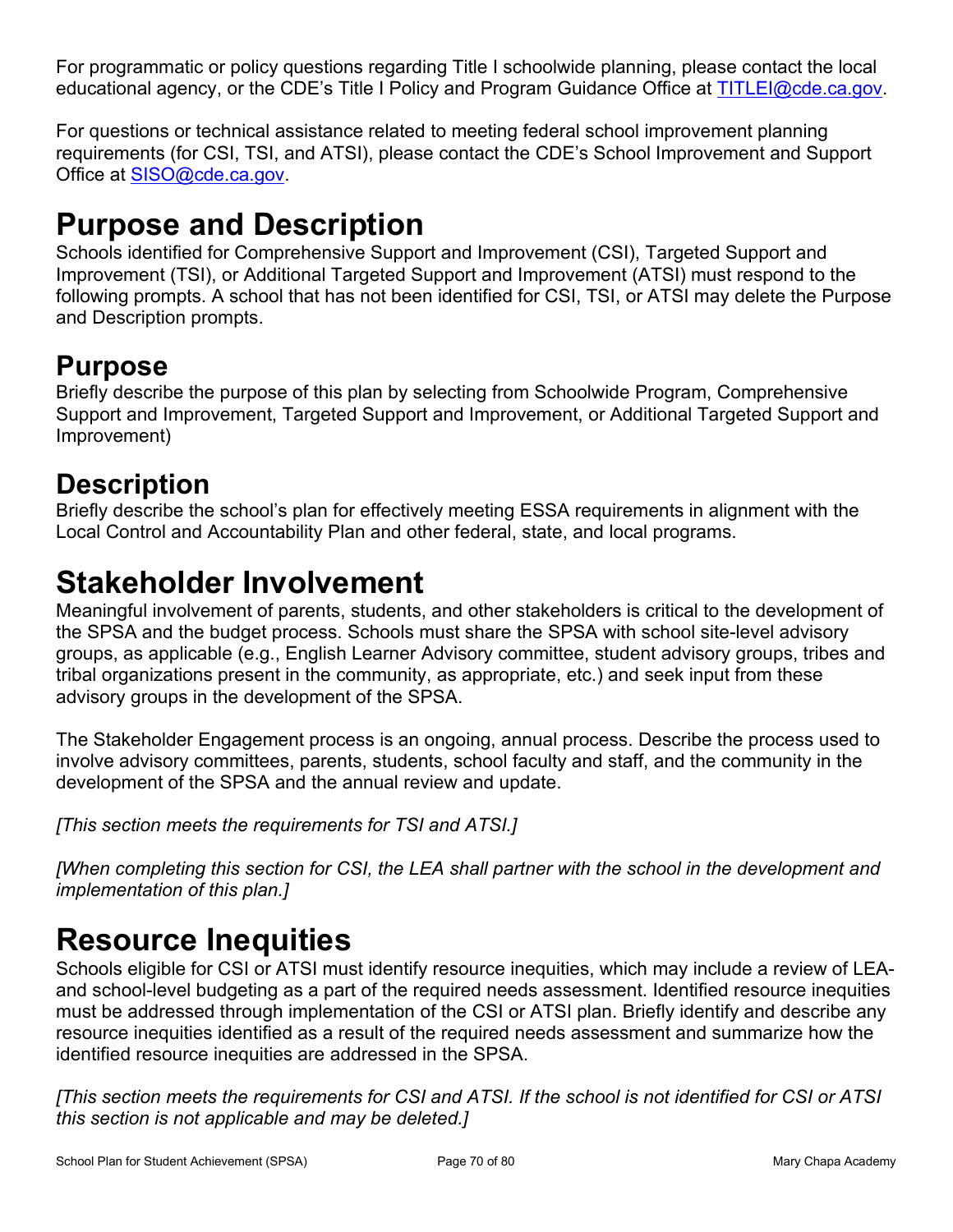# Goals, Strategies, Expenditures, & Annual Review

In this section a school provides a description of the annual goals to be achieved by the school. This section also includes descriptions of the specific planned strategies/activities a school will take to meet the identified goals, and a description of the expenditures required to implement the specific strategies and activities.

# Goal

State the goal. A goal is a broad statement that describes the desired result to which all strategies/activities are directed. A goal answers the question: What is the school seeking to achieve?

It can be helpful to use a framework for writing goals such the S.M.A.R.T. approach. A S.M.A.R.T. goal is one that is Specific, Measurable, Achievable, Realistic, and Time-bound. A level of specificity is needed in order to measure performance relative to the goal as well as to assess whether it is reasonably achievable. Including time constraints, such as milestone dates, ensures a realistic approach that supports student success.

A school may number the goals using the "Goal #" for ease of reference.

[When completing this section for CSI, TSI, and ATSI, improvement goals shall align to the goals, actions, and services in the LEA LCAP.]

# Identified Need

Describe the basis for establishing the goal. The goal should be based upon an analysis of verifiable state data, including local and state indicator data from the California School Dashboard (Dashboard) and data from the School Accountability Report Card, including local data voluntarily collected by districts to measure pupil achievement.

[Completing this section fully addresses all relevant federal planning requirements]

# Annual Measurable Outcomes

Identify the metric(s) and/or state indicator(s) that the school will use as a means of evaluating easonaby achievation and accomplishing inter constanting, such as interstorte dates, ensures a realistic.<br>A school may number the goals using the "Goal #" for ease of reference.<br>Mhen completing this section for CSI, TSI, a Include in the baseline column the most recent data associated with the metric or indicator available at the time of adoption of the SPSA. The most recent data associated with a metric or indicator includes data reported in the annual update of the SPSA. In the subsequent Expected Outcome column, identify the progress the school intends to make in the coming year.

[When completing this section for CSI the school must include school-level metrics related to the metrics that led to the school's identification.]

[When completing this section for TSI/ATSI the school must include metrics related to the specific student group(s) that led to the school's identification.

# Strategies/Activities

Describe the strategies and activities being provided to meet the described goal. A school may number the strategy/activity using the "Strategy/Activity #" for ease of reference.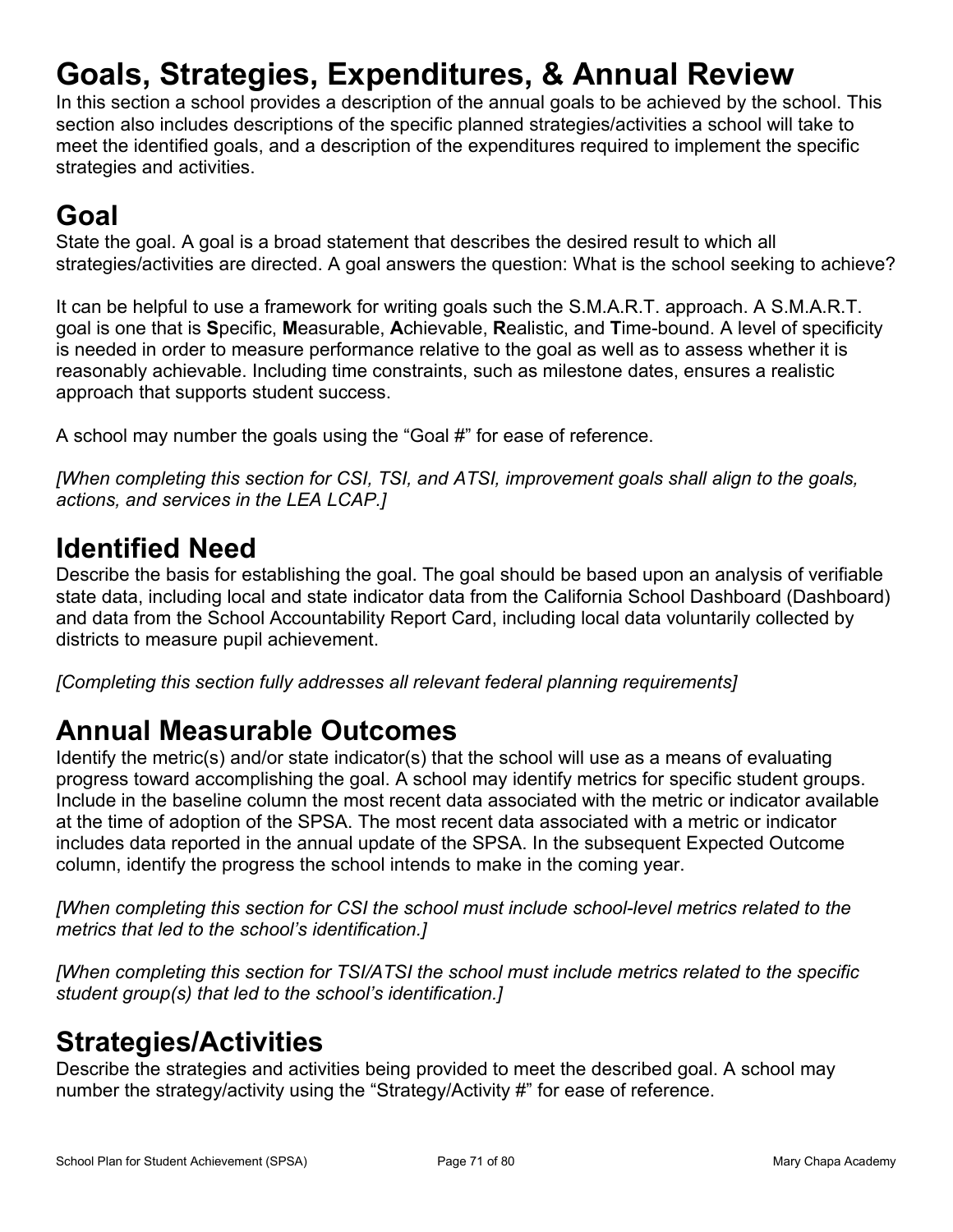Planned strategies/activities address the findings of the needs assessment consistent with state priorities and resource inequities, which may have been identified through a review of the local educational agency's budgeting, its local control and accountability plan, and school-level budgeting, Planned strategies/activities address the findings of the needs a<br>priorities and resource inequities, which may have been identified<br>ducational agency's budgeting, its local control and accountab<br>if applicable.<br>[When compl

[When completing this section for CSI, TSI, and ATSI, this plan shall include evidence-based interventions and align to the goals, actions, and services in the LEA LCAP.]

[When completing this section for CSI and ATSI, this plan shall address through implementation, identified resource inequities, which may have been identified through a review of LEA- and schoollevel budgeting.]

# Students to be Served by this Strategy/Activity

Indicate in this box which students will benefit from the strategies/activities by indicating "All Students" or listing one or more specific student group(s) to be served.

[This section meets the requirements for CSI.]

[When completing this section for TSI and ATSI, at a minimum, the student groups to be served shall include the student groups that are consistently underperforming, for which the school received the TSI or ATSI designation. For TSI, a school may focus on all students or the student group(s) that led to identification based on the evidence-based interventions selected.] merventions and angli to the goals, actions, and services in the LLA LOAr. J<br>
(identified resource inequities, which may have been identified through a review of LEA- and school-<br>
level budgeting.]<br> **Students to be Served** 

# Proposed Expenditures for this Strategy/Activity

the school year to implement these strategies/activities. Specify the funding source(s) using one or more of the following: LCFF, Federal (if Federal, identify the Title and Part, as applicable), Other State, and/or Local.

Proposed expenditures that are included more than once in a SPSA should be indicated as a duplicated expenditure and include a reference to the goal and strategy/activity where the expenditure first appears in the SPSA. Pursuant to Education Code, Section 64001(g)(3)(C), proposed expenditures, based on the projected resource allocation from the governing board or governing body of the LEA, to address the findings of the needs assessment consistent with the state priorities including identifying resource inequities which may include a review of the LEA's budgeting, [When completing this section for TSI and ATSI, at a minimum, the include the student groups that are consistently underperforming, for TSI or ATSI designation. For TSI, a school may focus on all student to identification

[This section meets the requirements for CSI, TSI, and ATSI.]

[NOTE: Federal funds for CSI shall not be used in schools identified for TSI or ATSI. In addition, funds for CSI shall not be used to hire additional permanent staff.]

# Annual Review

In the following Analysis prompts, identify any material differences between what was planned and what actually occurred as well as significant changes in strategies/activities and/ or expenditures from the prior year. This annual review and analysis should be the basis for decision-making and updates to the plan.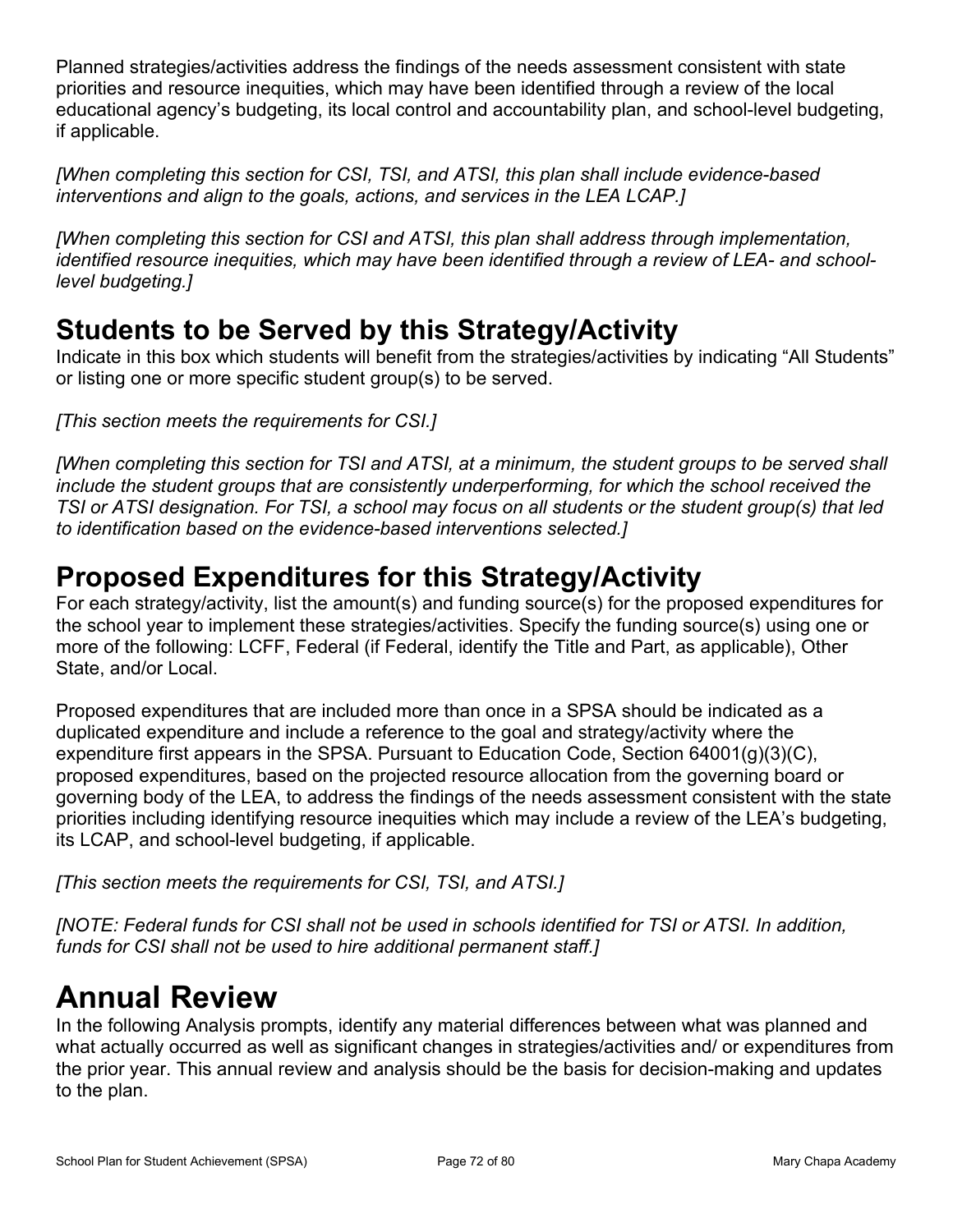### Analysis

Using actual outcome data, including state indicator data from the Dashboard, analyze whether the planned strategies/activities were effective in achieving the goal. Respond to the prompts as instructed. Respond to the following prompts relative to this goal. If the school is in the first year of **Analysis**<br>
Using actual outcome data, including state indicator data from the Dashboard, analyze whether the<br>
planned strategies/activities were effective in achieving the goal. Respond to the prompts as<br>
instructed. Resp

- Describe the overall implementation of the strategies/activities and the overall effectiveness of the strategies/activities to achieve the articulated goal.
- Briefly describe any major differences between either/or the intended implementation or the budgeted expenditures to implement the strategies/activities to meet the articulated goal.
- Describe any changes that will be made to the goal, expected annual measurable outcomes, metrics/indicators, or strategies/activities to achieve this goal as a result of this analysis and analysis of the data provided in the Dashboard, as applicable. Identify where those changes can be found in the SPSA.

**Analysis**<br>
Using actual outcome data, including state indicator data from the Dashboard, analyze whether the<br>
planned strategies/activities were effective in achieving the goal. Respond to the prompts as<br>
implementing th measurable outcomes, metrics/indicators, or strategies/activities, shall meet the CSI, TSI, or ATSI planning requirements. CSI, TSI, and ATSI planning requirements are listed under each section of the Instructions. For example, as a result of the Annual Review and Update, if changes are made to a goal(s), see the Goal section for CSI, TSI, and ATSI planning requirements.]

## Budget Summary

In this section a school provides a brief summary of the funding allocated to the school through the ConApp and/or other funding sources as well as the total amount of funds for proposed expenditures described in the SPSA. The Budget Summary is required for schools funded through the ConApp and that receive federal funds for CSI. If the school is not operating a Title I schoolwide program this section is not applicable and may be deleted.

From its total allocation for CSI, the LEA may distribute funds across its schools that meet the criteria for CSI to support implementation of this plan. In addition, the LEA may retain a portion of its total allocation to support LEA-level expenditures that are directly related to serving schools eligible for CSI.

### Budget Summary

A school receiving funds allocated through the ConApp should complete the Budget Summary as follows:

- Total Funds Provided to the School Through the Consolidated Application: This amount is the total amount of funding provided to the school through the ConApp for the school year. The school year means the fiscal year for which a SPSA is adopted or updated.
- Total Funds Budgeted for Strategies to Meet the Goals in the SPSA: This amount is the total of the proposed expenditures from all sources of funds associated with the strategies/activities reflected in the SPSA. To the extent strategies/activities and/or proposed expenditures are listed in the SPSA under more than one goal, the expenditures should be counted only once.

A school receiving federal funds for CSI should complete the Budget Summary as follows: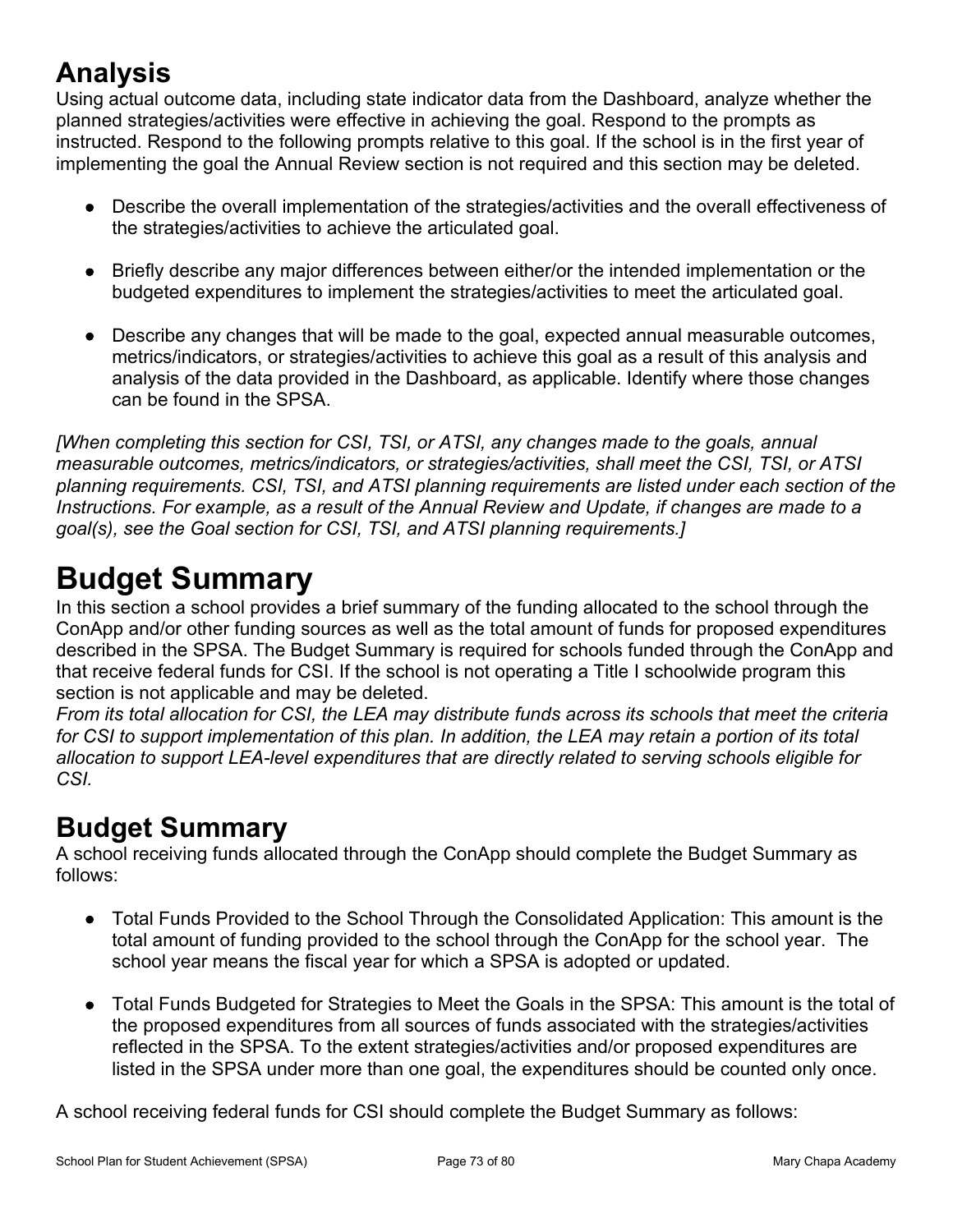Total Federal Funds Provided to the School from the LEA for CSI: This amount is the total amount of funding provided to the school from the LEA.

[NOTE: Federal funds for CSI shall not be used in schools eligible for TSI or ATSI. In addition, funds for CSI shall not be used to hire additional permanent staff.]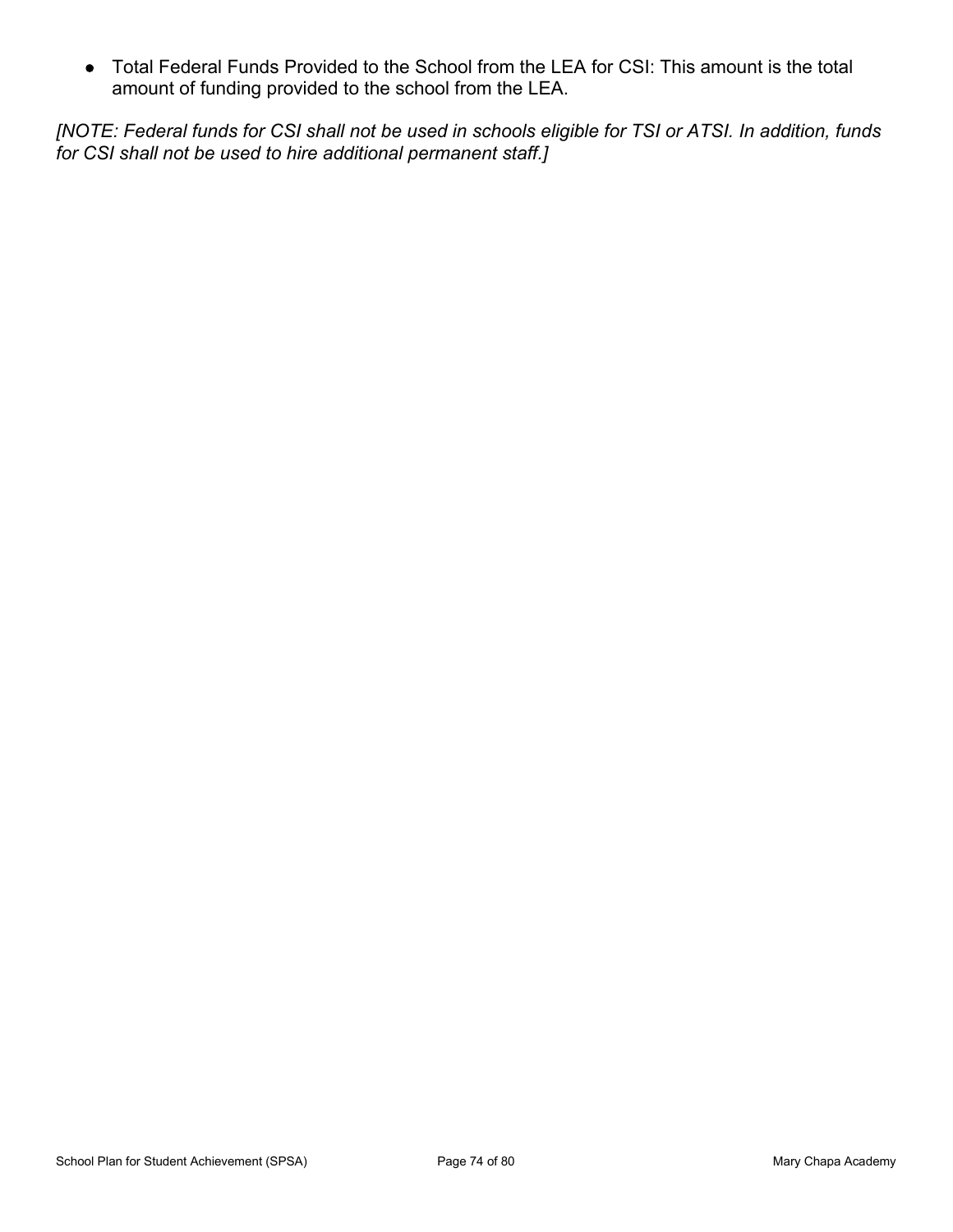# Appendix A: Plan Requirements

### Schoolwide Program Requirements

This School Plan for Student Achievement (SPSA) template meets the requirements of a schoolwide program plan. The requirements below are for planning reference.

A school that operates a schoolwide program and receives funds allocated through the ConApp is required to develop a SPSA. The SPSA, including proposed expenditures of funds allocated to the school through the ConApp, must be reviewed annually and updated by the SSC. The content of a SPSA must be aligned with school goals for improving student achievement.

#### Requirements for Development of the Plan

- I. The development of the SPSA shall include both of the following actions:
	- A. Administration of a comprehensive needs assessment that forms the basis of the school's goals contained in the SPSA.
		- 1. The comprehensive needs assessment of the entire school shall:
- a. Include an analysis of verifiable state data, consistent with all state priorities as noted in Sections 52060 and 52066, and informed by all indicators described in Section 1111(c)(4)(B) of the federal Every Student Succeeds Act, including pupil performance against state-determined long-term goals. The school may include data voluntarily developed by districts to measure pupil outcomes (described in the Identified Need); and igned with school goals for improving student achievement.<br> **s for Development of the Plan**<br>
opment of the SPSA shall include both of the following actions:<br>
stration of a comprehensive needs assessment that forms the basi is comprehensive needs assessment of the entire school shall:<br>
Include an analysis of verifiable state data, consistent with all state priorities as<br>
Incled in Section s 52060 and 52066, and informed by all indicators desc
	- b. Be based on academic achievement information about all students in the school, including all groups under §200.13(b)(7) and migratory children as defined in section 1309(2) of the ESEA, relative to the State's academic standards under §200.1 to
		- learning need to be improved; and
		- ii. Identify the specific academic needs of students and groups of students who are not yet achieving the State's academic standards; and
		- iii. Assess the needs of the school relative to each of the components of the schoolwide program under §200.28.
		- individuals who will carry out the schoolwide program plan.
		- v. Document how it conducted the needs assessment, the results it obtained, and the conclusions it drew from those results.
	- B. Identification of the process for evaluating and monitoring the implementation of the SPSA and progress towards accomplishing the goals set forth in the SPSA (described in the Expected Annual Measurable Outcomes and Annual Review and Update).

#### Requirements for the Plan

- II. The SPSA shall include the following:
	- A. Goals set to improve pupil outcomes, including addressing the needs of student groups as identified through the needs assessment.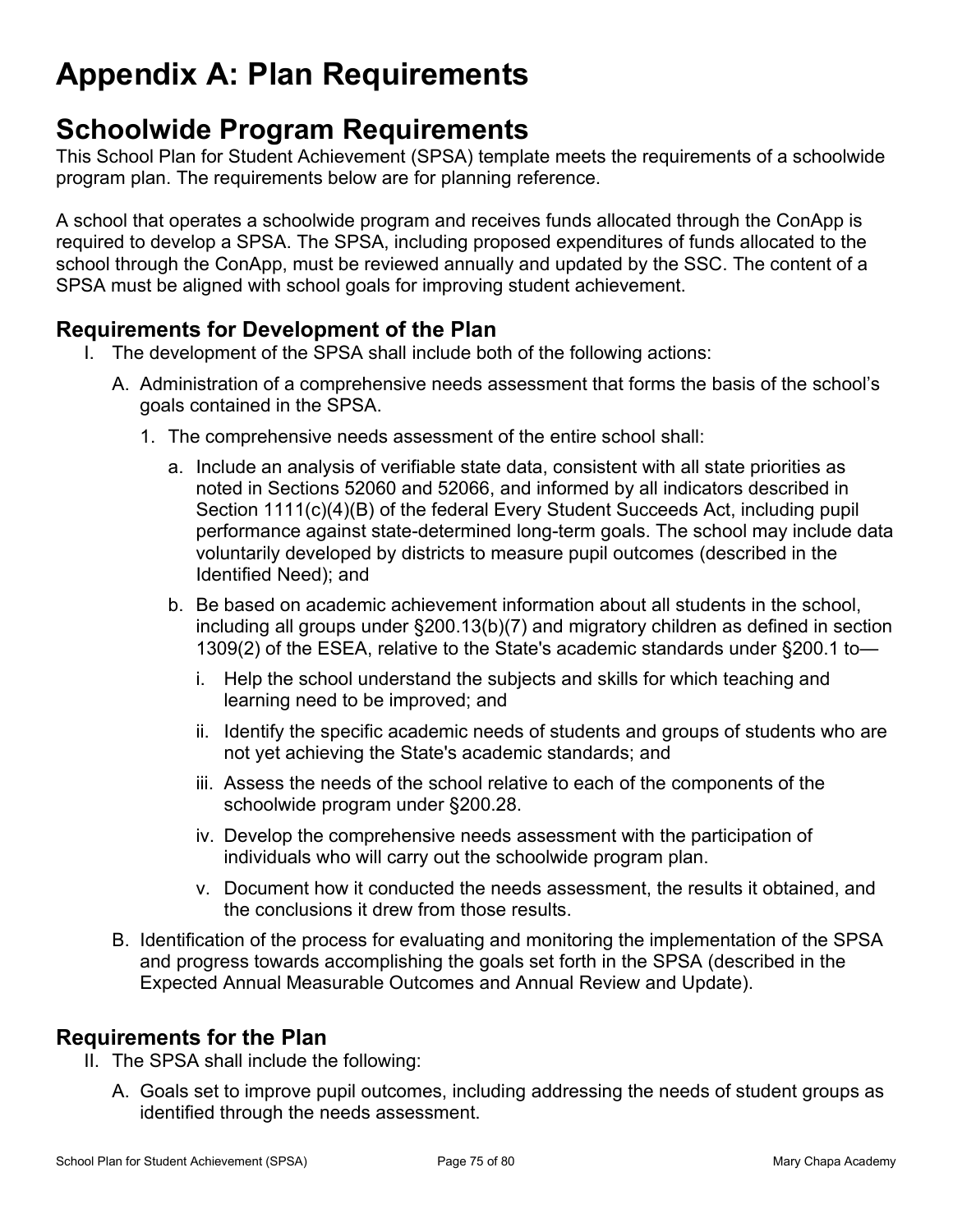- B. Evidence-based strategies, actions, or services (described in Strategies and Activities)
- 1. A description of the strategies that the school will be implementing to address school needs, including a description of how such strategies will- ce-based strategies, actions, or services (described in Strategies and<br>escription of the strategies that the school will be implementing to ad<br>ds, including a description of how such strategies will--<br>provide opportunities
	- a. provide opportunities for all children including each of the subgroups of students to meet the challenging state academic standards
	- b. use methods and instructional strategies that:
		-
		- ii. increase the amount and quality of learning time, and
		- iii. provide an enriched and accelerated curriculum, which may include programs, activities, and courses necessary to provide a well-rounded education.
	- c. Address the needs of all children in the school, but particularly the needs of those at risk of not meeting the challenging State academic standards, so that all students demonstrate at least proficiency on the State's academic standards through activities which may include: ce-based strategies, actions, or services (described in Strategies and Activities)<br>escription of the strategies that the school will be implementing to address school<br>ds, including a description of how such strategies will meet the chanenging state academic stantiants<br>
	i. strengthen the academic program in the school,<br>
	i. increase the amount and quality of learning time, and<br>
	iii. provide an enriched and accelerated curriculum, which may inc
		-
		- ii. preparation for and awareness of opportunities for postsecondary education and the workforce;
		- iii. implementation of a schoolwide tiered model to prevent and address problem behavior;
		- and other school personnel to improve instruction and use of data; and
		- v. strategies for assisting preschool children in the transition from early childhood education programs to local elementary school programs.
- iii. provide an enriched and accelerated curriculum, which may include programs,<br>activities, and courses necessary to provide a well-rounded education.<br>C. Address the needs of all children in the school, but particularly t board or body of the local educational agency (may include funds allocated via the ConApp, federal funds for CSI, any other state or local funds allocated to the school), to address the findings of the needs assessment consistent with the state priorities, including identifying resource inequities, which may include a review of the LEAs budgeting, it's LCAP, and school-level budgeting, if applicable (described in Proposed Expenditures and Budget Summary). Employees of the schoolwide program may be deemed funded by a single cost objective. ii. preparation for and awareness of opportunities for postsecondary education and<br>the workforce;<br>iii. implementation of a schoolwide tiered model to prevent and address problem<br>behavior;<br>v. professional development and ot in the state of the school person and other activities for teachers and the state of processionals, and other school personnel to improve instruction and use of data; and v. stategies for assisting preschool children in th
- the Expected Annual Measurable Outcomes and the Annual Review and Update).
	- 1. Annually evaluate the implementation of, and results achieved by, the schoolwide academic achievement;
	- 2. Determine whether the schoolwide program has been effective in increasing the achievement of students in meeting the State's academic standards, particularly for those students who had been furthest from achieving the standards; and
	- 3. Revise the plan, as necessary, based on the results of the evaluation, to ensure continuous improvement of students in the schoolwide program.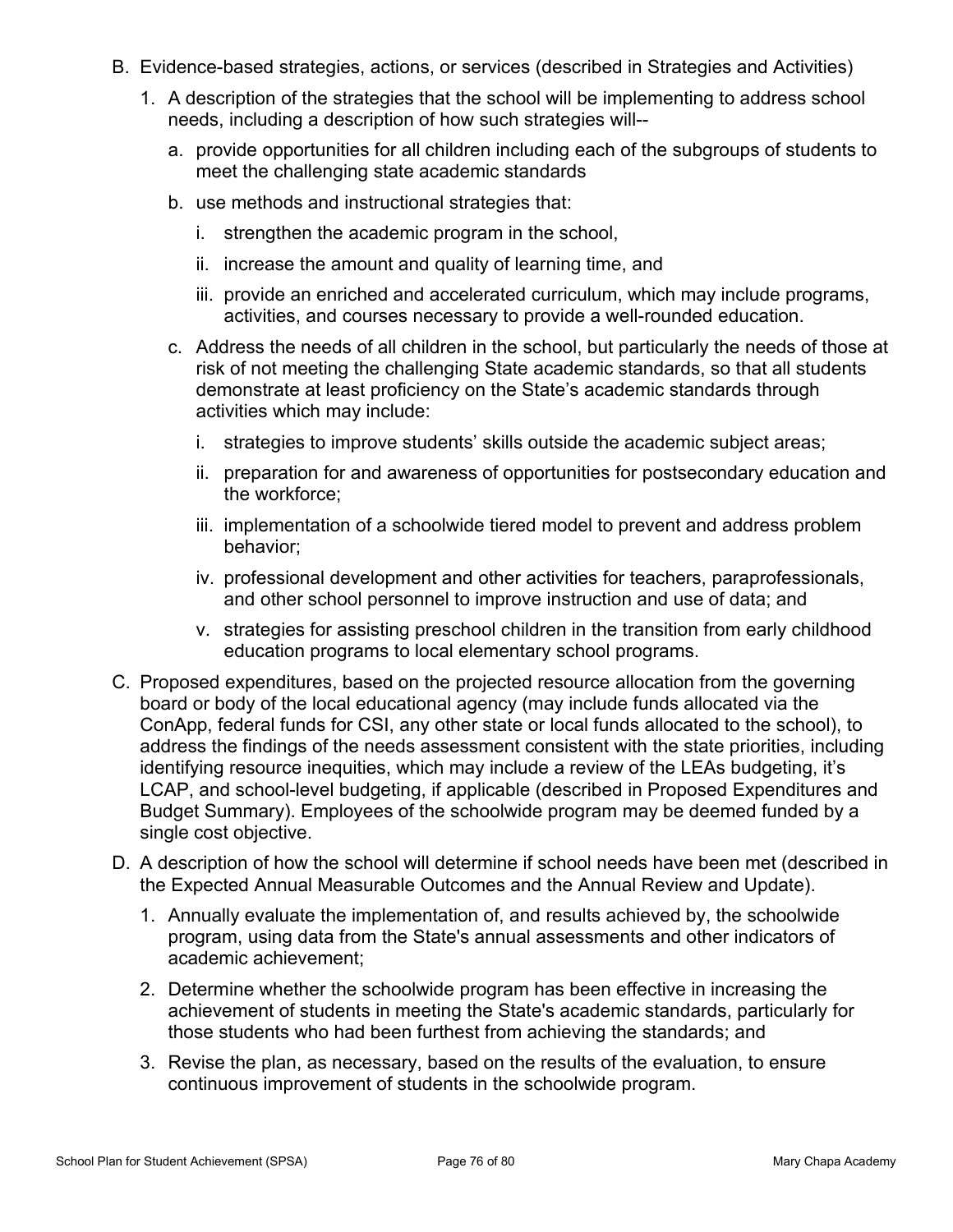- E. A description of how the school will ensure parental involvement in the planning, review, and improvement of the schoolwide program plan (described in Stakeholder Involvement and/or Strategies/Activities).
- F. A description of the activities the school will include to ensure that students who experience difficulty attaining proficient or advanced levels of academic achievement standards will be provided with effective, timely additional support, including measures to E. A description of how the school will ensure parental involvement in the planning, review,<br>and improvement of the schoolwide program plan (described in Stakeholder Involvement<br>and/or Strategies/Activities).<br>F. A descript E. A description of how the school will ensure parental involvement in the planning, review,<br>and improvement of the schoolwide program plan (described in Stakeholder Involvement<br>and/or Strategies/Activities).<br>F. A descrip E. A description of how the school will ensure parental involvement in the planning, review, and improvement of the schoolwide program plan (described in Stakeholder Involvement and/or Strategies/Activities).<br>
F. A descri
	- 1. Ensure that those students' difficulties are identified on a timely basis; and
	- 2. Provide sufficient information on which to base effective assistance to those students.
- the successful transition from early childhood programs to the school.
- (described in the Proposed Expenditures for Strategies/Activities).
- the Strategies/Activities).

Authority Cited: S Title 34 of the Code of Federal Regulations (34 CFR), sections 200.25-26, and 200.29, and sections-1114(b)(7)(A)(i)-(iii) and 1118(b) of the ESEA. EC sections 6400 et. seq.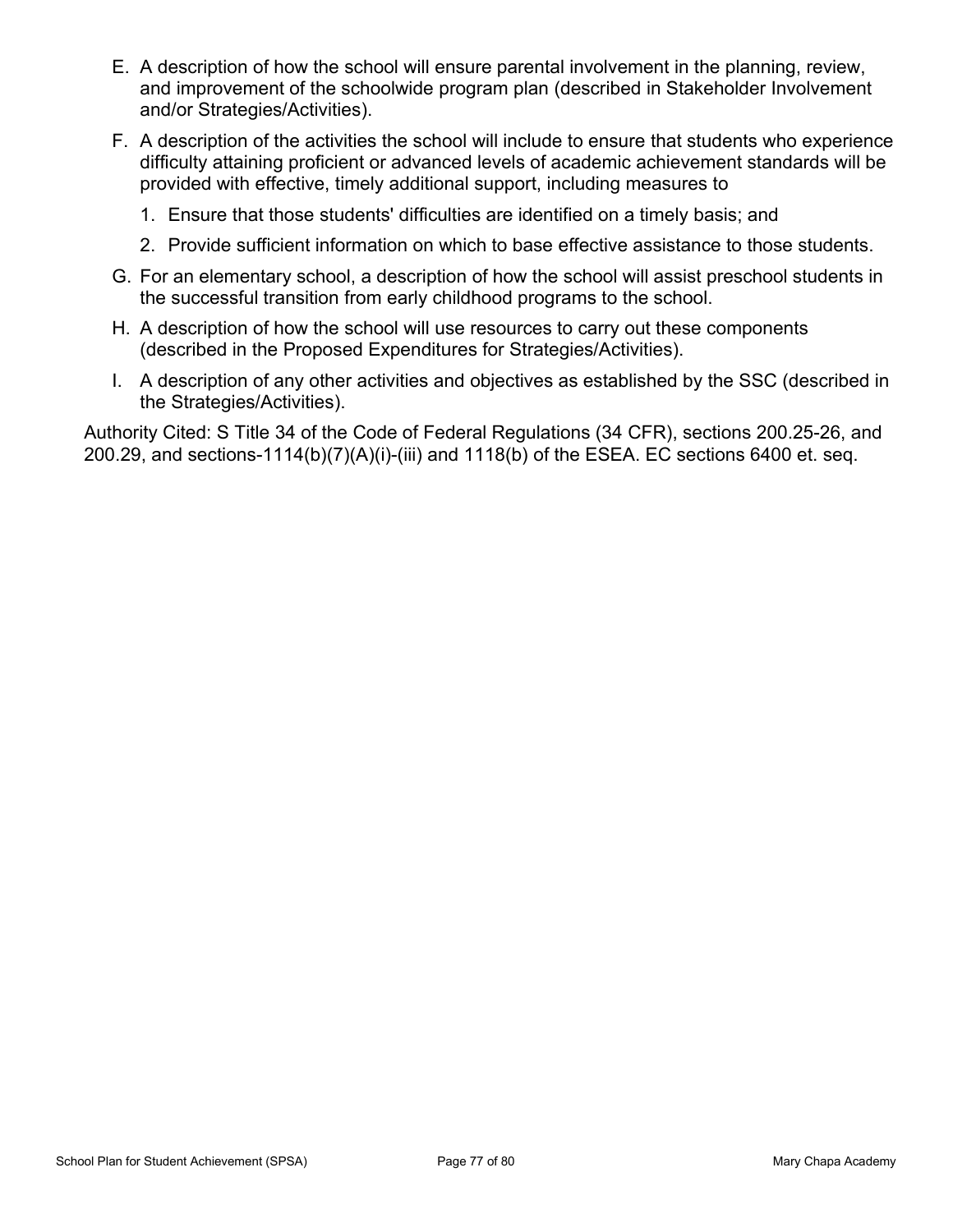# Appendix B:

#### Plan Requirements for School to Meet Federal School Improvement Planning **Requirements**

**Appendix B:**<br>Plan Requirements<br>Requirements<br>For questions or technical assistance related to meeting Federal School Improvement Planning<br>Requirements, please contact the CDE's School Improvement and Support Office at<br>SISO Requirements, please contact the CDE's School Improvement and Support Office at SISO@cde.ca.gov.

#### Comprehensive Support and Improvement

The LEA shall partner with stakeholders (including principals and other school leaders, teachers, and parents) to locally develop and implement the CSI plan for the school to improve student outcomes, and specifically address the metrics that led to eligibility for CSI (Stakeholder Involvement).

The CSI plan shall:

- 1. Be informed by all state indicators, including student performance against state-determined long-term goals (Goal, Identified Need, Expected Annual Measurable Outcomes, Annual Review and Update, as applicable);
- 2. Include evidence-based interventions (Strategies/Activities, Annual Review and Update, as applicable) (For resources related to evidence-based interventions, see the U.S. Department of Education's "Using Evidence to Strengthen Education Investments" at https://www2.ed.gov/policy/elsec/leg/essa/guidanceuseseinvestment.pdf);
- 3. Be based on a school-level needs assessment (Goal, Identified Need, Expected Annual Measurable Outcomes, Annual Review and Update, as applicable); and
- 4. Identify resource inequities, which may include a review of LEA- and school-level budgeting, to be addressed through implementation of the CSI plan (Goal, Identified Need, Expected Annual Measurable Outcomes, Planned Strategies/Activities; and Annual Review and Update, as applicable).

Authority Cited: Sections 1003(e)(1)(A), 1003(i), 1111(c)(4)(B), and 1111(d)(1) of the ESSA.

#### Targeted Support and Improvement

In partnership with stakeholders (including principals and other school leaders, teachers, and parents) the school shall develop and implement a school-level TSI plan to improve student outcomes for each subgroup of students that was the subject of identification (Stakeholder Involvement).

The TSI plan shall:

- 1. Be informed by all state indicators, including student performance against state-determined long-term goals (Goal, Identified Need, Expected Annual Measurable Outcomes, Annual Review and Update, as applicable); and
- 2. Include evidence-based interventions (Planned Strategies/Activities, Annual Review and Update, as applicable). (For resources related to evidence-based interventions, see the U.S. Department of Education's "Using Evidence to Strengthen Education Investments" https://www2.ed.gov/policy/elsec/leg/essa/guidanceuseseinvestment.pdf.)

Authority Cited: Sections 1003(e)(1)(B), 1003(i), 1111(c)(4)(B) and 1111(d)(2) of the ESSA.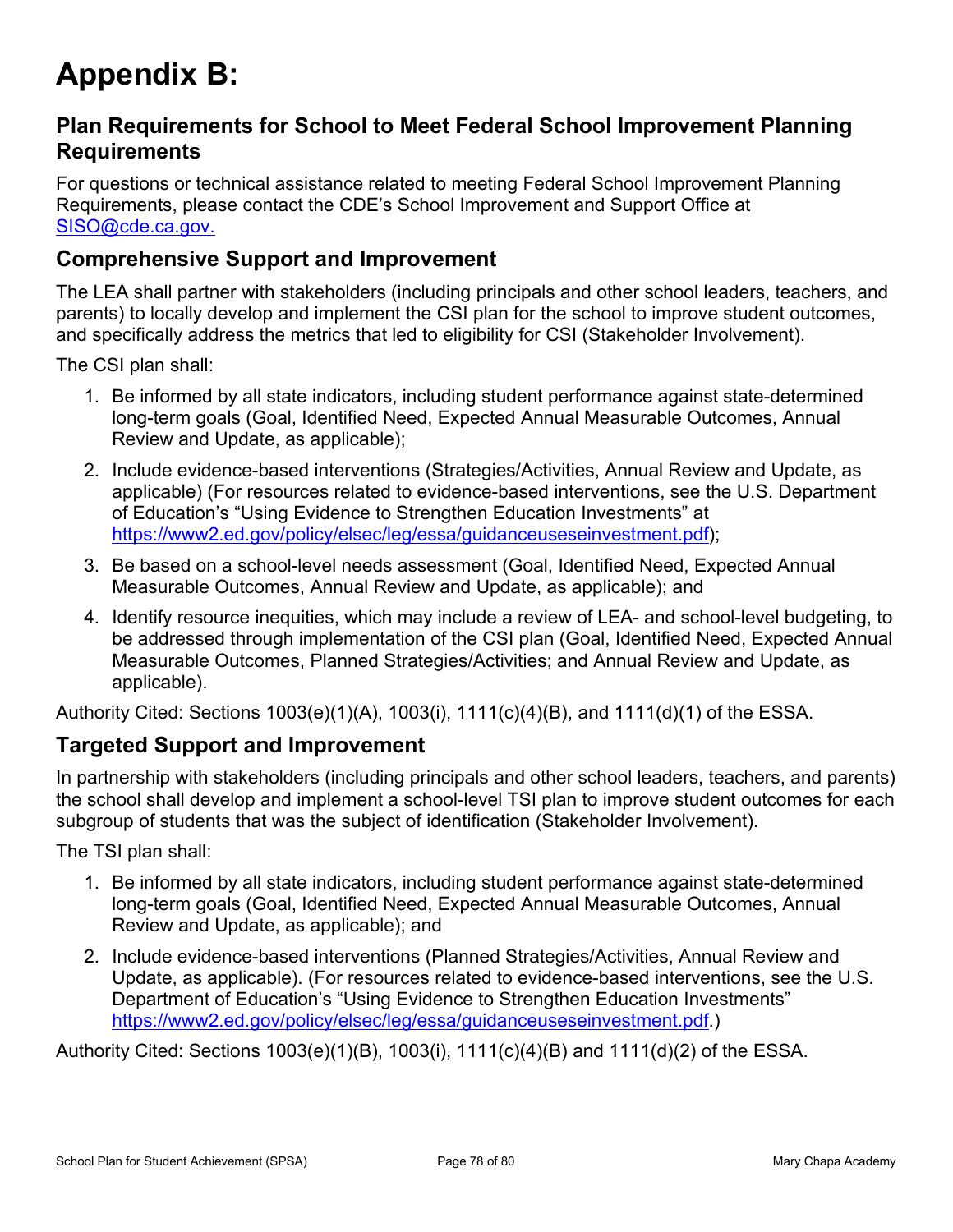#### Additional Targeted Support and Improvement

A school identified for ATSI shall:

1. Identify resource inequities, which may include a review of LEA- and school-level budgeting, which will be addressed through implementation of its TSI plan (Goal, Identified Need, Expected Annual Measurable Outcomes, Planned Strategies/Activities, and Annual Review and Update, as applicable).

Authority Cited: Sections 1003(e)(1)(B), 1003(i), 1111(c)(4)(B), and 1111(d)(2)(c) of the ESSA.

#### Single School Districts and Charter Schools Identified for School Improvement

Single school districts (SSDs) or charter schools that are identified for CSI, TSI, or ATSI, shall develop a SPSA that addresses the applicable requirements above as a condition of receiving funds (EC Section 64001[a] as amended by Assembly Bill [AB] 716, effective January 1, 2019).

However, a SSD or a charter school may streamline the process by combining state and federal Additional Targeted Support and Improvement<br>
A school identified for ATSI shall:<br>
1. Identify resource inequities, which may include a review of LEA- and school-level budgeting,<br>
which may include a review of LEA- and sch and all federal planning requirements, provided that the combined plan is able to demonstrate that the legal requirements for each of the plans is met (EC Section 52062[a] as amended by AB 716, effective January 1, 2019).

Planning requirements for single school districts and charter schools choosing to exercise this option are available in the LCAP Instructions.

Authority Cited: EC sections 52062(a) and 64001(a), both as amended by AB 716, effective January 1, 2019.